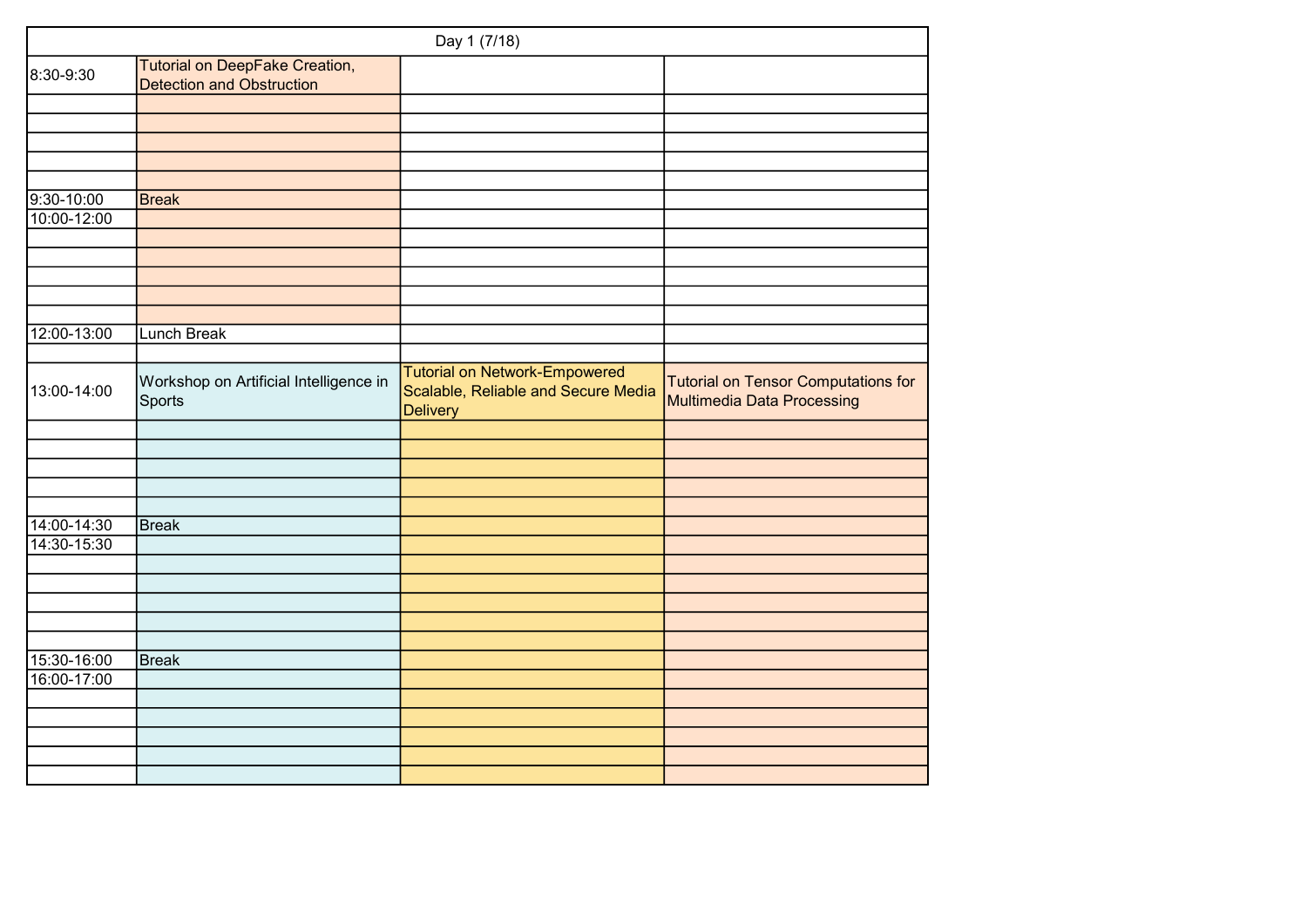|             |                                                                                      | Day 2 (7/19)                                                    |                                                                       |                                                                                      |  |  |  |  |
|-------------|--------------------------------------------------------------------------------------|-----------------------------------------------------------------|-----------------------------------------------------------------------|--------------------------------------------------------------------------------------|--|--|--|--|
| 8:00-8:30   | Opening                                                                              |                                                                 |                                                                       |                                                                                      |  |  |  |  |
| 8:30-9:30   | <b>Oral Image Analysis and Processing</b>                                            | <b>Oral Audio Analysis and Processing</b>                       | Oral Face                                                             | <b>Oral Human Pose and Action</b>                                                    |  |  |  |  |
|             | 44 <sup>′</sup>                                                                      | 647                                                             | 815                                                                   | 1363                                                                                 |  |  |  |  |
|             | 949                                                                                  | 89                                                              | 104                                                                   | 141                                                                                  |  |  |  |  |
|             | 572                                                                                  | 927                                                             | 349                                                                   |                                                                                      |  |  |  |  |
|             | 158                                                                                  | 594                                                             | 461                                                                   |                                                                                      |  |  |  |  |
|             | 492                                                                                  | 1209                                                            |                                                                       | 149                                                                                  |  |  |  |  |
| 9:30-10:00  |                                                                                      |                                                                 | <b>Break</b>                                                          |                                                                                      |  |  |  |  |
| 10:00-11:00 | Oral Object/Person Detection and<br><b>Oral Machine Learning I</b><br>Identification |                                                                 | Oral Video Analysis and Processing I   Oral Recommendation and Mining |                                                                                      |  |  |  |  |
|             | 1104                                                                                 | 537                                                             | 146                                                                   | 751                                                                                  |  |  |  |  |
|             | 837                                                                                  | 546                                                             | 1251                                                                  | 485                                                                                  |  |  |  |  |
|             | 885                                                                                  | 773                                                             | 415                                                                   | 700                                                                                  |  |  |  |  |
|             | 1516                                                                                 | 1001                                                            | 367                                                                   | 879                                                                                  |  |  |  |  |
|             | 56                                                                                   | 1392                                                            | 228                                                                   | 1115                                                                                 |  |  |  |  |
| 11:00-12:00 | <b>Keynote (Ted Chang)</b>                                                           |                                                                 |                                                                       |                                                                                      |  |  |  |  |
|             |                                                                                      |                                                                 |                                                                       |                                                                                      |  |  |  |  |
| 12:00-13:00 |                                                                                      |                                                                 | Lunch Break                                                           |                                                                                      |  |  |  |  |
|             |                                                                                      |                                                                 |                                                                       |                                                                                      |  |  |  |  |
| 13:00-14:00 | <b>Oral Multimodal Analysis I</b>                                                    | Oral Depth and Image Processing                                 | <b>Oral Object Detection</b>                                          | <b>Oral Retrieval</b>                                                                |  |  |  |  |
|             | 1139                                                                                 | 1342                                                            | 1016                                                                  | 418                                                                                  |  |  |  |  |
|             | 1552                                                                                 | 576                                                             | 1482                                                                  | 350                                                                                  |  |  |  |  |
|             | 725                                                                                  | 1079                                                            | 36                                                                    | 935                                                                                  |  |  |  |  |
|             | 1067                                                                                 | 1077                                                            | 55                                                                    | 956                                                                                  |  |  |  |  |
|             | 1358                                                                                 | 1219                                                            | 963                                                                   | 995                                                                                  |  |  |  |  |
| 14:00-14:30 |                                                                                      |                                                                 | <b>Break</b>                                                          |                                                                                      |  |  |  |  |
| 14:30-15:30 | <b>Oral Machine Learning II</b>                                                      | Oral Video Coding                                               | Oral Video Processing and Analysis                                    | Challenge on Low-power Deep<br>Learning                                              |  |  |  |  |
|             | 426                                                                                  | 969                                                             |                                                                       | 1105 101w                                                                            |  |  |  |  |
|             | 171                                                                                  | 1119                                                            |                                                                       | 1087 102w                                                                            |  |  |  |  |
|             | 526                                                                                  | 1129                                                            |                                                                       | 1329 103w                                                                            |  |  |  |  |
|             | 291                                                                                  | 839                                                             | 1463                                                                  |                                                                                      |  |  |  |  |
|             | 327                                                                                  | 1216                                                            | 645                                                                   |                                                                                      |  |  |  |  |
| 15:30-16:00 |                                                                                      | <b>Break</b>                                                    |                                                                       |                                                                                      |  |  |  |  |
| 16:00-17:00 | SS on Human-Centered Intelligent<br>Multimedia Understanding I                       | SS on Human-Centered Intelligent<br>Multimedia Understanding II | SS on Multimodal Intelligence                                         | <b>SS on Advances in Point Cloud</b><br>Acquisition, Processing and<br>Understanding |  |  |  |  |
|             | 374                                                                                  | 34                                                              | 842                                                                   | 100                                                                                  |  |  |  |  |
|             | 521                                                                                  | $\overline{35}$                                                 | 1294                                                                  | 804                                                                                  |  |  |  |  |
|             | 792                                                                                  | 573                                                             | 1341                                                                  | 844                                                                                  |  |  |  |  |
|             | 817                                                                                  | 1177                                                            | 1531                                                                  | 909                                                                                  |  |  |  |  |
|             | 20                                                                                   | 1579                                                            | 1565                                                                  | 1165                                                                                 |  |  |  |  |
|             |                                                                                      |                                                                 |                                                                       |                                                                                      |  |  |  |  |
|             | Reception                                                                            |                                                                 |                                                                       |                                                                                      |  |  |  |  |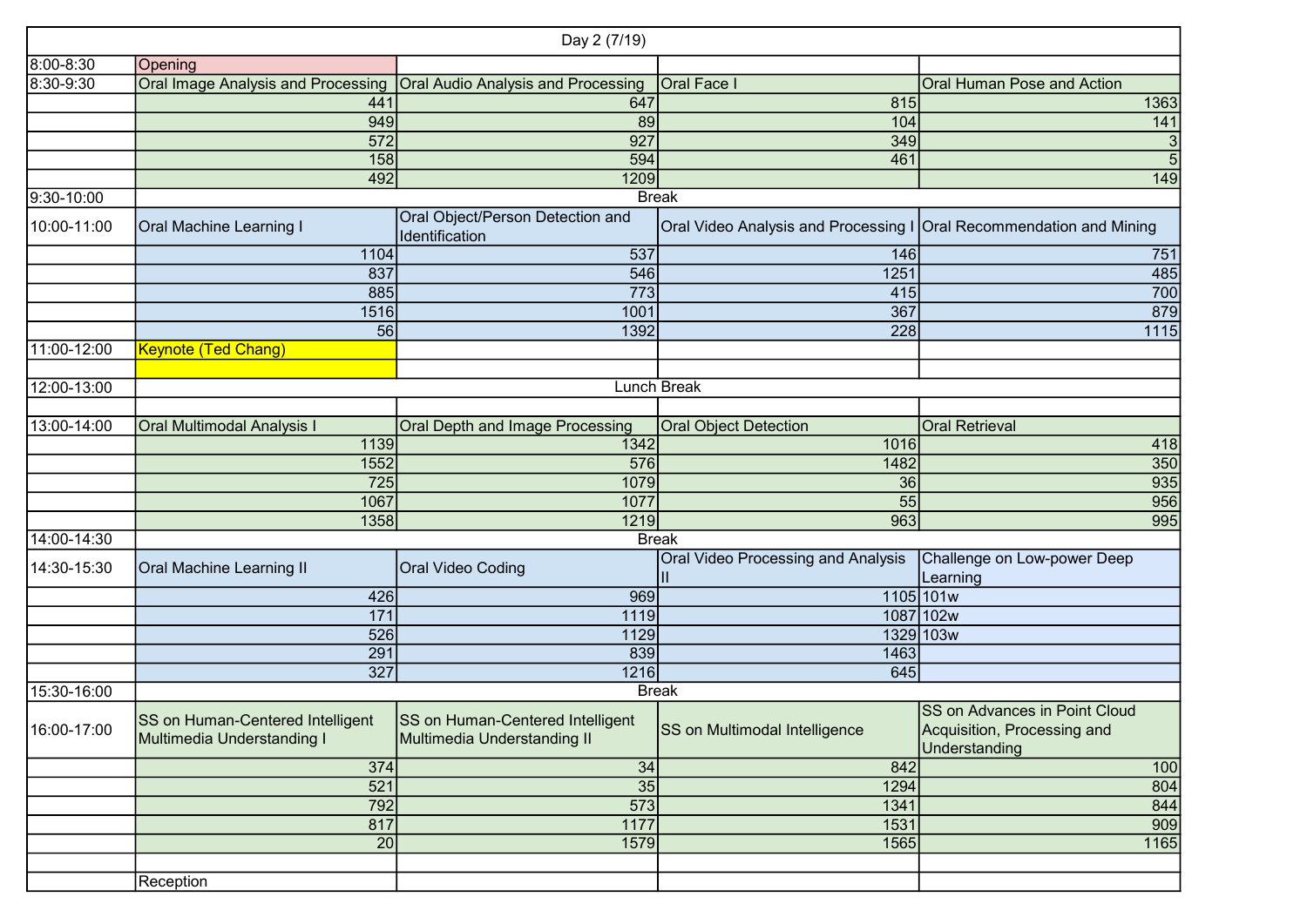|                   | Day 3 (7/20)                                                                    |                                                                                                                                          |                                                                               |                                                                               |                            |                            |        |      |      |      |
|-------------------|---------------------------------------------------------------------------------|------------------------------------------------------------------------------------------------------------------------------------------|-------------------------------------------------------------------------------|-------------------------------------------------------------------------------|----------------------------|----------------------------|--------|------|------|------|
| 8:30-9:30         | Keynote (Jia Li)                                                                |                                                                                                                                          |                                                                               |                                                                               |                            |                            |        |      |      |      |
|                   |                                                                                 |                                                                                                                                          |                                                                               |                                                                               |                            |                            |        |      |      |      |
| $9:30 - 10:00$    | Break                                                                           |                                                                                                                                          |                                                                               |                                                                               |                            |                            |        |      |      |      |
|                   | 10:00-11:00 Best Paper Session                                                  | Oral Face II                                                                                                                             | Oral 22 Recognition and Retrieval                                             | SS on Advances in Point Cloud<br>Acquisition, Processing and<br>Understanding |                            |                            |        |      |      |      |
|                   | 318                                                                             | 897                                                                                                                                      | 1027                                                                          | 362                                                                           |                            |                            |        |      |      |      |
|                   | 1309                                                                            | 1238                                                                                                                                     | 1436                                                                          | 1399                                                                          |                            |                            |        |      |      |      |
|                   | 1210                                                                            | 1303                                                                                                                                     | 1439                                                                          | 1432                                                                          |                            |                            |        |      |      |      |
|                   | 1568                                                                            | 1379                                                                                                                                     | 1467                                                                          | 1074                                                                          |                            |                            |        |      |      |      |
|                   |                                                                                 | 1625                                                                                                                                     | 903                                                                           | 436                                                                           |                            |                            |        |      |      |      |
| 11:00-12:00       | <b>Oral Action Analysis I</b>                                                   | Oral 25 Audio and Speech Analysis   Oral Multimodal Analysis II                                                                          |                                                                               | Oral Image Resolution I                                                       |                            |                            |        |      |      |      |
|                   | 163                                                                             | 1092                                                                                                                                     | 358                                                                           | 49                                                                            |                            |                            |        |      |      |      |
|                   | 223                                                                             | 793                                                                                                                                      | 430                                                                           | 81                                                                            |                            |                            |        |      |      |      |
|                   | 245                                                                             | 945                                                                                                                                      | 976                                                                           | 82                                                                            |                            |                            |        |      |      |      |
|                   | 472                                                                             | 1031                                                                                                                                     | 1385                                                                          | 115                                                                           |                            |                            |        |      |      |      |
|                   | 544                                                                             | 1383                                                                                                                                     | 1240                                                                          | 939                                                                           |                            |                            |        |      |      |      |
| 12:00-13:00       | Lunch Break                                                                     |                                                                                                                                          |                                                                               |                                                                               |                            |                            |        |      |      |      |
|                   |                                                                                 |                                                                                                                                          |                                                                               |                                                                               |                            |                            |        |      |      |      |
| 13:00-14:00       | <b>Keynote (Nicu Sebe)</b>                                                      |                                                                                                                                          |                                                                               |                                                                               |                            |                            |        |      |      |      |
|                   |                                                                                 |                                                                                                                                          |                                                                               |                                                                               |                            |                            |        |      |      |      |
| 14:00-14:30 Break |                                                                                 |                                                                                                                                          |                                                                               |                                                                               |                            |                            |        |      |      |      |
| 14:30-15:30       | SS on Visual Question Answering<br>for Fine-grained Multimedia<br>Understanding | SS on Deep Learning-Based Object<br>Detection and Tracking for<br>Autonomous Driving: Network Model<br>Design, Learning, and Compression | SS on Robust Representation<br>Learning for Multimedia Image<br>Understanding | SS on Advances in Language and<br>Vision Research                             | Oral Semantic Segmentation | Oral Unsupervised Learning | Poster |      |      | Demo |
|                   | 774                                                                             | 754                                                                                                                                      | 986                                                                           | -57 l                                                                         | 215                        | 105                        | 1546   | 506  | 1116 | 1700 |
|                   | 1275                                                                            | 1415                                                                                                                                     | 1486                                                                          | 968                                                                           | 250                        | 209                        | 50     | 641  | 1162 | 1716 |
|                   | 1316                                                                            | 185                                                                                                                                      | 1530                                                                          | 1040                                                                          | 333                        | 409                        |        | 668  | 1539 | 1718 |
|                   | 355                                                                             | 1211                                                                                                                                     | 944                                                                           | 1122                                                                          | 378                        | 499                        | 121    | 719  | 1228 | 1719 |
|                   | 1280                                                                            | 1279                                                                                                                                     | 1299                                                                          | 1175                                                                          | 440                        | 1100                       | 143    | 784  | 1231 | 1726 |
| 15:30-16:00       | Break                                                                           |                                                                                                                                          |                                                                               |                                                                               |                            |                            | 186    | 787  | 1521 | 1727 |
| 16:00-17:00       | Oral Action Analysis and Tracking                                               | Oral Attack and Protection I                                                                                                             | Oral Semantic Segmentation I                                                  | Oral Image Resolution II                                                      | Oral Visual Quality        | Oral Image Classification  | 279    | 810  | 1326 | 1728 |
|                   | 561                                                                             |                                                                                                                                          |                                                                               | 960                                                                           | 101                        | 150                        | 313    | 833  | 1362 | 1730 |
|                   | 1335                                                                            | 69                                                                                                                                       | 22                                                                            | 984                                                                           | $\overline{219}$           | $\overline{229}$           | 336    | 1003 | 1386 | 1732 |
|                   | 1264                                                                            | 429                                                                                                                                      | 63                                                                            | 1062                                                                          | 399                        | 284                        | 393    | 1049 | 1405 | 1733 |
|                   | 1325                                                                            | 841                                                                                                                                      | 66                                                                            | 1194                                                                          | 970                        | 663                        | 396    | 1055 | 1475 | 1736 |
|                   | 1456                                                                            | 1296                                                                                                                                     | 172                                                                           | 1322                                                                          | 1269                       | 687                        | 413    | 1078 | 1488 | 1737 |
|                   |                                                                                 |                                                                                                                                          |                                                                               |                                                                               |                            |                            |        |      |      |      |
|                   | Banquet                                                                         |                                                                                                                                          |                                                                               |                                                                               |                            |                            |        |      |      |      |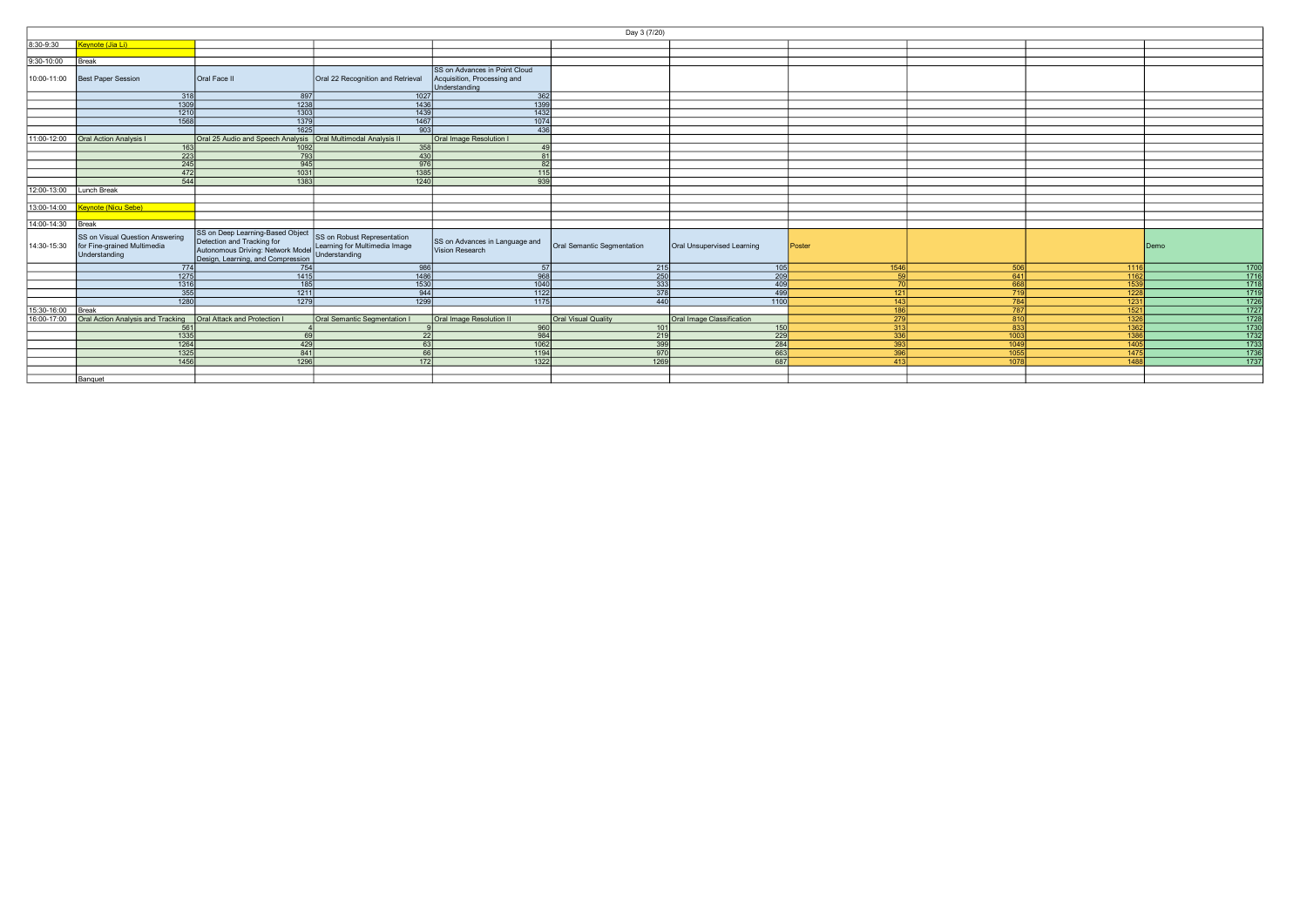| Day 4 (7/21)            |                                       |                                 |                                                      |                                                       |                                                                     |                                   |                                         |      |      |      |
|-------------------------|---------------------------------------|---------------------------------|------------------------------------------------------|-------------------------------------------------------|---------------------------------------------------------------------|-----------------------------------|-----------------------------------------|------|------|------|
| 8:30-9:30               | <b>Keynote (Jianfeng Gao)</b>         |                                 |                                                      |                                                       |                                                                     |                                   |                                         |      |      |      |
|                         |                                       |                                 |                                                      |                                                       |                                                                     |                                   |                                         |      |      |      |
| 9:30-10:00              | Break                                 |                                 |                                                      |                                                       |                                                                     |                                   |                                         |      |      |      |
| 10:00-11:00             | Oral Semantic Segmentation II         | Oral Point Cloud Analysis       | Oral Weakly-Supervised or<br>Unsupervised Learning   | Oral Transformer-Based Analysis I                     | Oral Multimodal Analysis III                                        | Oral Attack and Protection II     | Industry/Application                    |      |      |      |
|                         | 574                                   | 25                              | 1328                                                 | 142                                                   | 622                                                                 | 1306                              | 1690                                    | 1708 | 1698 | 1706 |
|                         | 639                                   | 110                             | $\frac{1182}{ }$                                     | 267                                                   | $\boxed{1291}$                                                      | 776                               | 169 <sup>°</sup>                        | 1709 | 1699 |      |
|                         | 735                                   | 432                             | 371                                                  | 344                                                   | 1095                                                                | 1237                              | 1694                                    | 1710 | 1702 |      |
|                         | 888                                   | 551                             | 918                                                  | 370                                                   | 1059                                                                | 1529                              | 1695                                    | 1711 | 1704 |      |
|                         | 1155                                  | 624                             | 1401                                                 | 447                                                   | 980                                                                 | $\boxed{1015}$                    | 1696                                    | 1712 | 1705 |      |
| 11:00-12:00             | <b>Oral Semantic Segmentation III</b> | Oral 25 3D Information Analysis | Oral Multimodal or Multi-label<br>Classification     | Oral Transformer-Based Analysis II   Oral Attention I |                                                                     | Oral Visual Analysis I            | Oral 15 Face III                        |      |      |      |
|                         | 1587                                  | 680                             | 7495                                                 | 465                                                   | 971                                                                 | 686                               | 50                                      |      |      |      |
|                         | 1532                                  | 871                             | 1554                                                 | 548                                                   | $\overline{979}$                                                    | 689                               | 51                                      |      |      |      |
|                         | 1394                                  | 1180                            | 1604                                                 | 808                                                   | 1014                                                                | 722                               | 74                                      |      |      |      |
|                         | 1361                                  | 701                             | 353                                                  | 977                                                   | $\boxed{1037}$                                                      | 777                               | 82                                      |      |      |      |
|                         | 1343                                  | 1158                            | 444                                                  | 749                                                   | 1110                                                                | 858                               | <b>R</b>                                |      |      |      |
| 12:00-13:00 Lunch Break |                                       |                                 |                                                      |                                                       |                                                                     |                                   |                                         |      |      |      |
|                         |                                       |                                 |                                                      |                                                       |                                                                     |                                   |                                         |      |      |      |
| 13:00-14:00             | Oral Video Streaming                  | Oral Visual Scene               | Oral Feature Learning                                | Oral Model Compression                                | Oral Image Transfer and Generation Oral Network Design and Learning |                                   | Challenge on Few-shot logo<br>detection |      |      |      |
|                         | 515                                   | 188                             | 303                                                  | 341                                                   | 699                                                                 | 750                               |                                         |      |      |      |
|                         | 605                                   | 257                             | 351                                                  | 348                                                   | $\frac{1320}{ }$                                                    | 789                               |                                         |      |      |      |
|                         | 1125                                  | 398                             | 419                                                  | 394                                                   | 748                                                                 | 1359                              |                                         |      |      |      |
|                         | 1402                                  | 644                             | 1222                                                 | 1220                                                  | 1081                                                                | 908                               |                                         |      |      |      |
|                         | 1585                                  | 898                             | 1029                                                 | 1430                                                  | 1290                                                                | 1323                              |                                         |      |      |      |
| 14:00-14:30             | Break                                 |                                 |                                                      |                                                       |                                                                     |                                   |                                         |      |      |      |
| 14:30-15:30             | <b>Oral Visual Analysis</b>           | Oral Machine Learning III       | Oral Image Processing and Analysis Oral Attention II |                                                       | <b>Oral Audiovisual Enhancement</b>                                 | <b>Oral Visual Communications</b> |                                         |      |      |      |
|                         | 401                                   | 524                             | 678I                                                 | 618                                                   | <b>1589</b>                                                         | 881                               |                                         |      |      |      |
|                         | 489                                   | 582                             | 634                                                  | 703                                                   | 1560                                                                | 887                               |                                         |      |      |      |
|                         | 448                                   | 673                             | 523                                                  | 756                                                   | 1574                                                                | 1591                              |                                         |      |      |      |
|                         | 216                                   | 1526                            | 519                                                  | 867                                                   | 1519                                                                | 1422                              |                                         |      |      |      |
|                         | 542                                   | 1502                            | 486                                                  | 966                                                   | 1307                                                                | 1377                              |                                         |      |      |      |
| 15:30-16:00             | Break                                 |                                 |                                                      |                                                       |                                                                     |                                   |                                         |      |      |      |
| 16:00-17:00             | Oral Recognition and Tracking         | <b>Oral Visual Analysis</b>     | Oral Visual Analysis II                              | Oral Machine Learning IV                              | Oral Visual Analysis II                                             |                                   |                                         |      |      |      |
|                         | 1520                                  | 957                             | 1101                                                 | 1168                                                  | 1305                                                                |                                   |                                         |      |      |      |
|                         | 1178                                  | 994                             | 1113                                                 | 1277                                                  | 1313                                                                |                                   |                                         |      |      |      |
|                         | 946                                   | 1007                            | 1114                                                 | 1292                                                  | 1315                                                                |                                   |                                         |      |      |      |
|                         | 1566                                  | 1066                            | 1229                                                 | 1327                                                  | 1485                                                                |                                   |                                         |      |      |      |
|                         | 1356                                  | 1080                            | 1239                                                 | 1338                                                  | 1332                                                                |                                   |                                         |      |      |      |
|                         |                                       |                                 |                                                      |                                                       |                                                                     |                                   |                                         |      |      |      |
|                         |                                       |                                 |                                                      |                                                       |                                                                     |                                   |                                         |      |      |      |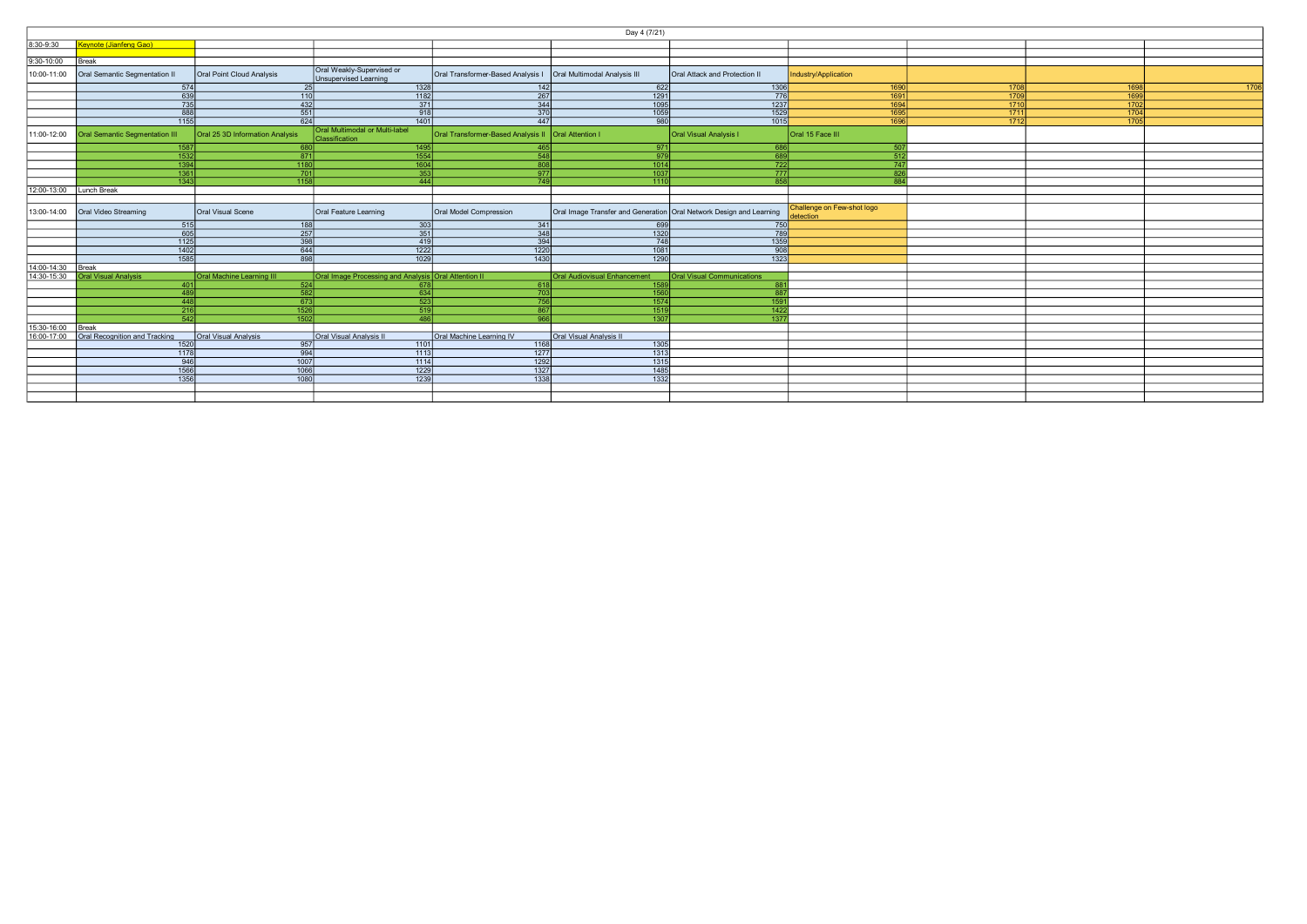|             |                                                                       | Day 5 (7/22)                                                                    |                                                                |  |  |
|-------------|-----------------------------------------------------------------------|---------------------------------------------------------------------------------|----------------------------------------------------------------|--|--|
| 8:30-9:30   | Workshop on Big Surveillance Data<br><b>Analysis &amp; Processing</b> | Tutorial on Edge-Cloud Collaborative<br>Multimedia Analysis                     | Workshop on Artificial Intelligence for<br><b>Art Creation</b> |  |  |
|             |                                                                       |                                                                                 |                                                                |  |  |
|             |                                                                       |                                                                                 |                                                                |  |  |
|             |                                                                       |                                                                                 |                                                                |  |  |
|             |                                                                       |                                                                                 |                                                                |  |  |
|             |                                                                       |                                                                                 |                                                                |  |  |
| 9:30-10:00  | <b>Break</b>                                                          |                                                                                 |                                                                |  |  |
| 10:00-12:00 |                                                                       |                                                                                 |                                                                |  |  |
|             |                                                                       |                                                                                 |                                                                |  |  |
|             |                                                                       |                                                                                 |                                                                |  |  |
|             |                                                                       |                                                                                 |                                                                |  |  |
|             |                                                                       |                                                                                 |                                                                |  |  |
|             |                                                                       |                                                                                 |                                                                |  |  |
| 12:00-13:00 | <b>Lunch Break</b>                                                    |                                                                                 |                                                                |  |  |
|             |                                                                       |                                                                                 |                                                                |  |  |
| 13:00-14:00 | Workshop on 3D Multimedia<br>Analytics, Search and Generation         | Workshop on Hyper-Realistic<br>Multimedia for Enhanced Quality of<br>Experience |                                                                |  |  |
|             |                                                                       |                                                                                 |                                                                |  |  |
|             |                                                                       |                                                                                 |                                                                |  |  |
|             |                                                                       |                                                                                 |                                                                |  |  |
|             |                                                                       |                                                                                 |                                                                |  |  |
|             |                                                                       |                                                                                 |                                                                |  |  |
| 14:00-14:30 | Break                                                                 |                                                                                 |                                                                |  |  |
| 14:30-15:30 |                                                                       |                                                                                 |                                                                |  |  |
|             |                                                                       |                                                                                 |                                                                |  |  |
|             |                                                                       |                                                                                 |                                                                |  |  |
|             |                                                                       |                                                                                 |                                                                |  |  |
|             |                                                                       |                                                                                 |                                                                |  |  |
|             |                                                                       |                                                                                 |                                                                |  |  |
| 15:30-16:00 | Break                                                                 |                                                                                 |                                                                |  |  |
| 16:00-17:00 |                                                                       |                                                                                 |                                                                |  |  |
|             |                                                                       |                                                                                 |                                                                |  |  |
|             |                                                                       |                                                                                 |                                                                |  |  |
|             |                                                                       |                                                                                 |                                                                |  |  |
|             |                                                                       |                                                                                 |                                                                |  |  |
|             |                                                                       |                                                                                 |                                                                |  |  |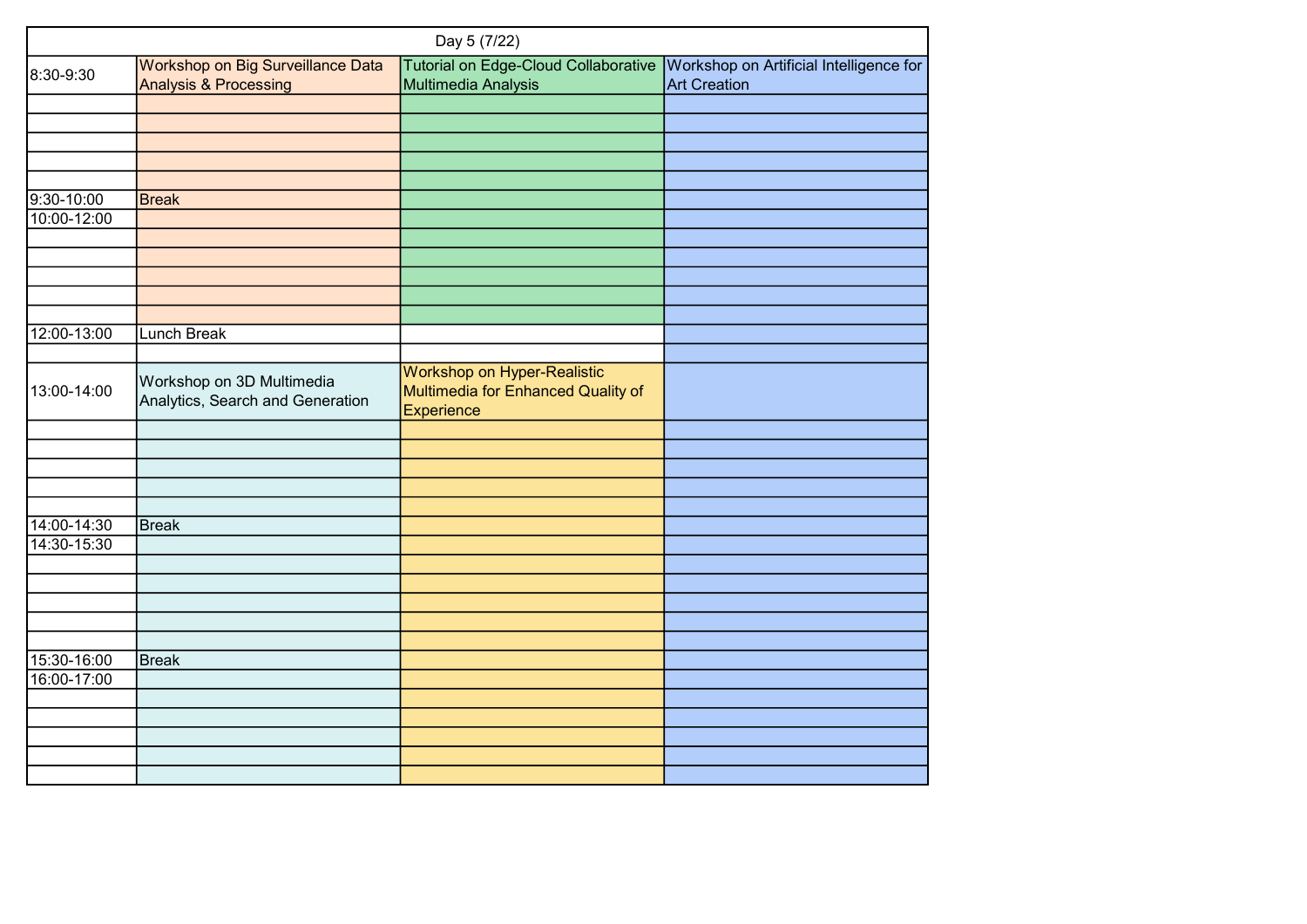8:30-9:30 **Oral Image Analysis and Processing**

#### **Domain-Generalized Textured Surface Anomaly Detection**

Shang-Fu Chen (National Taiwan University) Yu-Min Liu (National Taiwan University) Chia-Ching Lin (National Taiwan University) Trista Pei-chun Chen (Inventec Corporation) Yu-Chiang Frank Wang (National Taiwan University)

# **Shadow Removal Through Learning-based Region Matching and Mapping Function Optimization**

Shih-Wei Hsieh (National Taiwan University) Chih-Hsiang Yang (National Taiwan University) Yi-Chang Lu (National Taiwan University)

### **Parallel Edge-Image Learning for Image Inpainting**

Junfeng Hu (National University of Singapore) Chengxin Wang (National University of Singapore) Ying Zhang (NWPU) Li Liu (Chongqing University) Yifang Yin (A\*STAR) Roger Zimmermann (NUS)

#### **Source Free Domain Adaptation for Semantic Segmentation via Distribution Transfer and Adaptive Class-balanced Self-training**

Cheng-Yu Yang (National Tsing-Hua University) Yuan-Jhe Kuo (National Tsing Hua University) Chiou-Ting Hsu (National Tsing Hua University)

#### **Towards Underwater Image Restoration: A Physical-accurate Pipeline and a Large Scale Full-reference Benchmark**

Jiayan Tong (Tongji University) Tianjun Zhang (Tongji University) Lin Zhang (Tongji University, China)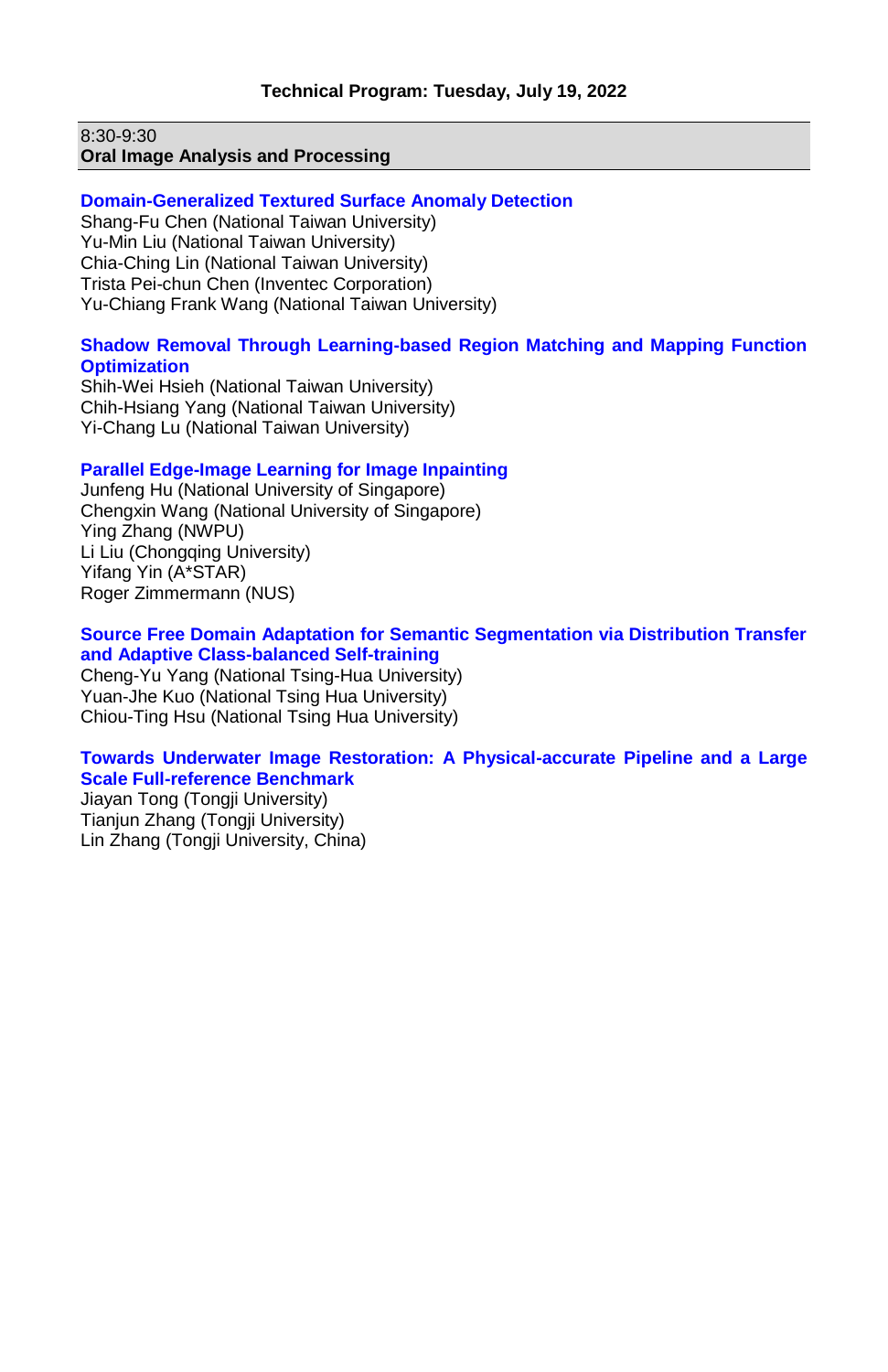#### 8:30-9:30 **Oral Audio Analysis and Processing**

**Spatial-Temporal-Class Attention Network for Acoustic Scene Classification** Xinlei Niu (Australian National University) Charles Patrick Martin (Australian National University)

# **Multimodal Music Emotion Recognition with Hierarchical Cross-Modal Attention Network**

Jiahao Zhao (Fudan University) Ganghui Ru (Fudan University) Yi Yu (NII); Yulun Wu (Fudan University) Dichucheng Li (Fudan University); Wei Li (Fudan University)

### **HarmoF0: Logarithmic Scale Dilated Convolution for Pitch Estimation**

Weixing Wei (Fudan University) Peilin Li (Fudan University) Yi Yu (NII); Wei Li (Fudan University)

#### **Global-Local Similarity Function for Automatic Playlist Generation**

Haonan Cheng (Communication University of China) Ruyu Zhang (Communication University of China) XiaoYing Huang (Communication University of China) Long Ye (Communication University of China)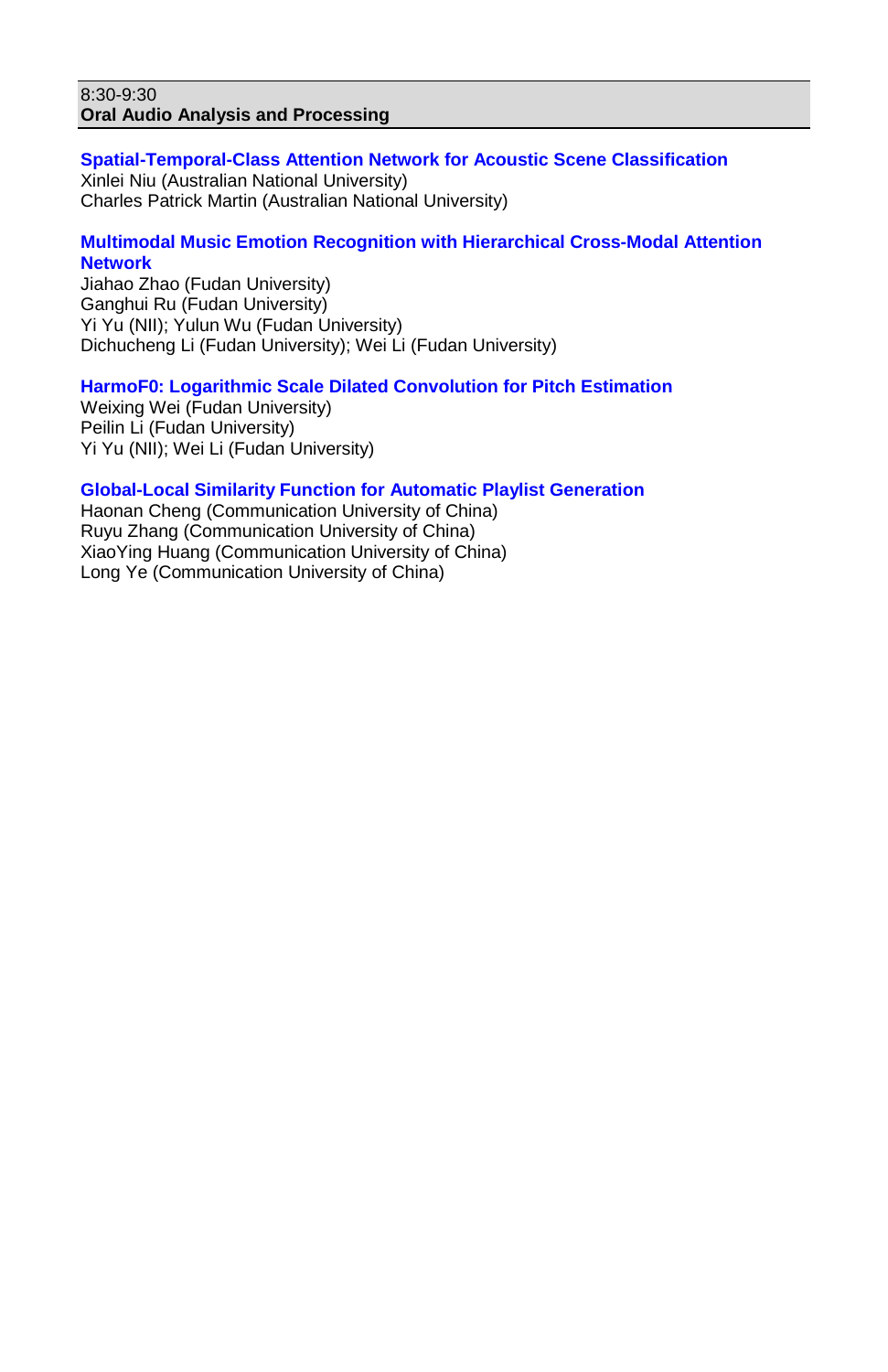#### 8:30-9:30 **Oral Face I**

#### **Learning Facial Liveness Representation for Domain Generalized Face Anti-Spoofing** Zih-Ching Chen (National Taiwan University) Lin-Hsi Tsao (National Taiwan University) Chin-Lun Fu (National Taiwan University) Shang-Fu Chen (National Taiwan University) Yu-Chiang Frank Wang (National Taiwan University)

# **Learning to Augment Face Presentation Attack Dataset via Disentangled Feature Learning from Limited Spoof Data**

Pei-Kai Huang (National Tsing Hua University) Chu-Ling Chang (National Tsing Hua University) Hui-Yu Ni (National Tsing Hua University) Chiou-Ting Hsu (National Tsing Hua University)

#### **Physics-based Appearance and Illumination Estimation from a Single Face Image** Wei Liu (The University of Sydney)

Chaoyue Wang (JD.com) Changxing Ding (South China University of Technology)

#### **CMANet: Curvature-aware soft mask guided attention fusion network for 2D+3D facial expression recognition**

Zhaoqing Zhu (University of Science and Technology of China) Mingzhe Sui (University of Science and Technology of China) Hanting Li (University of Science and Technology of China) Feng Zhao (University of Science and Technology of China)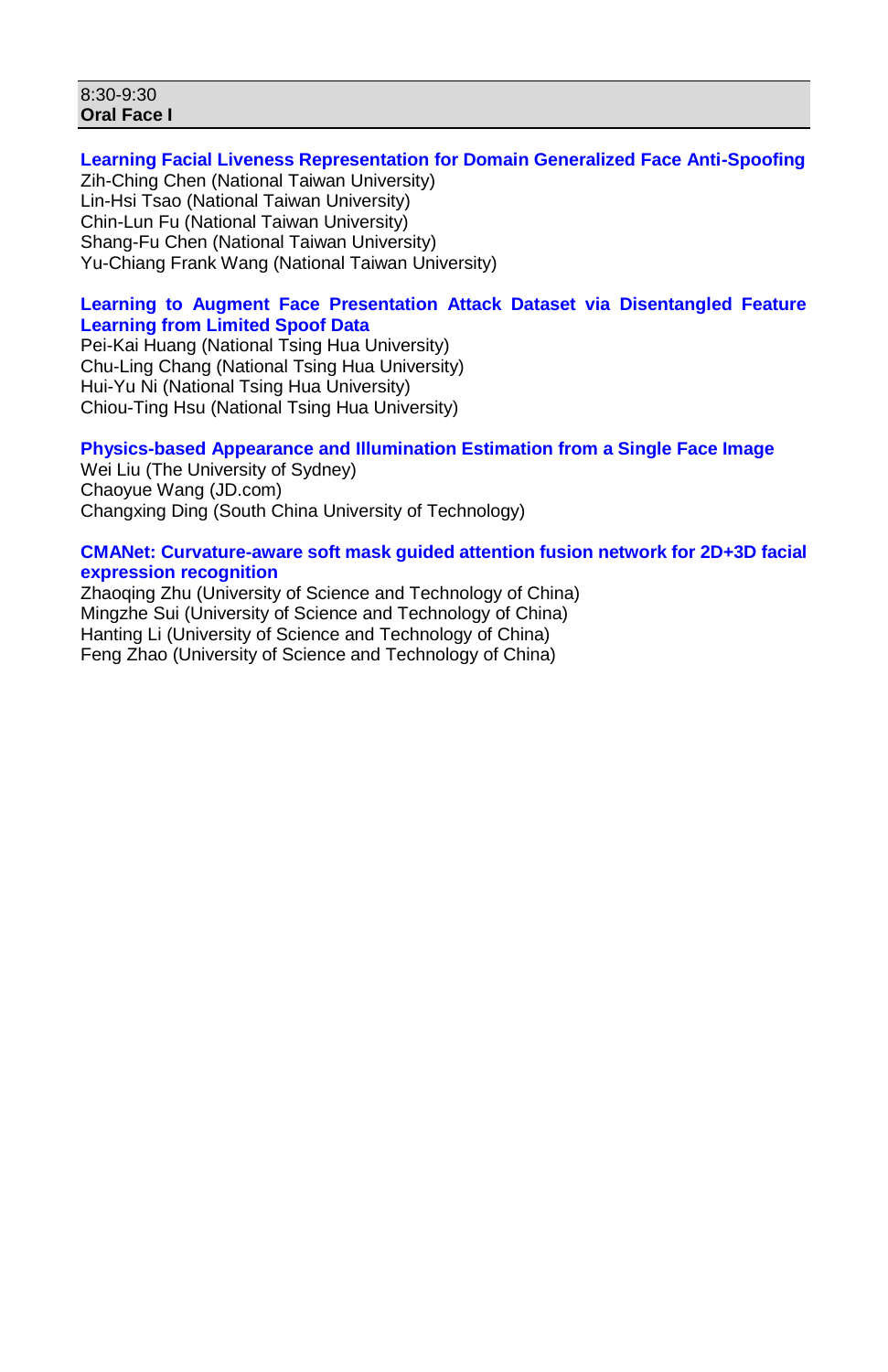#### 8:30-9:30 **Oral Human Pose and Action**

## **Monocular 3D Human Pose Estimation with Domain Feature Alignment and Self Training**

Yan-Hong Zhang (National Tsinghua University); Calvin Ku (National Tsinghua University) Min-Chun Hu (National Tsing Hua University) Hung-Kuo Chu (National Tsing Hua University)

## **Dyadic Human Relation Recognition**

Kaen Kogashi (kyoto university) Shohei Nobuhara (Kyoto University) Ko Nishino (Kyoto University)

### **X-HRNet: Towards Lightweight Human Pose Estimation with Spatially Unidimensional Self-Attention**

Yixuan Zhou (UESTC) Xuanhan Wang (University of Electronic Science and Technology of China) Xing Xu (University of Electronic Science and Technology of China) Lei Zhao (The University of Electronic Science and Technology of China) Jingkuan Song (UESTC)

## **Spatio-Temporal Self-Supervision Enhanced Transformer Networks for Action Recognition**

Yongkang Zhang (Capital Normal University) Han Zhang (Capital Normal University) Guoming Wu (Capital Normal University) Jun Li (Capital Normal University)

# **MrCAN: Class-Aware Network with Multi-relations for Temporal Action Detection**

Dongqi Wang (Shanghai Jiao Tong University) Zixuan Zhao (Shanghai Jiao Tong University) Xu Zhao (Shanghai Jiao Tong University)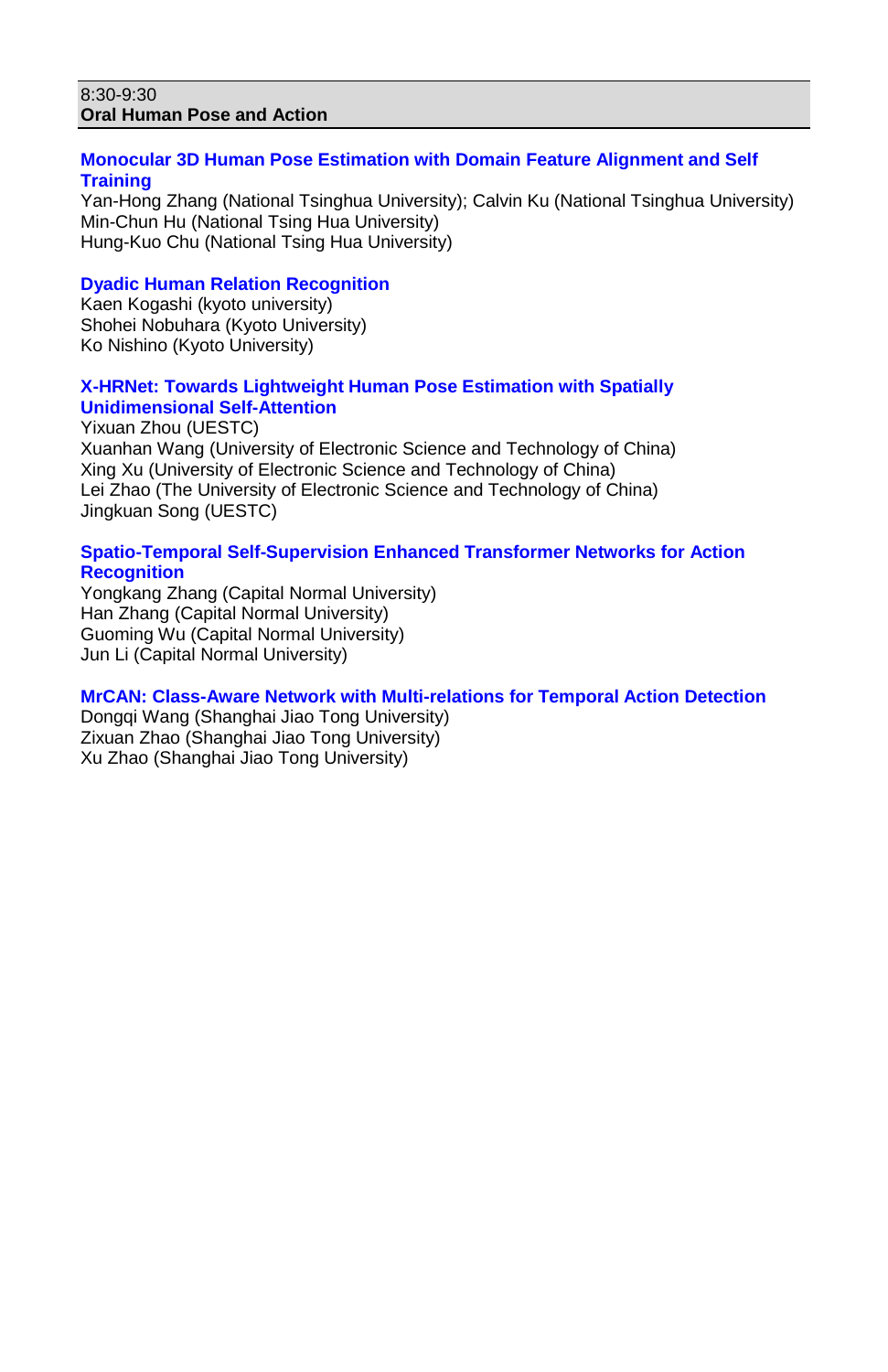#### 10:00-11:00 **Oral Machine Learning I**

**Generative and Adaptive Multi-Label Generalized Zero-Shot Learning** Kuan-Ying Chen (National Taiwan Normal University) Mei-Chen Yeh (National Taiwan Normal University)

## **DistillDARTS: Network Distillation for Smoothing Gradient Distributions in Differentiable Architecture Search**

Zhexi Zhang (Shanghai Jiao Tong University) Xiaoxing Wang (Shanghai Jiao Tong University) Wenlong Liao (Shanghai Jiao Tong University) Tao Yin (Shanghai Jiao Tong University) Huanxi Liu (Shanghai Jiao Tong University) Zhenyu Ren (Aliyun) Jian Yin (Alibaba Group) Shuzhi Feng (Alibaba Group)

#### **Searching Latent Sub-goals in Hierarchical Reinforcement Learning as Riemannian Manifold Optimization**

Sidun Liu (NUDT) Peng Qiao (NUDT) Yong Dou (National University of Defense Technology) Ruochun Jin (National University of Defense Technology)

### **Deep Unfolding for Compressed Sensing with Denoiser**

Chi Ma (Shenzhen University) Joey Tianyi Zhou (Institute of High Performance Computing, A\*STAR) Xiao Zhang (South-Central University for Nationalities) Yu Zhou (Shenzhen University)

### **Semantic-driven Automatic Filter Pruning for Neural Networks**

Yang Guo (Peking University) Wei Gao (SECE, Shenzhen Graduate School, Peking University)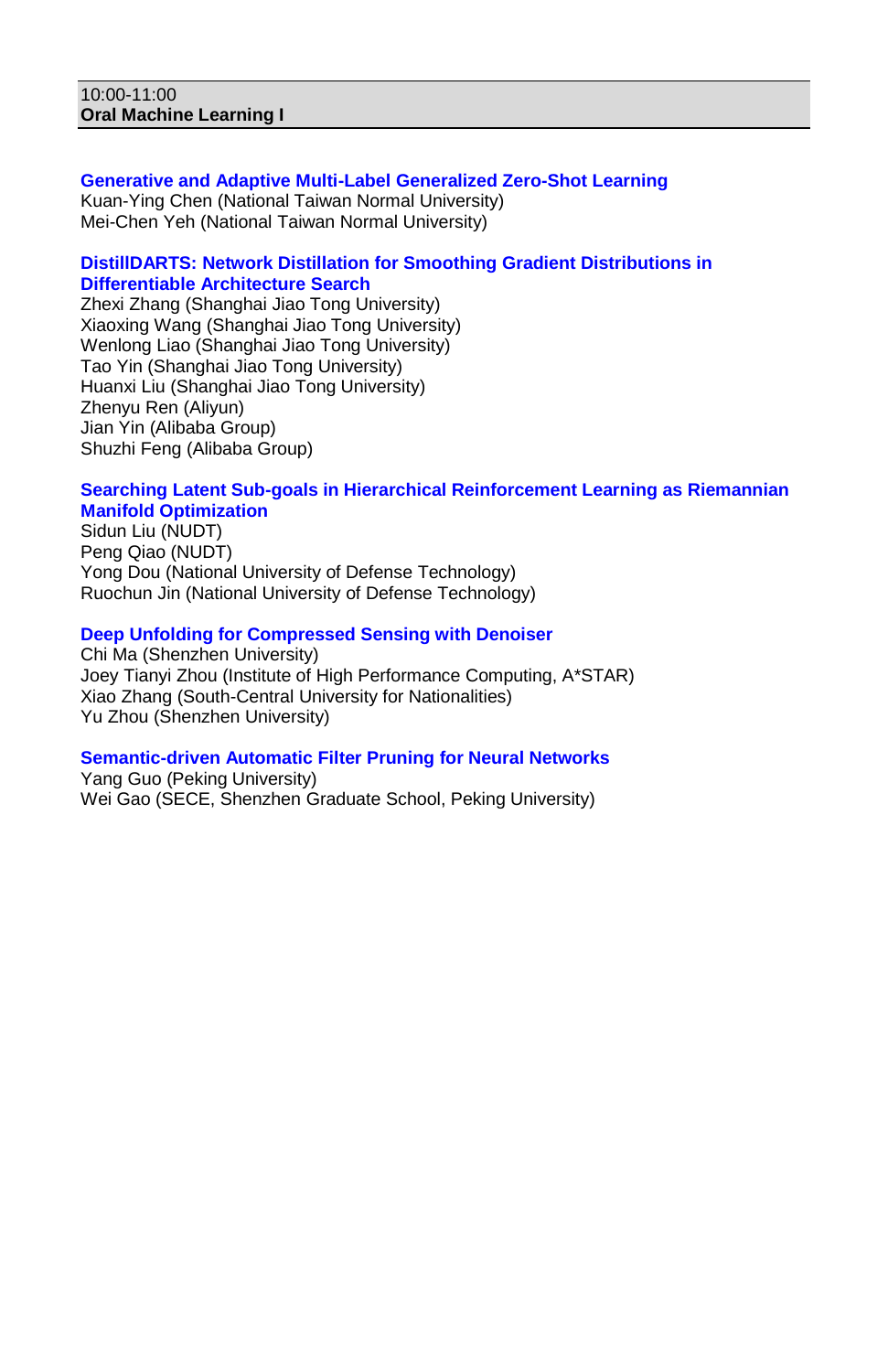#### 10:00-11:00 **Oral Object/Person Detection and Identification**

## **Finding the Achilles Heel: Progressive Identification Network for Camouflaged Object Detection**

Mu-Chun Chou (National Yang Ming Chiao Tung University) Hung-Jen Chen (National Yang Ming Chiao Tung University) Hong-Han Shuai (National Yang Ming Chiao Tung University)

# **Attentive Decoupling Network for Cloth-Changing Re-identification**

Zhengwei Yang (Wuhan University of Technology) Xian Zhong (Wuhan University of Technology) Hong Liu (National Institute of Informatics) Zhun Zhong (University of Trento) Zheng Wang (Wuhan University)

# **Learning Robust Latent Space of Basketball Player Trajectories for Tactics Analysis**

Yang-Sheng Chao (National Tsing Hua University) Wen-Cheng Chen (National Cheng Kung University) Jian-Wei Peng (National Cheng Kung University) Min-Chun Hu (National Tsing Hua University)

### **Noise-Tolerant Learning with Silhouette Coefficient for Unsupervised Person Re-Identification**

Yu Feng (Northeastern University) Shuying Zhao (Northeastern University) Yunzhou Zhang (Northeastern University) Yixiu Liu (Northeastern University) Shangdong Zhu (Northeastern University) Sonya Coleman (School of Computing and Intelligent Systems, University of Ulster)

#### **Toward To Real Low-Resolution Person Re-Identification: A New Dataset and Baseline**

Dongting Sun (NUDT) Lulu Yang (NUDT) Iong lan (NUDT) Zhigang Luo (NUDT)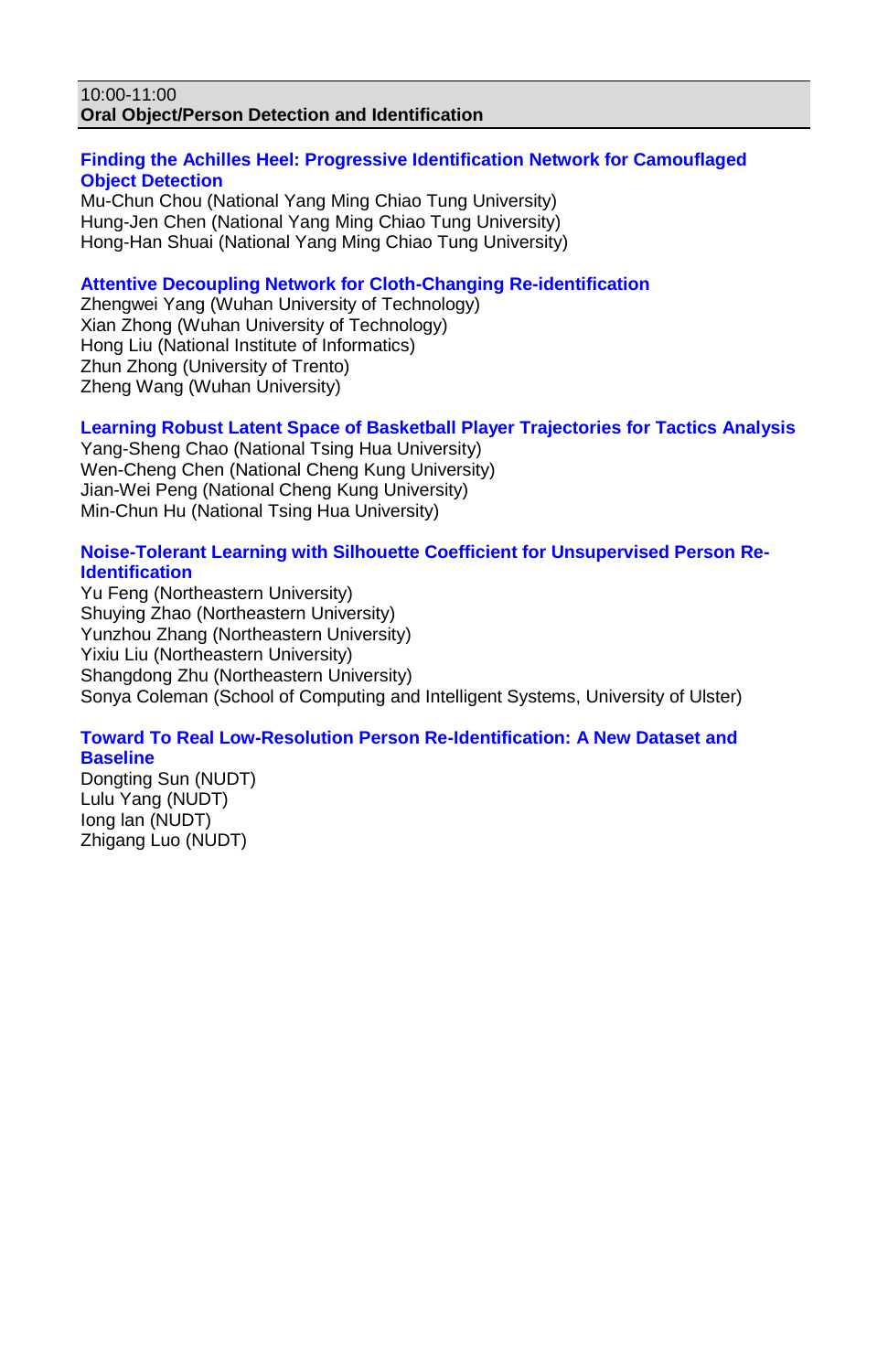### 10:00-11:00 **Oral Video Analysis and Processing I**

## **Support-set based Multi-modal Representation Enhancement for Video Captioning**

Xiaoya Chen (University of Electronic Science and Technology of China) Jingkuan Song (University of Electronic Science and Technology of China) Pengpeng Zeng (University of Electronic Science and Technology of China) Lianli Gao (The University of Electronic Science and Technology of China) Heng Tao Shen (University of Electronic Science and Technology of China (UESTC))

## **Dual-Scale Alignment-Based Transformer On Linguistic Skeleton Tags For Non-Autoregressive Video Captioning**

Xian Zhong (Wuhan University of Technology) Yi Zhang (Wuhan University of Technology) Shuqin Chen (Wuhan University of Technology) Zhixin Sun (Wuhan University of Technology) Zheng Huantao (Wuhan University of Technology) Kui Jiang (National Engineering Research Center for Multimedia Software, School of Computer Science, Wuhan University)

# **Data-free Network Debiasing for Long-Tailed Visual Recognition**

Jinmian Cai (Fudan University) Zheng Wang (Fudan University) Huazhu Fu (IHPC, ASTAR) Jingjing Chen (Fudan University) Yu-Gang Jiang (Fudan University)

# **Detecting Anomalous Events from Unlabeled Videos via Temporal Masked Auto-Encoding**

Jingtao Hu (National University of Defense Technology) Guang Yu (National University of Defense Technology) Siqi Wang (National University of Defense Technology) En Zhu (National University of Defense Technology) Zhiping Cai (NUDT); Xinzhong Zhu (Zhejiang Normal University)

# **Dast-Net: Depth-Aware Spatio-Temporal Network for Video Deblurring**

Qi Zhu (University of Science and Technology of China) Zeyu Xiao (University of Science and Technology of China) Jie Huang (University of Science and Technology of China) Feng Zhao (University of Science and Technology of China)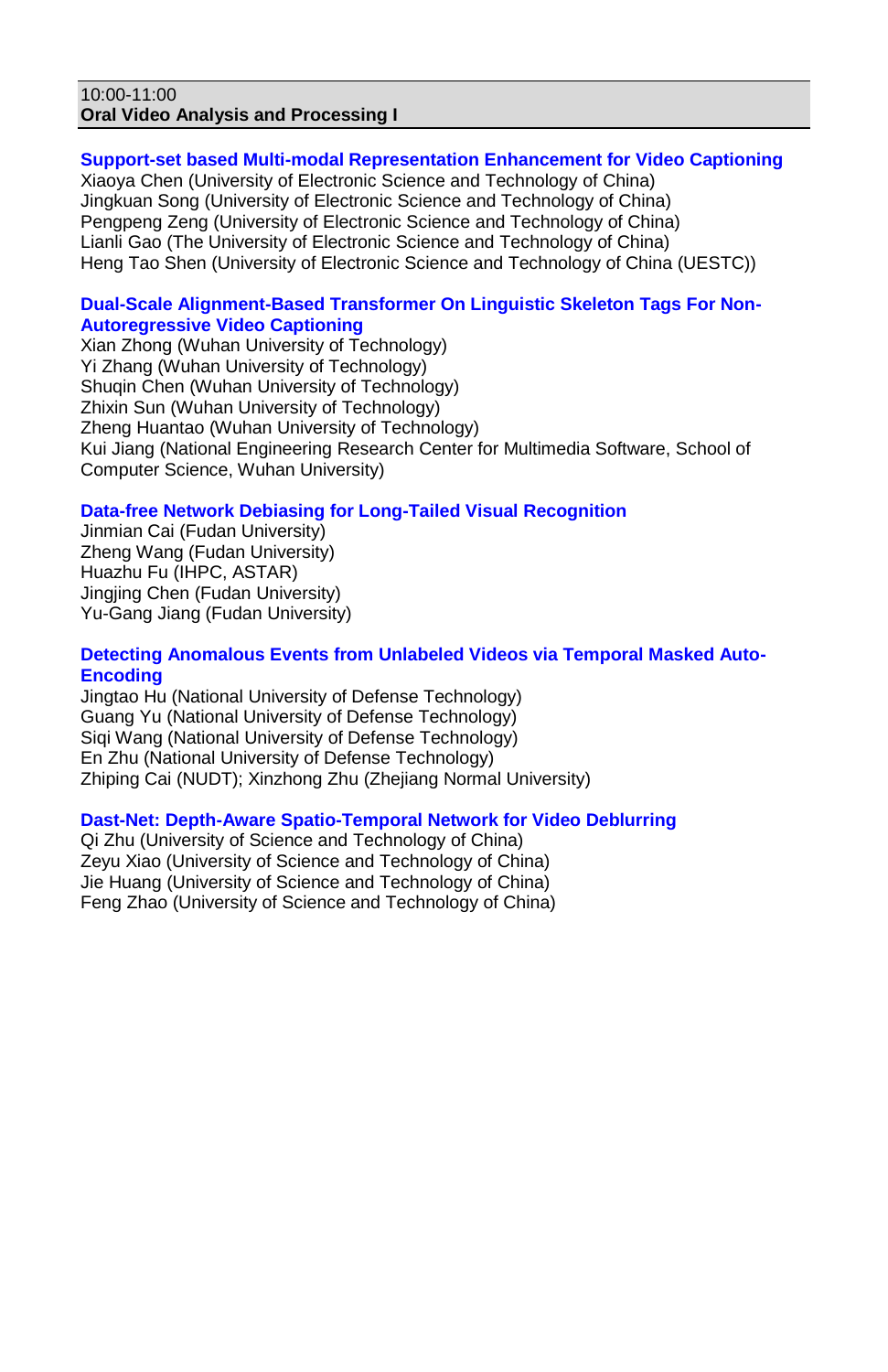#### 10:00-11:00 **Oral Recommendation and Mining**

# **They Like Comedy, Don't You? A Cluster-based Meta-learning for Cold-start Recommendation**

Feng Jiang (Beijing University of Posts and Telecommunications) Qianfang Xu (Beijing University of Posts and Telecommunications) Wenliang Li (Beijing University of Posts and Telecommunications) Bo Xiao (Beijing University of Posts and Telecommunications) Yuhao Luo (Beijing University of posts and telecommunications)

## **Factorial User Modeling with Hierarchical Graph Neural Network for Enhanced Sequential Recommendation**

Lvxin Xue (Fudan University) Deqing Yang (Fudan University) Yanghua Xiao (Fudan University)

# **M3Rec: Cross-Modal Context Enhanced Micro-Video Recommendation with Mutual Information Maximization**

Qihan Du (Renmin University of China) Li Yu (Renmin University of China) Huiyuan Li (Renmin University of China) Ningrui Ou (Renmin University of China) Xinjing Gong (Northeast Agricultural University) Junyao Xiang (Renmin University of China)

# **Reliable Self-Supervised Information Mining for Deep Subspace Clustering**

Junjie Liang (Shantou University) Han Gao (Shantou University) Haojun Sun (Shantou University) Rui LI (Shantou University) Cheng Liu (Shantou University)

### **Source-free Unsupervised Cross-Domain Pedestrian Detection via Pseudo Label Mining and Screening**

Zhiri Tang (City University of Hong Kong) Qianfen Jiao (City University of Hong Kong) Jian Zhong (City University of Hong Kong) Si Wu (South China University of Technology) Hau San Wong (City University of Hong Kong)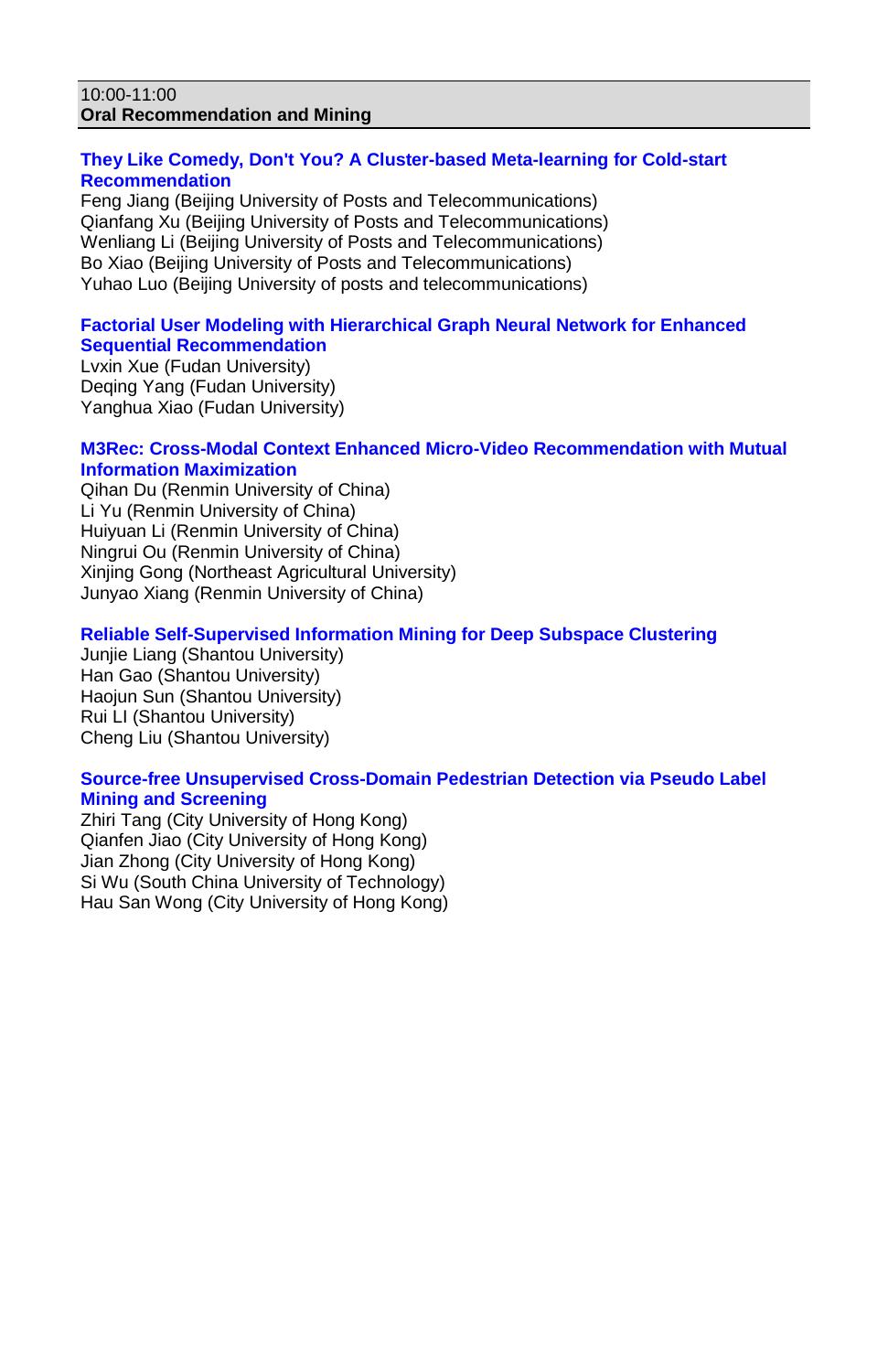#### 13:00-14:00 **Oral Multimodal Analysis I**

# **NHFNet: A Non-Homogeneous Fusion Network for Multimodal Sentiment Analysis**

Ziwang Fu (Beijing University of Posts and Telecommunications) Feng Liu (East China Normal University) Qing Xu (Beijing University of Posts and Telecommunications) Jiayin Qi (Shanghai University of International Business and Economics) Xiangling Fu (Beijing University of Posts and Telecommunications) Aimin Zhou (East China Normal University) Zhibin Li (East China Normal University)

### **Hierarchical Multi-modal Fusion on Dynamic Heterogeneous Graph for Health Insurance Fraud Detection**

Jian Zhang (Xiamen University) Fan Yang (Department of Automation, Xiamen University) Kaibiao Lin (Xiamen University of Technology) Yongxuan Lai (Xiamen University)

# **Human Attention Based Movie Summarization: Dataset and Baseline Model**

Defang Zhao (Tongji University) Dandan Zhu (Shanghai Jiao Tong University) Xiongkuo Min (Shanghai Jiao Tong University) Jiaomin Yue (Shanghai Jiao Tong University) Kaiwei Zhang (Shanghai Jiao Tong University) Qiangqiang Zhou (Jiangxi Normal University) Guangtao Zhai (Shanghai Jiao Tong University) Xiaokang Yang (Shanghai Jiao Tong University)

## **Utilizing BERT Intermediate Layers for Multimodal Sentiment Analysis**

Wenwen Zou (Nanjing University of Science and Technology) Jundi Ding (Nanjing University of Science and Technology) Chao Wang (Nanjing University of Science and Technology)

### **HMAI-BERT: Hierarchical Multimodal Alignment and Interaction Network-Enhanced Bert for Multimodal Sentiment Analysis**

Xianbing Zhao (Harbin Institute of Technology (Shenzhen)) Yixin Chen (Harbin Institute of Technology Shenzhen Graduate School) Yiting Chen (Harbin Institute of Technology) Sicen Liu (Harbin Institute of Technology, Shenzhen) Buzhou Tang (Harbin Institute of Technology, China)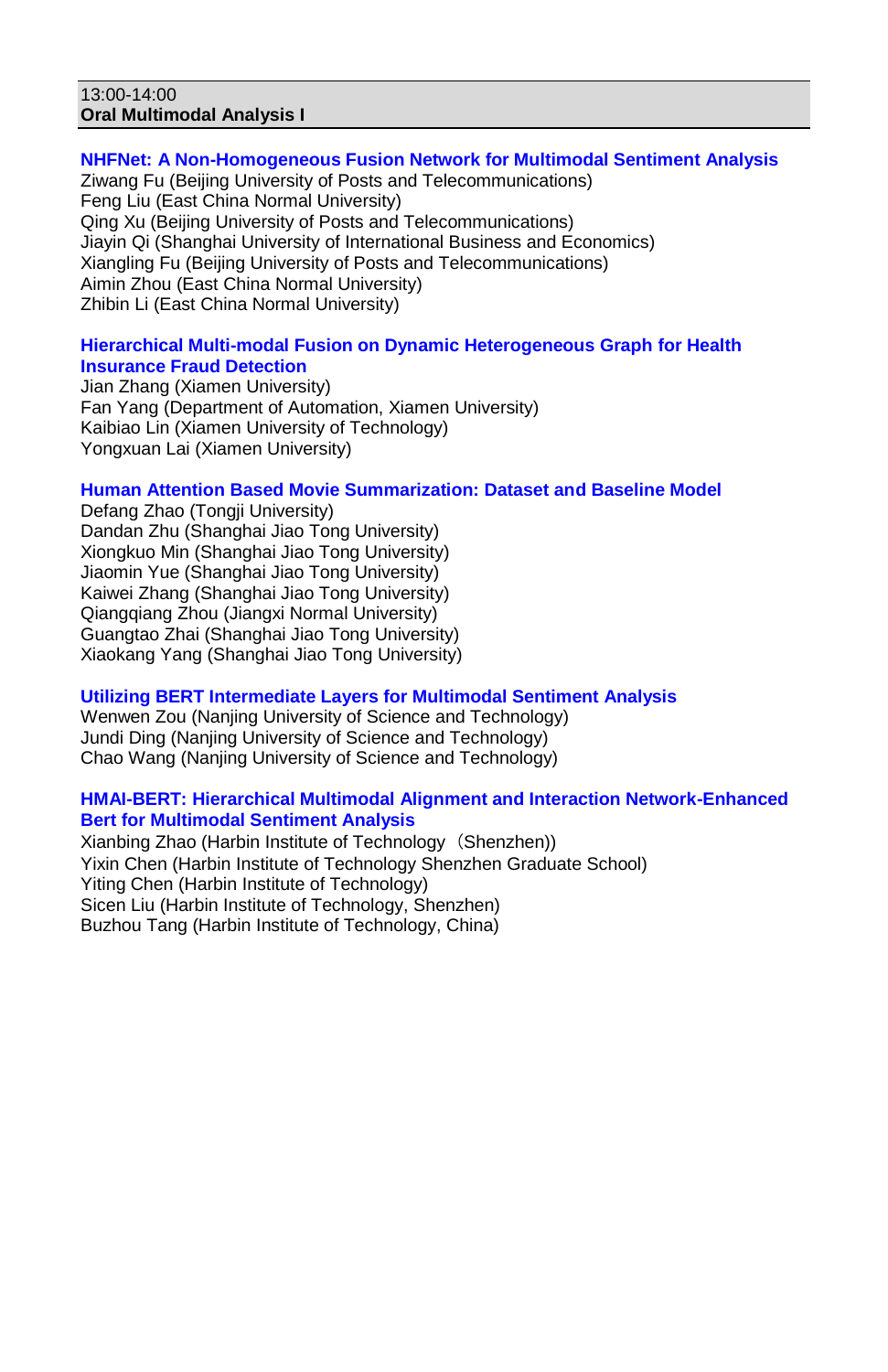#### 13:00-14:00 **Oral Depth and Image Processing**

## **SADG-Net: Sparse Adaptive Dynamic Guidance Network for Depth Completion**

Hao Wu (Tsinghua University) Guodong Zhang (Tsinghua University) Chenchen Feng (Tsinghua University) Sifan YANG (Tsinghua Shenzhen International Graduate School) Wenming Yang (Tsinghua University) Guijin Wang (Tsinghua University, China)

# **Learning Stereo Depth Estimation with Bio-Inspired Spike Cameras**

Yixuan Wang (Peking University) Jianing Li (Peking University) Lin Zhu (Peking University) Xijie XIANG (Shanghai Jiao Tong University) Tiejun Huang (Peking University) Yonghong Tian (Peking University)

#### **Learning Data Hallucination and Reciprocal Guidance for Underwater Depth Estimation and Color Correction**

Biao Wu (Dalian University of Technology) Xinchen Ye (Dalian University of Technology) Fei Xue (Dalian University of Technology) Rui Xu (Dalian University of Technology)

# **Feature Pyramid Boosting Network for Rendering Natural Bokeh**

Yi Liu (Tsinghua) Juncheng Zhang (Tsinghua University) Qingmin Liao (Tsinghua Univeristy) Haoyu Ma (Tsinghua University) Shaojun Liu (Shenzhen Technology University)

### **Trace-Level Invisible Enhanced Network For 6D Pose Estimation**

Hanbo Sang (Shanghai Jiao Tong University) Zelin Ni (Shanghai Jiao Tong University) Huanyu He (Shanghai Jiaotong University) Xuesong Gao (Hisense Group Holdings) Qihao Sun (Hisense Group Holdings) Lei Qu (Hisense Group Holdings) Sihai Zhang (Hisense TransTech Co., Ltd.) Wenwen Wang (Hisense TransTech Co., Ltd.) Supavade Aramvith (Chulalongkorn University) Weiyao Lin (Shanghai Jiao Tong university)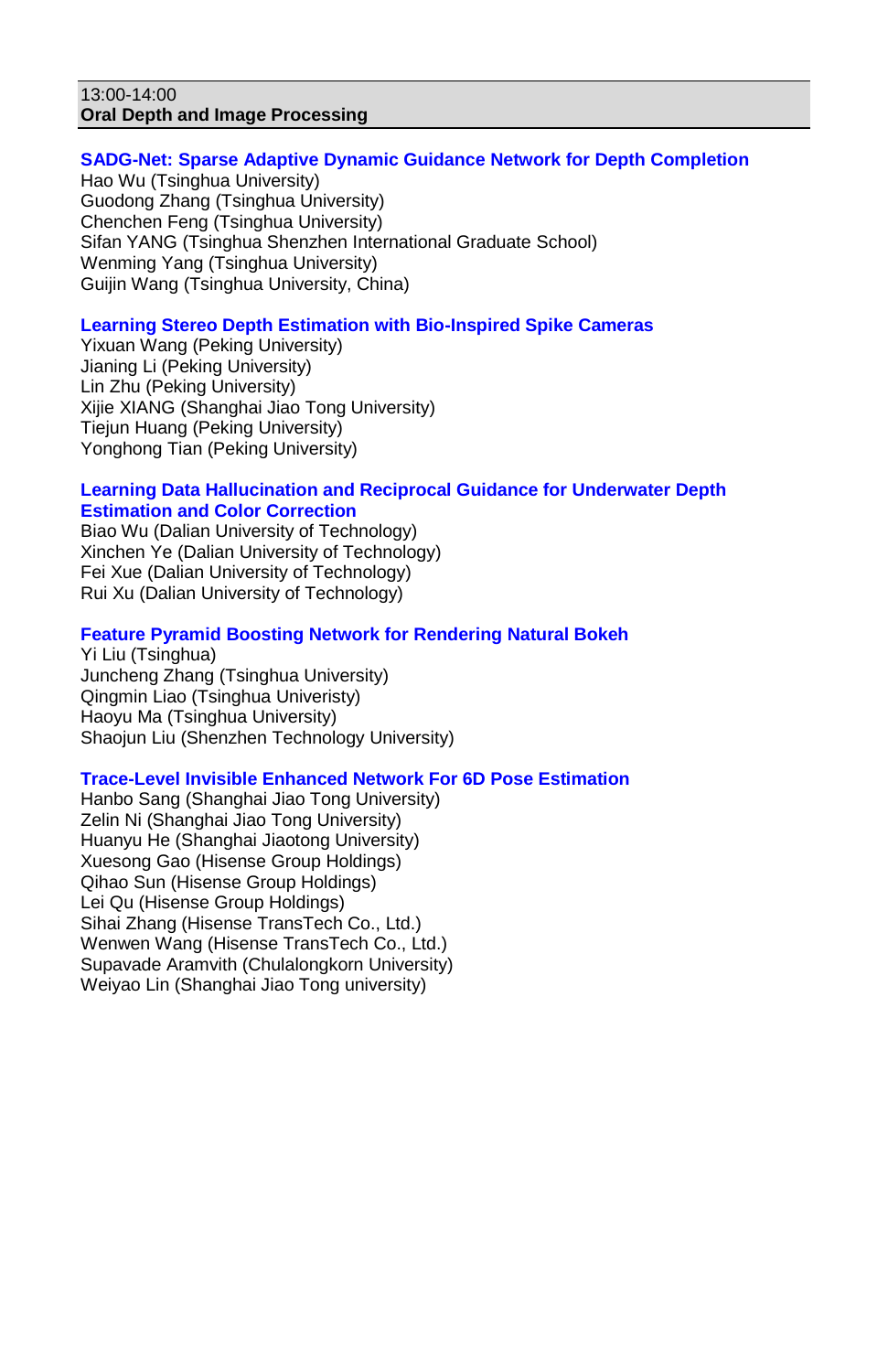#### 13:00-14:00 **Oral Object Detection**

### **GRDN: Graph Relation Decision Network for Object Detection**

Xiwei Yang (Guangxi Normal University) Xinfang Zhong (Guangxi Normal University) Zhixin Li (Guangxi Normal University)

#### **Multi-Target Domain Transfer Detector on Bad Weather Conditions**

Chonghuan Liu (Sun Yat-Sen University) Ruizhi Liu (Sun Yat-sen University) Zhuo Su (Sun Yat-sen University) Fan Zhou (Sun Yat-sen university)

**Dual Selection Network for Video Object Detection**

Tianxiang Hou (Xiamen University) Qiang Qi (Xiamen University) Yang Lu (Xiamen University) Kaiwen Du (Xiamen University) Hanzi Wang (Xiamen University)

### **Rethinking the Grouping Process in Corner-Based Detectors**

Haoran Wei (University of Chinese Academy of Sciences) Yangguang Zhu (University of Chinese Academy of Sciences, Beijing 100049, China) Ping Guo (Intel Labs China) Bing Wang (UCAS) Jiamei Fu (UCAS)

#### **Contrastive Class-specific Encoding for Few-shot Object Detection**

Dizhong Lin (Chengdu University of Information Technology) Ying Fu (Chengdu university of information technology) Xin Wang (Keya Medical) Shu Hu (University at Buffalo) Bin Zhu (Microsoft Research Asia) Qi Song (Keya Medical) Xi Wu (Chengdu University of Information Technology) Jiliu Zhou (Chengdu University of Information Technology) Siwei Lyu (University at Buffalo)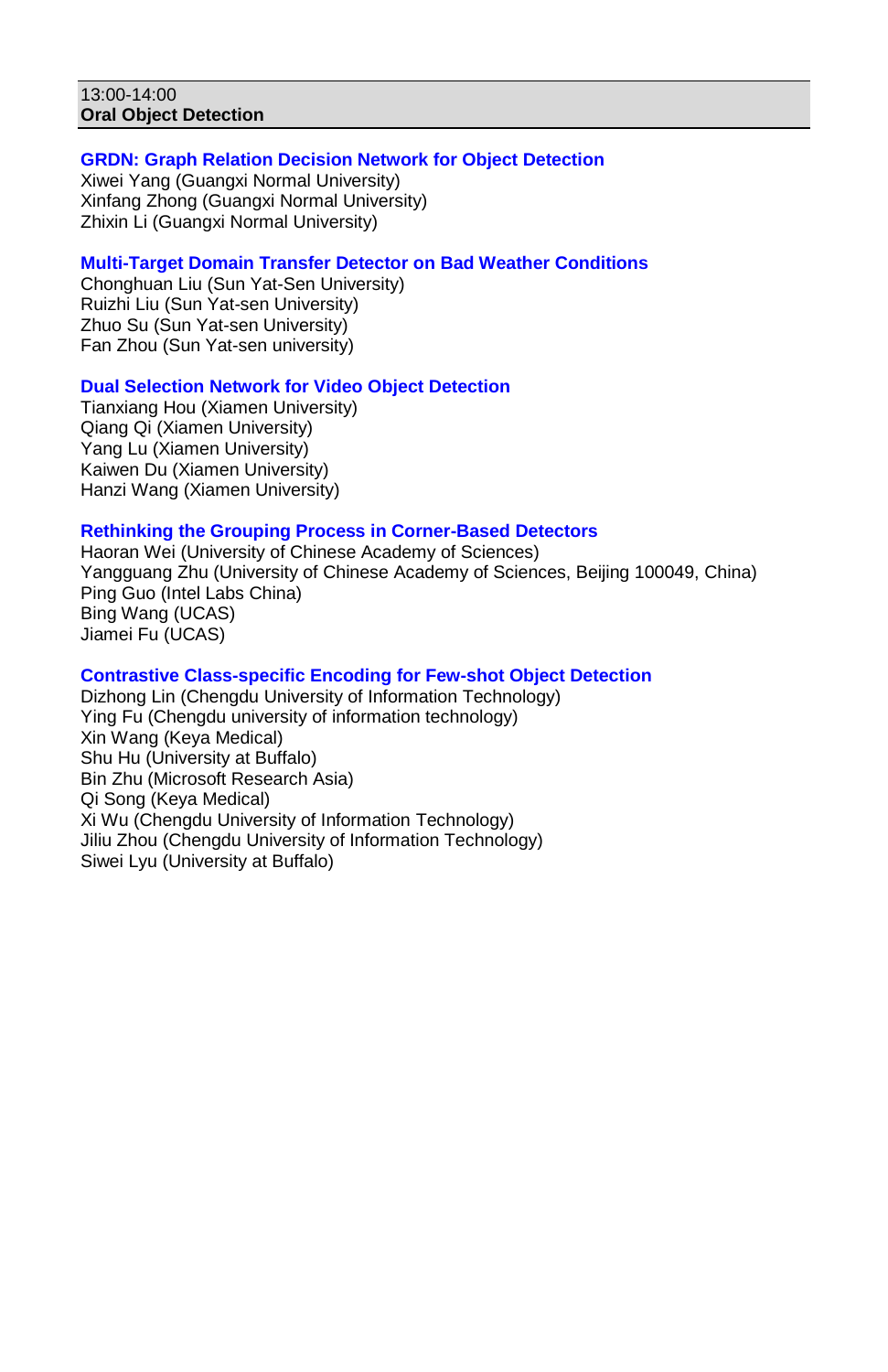#### 13:00-14:00 **Oral Retrieval**

# **Vision Transformer Hashing for Image Retrieval**

Shiv Ram Dubey (Indian Institute of Information Technology, Allahabad) Satish Kumar Singh (IIIT Alahabad) Wei-Ta Chu (National Cheng Kung University)

### **Fine-Grained Cross-Modal Retrieval with Triple-Streamed Memory Fusion Transformer Encoder**

Weikuo Guo (Dalian Univercity of Technology) Huaibo Huang (Institute of Automation, Chinese Academy of Sciences) Xiangwei Kong (Zhejiang Univercity) Ran He (Institute of Automation, Chinese Academy of Sciences)

# **Spatial-Temporal Alignment via Optimal Transport for Video-Text Retrieval**

Zerun Feng (Beijing University of Posts and Telecommunications) Zhimin Zeng (Beijing University of Posts and Telecommunications) Caili Guo (Beijing University of Posts and Telecommunications) Zheng Li (Beijing University of Posts and Telecommunications) Yufeng Zhang (China Telecom Dict Application Capability Center)

### **Attribute-Guided Fashion Image Retrieval by Iterative Similarity Learning**

Cairong Yan (Donghua University) Kang Yan (Donghua University) Yanting Zhang (Donghua University) Yongquan Wan (Shanghai University) Dandan Zhu (Shanghai Jiao Tong University)

### **Instance-Level Semantic Alignment for Zero-Shot Cross-Modal Retrieval**

Kai Wang (University of Electronic Science and Technology of China) Yifan Wang (University of Electronic Science and Technology of China) Xing Xu (University of Electronic Science and Technology of China) Zuo Cao (MEITUAN) Xunliang Cai (MEITUAN)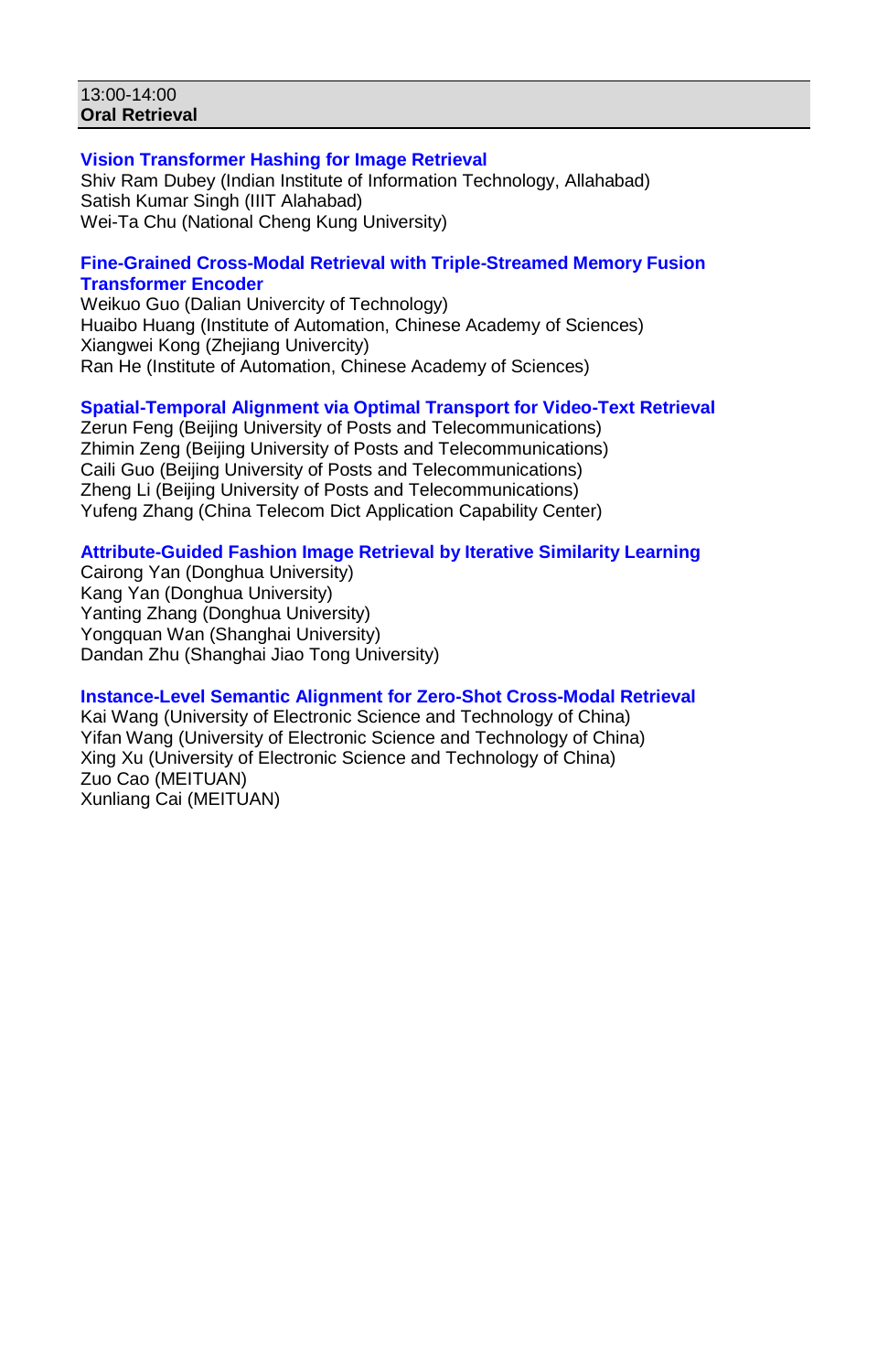#### 14:30-15:30 **Oral Machine Learning II**

# **ROGC: Role-Oriented Graph Convolution Based Multi-Agent Reinforcement Learning**

Yuntao Liu (National Laboratory for Parallel and Distributed Processing, National University of Defense Technology,Changsha,Hunan) Yuan Li (National Innovation Institute of Defense Technolog) Xinhai Xu (Academy of Military Sciences) Donghong Liu (Academy of Military Sciences) Yong Dou (National University of Defense Technology)

# **Multi-View Deep Matrix Factorization with Consensual Solution from Multiple Paths**

Sheng Huang (Fuzhou University) Lele Fu (Sun Yat-sen University) Yunhe Zhang (Fuzhou University) Haiping Xu (Minjiang University) Shiping Wang (Fuzhou University)

### **EDSF: Fast and Accurate Ellipse Detection via Disjoint-set Forest**

Jingen Jiang (UCAS) Mingyang Zhao (University of Chinese Academy and Sciences & Beijing Academy of Artificial Intelligence) Zeyu Shen (Institute of Software, Chinese Academy of Sciences) Dong-Ming Yan (NLPR, CASIA)

# **Rethinking Hard-Parameter Sharing in Multi-Domain Learning**

Lijun Zhang (University of Massachusetts Amherst) Qizheng Yang (University of Massachusetts Amherst) Xiao Liu (University of Massachusetts Amherst) Hui Guan (University of Massachusetts, Amherst)

# **Improving Class Balancing at Both Feature Extractor and Classifier Head**

Kanghao Chen (Sun Yat-Sen University) Huijuan Lu (Sun Yat-Sen University) Ruixuan Wang (Sun Yat-sen University) Wei-Shi Zheng (Sun Yat-sen University, China)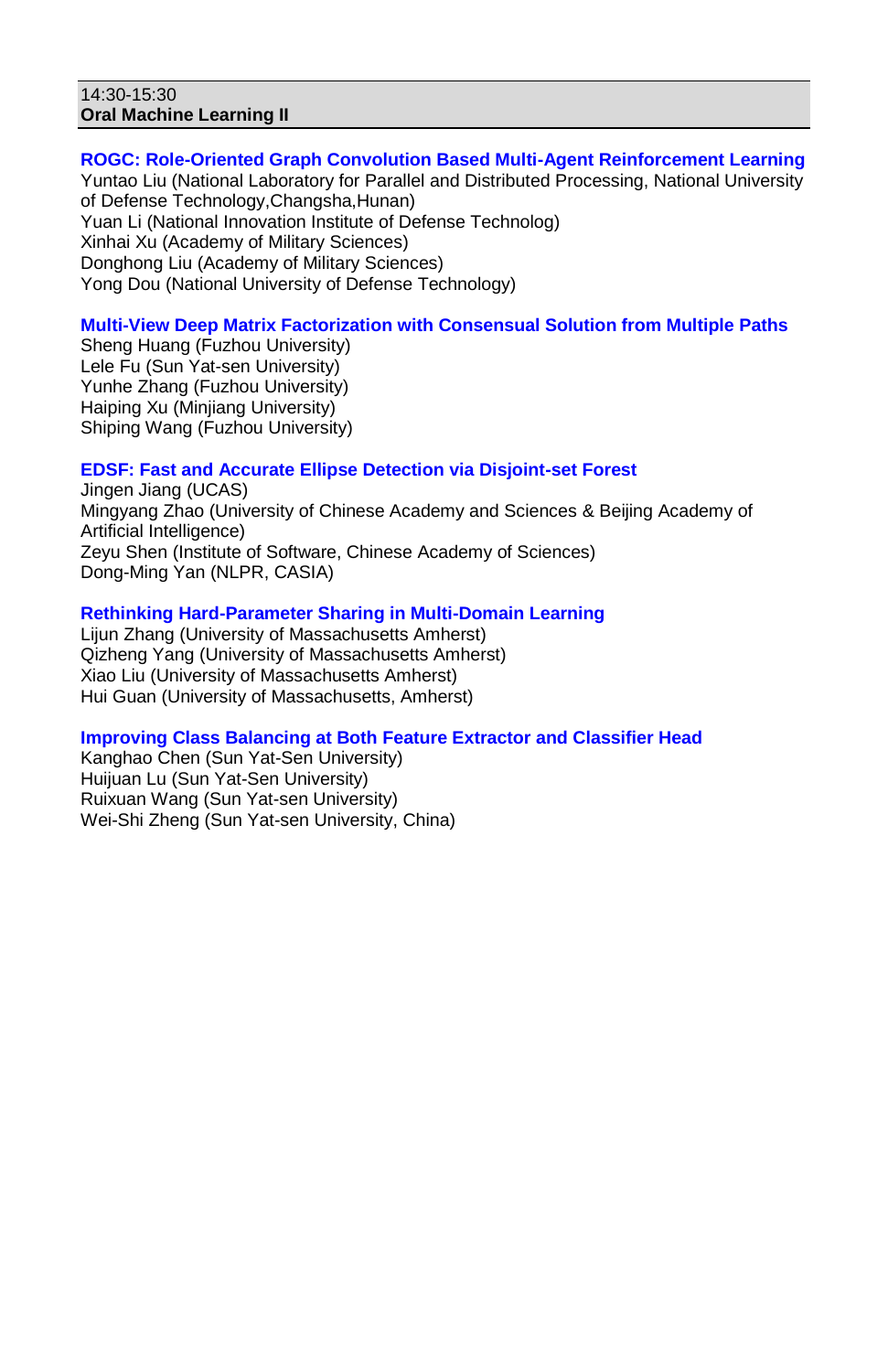#### 14:30-15:30 **Oral Video Coding**

# **Adaptive Bitrate Control Mechanism Based on Long-Term Evaluation**

Pierre Lebreton (NTT) Kazuhisa Yamagishi (NTT)

# **Perceptually-Aware Per-Title Encoding for Adaptive Video Streaming**

Vignesh V Menon (Alpen-Adria-Universitat Klagenfurt) Hadi Amirpour (Alpen-Adria-Universität Klagenfurt) Mohammad Ghanbari (University of Essex) Christian Timmerer (Alpen-Adria-Universität Klagenfurt)

# **Complexity-Oriented Per-shot Video Coding Optimization**

Hongcheng Zhong (Institute of Image Communication and Network Engineering, Shanghai Jiao Tong University) Jun Xu (Institute of Image Communication and Network Engineering, Shanghai Jiao Tong University) Chen Zhu (Shanghai Jiao Tong University) Donghui Feng (Cooperative Medianet Innovation Center, Shanghai, China) Li Song (Shanghai Jiao Tong University)

# **A Hardware Implementation of Entropy Encoder for 8K Video Coding**

Lvfang Tao (Peking University) Wei Gao (SECE, Shenzhen Graduate School, Peking University)

# **Random Forest Accelerated CU Partition for Inter Prediction in H.266/VVC**

Jingyi Li (Xidian University) Saiping Zhang (Xidian University) FuZheng Yang (Xidian University)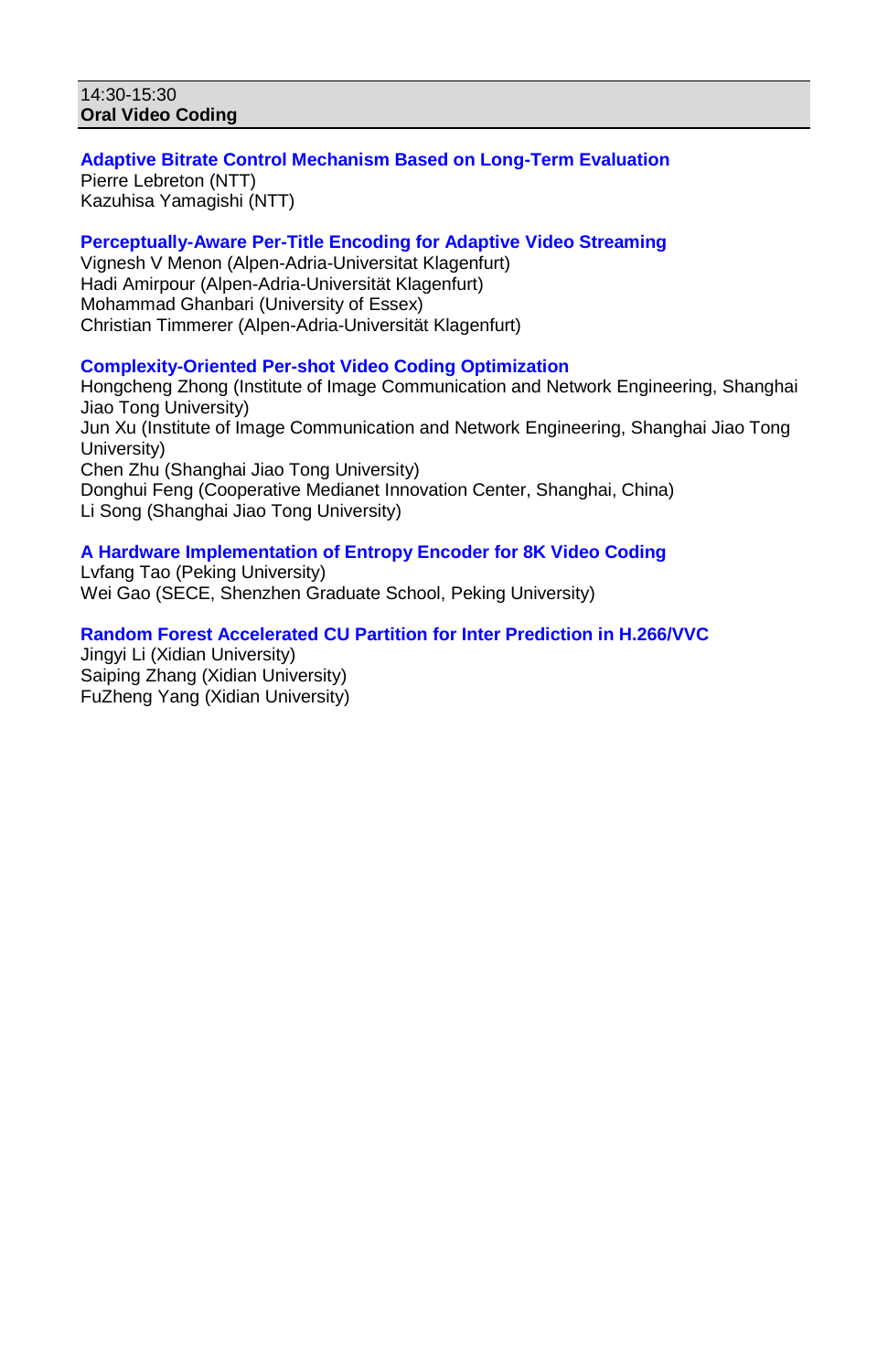### 14:30-15:30 **Oral Video Processing and Analysis II**

## **P2SL: Private-Shared Subspaces Learning for Affective Video Content Analysis**

Qi Wang (Chongqing University of Posts and Telecommunications) Xiaohong Xiang (Chongqing University of Posts and Telecommunications) Jun Zhao (Chongqing University of Posts and Telecommunications) Xin Deng (Chongqing Key Laboratory of Computational Intelligence (Chongqing University of Posts and Telecommunications))

## **Trajectory Prediction from Ego View: a Coordinate Transform and Tail-light Event Driven Approach**

Wenlong Liao (Shanghai Jiao Tong University) Xiaolei Chen (Shanghai Jiao Tong University) Weipeng Zhang (Shanghai Jiao Tong University) Huanxi Liu (Shanghai Jiao Tong University) Junchi Yan (Shanghai Jiao Tong University) Yingxin Lou (Tencent) Tao Xue (Tencent) Shuqi Mei (Tencent)

### **Towards Temporal Event Detection: A Dataset and Benchmarks**

Zhenguo Yang (Guangdong University of Technology) Haizhong Zhu (Guangdong University of Technology) Zhiwei Guo (Guangdong University of Technology) Han Lin (Guangdong University of Technology) Zehang Lin (The Hong Kong Polytechnic University) Qing Li (The Hong Kong Polytechnic University) Wenyin Liu (Guangdong University of Technology)

# **Multi-Granularity Semantic Clues Extraction for Video Question Answering**

Fei Zhou (Tianjin University) Yahong Han (Tianjin University)

# **Relation Reasoning for Video Pedestrian Trajectory Prediction**

Haowen Tang (Xi'an Jiaotong University) Ping Wei (Xi'an Jiaotong University) Huan Li (Xi'an Jiaotong University) Jiapeng Li (Xi'an Jiaotong University) Nanning Zheng (Xi'an Jiaotong University)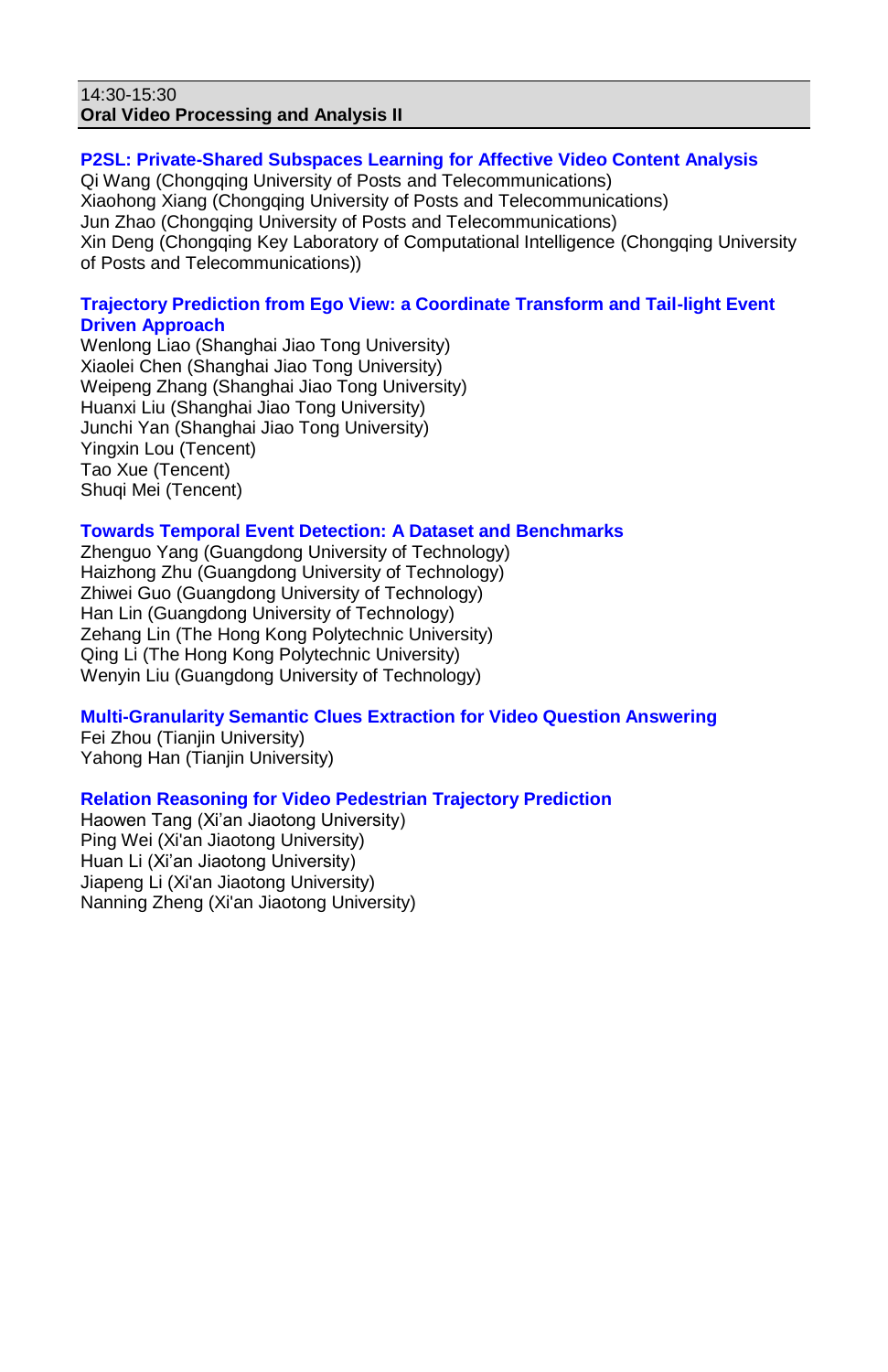#### 16:00-17:00 **SS on Human-Centered Intelligent Multimedia Understanding I**

# **Adaptive Multi-order Graph Neural Networks for Human Motion Prediction**

Pengxiang Su (Jilin University) Wei Liu (Jilin University)

### **Human-Centered Prior-Guided and Task-Dependent Multi-Task Representation Learning for Action Recognition Pre-Training**

Guanhong Wang (Zhejiang University) Lu Keyu (Zhejiang University) Yang Zhou (Zhejiang University) Zhanhao He (Zhejiang university) Gaoang Wang (Zhejiang University)

**Decomposing Identity and View for Cross-View Gait Recognition**

Xinliang Zhai (Shandong University) Xianye Ben (Shandong University) Chang Liu (Shandong University) Tingxuan Xie (Shandong University)

### **Information Enhancement and Recursive Learning Network in A Coarse-Refine Manner for Pancreas Segmentation**

Yu Liu (Jilin University) Yongping Huang (Jilin University) Rui Guo (Jilin University)

# **MKE-GCN: Multi-modal Knowledge Embedded Graph Convolutional Network for Skeleton-Based Action Recognition in the Wild**

Sen Yang (UESTC) Xuanhan Wang (University of Electronic Science and Technology of China) Lianli Gao (The University of Electronic Science and Technology of China) Jingkuan Song (UESTC)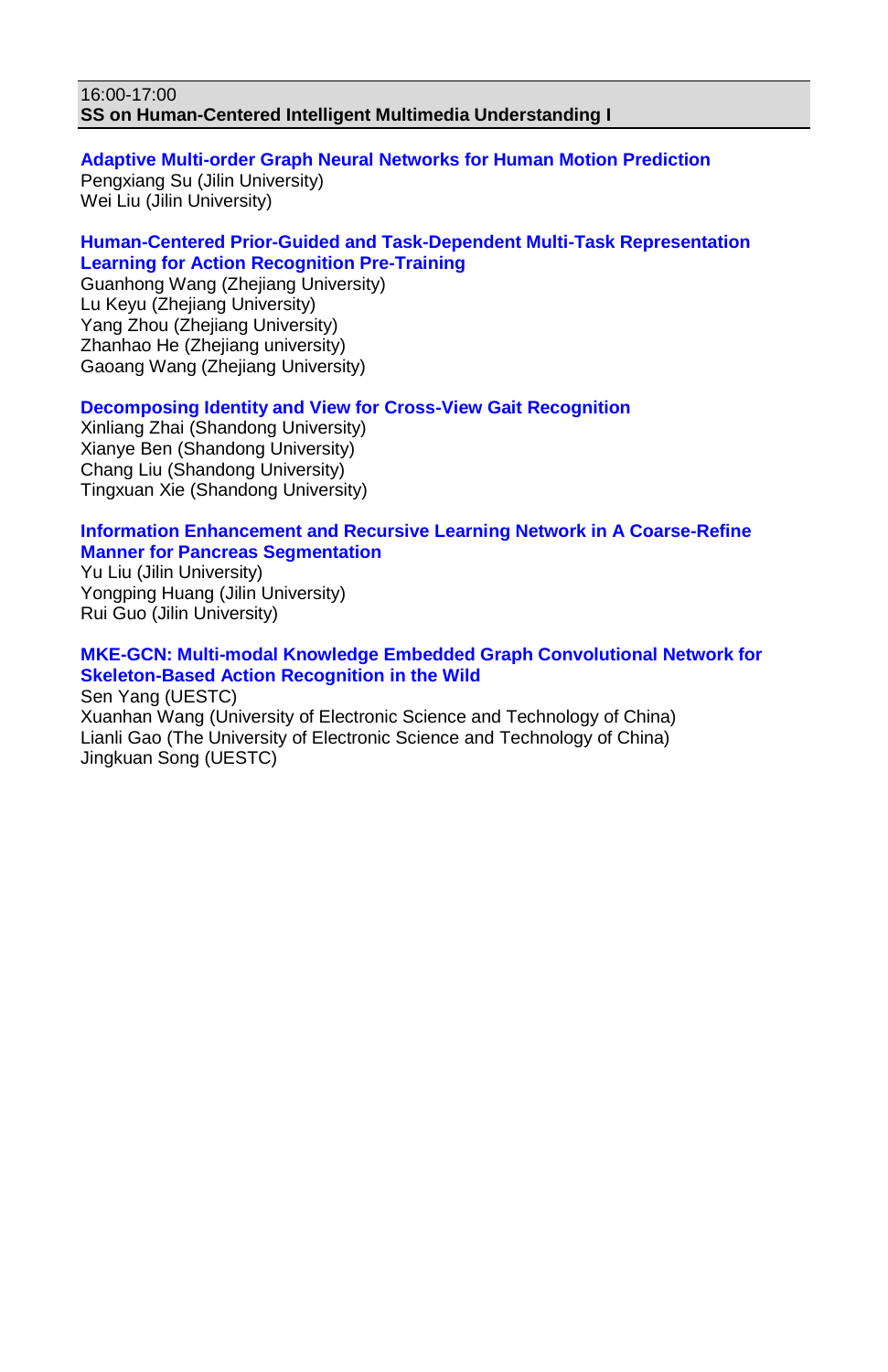#### 16:00-17:00 **SS on Human-Centered Intelligent Multimedia Understanding II**

### **Spatial-Temporal Correlation Modeling for Motion Prediction**

Yingying Jiao (Jilin University) Haipeng Chen (Jilin University) Chang Yao (Zhejiang University) Pengxiang Su (Jilin University) Fu Chong (Zhejiang University) Xiang Wang (National University of Singapore)

#### **Unsupervised Domain Adaptation Learning for Infant Pose Recognition with Synthetic Data**

Cheng-Yen Yang (University of Washington) Zhongyu Jiang (University of Washington) Shih-Yu Gu (University of Washington) Jenq-Neng Hwang (University of Washington) Jang-Hee Yoo (ETRI)

## **Mix-up Self-Supervised Learning for Contrast-agnostic Applications**

Yichen Zhang (National University of Singapore) Yifang Yin (A\*STAR) Ying Zhang (NWPU) Roger Zimmermann (NUS)

#### **Mitigating Label-Noise for Facial Expression Recognition in The Wild**

Huan Yan (Hefei University of Technology) Yu Gu (Hefei University of Technology) Xiang Zhang (Hefei University of Technology) Yantong Wang (Hefei University of Technology) Yusheng Ji (National Institute of Informatics) Fuji Ren (Tokushima University)

## **Boosting Lip Reading with A Multi-View Fusion Network**

Xueyi Zhang (National University of Defense Technology) Chengwei Zhang (Hebei University of Technology) Jinping Sui (Dalian Naval Academy) Changchong Sheng (National University of Defense Technology) Wanxia Deng (National University of Defense Technology) Li Liu (National University of Defense Technology)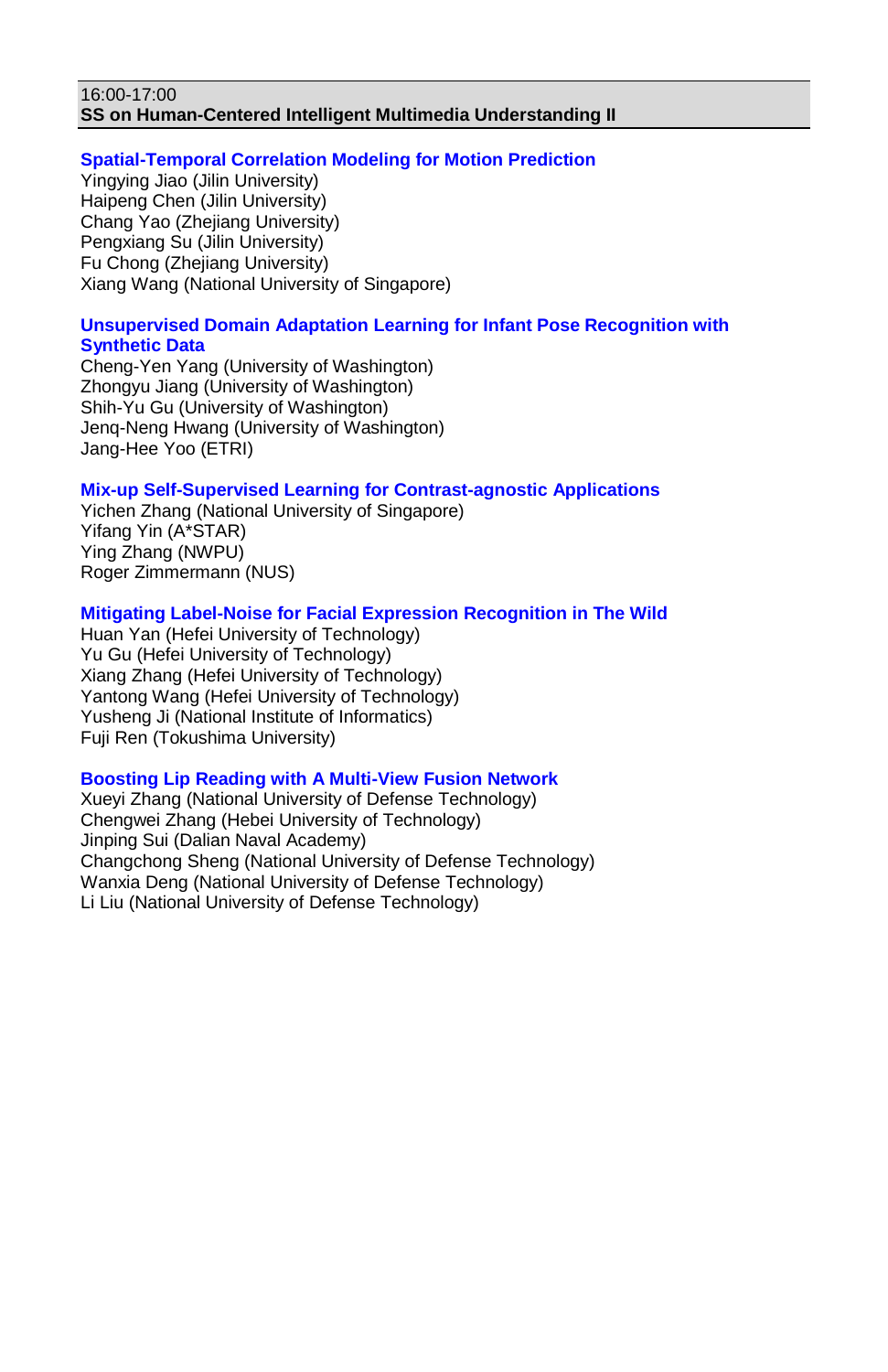#### 16:00-17:00 **SS on Multimodal Intelligence**

# **Modeling Field-level Factor Interactions for Fashion Recommendation**

Yujuan Ding (The Hong Kong Polytechnic University) Tracy Mok (The Hong Kong Polytechnic University) Xun Yang (University of Science and Technology of China) Yanghong Zhou (The Hong Kong Polytechnic University)

### **RPITN: Review Based Preference Invariance Transfer Network for Cross-Domain Recommendation**

Zi Jie Zuo (Ocean University of China) Jie Nie (Ocean University of China) Zian Zhao (Ocean University of China) Huaxin Xie (Ocean University of China) Xiangqian Ding (Ocean University of China) Shusong Yu (Ocean University of China) Lei Huang (Ocean University of China) Yuxuan Yue (Ocean University of China) Xin Wang (Tsinghua University)

### **A Channel Mix Method for Fine-Grained Cross-Modal Retrieval**

Yang Shen (Nanjing University of Science and Technology) Xu Hao XH SUN (Nanjing University of Science and Technology) Xiu-Shen Wei (Nanjing University of Science and Technology) Hanxu Hu (Nanjing University of Science and Technology) Zhipeng Chen (National Computer Network Emergency Response Technical Team, Coordination Center of China)

# **SMDT: Cross-View Geo-Localization with Image Alignment and Transformer**

Xiaoyang Tian (UESTC) Jie Shao (University of Electronic Science and Technology of China) Deqiang Ouyang (Chongqing University) Anije Zhu (University of Electronic Science and Technology of China) Feiyu Chen (University of Electronic Science and Technology of China)

## **Dual Re-Weighting Network for Multi-Source Domain Adaptation**

Ziyun Cai (Nanjing University of Posts and Telecommunications) Tengfei Zhang (Nanjing University of Posts and Telecommunications) Jing Xiao-Yuan (School of Computer, Wuhan University)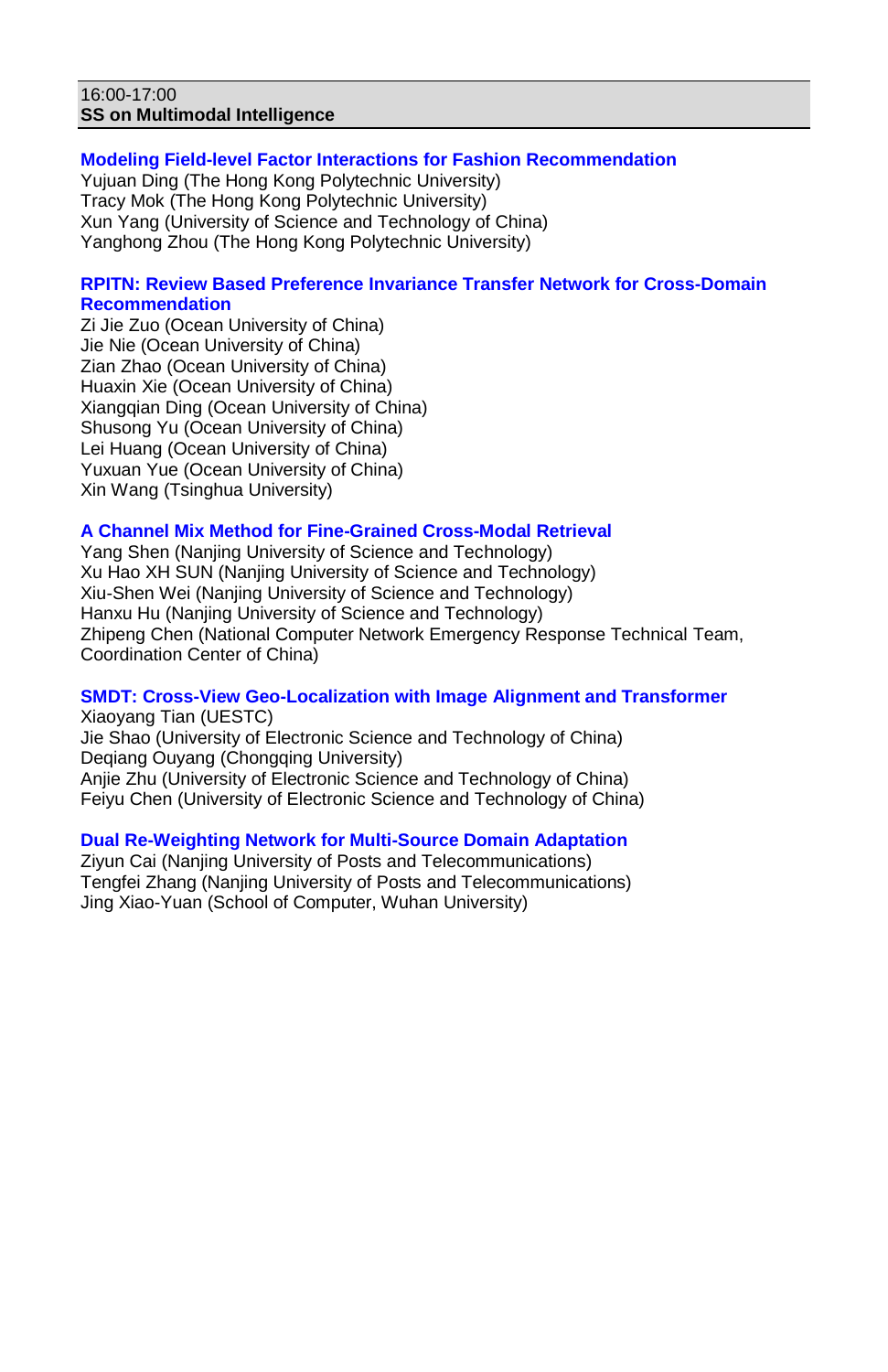#### 16:00-17:00 **SS on Advances in Point Cloud Acquisition, Processing and Understanding**

# **Partial-to-Partial Point Cloud Registration Based on Multi-level Semantic-Structural Cognition**

Yucheng Shu (Chongqing University of Posts and Telecommunications) Zongzhuang Hou (Chongqing University of Posts and Telecommunications) Bin Xiao (Chongqing University of Posts and Telecommunications) Xiuli Bi (Chongqing University of Posts and Telecommunications) Xiao Luan (Chongqing University of Posts and Telecommunications) Weisheng Li (Chongqing University of Posts and Telecommunications)

## **HyperpointNet For Point Cloud Sequence-Based 3D Human Action Recognition**

Xing Li (Hohai University) Qian Huang (Hohai University) Tianiin Yang (Hohai University) Qianhan Wu (Hohai University)

## **Self-Supervised Point Cloud Completion on Real Traffic Scenes via Scene-Concerned Bottom-up Mechanism**

Yiming Ren (Shanghai Tech) Peishan Cong (ShanghaiTech) Xinge Zhu (The Chinese University of Hong Kong) Yuexin Ma (ShanghaiTech University)

### **OPENDENSELANE: A New Lidar-Based Dataset for HD Map Construction**

Xiaolei Chen (Shanghai Jiao Tong University) Wenlong Liao (Shanghai Jiao Tong University) Bin Liu (Shanghai Jiao Tong University) Junchi Yan (Shanghai Jiao Tong University) Tao He (Anhui COWAROBOT CO., Ltd.)

## **LGP-Net: Local Geometry Preserving Network for Point Cloud Completion**

Yibo Wang (Beijing University of Technology) Jin Wang (Beijing University of Technology) Yunhui Shi (Beijing University of Technology) Longhua Sun (Beijing University of Technology) Baocai Yin (Beijing University of Technology)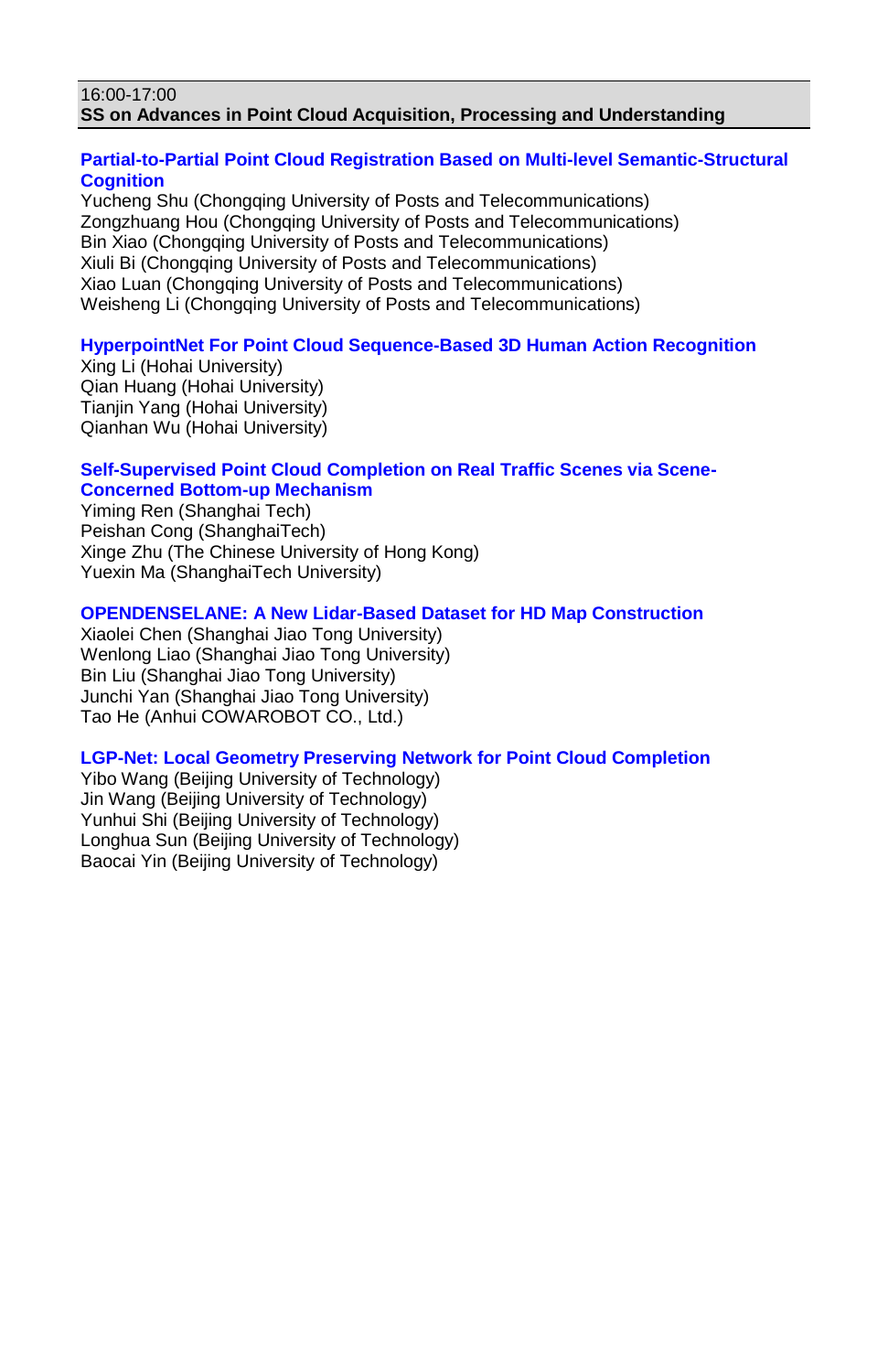### 10:00-11:00 **Best Paper Session**

# **SoftGAN: Towards Accurate Lung Nodules Segmentation via Soft Mask Supervision**

Changwei Wang (Institute of Automation, Chinese Academy of Sciences; School of Artificial Intelligence, University of Chinese Academy of Sciences) Rongtao Xu (Institute of Automation, Chinese Academy of Sciences; School of Artificial Intelligence,University of Chinese Academy of Sciences) Shibiao Xu (School of Artificial Intelligence, Beijing University of Posts and Telecommunications) Weiliang Meng (Institute of Automation, Chinese Academy of Sciences; School of Artificial Intelligence,University of Chinese Academy of Sciences) Jun Xiao (University of Chinese Academy of Sciences) Qimin Peng (Aksofy (Beijing) Advanced Technology Co., Ltd) Xiaopeng Zhang (Institute of Automation, Chinese Academy of Sciences; School of Artificial Intelligence, University of Chinese Academy of Sciences)

#### **GTLR: Graph-based Transformer with Language Reconstruction for Video Paragraph Grounding**

Xun Jiang (UESTC) Xing Xu (University of Electronic Science and Technology of China) Jingran Zhang (University of Electronic Science and Technology of China (UESTC)) Fumin Shen (UESTC) Zuo Cao (MEITUAN) Xunliang Cai (MEITUAN)

### **Multi-Dimensional Model Compression of Vision Transformer**

Zejiang Hou (Princeton University) Sun-Yuan Kung (Princeton University)

## **Deep Category-aware Hashing for Object Retrieval in Multi-label Image**

Yun Zou (Huazhong University of Science and Technology) Xiaoyan Tan (Huazhong University of Science and Technology) Jingkuan Song (UESTC) Ke Zhou (Huazhong University of Science and Technology) Fuhao Zou (Huazhong University of Science and Technology)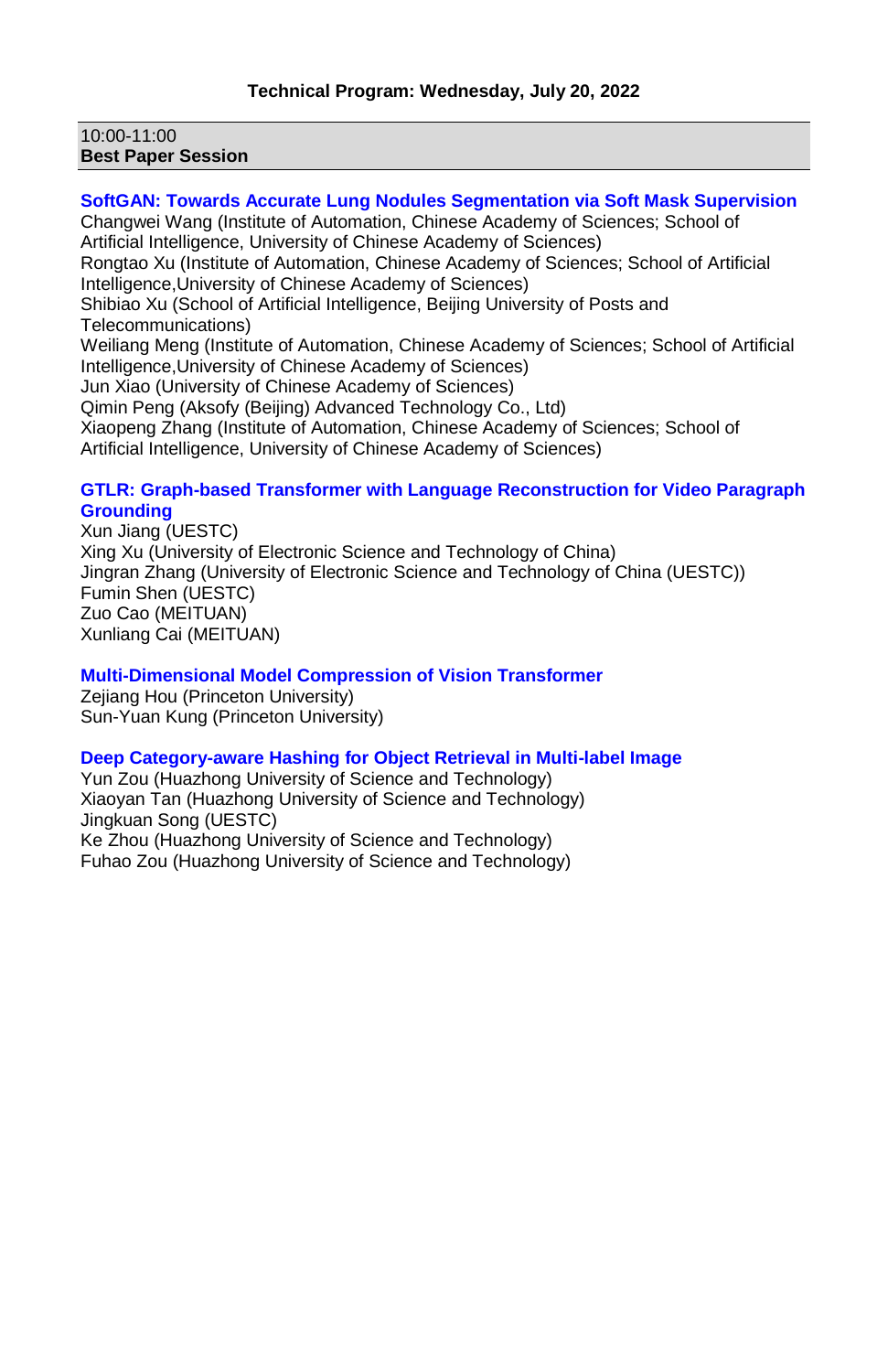#### 10:00-11:00 **Oral Face II**

# **Targeted Anonymization: A Face Image Anonymization Method for Unauthorized Models**

Kangyi Ding (University of Electronic Science and Technology of China) Teng Hu (University of Electronic Science and Technology of China) Xiaolei Liu (University of Electronic Science and Technology of China) Weina Niu (University of Electronic Science and Technology of China) Yanping Wang (University of Electronic Science and Technology of China) Xiaosong Zhang (University of Electronic Science and Technology of China)

# **Migrating Face Swap to Mobile Devices: A Lightweight Framework and A Supervised Training Solution**

Haiming Yu (iQIYI Inc) Hao Zhu (Naniing University) Xiangju Lu (iQIYI,Inc.) Junhui Liu (iQIYI Inc)

### **Face Inverse Rendering from Single Images in the Wild**

Meng Wang (Tianjin University) Wenjing Dai (Technical University of Denmark) Xiaojie Guo (Tianjin University) Jiawan Zhang (Tianjin University)

# **Sample-Level and Class-Level Adaptive Training for Face Recognition**

Mengjiao Wang (Fujitsu) Rujie Liu (Fujitsu) Abe Narishige (Fujitsu) Tomoaki Matsunami (Fujitsu) Uchida Hidetsugu (Fujitsu) Lina Septiana (Fujitsu)

#### **RCNet: Recurrent Collaboration Network Guided by Facial Priors for Face Super-Resolution**

Jiaxu Leng (Chongqing University of Posts and Telecommunications) Ye Wang (Chongqing university of Posts and Telecommunications)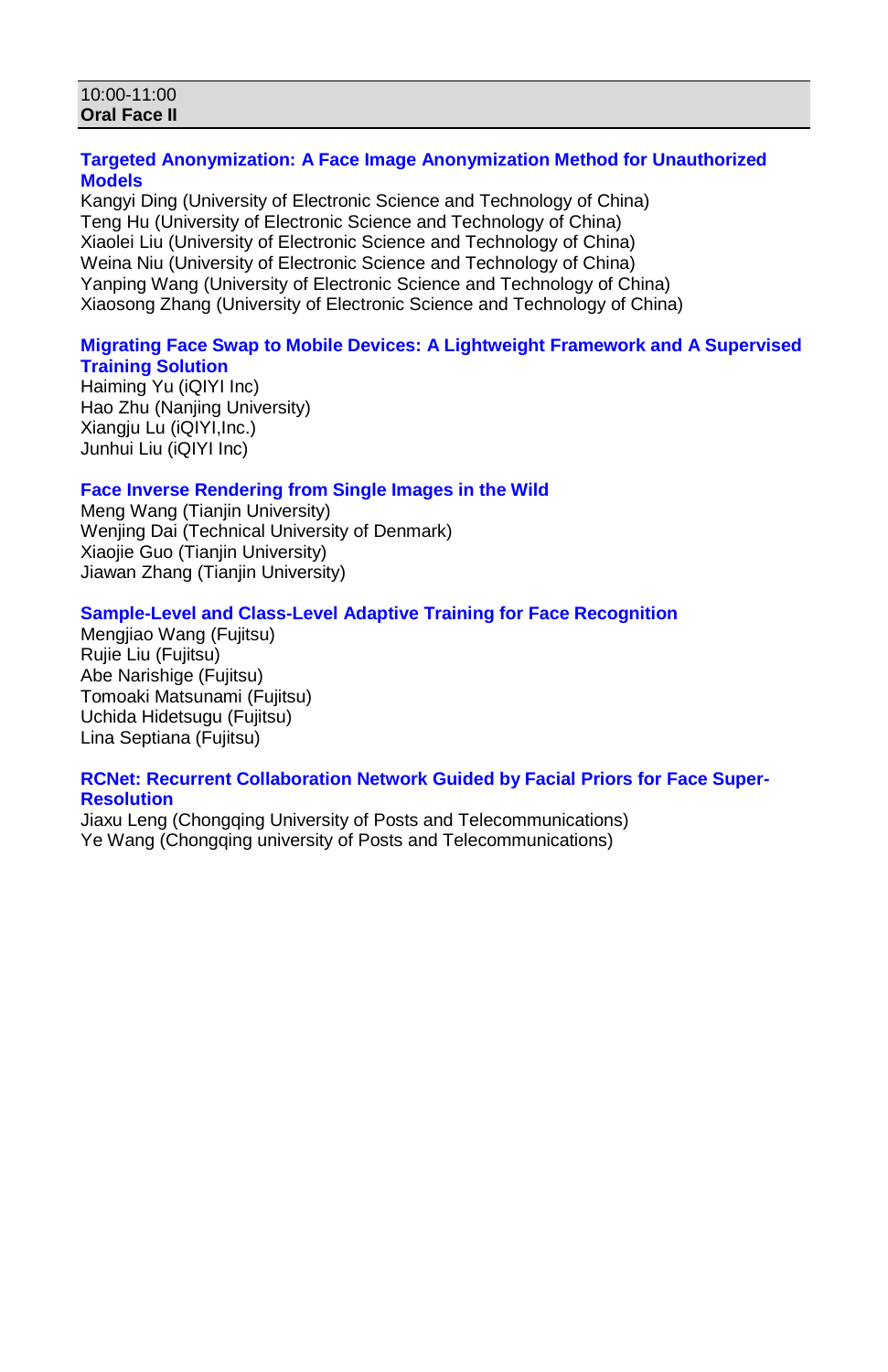#### 10:00-11:00 **Oral 22 Recognition and Retrieval**

### **G-Head: Gating Head for Multi-Task Learning in One-stage Object Detection**

He Jiang (Institute of Automation, Chinese Academy of Sciences) Qingyi Gu (Institute of Automation, Chinese Academy of Sciences)

# **Boundary-Guided Probability Hashing**

Weniin Hu (Beijing University of Technology) Yukun Chen (Beijing University of Technology) Lifang Wu (Beijing University of Technology) Ge Shi (Beijing University of Technology) Meng Jian (Beijing University of Technology) Sinuo Deng (Beijing University of Technology)

### **Listen and Look: Multi-Modal Aggregation and Co-Attention Network for Video-Audio Retrieval**

Xiaoshuai Hao (Institute of information technology, Chinese Academy of Sciences) Wanqian Zhang (Institute of Information Engineering, Chinese Academy of Sciences) Dayan Wu (Institute of Information Engineering, Chinese Academy of Sciences) Fei Zhu (Institute of Information Engineering, Chinese Academy of Sciences) Bo Li (Institute of Information Engineering, Chinese Academy of Sciences)

# **A Dataset and Method for Gait Recognition with Unmanned Aerial Vehicles**

Tao Ding (Sichuan University) Qijun Zhao (Sichuan University) Feng Liu (Sichuan University) Hailun Zhang (Sichuan University) Pengyu Peng (Sichuan University)

### **Feature-Balanced Loss for Long-tailed Visual Recognition**

Mengke Li (Hong Kong Baptist University) Yiu-ming Cheung (Hong Kong Baptist University) Juyong Jiang (Hong Kong Baptist University) Hui Ji (Hong Kong Baptist University)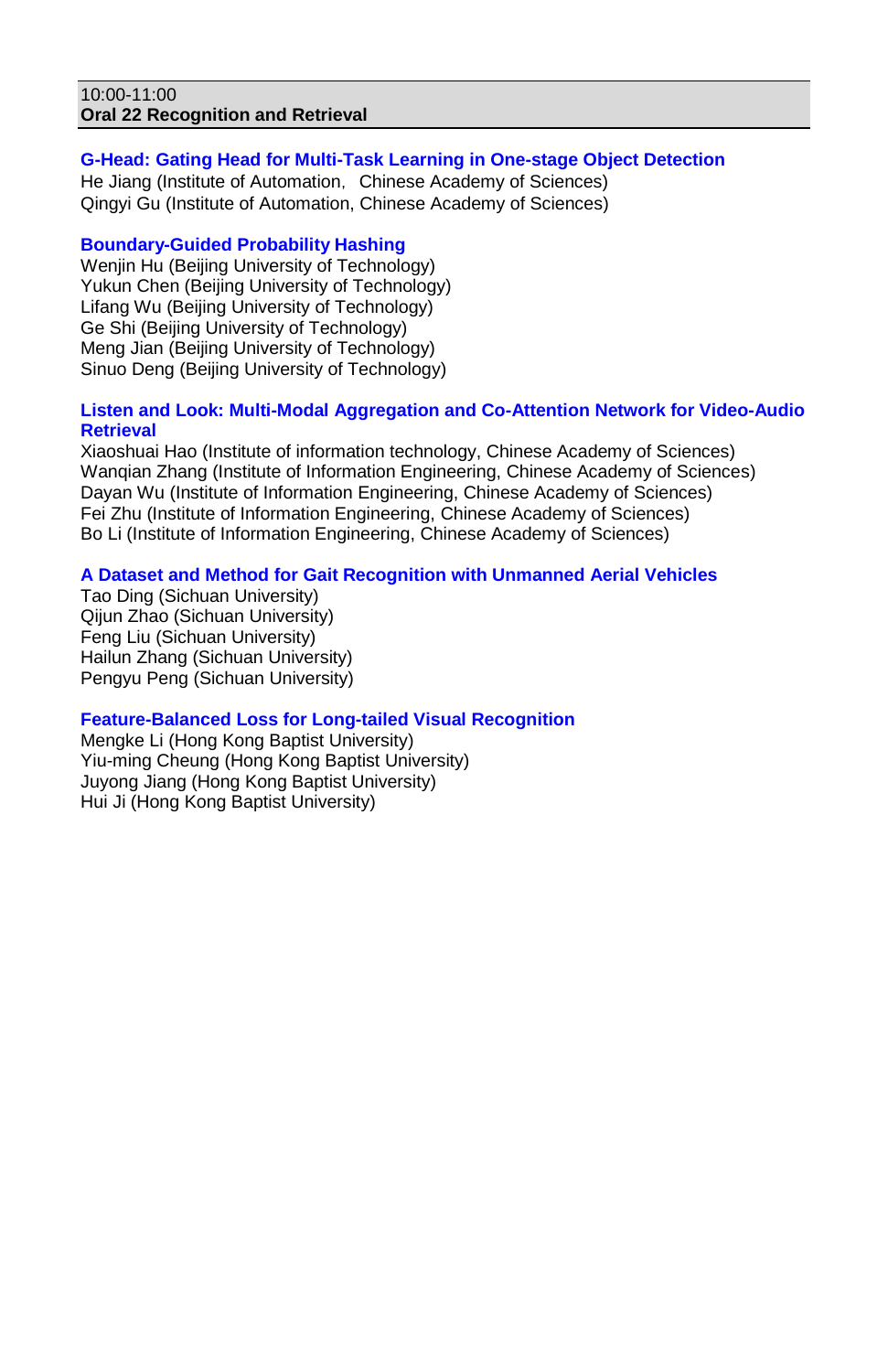#### 10:00-11:00 **SS on Advances in Point Cloud Acquisition, Processing, and Understanding**

# **Vote-based Multi-level Context Attention Network for 3D Point Cloud Object Detection**

Shuhua Wang (University of Chinese Academy of Sciences) Ke Lu (University of Chinese Academy of Sciences) Jian Xue (University of Chinese Academy of Sciences) Liping Hou (University of Chinese Academy of Sciences) Lun Hengsheng (中国科学院大学)

# **A Novel Grid-based Geometry Compression Framework for Spinning LiDAR Point Clouds**

Wei Zhang (Xidian University) Youguang Yu (Xidian University) FuZheng Yang (Xidian University)

### **Reinforcement Learning Based Point-Cloud Acquisition and Recognition Using Exploration-Classification Reward Combination**

Kevin Riou (Nantes Université, Ecole Centrale Nantes, CNRS, LS2N, UMR 6004, F-44000 Nantes, France) Kevin Subrin (Nantes Université, IUT de Nantes, Centrale Nantes, CNRS, LS2N) Patrick Le Callet (Universite de Nantes, France)

# **Cross-Attention-Based Feature Extraction Network for 3D Point Cloud Registration**

Shiyi Guo (Institute of Automation, Chinese Academy of Sciences) Yujie Fu (Institute of Automation, Chinese Academy of Sciences) Zhengda Qian (Institute of Automation, Chinese Academy of Sciences) Zheng Rong (Institute of Automation, Chinese Academy of Sciences) Yihong Wu (Institute of Automation, Chinese Academy of Sciences)

# **Directed Mix Contrast for Lidar Point Cloud Segmentation**

Yuheng Lu (Peking University) Fangping Chen (Peking University) Ziwei Zhang (Peking University) Fan Yang (Peking University) Xiaodong Xie (Peking University)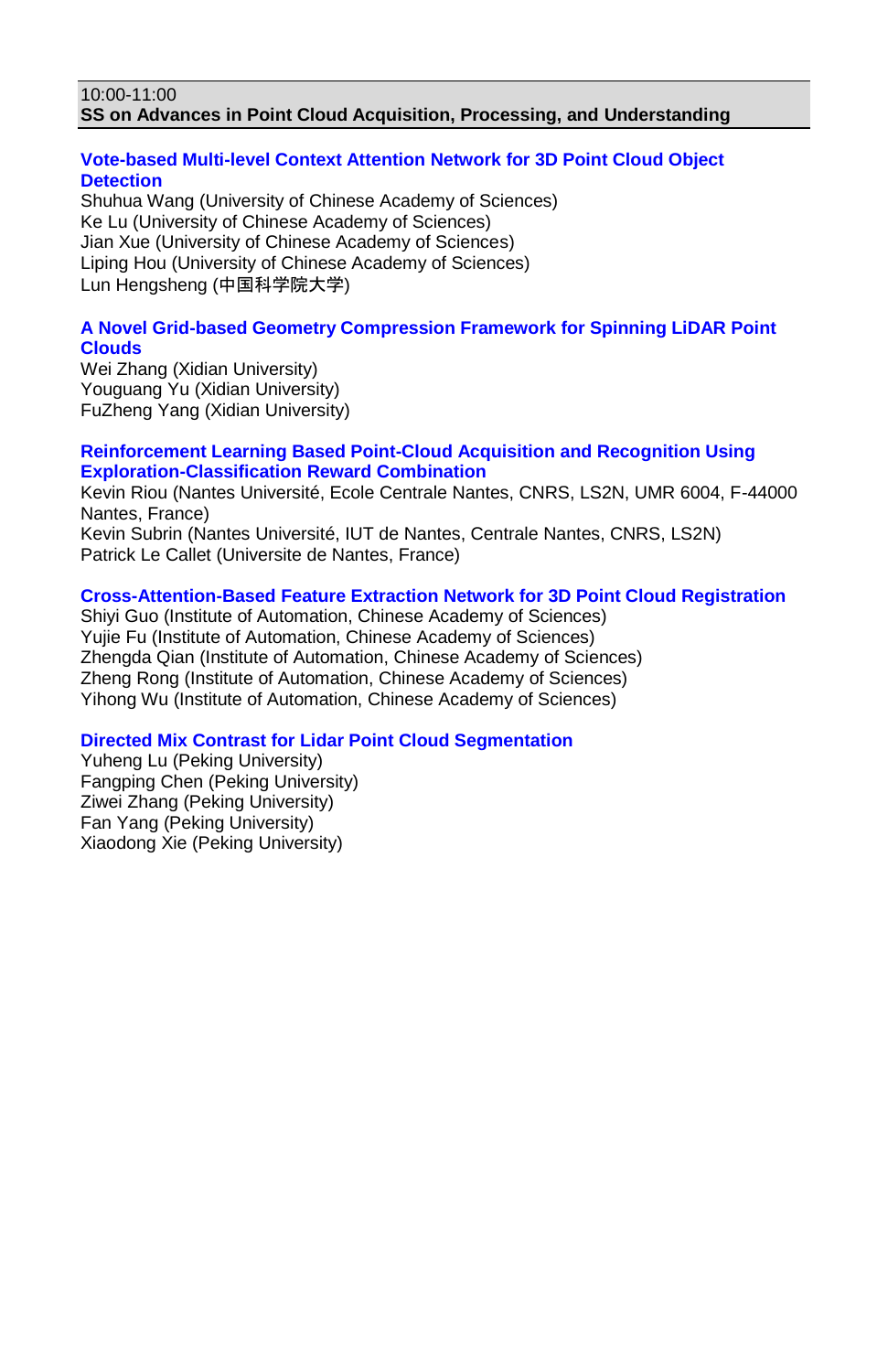#### 11:00-12:00 **Oral Action Analysis I**

# **Bacnet: Boundary-Anchor Complementary Network for Temporal Action Detection**

Zixuan Zhao (Shanghai Jiao Tong University) Dongqi Wang (Shanghai Jiao Tong University) Xu Zhao (Shanghai Jiao Tong University)

# **Cross-Domain Action Recognition via Prototypical Graph Alignment**

Binbin Yang (Sun Yat-sen University) Junhao Zhong (Sun Yat-sen University) Pengxu Wei (Sun Yat-sen University) Dongyu Zhang (Sun Yat-sen University) Liang Lin (Sun Yat-sen University)

# **Adaptive Recursive Circle Framework for Fine-Grained Action Recognition**

Hanxi Lin (Beijing Institute of Technology) Wentian Zhao (Beijing Institute of Technology) Xinxiao Wu (Beijing Institute of Technology)

### **Hierarchical Graph Convolutional Skeleton Transformer for Action Recognition**

Ruwen Bai (Institute of Information Engineering, Chinese Academy of Sciences) Min Li (Institute of Information Engineering, Chinese Academy of Sciences) Bo Meng (School of Optics and Electronics, Beijing Institute of Technology) Fengfa Li (University of Chinese Academy of Sciences) Miao Jiang (Institute of Information Engineering, Chinese Academy of Sciences) Junxing Ren (Institute of Information Engineering, Chinese Academy of Sciences) Degang Sun (Institute of Information Engineering, Chinese Academy of Sciences)

#### **When Skeleton Meets Appearance: Adaptive Appearance Information Enhancement for Skeleton Based Action Recognition**

Suqin Wang (Chinese Academy of Sciences) Lu Zhou (CASIA) Yingying Chen (CASIA) Jiangtao Huo (Army Medical University, NCO School of PLA) Jinqiao Wang (Institute of Automation, Chinese Academy of Sciences)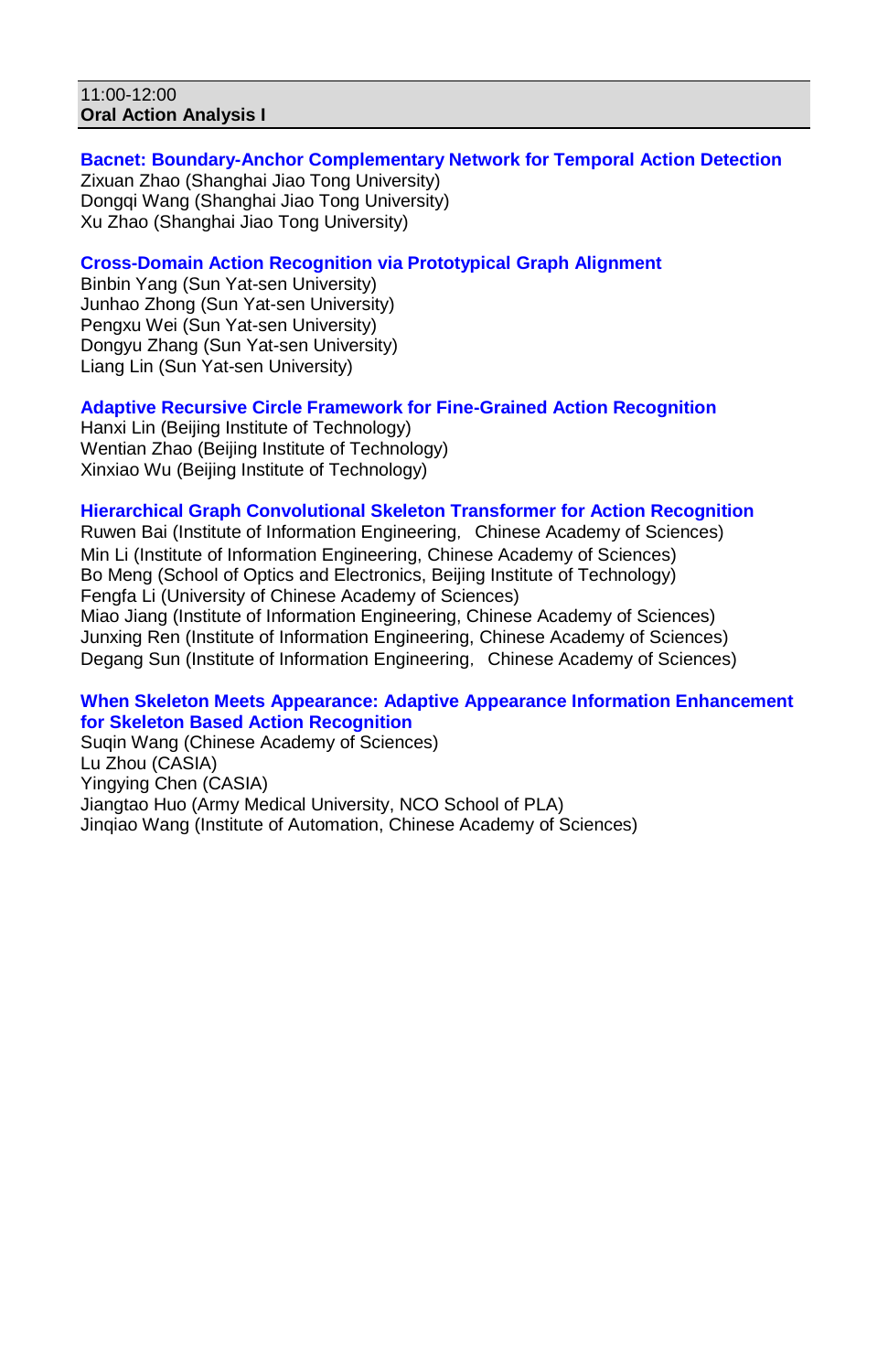## 11:00-12:00 **Oral 25 Audio and Speech Analysis**

### **Speech Emotion Recognition Based on Discriminative Features Extraction**

Ke Liu (Northwest University) Jingzhao Hu (Northwest University) Yutao Liu (Northwest University) Jun Feng (Northwest University)

# **Faststream: A Very Low Bit Rate Speech Codec Operates on LPCs**

Li Xiao (School of Computer Science, Wuhan University) Weiping Tu (Wuhan University) Jingyi Li (Wuhan University) Yajie Liu (School of Computer Science, Wuhan University) Chang Han (School of Computer Science, Wuhan University)

#### **An Experimental Comparison Between Low-resource Semi-Supervised and High-Resource Supervised Automatic Speech Recognition Models**

Ao-ran Gan (University of Science and Technology of China) Jie Zhang (University of Science and Technology of China) Ming-hui Wu (iFlytek Research) Xin Fang (iFlytek Research) Lirong Dai (University of Science and Technology of China)

# **Fusing Acoustic and Text Emotional Features for Expressive Speech Synthesis**

Ying Feng (Wuhan University of Technology) Pengfie Duan (Wuhan University of Technology) Yunfei Zi (wuhan university of technology) Yaxiong Chen (Wuhan University of Technology) Shengwu Xiong (Wuhan University of Technology)

### **Unsupervised Quantized Prosody Representation for Controllable Speech Synthesis**

Yutian Wang (Communication University of China) Yuankun Xie (Communication University of China) Kun Zhao (Communication University of China) Hui Wang (Communication University of China) Qin Zhang (Communication University of China)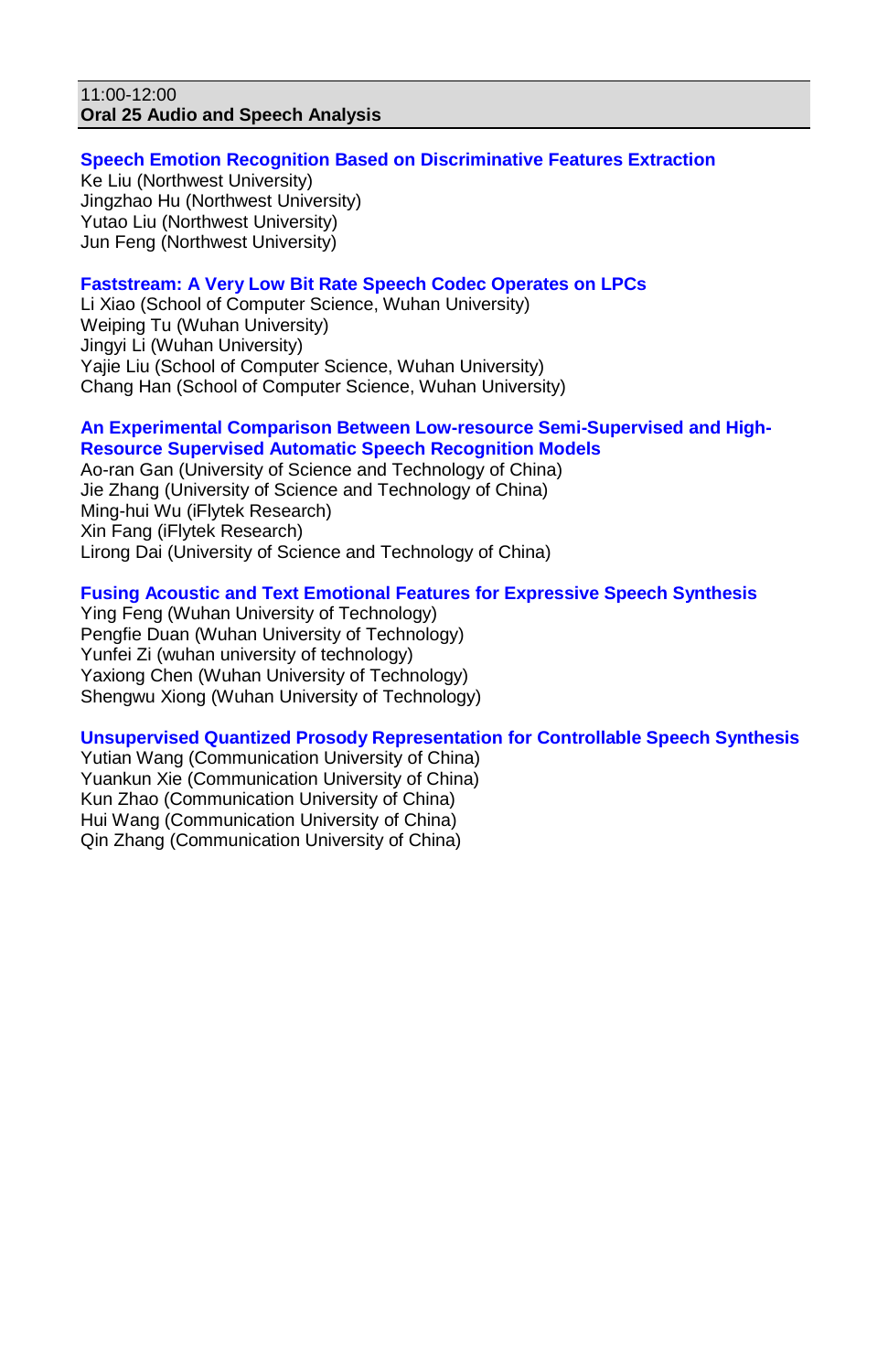#### 11:00-12:00 **Oral Multimodal Analysis II**

# **Joint Visual Perception and Linguistic Commonsense for Daily Events Causality Reasoning**

Bole Ma (Beihang University) Chao Tong (Beihang University)

# **Adaptive Multi-Feature Extraction Graph Convolutional Networks for Multimodal Target Sentiment Analysis**

Luwei Xiao (East China Normal University) Ejian Zhou (East China Normal University) Xingjiao Wu (East China Normal University) Shuwen Yang (East China Normal University) Tianlong Ma (East China Normal University) Liang He (East China Normal University)

#### **Few-Shot Multi-Modal Sentiment Analysis with Prompt-based Vision-Aware Language Modeling**

Yang Yu (Soochow University) Dong Zhang (Soochow University)

#### **CAT-MNER: Multimodal Named Entity Recognition with Knowledge-Refined Cross-Modal Attention**

Xuwu Wang (Fudan University) Jiabo Ye (East China Normal University) Zhixu Li (Fudan University) Junfeng Tian (Alibaba Group) Yong Jiang (Alibaba Group) Ming Yan (Alibaba Group) Ji Zhang (Alibaba Group) Yanghua Xiao (Fudan University)

# **Towards Robust Video Text Detection with Spatio-Temporal Attention Modeling and Text Cues Fusion**

Long Chen (Nanjing University) Feng Su (Nanjing University)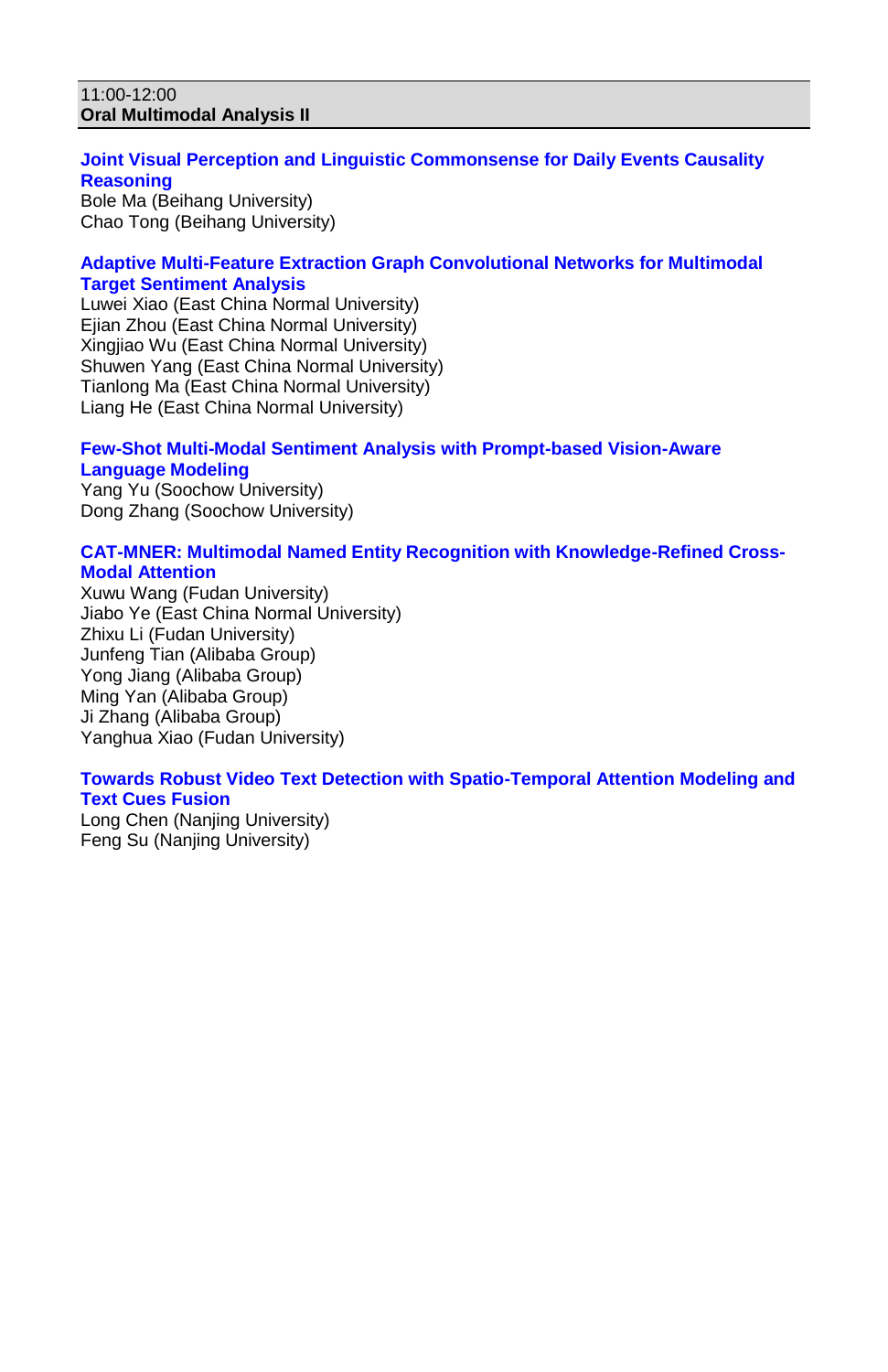#### 11:00-12:00 **Oral Image Resolution I**

#### **Connect to the Past: Graph-Based Latent Estimation for Blind Super-Resolution** Chang Liu (NVIDIA) Rui Zhang (NVIDIA) Junjie Lai (NVIDIA)

## **Searching Nested Attention Models for Blind Super-Resolution**

Guanqun Liu (Institute of Information Engineering, Chinese Academy of Sciences) Xin Wang (Institute of Information Engineering, Chinese Academy of Sciences) Lei Wang (Institute of Information Engineering, Chinese Academy of Sciences) Daren Zha (Institute of Information Engineering, Chinese Academy of Science) Lin Zhao (Institute of Information Engineering, Chinese Academy of Sciences) Zhe Kong (Institute of Information Engineering, Chinese Academy of Sciences) Peng Qi (Institute of Computing Technology, Chinese Academy of Sciences)

### **A Noise-Aware Framework for Blind Image Super-Resolution**

Guanqun Liu (Institute of Information Engineering, Chinese Academy of Sciences) Xin Wang (Institute of Information Engineering, Chinese Academy of Sciences) Lei Wang (Institute of Information Engineering, Chinese Academy of Sciences) Daren Zha (Institute of Information Engineering, Chinese Academy of Science) Lin Zhao (Institute of Information Engineering, Chinese Academy of Sciences) Zhe Kong (Institute of Information Engineering, Chinese Academy of Sciences) Peng Qi (Institute of Computing Technology, Chinese Academy of Sciences)

#### **PanFormer: A Transformer Based Model for Pan-Sharpening**

Huanyu Zhou (State Key Laboratory of Virtual Reality Technology and System, Beihang University, Beijing 100191, China)

Qingjie Liu (State Key Laboratory of Virtual Reality Technology and System, Beihang University, Beijing 100191, China)

Yunhong Wang (State Key Laboratory of Virtual Reality Technology and System, Beihang University, Beijing 100191, China)

#### **Self-Guided Video Super-Resolution Based on A Fast Deformable CONVGRU Model** Jingming Chen (Shenzhen University)

Yuan Yuan (Shenzhen Institute of Artificial Intelligence and Robotics for Intelligence) Jiawei Zhang (Sensetime Research) Jianping Luo (Shenzhen University)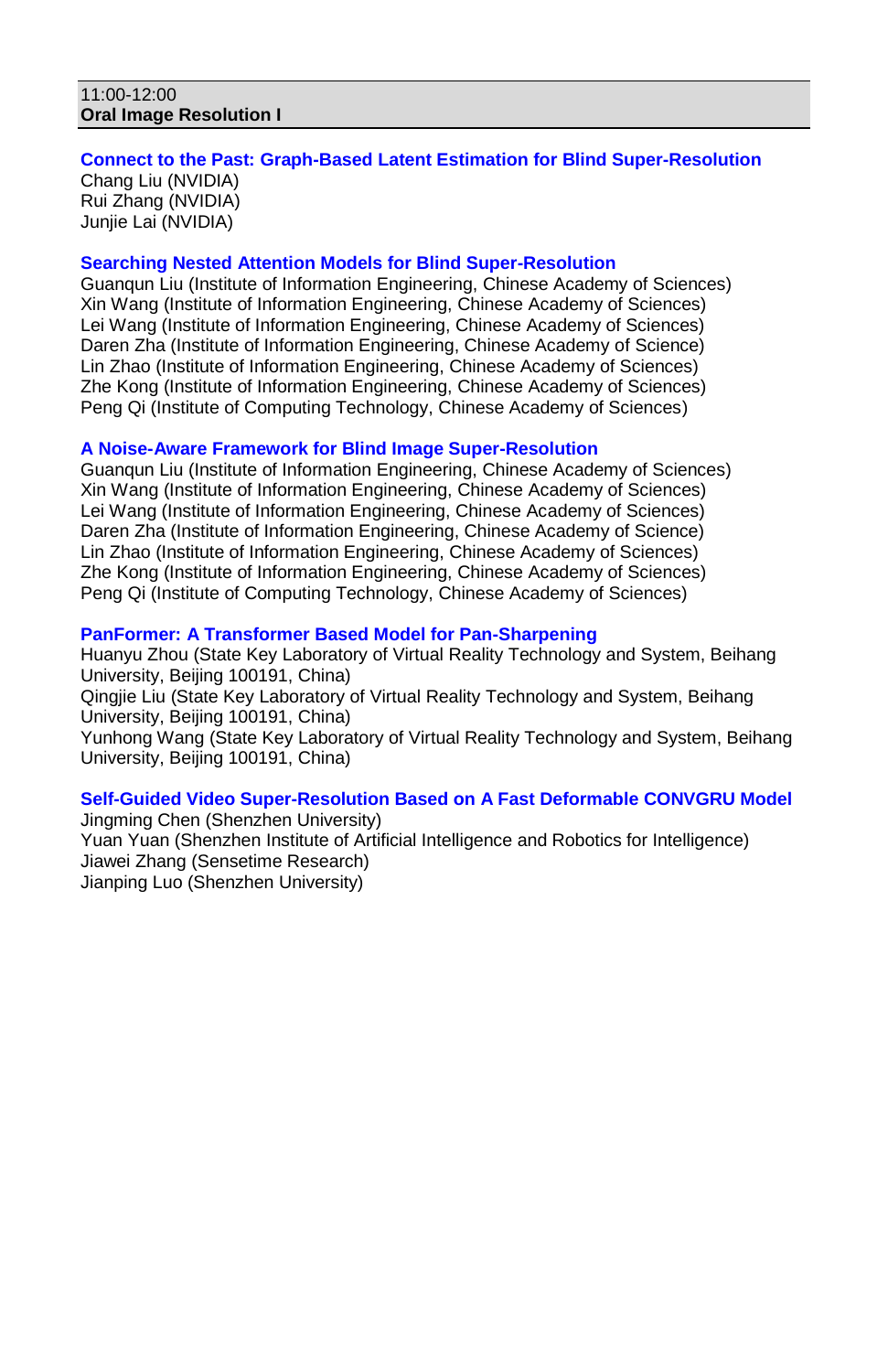#### 14:30-15:30 **SS on Visual Question Answering for Finegrained Multimedia Understanding**

# **Joint Learning of Object Graph and Relation Graph for Visual Question Answering**

Hao Li (Peking University) Xu Li (Baidu Research) Belhal Karimi (Ecole Polytechnique & INRIA) Jie Chen (Peking University) Mingming Sun (Baidu Research)

# **Cross-Modal Attention Networks with Modality Disentanglement for Scene-Text VQA**

Zegin Fang (Wuhan University of Technology) Lin Li (Wuhan University of Technology) Zhongwei Xie (Wuhan University of Technology) Jingling Yuan (Wuhan University of Technology)

# **Question-Driven Graph Fusion Network for Visual Question Answering**

Yuxi Qian (Beijing University of Posts and Telecommunications) Yuncong Hu (Beijing University of Posts and Telecommunications) Ruonan Wang (Beijing University of Posts and Telecommunications) Fangxiang Feng (Beijing University of Posts and Telecommunications) Xiaojie Wang (Beijing University of Posts and Telecommunications)

## **Towards Escaping from Language Bias and OCR Error: Semantics-Centered Text Visual Question Answering**

Chengyang Fang (Institute of Information Engineering, Chinese Academy of Sciences; School of Cyber Security, University of Chinese Academy of Sciences) Gangyan Zeng (School of Information and Communication Engineering, Communication University of China) Yu Zhou (Institute of Information Engineering, CAS; University of Chinese Academy of Sciences) Daiqing Wu (Institute of Information Engineering, CAS); Can Ma (Institute of Information Engineering, CAS) Dayong Hu (Heilongjiang Network Space Research Center, Harbin 150010, China) Weiping Wang (Institute of Information Engineering, CAS, China)

# **FHGN: Frame-level Heterogeneous Graph Networks for Video Question Answering**

Jinsheng Qi (Beijing University of Posts and Telecommunications) Fangtao Li (Beijing University of Posts and Telecommunications) Ting Bai (Beijing University of Posts and Telecommunications) Chenyu Cao (Beijing University of Posts and Telecommunications) Wei Song (Beijing University of Posts and Telecommunications) Yibo Hu (Beijing University of Posts and Telecommunications) Bin Wu (Beijing University of Posts and Telecommunications)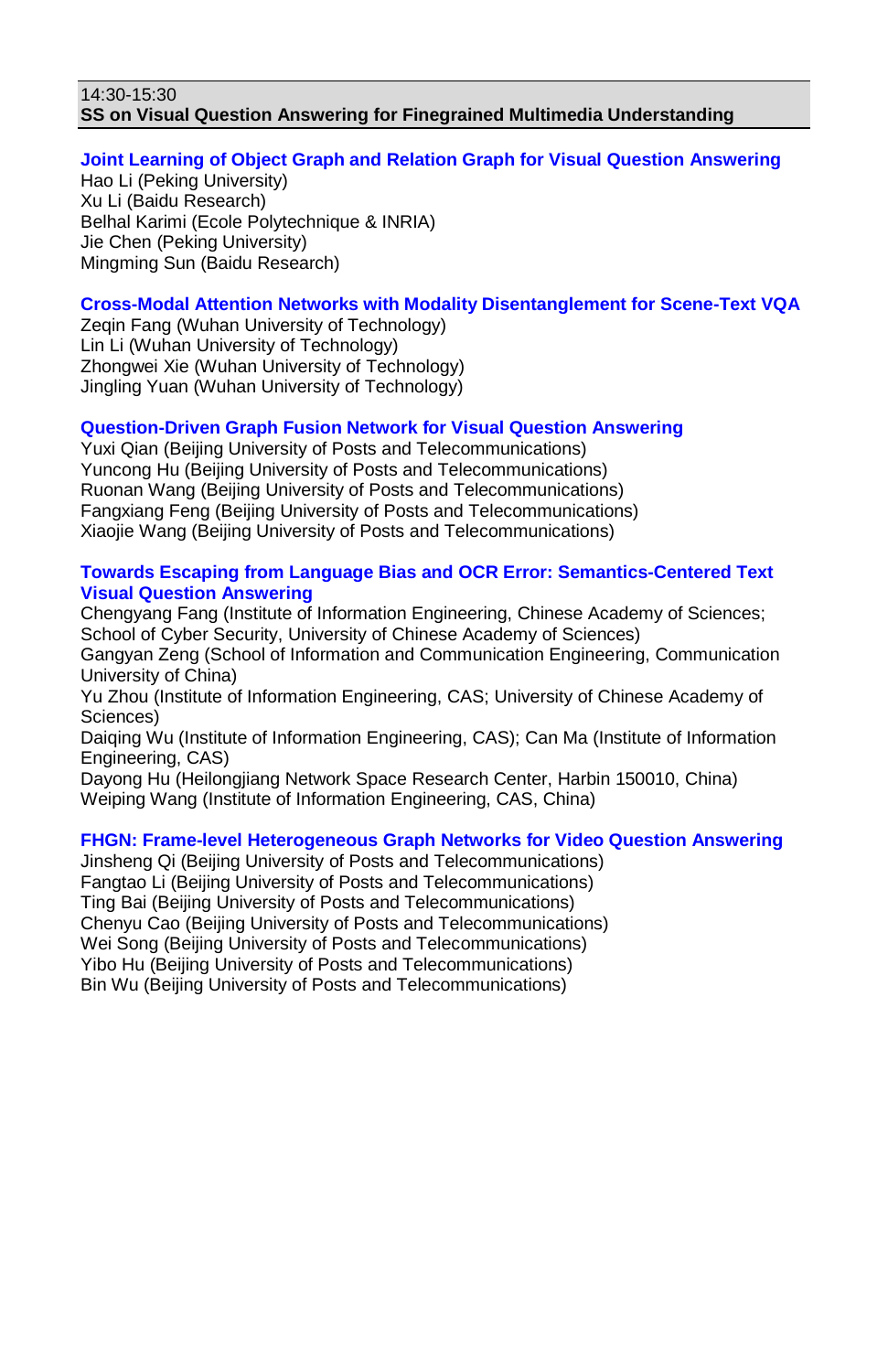14:30-15:30 **SS on Deep Learning Based Object Detection and Tracking for Autonomous Driving: Network Model Design, Learning, and Compression**

## **On-Road Pedestrian Tracking Across Multiple Moving Cameras**

Yanting Zhang (Donghua University) Shuanghong Wang (Donghua University) Qingxiang Wang (Donghua University) Qiubo Huang (Donghua University) Cairong Yan (Donghua University)

# **LG-LSTM: Modeling LSTM-based Interactions for Multi-Agent Trajectory Prediction**

Hanbing Sun (Tsinghua University) Runfa Chen (Tsinghua University) Tianyu Liu (Tsinghua University) Haiwen Wang (Tsinghua University) Fuchun Sun (Tsinghua University)

## **Learning to Mitigate Extreme Distribution Bias for Few-shot Object Detection**

Faming Wu (Sun Yat-sen University) Yanxu Hu (Sun Yat-sen University) Jinpeng Wang (National University of Singapore) Andy J Ma (Sun Yat-sen University)

#### **Model Compression Via Structural Pruning and Feature Distillation for Accurate Multi-Spectral Object Detection on Edge-Devices**

Egor Poliakov (National Yang Ming Chiao Tung University) Van-Tin Luu (Ho Chi Minh University of Technology and Education) Vu-Hoang Tran (Ho Chi Minh University of Technology and Education) Ching-Chun Huang (National Yang Ming Chiao Tung University)

### **A General Data Augmentation Strategy for Siamese Object Tracking**

Chaolin Pan (Nanchang Hangkong University) Jun Chu (Nanchang Hangkong University) Kai Huang (Nanchang Hangkong University) Lu Leng (Nanchang Hangkong University) Jun Miao (Nanchang Hangkong University)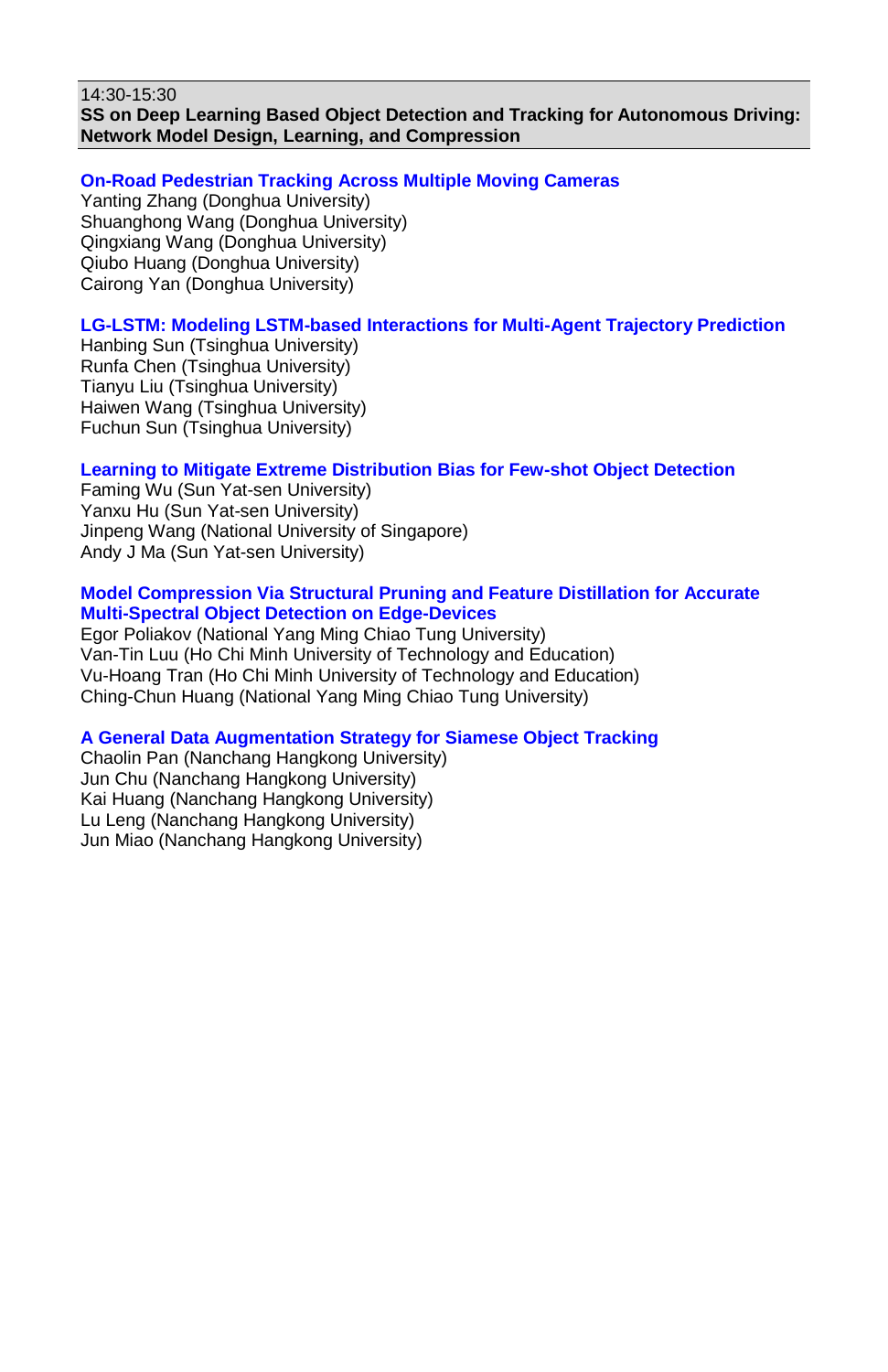#### 14:30-15:30 **SS on Robust Representation Learning for Multimedia Image Understanding**

## **Graph-Based Structural Attributes for Vehicle Re-Identification**

Rongbo Zhang (Wuhan University of Technology) Xian Zhong (Wuhan University of Technology) Xiao Wang (Wuhan University of Science and Technology) Wenxin Huang (Hubei University) Wenxuan Liu (Wuhan University of Technology) Shilei Zhao (Wuhan University of Technology)

# **Visual-Aware Attention Dual-Stream Decoder for Video Captioning**

Zhixin Sun (Wuhan University of Technology) Shuqin Chen (Wuhan University of Technology) Luo Zhong (Wuhan University of Technology, China)

# **Few-Shot Unsupervised Domain Adaptation via Meta Learning**

Wanqi Yang (Nanjing Normal University) Chengmei Yang (Nanjing Normal University) Shengqi Huang (Nanjing Normal University) Lei Wang (University of Wollongong, Australia) Ming Yang (Nanjing Normal University)

# **ECL: Exclusive Curriculum Learning for Video Super-Resolution**

Sicheng Hu (Wuhan University) Zhongyuan Wang (Wuhan University) Peng Yi (Wuhan University) Zheng He (Wuhan University) Jinsheng Xiao (Wuhan University) Jing Xiao (Wuhan University)

### **Domain Generalization via Adversarial Learned Novel Domains**

Zhe Yu (University of Tsukuba / RIKEN AIP) Kazuto Fukuchi (University of Tsukuba / RIKEN AIP) Youhei Akimoto (University of Tsukuba / RIKEN AIP) Jun Sakuma (University of Tsukuba / RIKEN AIP)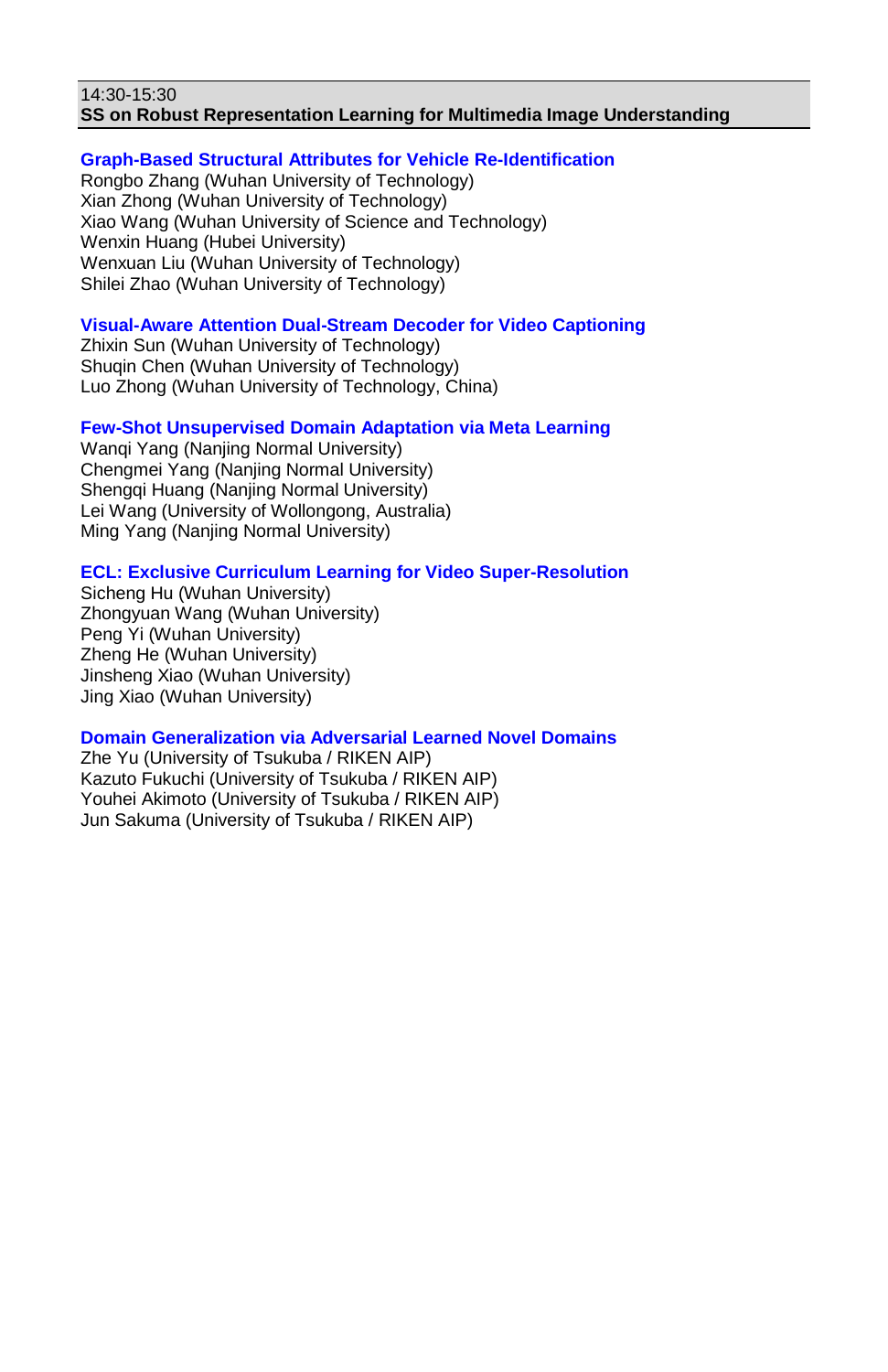#### 14:30-15:30 **SS on Advances in Language and Vision Research**

# **Improving Image Paragraph Captioning with Dual Relations**

Yun Liu (Beijing University of Posts and Telecommunications) Yihui Shi (Beijing University of Posts and Telecommunications) Fangxiang Feng (Beijing University of Posts and Telecommunications) Ruifan Li (Beijing University of Posts and Telecommunications) Zhanyu Ma (Beijing University of Posts and Telecommunications) Xiaojie Wang (Beijing University of Posts and Telecommunications)

## **GR-GAN: Gradual Refinement Text-to-Image Generation**

Bo Yang (Beijing University of Posts and Telecommunications) Fangxiang Feng (Beijing University of Posts and Telecommunications) Xiaojie Wang (Beijing University of Posts and Telecommunications)

# **STDNet: Spatio-Temporal Decomposed Network for Video Grounding**

Yuanwu Xu (Fudan University) Yuejie Zhang (Fudan University) Rui Feng (Fudan University) Rui-Wei Zhao (Fudan University) Tao Zhang (Shanghai University of Finance and Economics) Xuequan Lu (Deakin University) Shang Gao (Deakin University)

# **Semantic-Driven Saliency-Context Separation for Video Captioning**

Heming Jing (Fudan University) Yuejie Zhang (Fudan University) Rui Feng (Fudan University) Rui-Wei Zhao (Fudan University) Tao Zhang (Shanghai University of Finance and Economics) Xuequan Lu (Deakin University) Shang Gao (Deakin University)

### **Semi-Supervised Generative Learning with Extended Distribution Matching for Class-Conditional Image Synthesis**

Xiaoyang Huo (South China University of Technology) Guangchang Deng (South China University of Technology) Si Wu (South China University of Technology) Zhiwen Yu (South China University of Technology) Peng Li (Zhile Company Limited)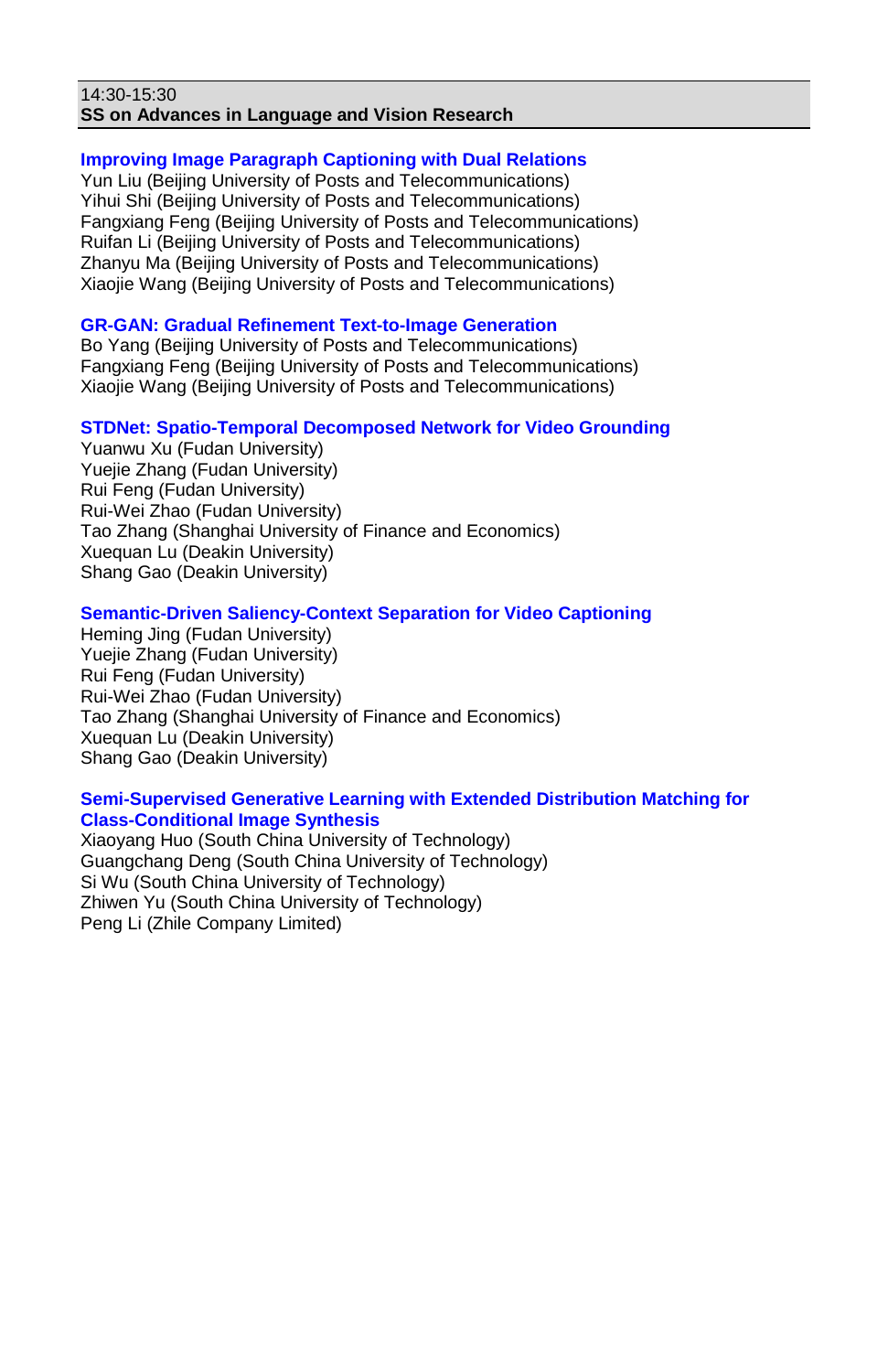#### 14:30-15:30 **Oral Semantic Segmentation**

#### **Context Correlation Aware Network for Cardiac Segmentation**

Junchao Fan (Chongqing University of Posts and Telecommunications) Jiawei Pei (Chongqing University of Posts and Telecommunications) Xiuli Bi (Chongqing University of Posts and Telecommunications) Bin Xiao (Chongqing University of Posts and Telecommunications) Pietro Liò (University of Cambridge)

### **Domain Adaptive Semantic Segmentation via Regional Contrastive Consistency Regularization**

Qianyu Zhou (Shanghai Jiao Tong University) Chuyun Zhuang (Shanghai Jiao Tong University) Ran Yi (Shanghai Jiao Tong University) Xuequan Lu (Deakin University) Lizhuang Ma (Shanghai Jiao Tong University)

#### **Self-Supervised Video Object Segmentation by Motion-Aware Mask Propagation**

Bo Miao (University of Western Australia) Mohammed Bennamoun (University of Western Australia) Yongsheng Gao (Griffith University) Ajmal Mian (University of Western Australia)

#### **Multi-Scale Transformer with Explicit Boundary Constraint for Semantic Segmentation**

Baotong Mi (Renmin University of China) Xun Liang (Renmin University of China)

#### **Change Detection Converter: Using Semantic Segmentation Models to Tackle Change Detection Task**

Ding Chen (BUPT) Liqin Li (BUPT) Bowei Ye (BUPT) Zhicheng Zhao (BUPT)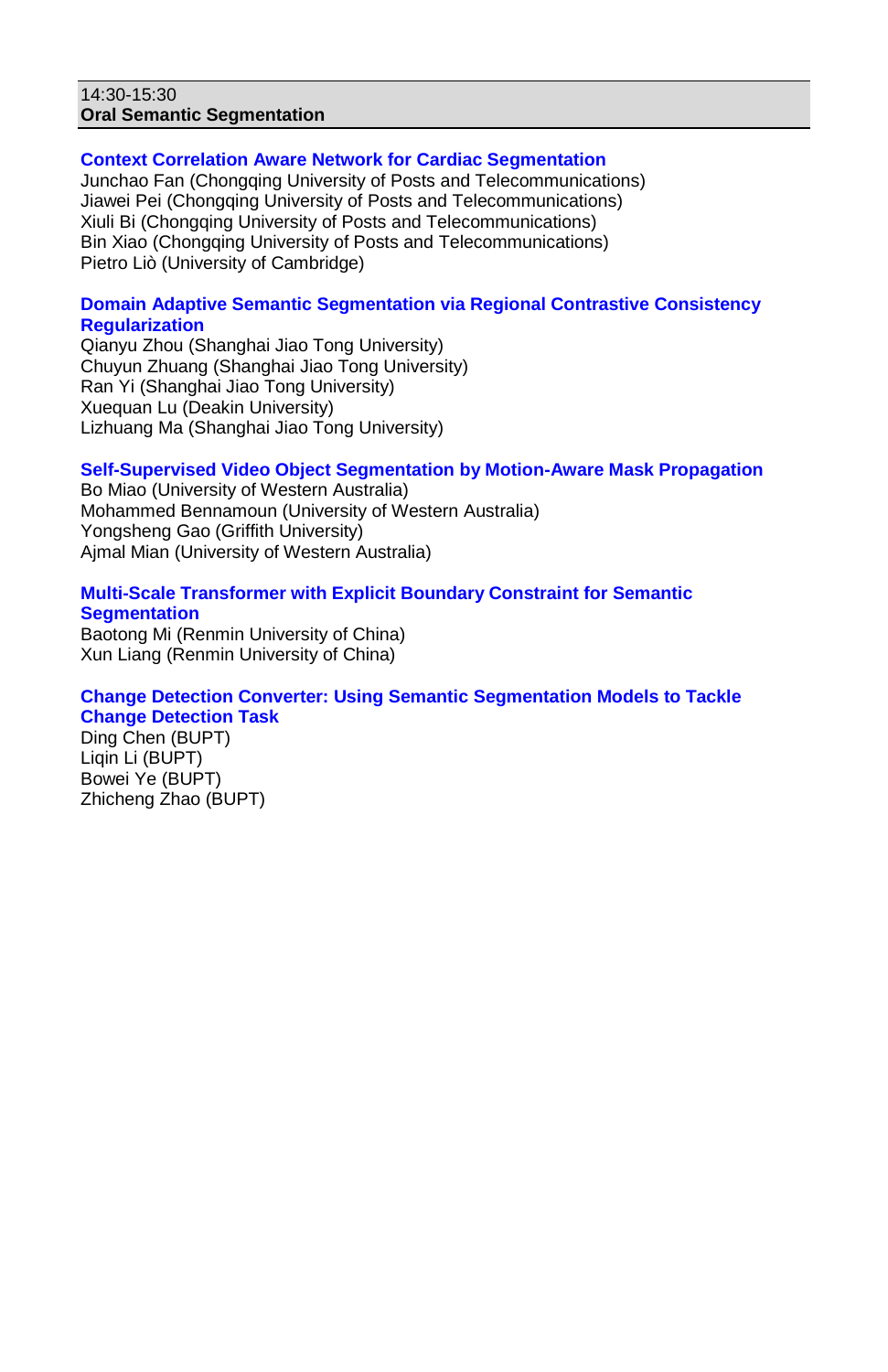#### 14:30-15:30 **Oral Unsupervised Learning**

**Just Noticeable Learning for Unsupervised Anomaly Localization and Detection** Ying Zhao (Ricoh Software Research Center (Beijing) Co.,Ltd.)

# **UNITS: Unsupervised Intermediate Training Stage for Scene Text Detection**

Youhui Guo (Institute of Information Engineering, Chinese Academy of Sciences) Yu Zhou (Institute of Information Engineering, CAS; University of Chinese Academy of Sciences)

Xugong Qin (Institute of Information Engineering, Chinese Academy of Sciences) Enze Xie (THU)

Weiping Wang (Institute of Information Engineering, CAS, China)

## **Camera-Aware Style Separation and Contrastive Learning for Unsupervised Person Re-Identification**

Xue Li (Beijing Jiaotong University) Tengfei Liang (Beijing Jiaotong University) Yi Jin (Beijing JiaoTong University) Tao Wang (Beijing Jiaotong University) Yidong Li (Beijing Jiaotong Univeristy, China)

## **Learning Multiple Granularity Features for Unsupervised Person Re-identification**

Shuai Wang (Beihang University) Yufeng Cui (Beihang University) Yimei Kang (Beihang University)

### **Improving GAN-Generated Image Detection Generalization Using Unsupervised Domain Adaptation**

Mingxu Zhang (Sichuan University) Hongxia Wang (Sichuan University) Peisong He (Sichuan University) Asad Malik (Southwest Jiaotong University) Hanqing Liu (Sichuan University)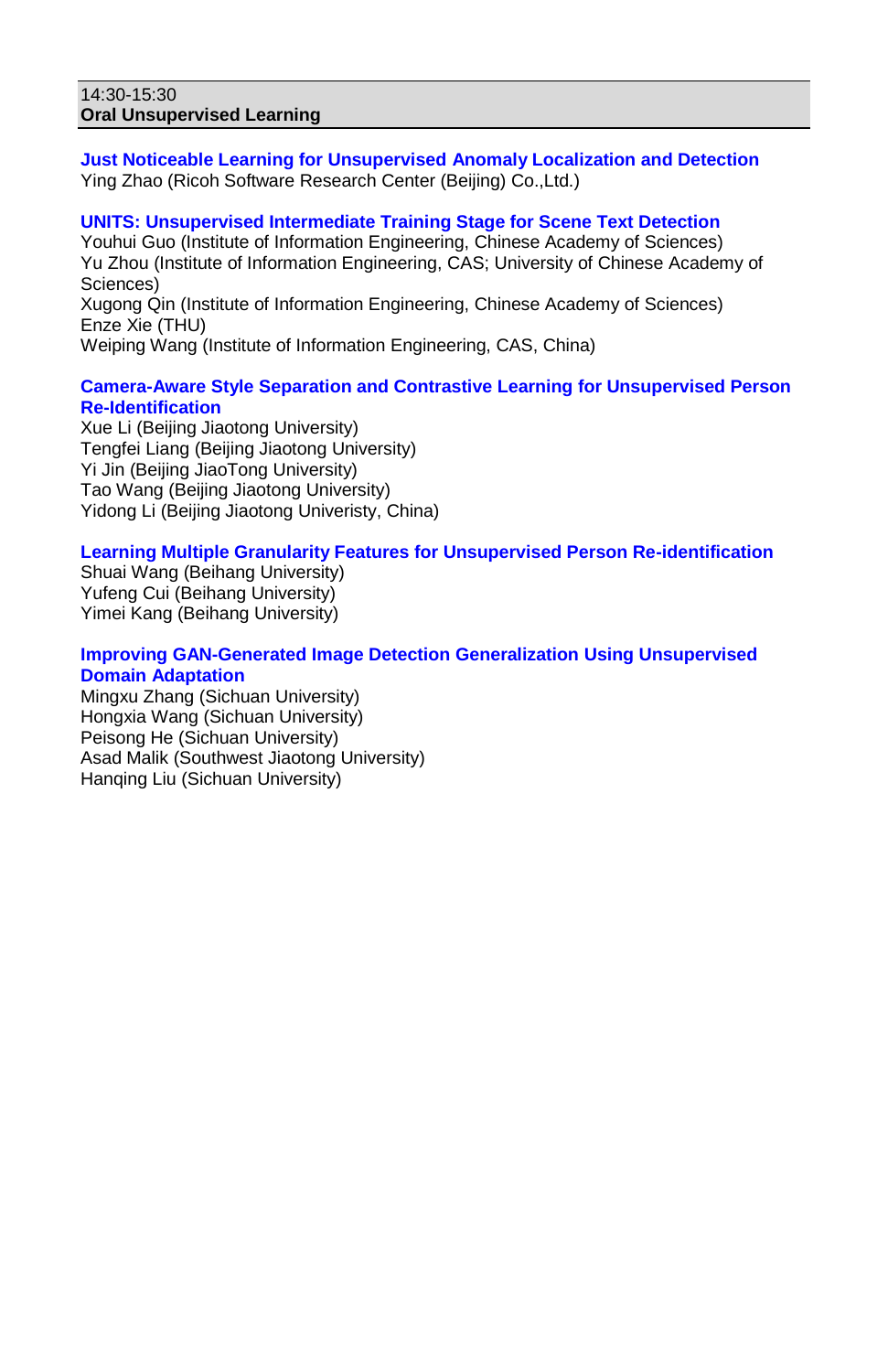#### 16:00-17:00 **Oral Action Analysis and Tracking**

#### **Skeletal Twins: Unsupervised Skeleton-Based Action Representation Learning** Haoyuan Zhang (Tianjin University) Yonghong Hou (Tianjin University) Wenjing Zhang (Tianjin University)

## **FRATCF: Feature-Residue Real-Time UAV Tracking Based on Automatic Spatio-Temporal Regularization Correlation Filter**

Yuan Yuan (Anhui University) Yanming Chen (Anhui University) Yueqing Jing (Anhui University) Peng Zhou (Anhui University) Yiwen Zhang (Anhui University)

## **GLTA-GCN: Global-Local Temporal Attention Graph Convolutional Network for Unsupervised Skeleton-based Action Recognition**

Haoyue Qiu (Fudan University) Yuan Wu (Fudan University) Mengmeng Duan (Fudan University) Cheng Jin (Fudan University)

## **Turning to a Teacher for Timestamp Supervised Temporal Action Segmentation**

Yang Zhao (Nanjing University of Science and Technology) Yan Song (Nanjing University of Science and Technology)

## **DTE-Net: Dual Temporal Excitation Network for Video Violence Recognition**

Wenwei Yan (South China University of Technology) Haoxiang Wang (South China University of Technology) Jun Xuan (South China University of Technology) Qing Liu (South China University of Technology) Yuxuan Tang (South China University of Technology) Aihua Mao (South China University of Technology)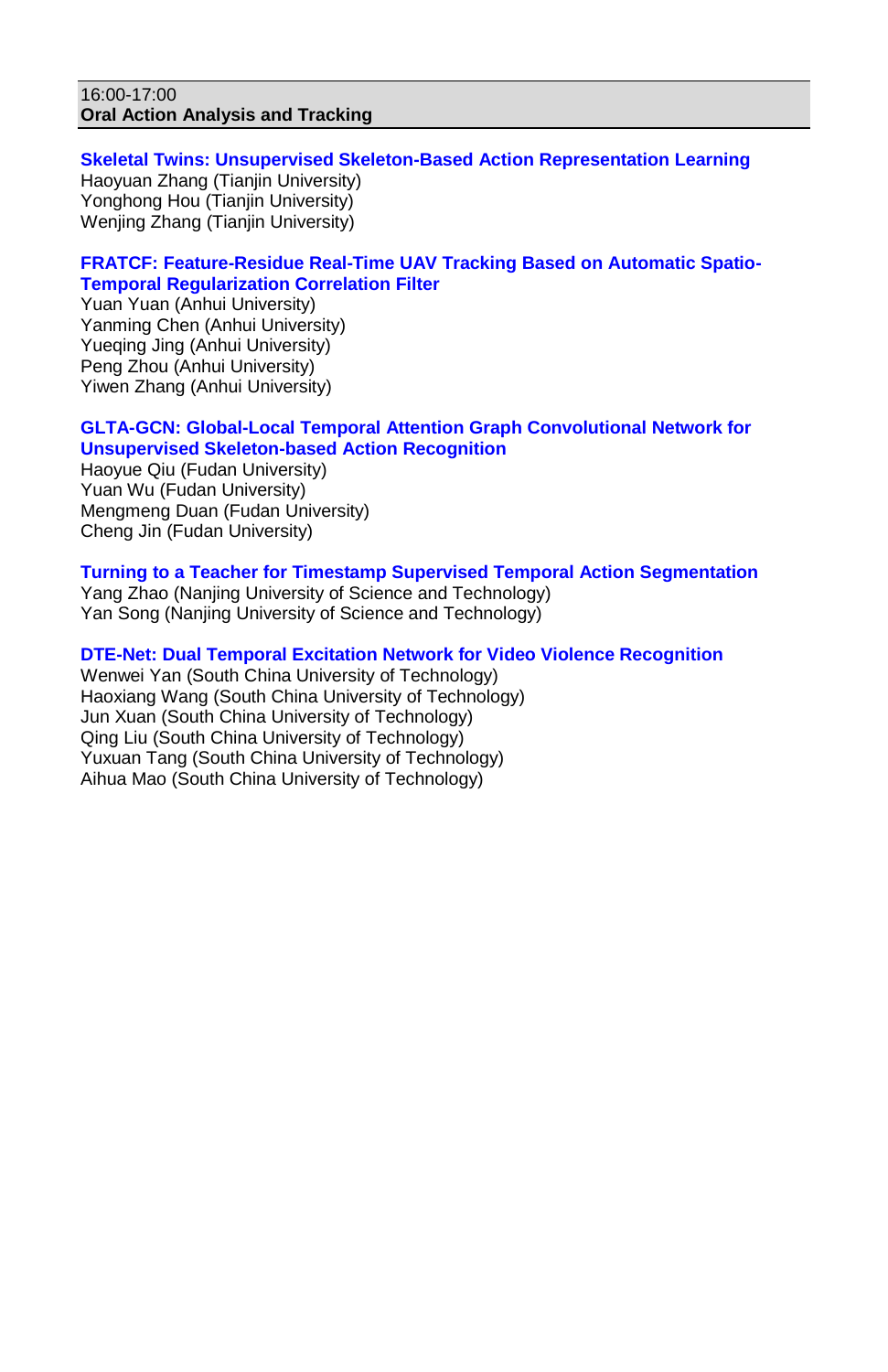#### 16:00-17:00 **Oral Attack and Protection I**

### **A2SC: Adversarial Attack on Subspace Clustering**

YiKun Xu (State Key Laboratory of Information Security (SKLOIS), Institute of Information Engineering, CAS) Xingxing Wei (Beihang University)

## **Invertible Image Dataset Protection**

Kejiang Chen (University of Science and Technology of China) Xianhan Zeng (Fudan University) Qichao Ying (Fudan University) Sheng Li (Fudan University) Zhenxing Qian (Fudan University) Xinpeng Zhang (Fudan University)

## **Towards Black-Box Adversarial Attacks on Interpretable Deep Learning Systems**

Yike Zhan (Wuhan University) Baolin Zheng (Wuhan university) Qian Wang (Wuhan University) Ningping Mou (Wuhan University) Binqing Guo (Wuhan University) Qi Li (Tsinghua University) Chao Shen (Xi'an Jiaotong University) Cong Wang (City University of Hong Kong)

## **Attention Based Adversarial Attacks with Low Perturbations**

Qingfu Huang (Nangjing University of Science And Technology) Zhichao Lian (Nanjing University of Science and Technology) Qianmu Li (Nanjing University of Science and Technology)

#### **Attention Distraction: Watermark Removal Through Continual Learning with Selective Forgetting**

Qi Zhong (Deakin University) Leo Yu Zhang (Deakin University) Shengshan Hu (Huazhong University of Science and Technology) Longxiang Gao (Deakin University) Jun Zhang (Swinburne University of Technology) Yong Xiang (Deakin University)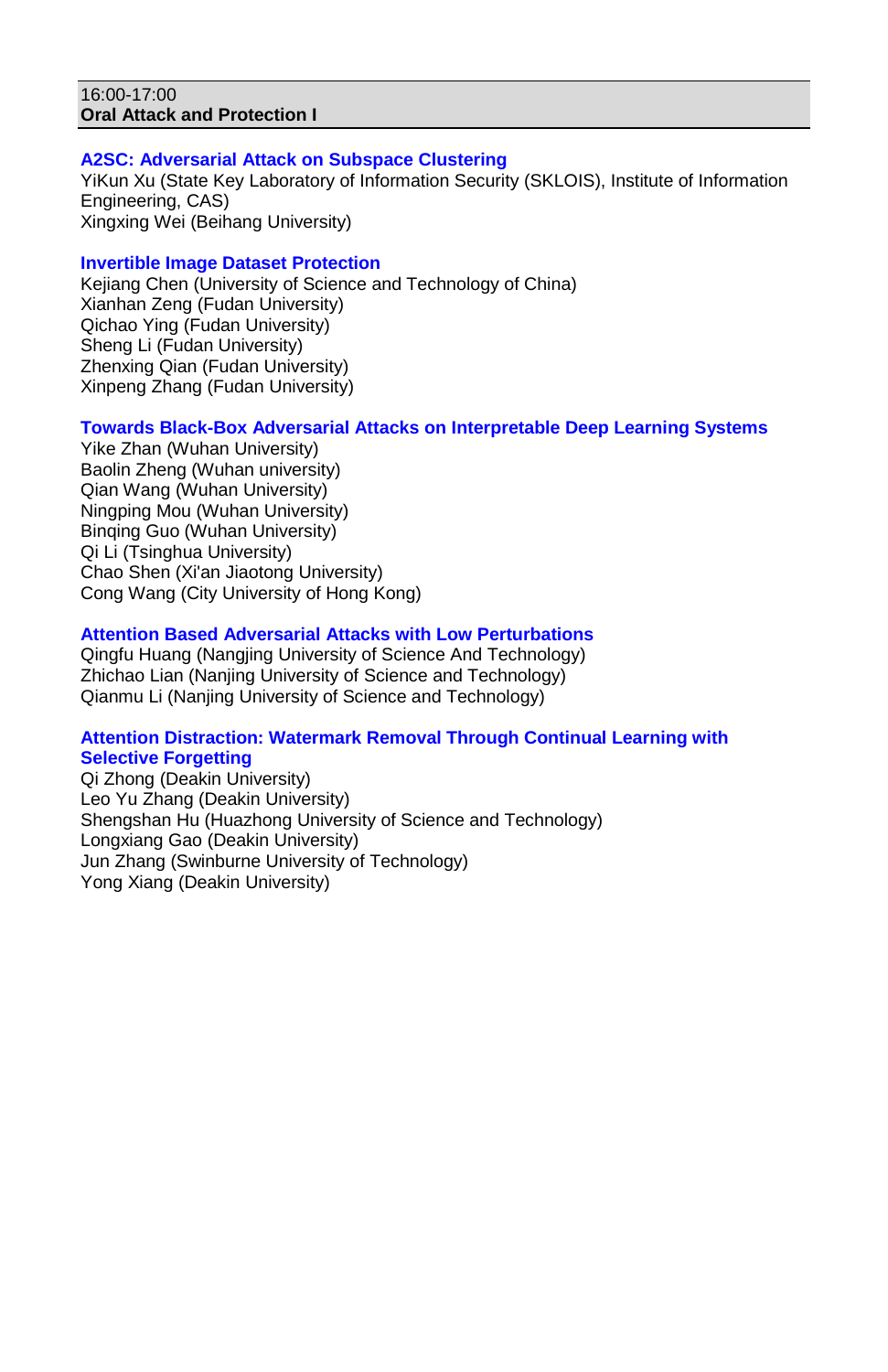#### 16:00-17:00 **Oral Semantic Segmentation I**

## **MTP: Multi-Task Pruning for Efficient Semantic Segmentation Networks**

Xinghao Chen (Huawei Noah's Ark Lab) Yiman Zhang (Huawei Noah's Ark Lab) Yunhe Wang (Huawei Technologies)

## **MaskGroup: Hierarchical Point Grouping and Masking for 3D Instance Segmentation**

Min Zhong (Peking University) Xinghao Chen (Huawei Noah's Ark Lab) Xiaokang Chen (Peking University) Gang Zeng (Peking University) Yunhe Wang (Huawei Technologies)

### **FBNet: Feature Balance Network for Urban-Scene Segmentation**

Lei Gan (BeiHang) Huabin Huang (Megvii) Banghuai Li (Momenta) Ye Yuan (Megvii)

#### **Context and Boundary Guided Multi-Scale Feature Fusion Network for Semantic Segmentation**

Baotong Mi (Renmin University of China) Xun Liang (Renmin University of China)

### **CENet: Toward Concise and Efficient LiDAR Semantic Segmentation for Autonomous Drivinglol perfect**

HuiXian Cheng (Southwest University) Xian-Feng Han (Southwest University) Guoqiang Xiao (Southwest University)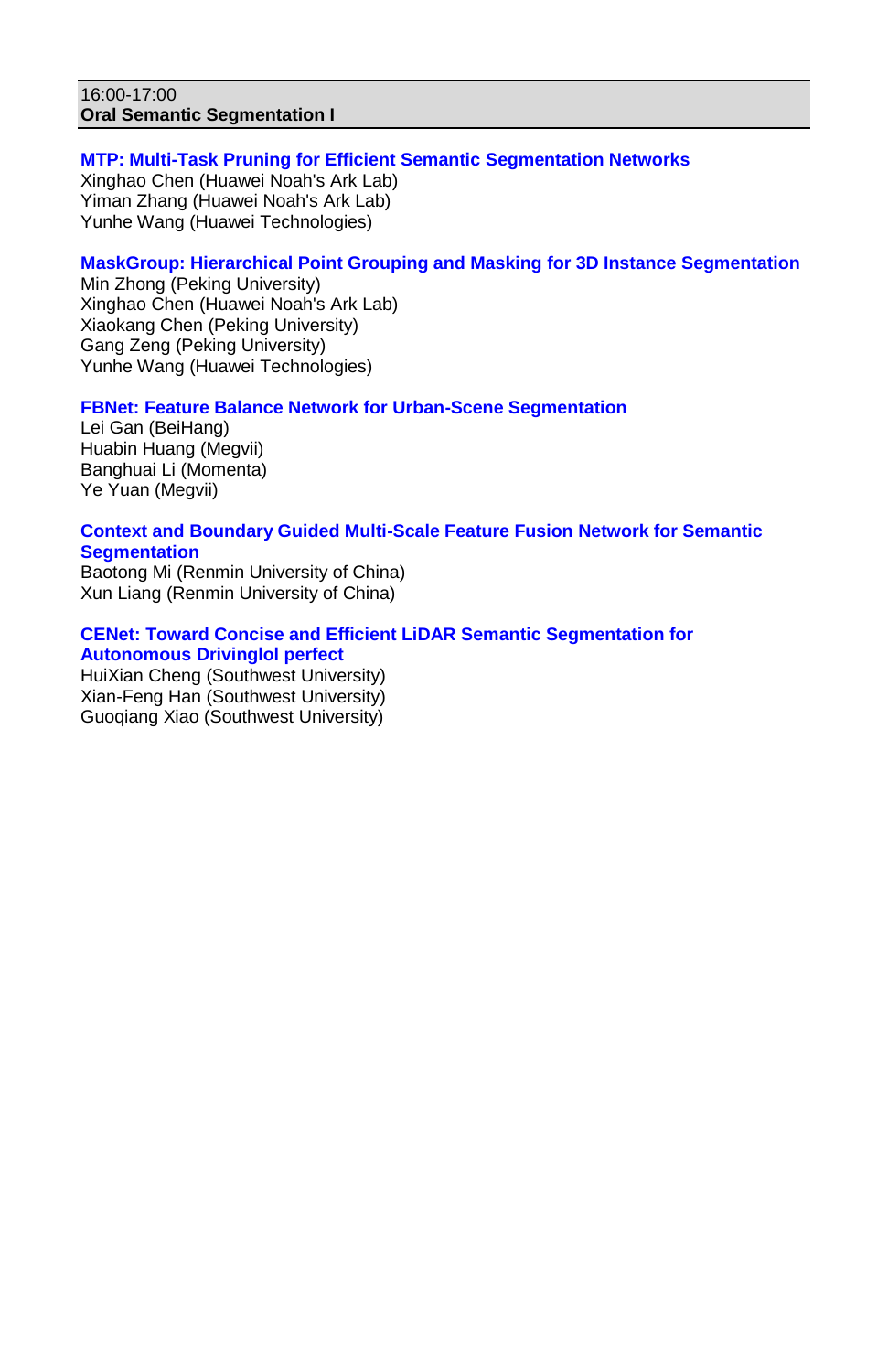#### 16:00-17:00 **Oral Image Resolution II**

### **Perceptual-Aware and Restorable Real-time Image Downscaling**

Yuzhen Niu (Fuzhou University) Luwei Zheng (Fuzhou University) Jiaqi Lin (Fuzhou University) Jianbin Wu (Fuzhou University) Wenxi Liu (Fuzhou University)

## **Implicit Neural Representation Learning for Hyperspectral Image Super-Resolution**

Kaiwei Zhang (Shanghai Jiao Tong University) Dandan Zhu (Shanghai Jiao Tong University) Xiongkuo Min (Shanghai Jiao Tong University) Guangtao Zhai (Shanghai Jiao Tong University)

### **Video Super-Resolution with Spatial-Temporal Transformer Encoder**

Ruiqi Tan (Shenzhen University) Yuan Yuan (Shenzhen Institute of Artificial Intelligence and Robotics for Intelligence) Rui Huang (The Chinese University of Hong Kong, Shenzhen) Jianping Luo (Shenzhen University)

## **Invertible Single Image Rescaling Via Steganography**

Mengxi China Guo (Bytedance) Shijie Zhao (Bytedance)

**Training Super-Resolution Network with Difficulty-Based Adaptive Sampling** Jiajun Li (Hefei University of Technology) Zhong-Qiu Zhao (Hefei University of Technology)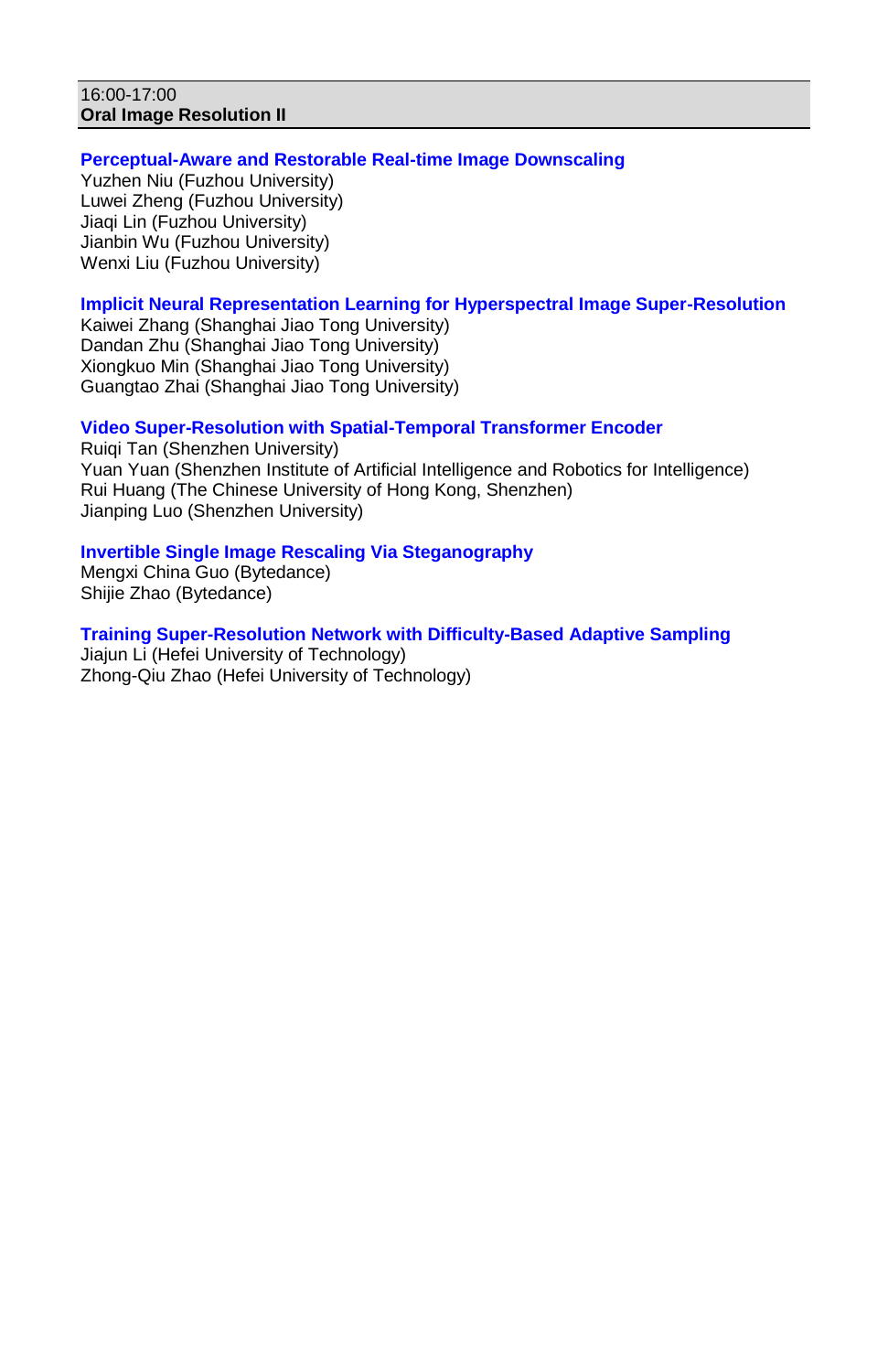#### 16:00-17:00 **Oral Visual Quality**

## **Quality-Oriented Feature Regression for Robust Image Similarity Metric**

Jingyu Guo (Tsinghua University) Qiqi Bao (Tsinghua university) Rui Zhu (City, University of London) Wenming Yang (Tsinghua University) Qingmin Liao (Tsinghua Univeristy)

## **Deep Blind Image Quality Assessment Using Global Dual-Order Statistics**

Zihan Zhou (South China University of Technology) Yong Xu (South China University of Technology) Yuhui Quan (South China University of Technology) Ruotao Xu (South China University of Technology)

## **Content Adaptive Compressed Screen Content Video Quality Enhancement**

Yu Liu (University of Electronic Science and Technology of China) Mao Ye (University of Electronic Science and Technology of China) Yanbo Gao (Shandong University) Shuai Li (Shandong University) Yu Zhao (University of Electronic Science and Technology of China) Xue Li (University of Queensland)

### **Learning A Blind Quality Evaluator for UGC Videos in Perceptually Relevant Domains**

Bowen Li (Wuhan University) Weixia Zhang (Shanghai Jiao Tong University) Meng Tian (Wuhan University) Jiu Jiang (Wuhan University) Guangtao Zhai (Shanghai Jiao Tong University) Xianpei Wang (Wuhan University)

#### **CycleIQA: Blind Image Quality Assessment via Cycle-Consistent Adversarial Networks**

Peiyun Zhang (Nanjing University of Information Science & Technology) Xiao Shao (Nanjing University of Information Science & Technology) Zihan Li (Nanjing University of Information Science and Technology)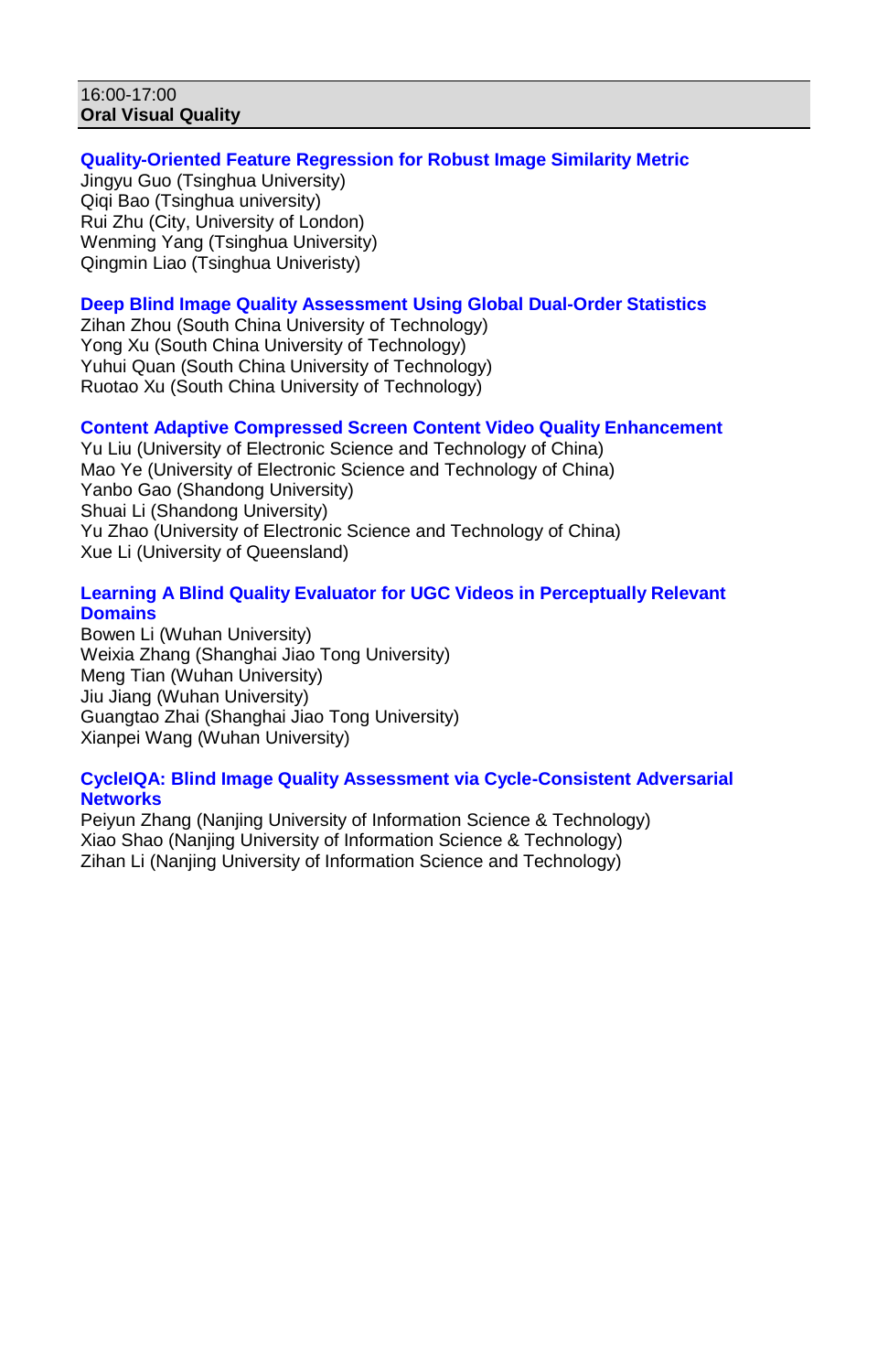#### 16:00-17:00 **Oral Image Classification**

## **Continual Contrastive Learning for Image Classification**

ZhiWei Lin (Peking University) Yongtao Wang (Peking University) Hongxiang Lin (Dalian University of Technology)

### **Localizing Semantic Patches for Accelerating Image Classification**

Chuanguang Yang (Institute of Computing Technology, Chinese Academy of Sciences) Zhulin An (Institute of Computing Technology, Chinese Academy of Sciences) Yongjun Xu (Institute of Computing Technology, Chinese Academy of Sciences)

## **Channel-Wise and Spatial Feature Recalibration Network for Nuclear Cataract Classification**

Xiaoqing Zhang (Southern University of Science and Technology) Gelei Xu (Southern University of Science and Technology) Junyong Shen (Southern University of Science and Technology) Zunjie Xiao (SUSTech) Qiuyang Yan (Southern University of Science and Technology) Jin Yuan (Zhongshan Ophthalmic Center, Sun Yat-sen University) Risa Higashita (Tomey Corporation) Jiang Liu (Southern University of Science and Technology)

### **Uncertainty-Based Network for Few-Shot Image Classification**

Minglei Yuan (Nanjing University) Qian Xu (Nanjing University) Chunhao Cai (SmartMore) Yin-Dong Zheng (Nanjing University) Tao Wang (Nanjing University) Tong Lu (Nanjing University) Wenbin Li (Nanjing University)

### **Frequency-Dividing Downsampling Module of The Lifting Scheme for Image Classification**

Zhichao Wang (Wuhan University) Zishan Shi (Wuhan University) Dingwen Wang (Wuhan University) Chu He (Wuhan University)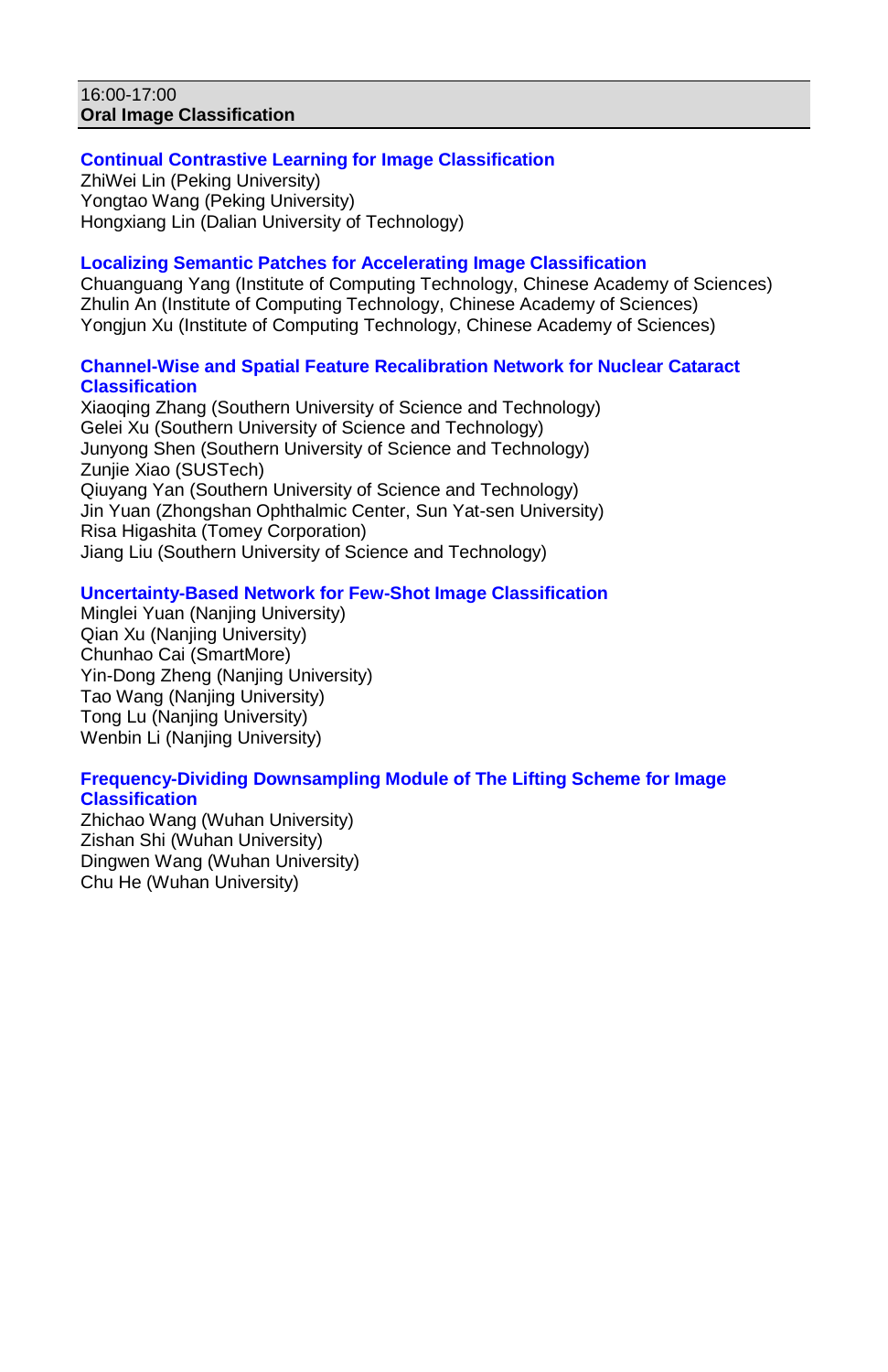#### 14:30-17:00 **Posters**

#### **Group Correspondence: A Statistical Perspective for Incomplete Multi-View Clustering Augmentation**

Tianyou Liang (Guangdong University of Technology) Min Meng (Guangdong University of Technology) Mengcheng Lan (Shenzhen Research Institute of Big Data, the Chinese University of Hong Kong (Shenzhen)) Jun Yu (HDU) Jigang Wu (Guangdong University of Technology)

### **HDNet: A Hierarchically Decoupled Network for Crowd Counting**

Chenliang Gu (Tencent) Changan Wang (Tencent) Bin-Bin Gao (Tencent) Jun Liu (Tencent) Tianliang Zhang (Tencent)

### **Attention Interactive Graph Convolutional Network for Skeleton-based Human Interaction Recognition**

Feng Gao (Beijing University of Posts and Telecommunications) Hailun Xia (Beijing University of Posts and Telecommunications) Zhihao Tang (Beijing University of Posts and Telecommunications)

## **Causal Video Summarizer for Video Exploration**

Jia-Hong Huang (University of Amsterdam) Chao-Han Huck Yang (Georgia Institute of Technology) Pin-Yu Chen (IBM Research) Andrew Brown (University of Amsterdam) Marcel Worring (University of Amsterdam)

### **Context Gating with Multi-level Ranking Learning for Visual Dialog**

Tangming Chen (The University of Electronic Science and Technology of China) Lianli Gao (The University of Electronic Science and Technology of China) Xiangpeng Li (The University of Electronic Science and Technology of China) Lei Zhao (The University of Electronic Science and Technology of China) Jingkuan Song (The University of Electronic Science and Technology of China)

### **Region-Interactive Proposal Network and Class-interactive Feature Learning for Few-Shot Object Detection**

Yanxu Hu (Sun Yat-sen University) Faming Wu (Sun Yat-sen University) Jinpeng Wang (National University of Singapore) Andy J Ma (Sun Yat-sen University)

### **Transferring Low-Frequency Features for Domain Adaptation**

Zhaowen Li (National Laboratory of Pattern Recognition, Institute of Automation, Chinese Academy of Sciences)

Xu Zhao (Chinese Academy of Sciences) Chaoyang Zhao (National Laboratory of Pattern Recognition, CASIA) Ming Tang (Institute of Automation, Chinese Academy of Sciences) Jinqiao Wang (Institute of Automation, Chinese Academy of Sciences)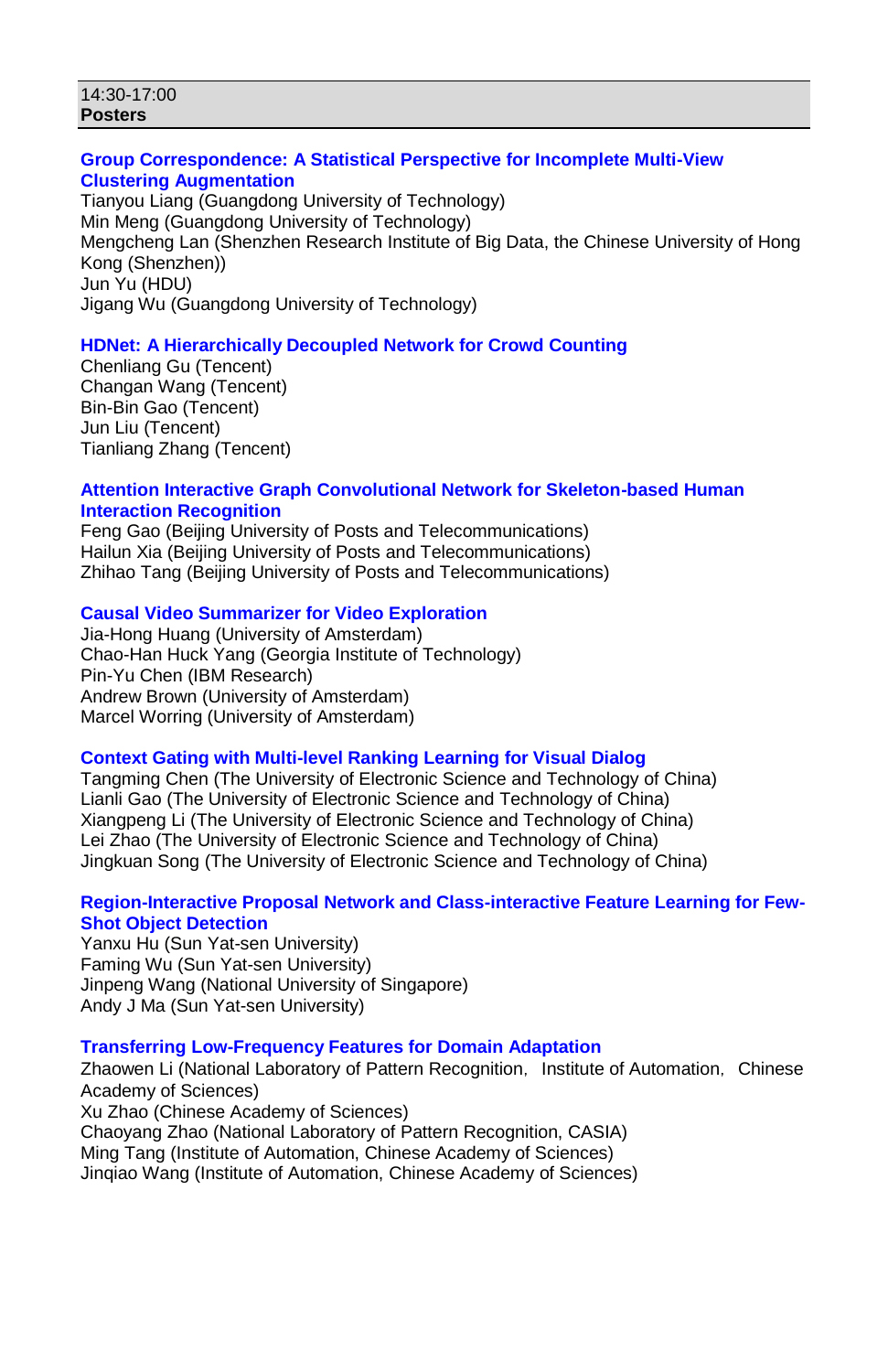#### **Unsupervise Image-to-Image Translation with Patch Pyramid Dual Contrastive Learning for Cross Domain Detection**

Yunlong Meng (Shanghai Em-Data Technology Co., Ltd.) Lifan Zhao (Shanghai Em-Data Technology Co., Ltd.) Lin Xu (Shanghai Em-Data Technology Co., Ltd.)

### **CMS-LSTM: Context Embedding and Multi-Scale Spatiotemporal Expression LSTM for Predictive Learning**

Zenghao Chai (Tsinghua University) Zhengzhuo Xu (Tsinghua University) Yunpeng Bai (Tsinghua University) Zhihui Lin (Tsinghua University) Chun Yuan (Tsinghua university)

### **C^3Net: A Cross-Channel Cross-Scale and Cross-Stage Network for Single Image Super-Resolution**

Wang Wei (GDUT) Yu Luo (Guangdong University of Technology) Jie Ling (Guangdong University of Technology) Youyi Song (The Hong Kong Polytechnic University) Teng Zhou (Shantou University)

### **Self-Mimic Mutual-Distillation for Cross-Modality Person Re-Identification**

Demao Zhang (Xiamen University) Ming Hong (Xiamen University) Zhou Ye (CLS Fintech) Zheng Wang (Wuhan University) Zhizhong Zhang (East China Normal University) Xiaotong Luo (Xiamen University) Yanyun Qu (XMU) Yuan Xie (East China Normal University)

#### **LPGN: Language-Guided Proposal Generation Network for Referring Expression Comprehension**

Guoqing Wang (Hunan University) Chao Yang (Hunan University) Su Feng (Hunan University) Bin Jiang (Hunan University)

### **Learning to Generate Scene Graph from Head to Tail**

Chaofan Zheng (University of Electronic Science and Technology of China) Xinyu Lyu (University of Electronic Science and Technology of China) Yuyu Guo (University of Electronic Science and Technology of China) Pengpeng Zeng (University of Electronic Science and Technology of China) Jingkuan Song (University of Electronic Science and Technology of China) Lianli Gao (The University of Electronic Science and Technology of China)

## **Dynamic Feature Pyramid Networks for Detection**

Kai Zhang (Hikvision Research Institute) Zheyang Li (Hikvision Research Institute) Haoji Hu (Zhejiang University, China) Bin Li (University of Science and Technology of China) Wenming Tan (Hikvision Research Institute) Haixian Lu (Hikvision Research Institute) Jun Xiao (Zhejiang University) Ye Ren (Hikvision Research Institute) Shiliang Pu (Hikvision Research Institute)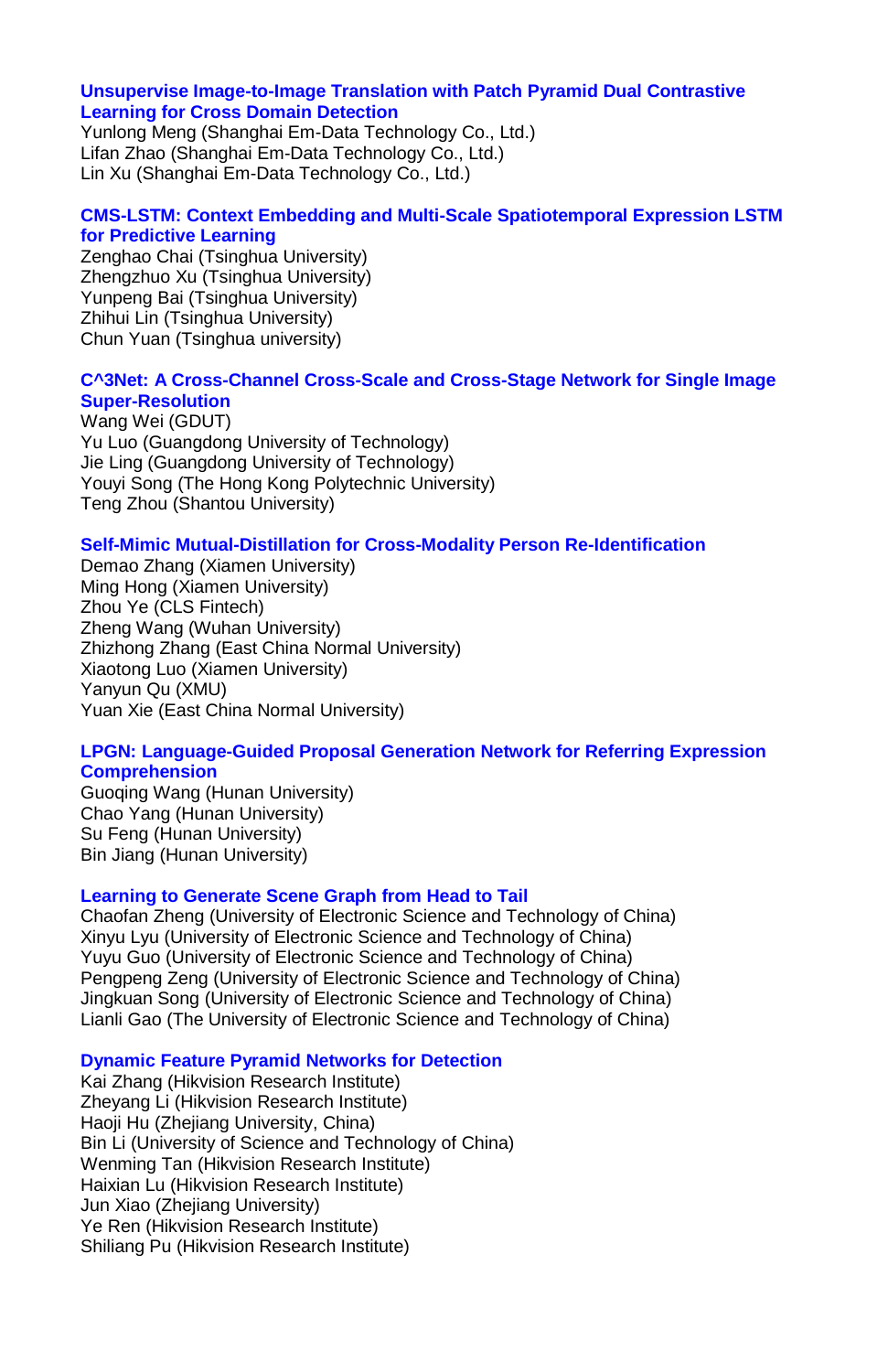#### **Generative Steganographic Flow**

Ping Wei (Fudan University) Ge Luo (Fudan University) Qi Song (Fudan University) Xinpeng Zhang (Fudan University) Zhenxing Qian (Fudan University) Sheng Li (Fudan University)

#### **Discovering Implicit Classes Achieves Open Set Domain Adaptation**

Jingyu Zhuang (Sun Yat-sen University) Ziliang Chen (Sun Yat-sen University) Pengxu Wei (Sun Yat-sen University) Guanbin Li (Sun Yat-sen University) Liang Lin (Sun Yat-sen University)

## **Meta Descent Learning for Class Imbalanced Age Estimation**

Weiwei Cai (Ningxia University) Xin Dong (Ningxia University) Hao Liu (Ningxia University)

#### **Cascade Vertical Federated Learning**

Wensheng Xia (Peking University) Ying Li (Peking University) Lan Zhang (Michigan Technological University) Zhonghai Wu (Peking University) Xiaoyong Yuan (Michigan Technological University)

## **Pattern Matters: Hierarchical-Correlated Strip Convolutional Network for Scene Text Recognition**

Chang Liu (NVIDIA) Junjie Lai (NVIDIA)

#### **Synthesizing Audio and Video Bitrate Selections via Learning from Actual Requirements**

Weihe Li (The University of Edinburgh) Jiawei Huang (Central South University) Yu Liang (The University of Leeds) Jingling Liu (Central South University) Feng Gao (Central South University)

### **STAR-GNN: Spatial-Temporal Video Representation for Content-Based Retrieval**

Guoping Zhao (Renmin University of China) Bingqing Zhang (Renmin University of China) Mingyu Zhang (Renmin University of China) Yaxian Li (Renmin University of China) Jiajun Liu (CSIRO) Ji-Rong Wen (Renmin University of China)

### **Towards Proper Contrastive Self-Supervised Learning Strategies for Music Audio Representation**

Jeong Choi (NAVER) Seongwon Jang (NCSOFT) Hyunsouk Cho (Ajou University) Sehee Chung (NCSOFT)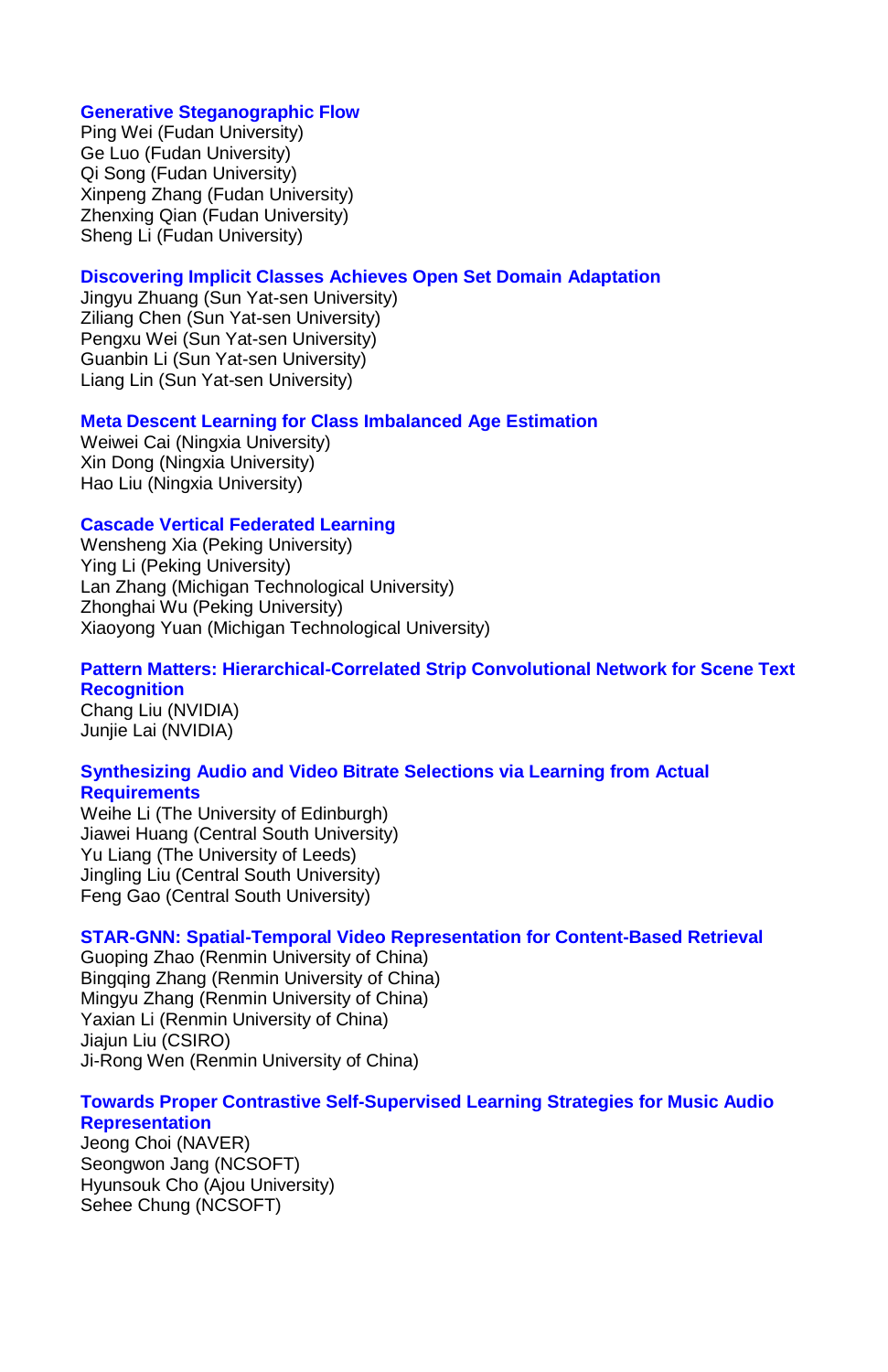#### **Triple Disentangling Network for Unsupervised Domain Adaptation**

Zhuanghui Wu (Guangdong University of Technology) Tianyou Liang (Guangdong University of Technology) Min Meng (Guangdong University of Technology) Jigang Liu (Ping An Life Insurance Of China) Jun Yu (HDU) Jigang Wu (Guangdong University of Technology)

### **Propaganda Techniques Detection in Low-Resource Memes with Multi-Modal Prompt Tuning**

Hanqian Wu (Southeast University) Xinwei Li (Southeast university) Lu Li (Southeast University) Qipeng Wang (Southeast University)

### **Psychology Inspired Model for Hierarchical Image Aesthetic Attribute Prediction**

Leida Li (Xidian University) Jiachen Duan (Xidian University) Yuzhe Yang (OPPO Research Institute) Liwu Xu (OPPO Research Institute) Yaqian Li (OPPO Research Institute) Yandong Guo (OPPO Research Institute)

### **Local Spectral for Multiresolution Community Search in Attributed Graph**

Qingqing Li (Northwest Normal University) Huifang Ma (Northwest Normal University) Zhixin Li (Guangxi Normal University) Liang Chang (Guilin University of Electronic Technology)

#### **HairGAN: Spatial-Aware Palette GAN for Hair Color Transfer**

Yifan Xie (Sun Yat-sen University) Yinjia Huang (New York University) Ricong Huang (Sun Yat-sen University) Zhengtao Wu (Sun Yat-sen University) Mingzhi Mao (Sun Yat-sen University) Guanbin Li (Sun Yat-sen University)

### **AugRmixAT: A Data Processing and Training Method for Improving Multiple Robustness and Generalization Performance**

Xiaoliang Liu (Nanjing University) Furao Shen (School of Artificial Intelligence, Nanjing University) Jian Zhao (School of Electronic Science and Engineering, Nanjing University) Changhai Nie (Nanjing University)

#### **Efficient Algorithm and Hardware Architecture for Rate Estimation in Mode Decision of AVS3**

Yunyao Yan (Peking University) Guoqing Xiang (Peking university) Xiaodong Xie (Peking University) Huizhu Jia (Peking University) Yuan Li (Peking University) Peng Zhang (Peking Univerisity) Jie Chen (Peking University)

### **PSSTRNET: Progressive Segmentation-Based Scene Text Removal Network**

Guangtao Lyu (Wuhan University of Technology) Anna Zhu (Wuhan University of Technology)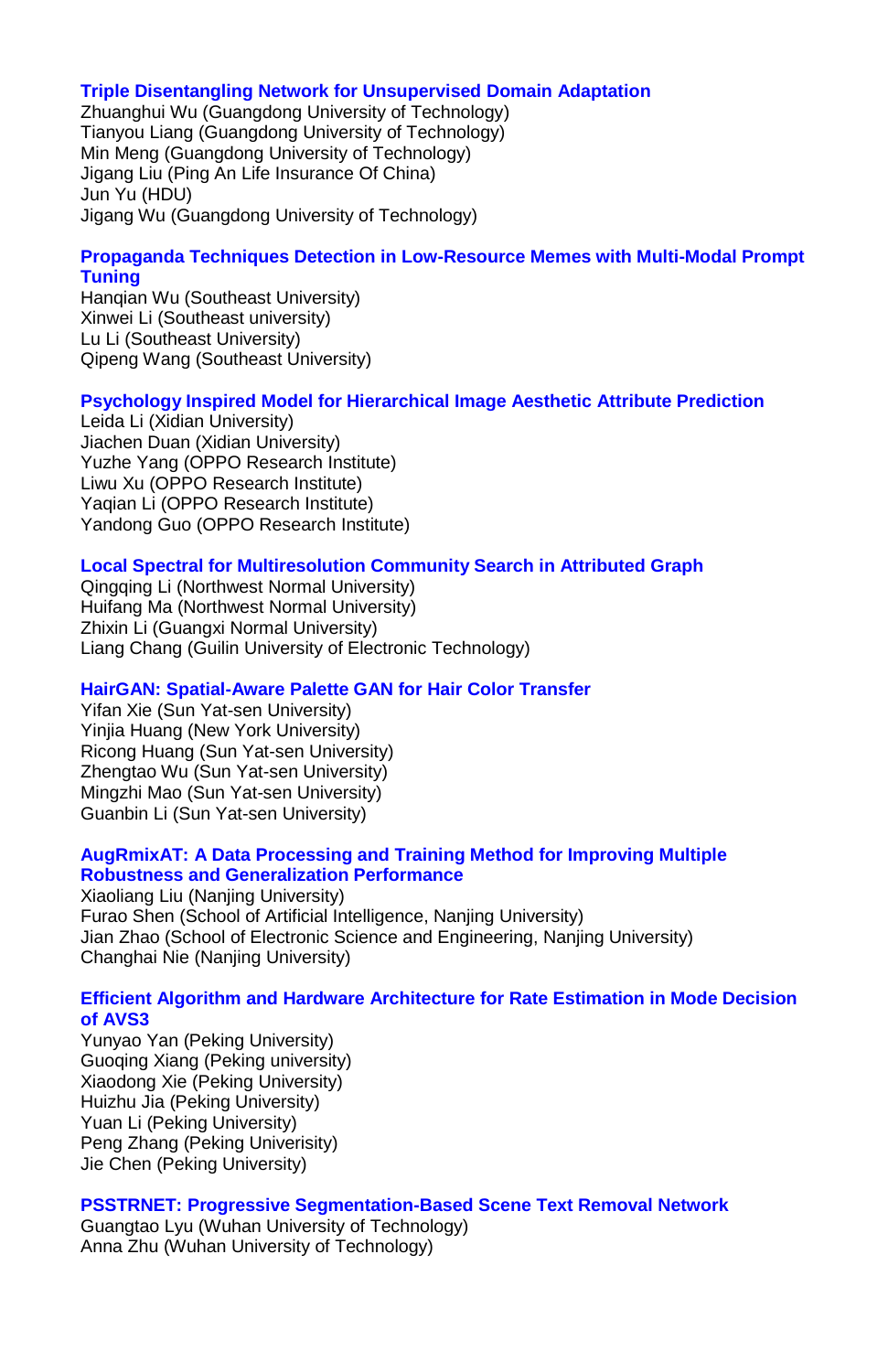### **Modality-Specific Multimodal Global Enhanced Network for Text-Based Visual Question Answering**

Zhi Yang (South China University of Technology) Jun Xuan (South China University of Technology) Qing Liu (South China University of Technology) Aihua Mao (South China University of Technology)

### **Projective Transformation Based Virtual Reference Frame Generation Scheme for Video Coding in Moving Camera**

Zheng Fang (Fuzhou University) Zhifeng Chen (Fuzhou University) Mingkui Zheng (Fuzhou University) Jingjing Yang (Fuzhou University)

#### **Mel-Spectrogram Image-Based End-To-End Audio Deepfake Detection Under Channel-Mismatched Conditions**

Abderrahim Fathan (Computer Research Institute of Montreal (CRIM), Montreal, Quebec, Canada) Jahangir Alam (Computer Research Institute of Montreal (CRIM), Montreal (Quebec) Canada) Woo Hyun Kang (Computer Research Institute of Montreal)

#### **TCA-VAD: Temporal Context Alignment Network for Weakly Supervised Video Anomly Detection**

Shenghao Yu (NIngbo University) Chong Wang (Ningbo University) Lehong Xiang (Loctek Ergonomic Technology Corporation) Jiafei Wu (SenseTime Research)

## **GNC: Geometry Normal Consistency Loss For 3D Face Reconstruction and Dense Alignment**

Xing Zheng (Ningxia University) Yongrong Cao (Ningxia University) Lei Li (Tongii University) Zhiyuan Zhou (Ningxia University) Meining Jia (NingXia University) Suping Wu (Ningxia University)

### **Multi-Head Attention Fusion Network for Visual Question Answering**

Haiyang Zhang (Beijing University of Posts and Telecommunications) Ruoyu Li (Beijing University of Posts and Telecommunications) Liang Liu (Beijing University of Posts and Telecommunications)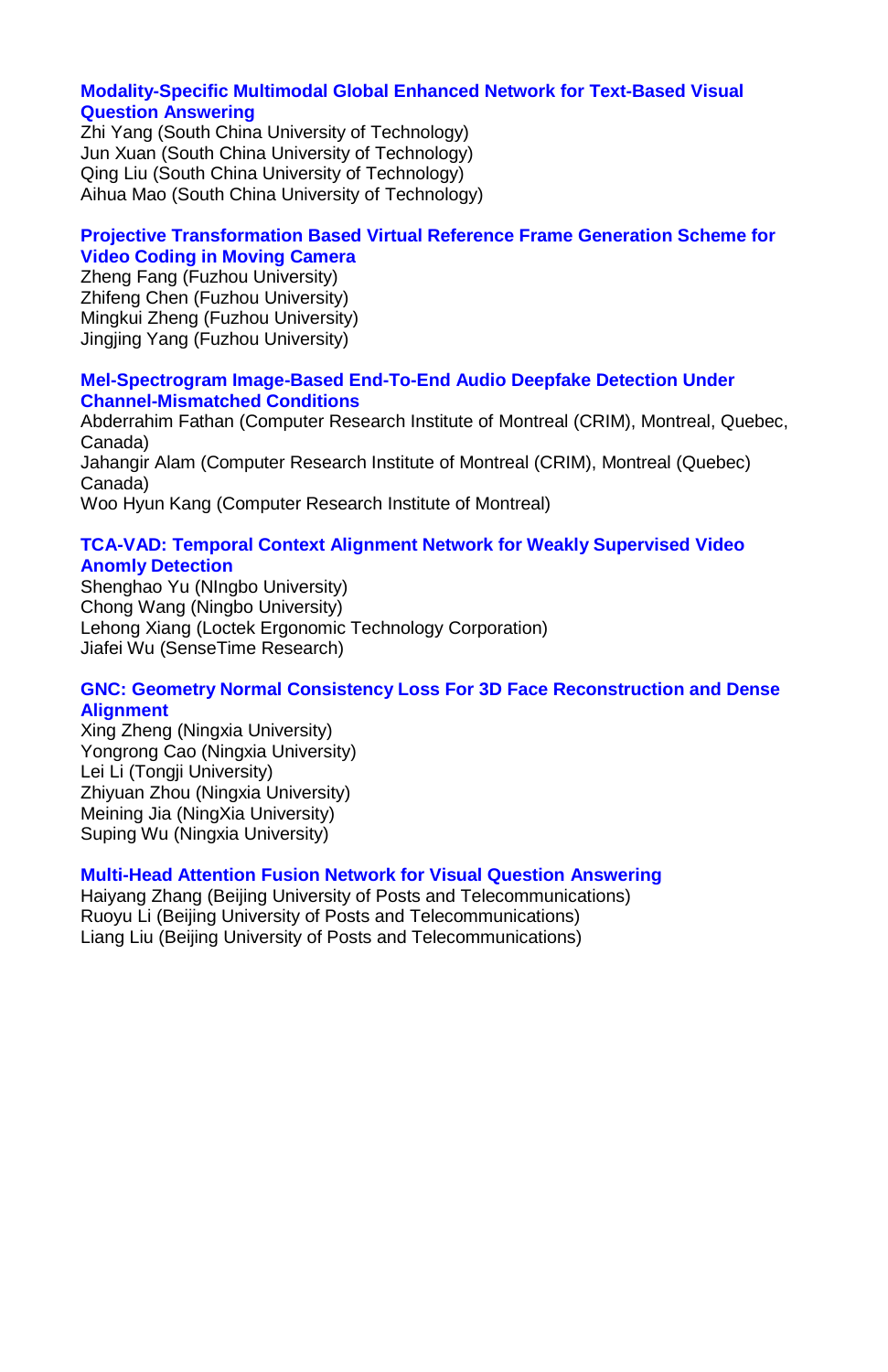### **Detic-Track: Robust Detection and Tracking of Objects in Video** Hannes Fassold (Joanneum Research)

#### **Deep Point Cloud Normal Estimation via Triplet Learning (Demonstration)**

Weijia Wang (Deakin University) Xuequan Lu (Deakin University) Dasith T de Silva Edirimuni (Deakin University) Xiao Liu (School of Information Technology, Deakin University) Antonio Robles-Kelly (Deakin University)

### **Accelerating Brain Research Using Explainable Artificial Intelligence**

Jing-Lun Chou (National Yang Ming Chiao Tung University) Ya Lin Huang (National Yang Ming Chiao Tung University) Chia Ying Hsieh (National Yang Ming Chiao Tung University) Huang Jian-Xue (Nation Yang Ming Chiao Tung University) Chun-Shu Wei (National Yang Ming Chiao Tung University)

### **PerSong: Multi-modality Driven Music Recommendation System**

Haonan Cheng (Communication University of China) XiaoYing Huang (Communication University of China) Ruyu Zhang (Communication University of China) Long Ye (Communication University of China)

### **DeMuSA: Demo for Multimodal Sentiment Analysis**

Soyeon Hong (Ajou University) Jeonghoon Kim (Ajou University) Donghoon Lee (Ajou University) Hyunsouk Cho (Ajou University)

### **Conditional Sentence Rephrasing Without Parallel Training Corpus**

Yen-Ting Lee (National Taiwan University) Cheng-Te Li (National Cheng Kung University) Shou-De Lin (National Taiwan University)

### **Kinship Face Synthesis Evaluation Website with Gamified Mechanism**

Hsiu-Chieh Lee (National Taiwan University) Che-Hsien Lin (Academia Sinica) Li-Chen Cheng (National Taiwan University) Shu-Chuan Hsu (National Taiwan University) Jun-Cheng Chen (Academia Sinica) Chih-Yu Wang (Academia Sinica)

### **A Visually-Aware Food Analysis System for Diet Management**

Hang Wu (Shandong University) Xi Chen (Shandong University) Xuelong Li (Shandong University) Haokai Ma (Shandong University) Zheng Yuze (Shandong University) Xiangxian Li (Shandong University) Xiangxu Meng (Shandong University) Lei Meng (Shandong University)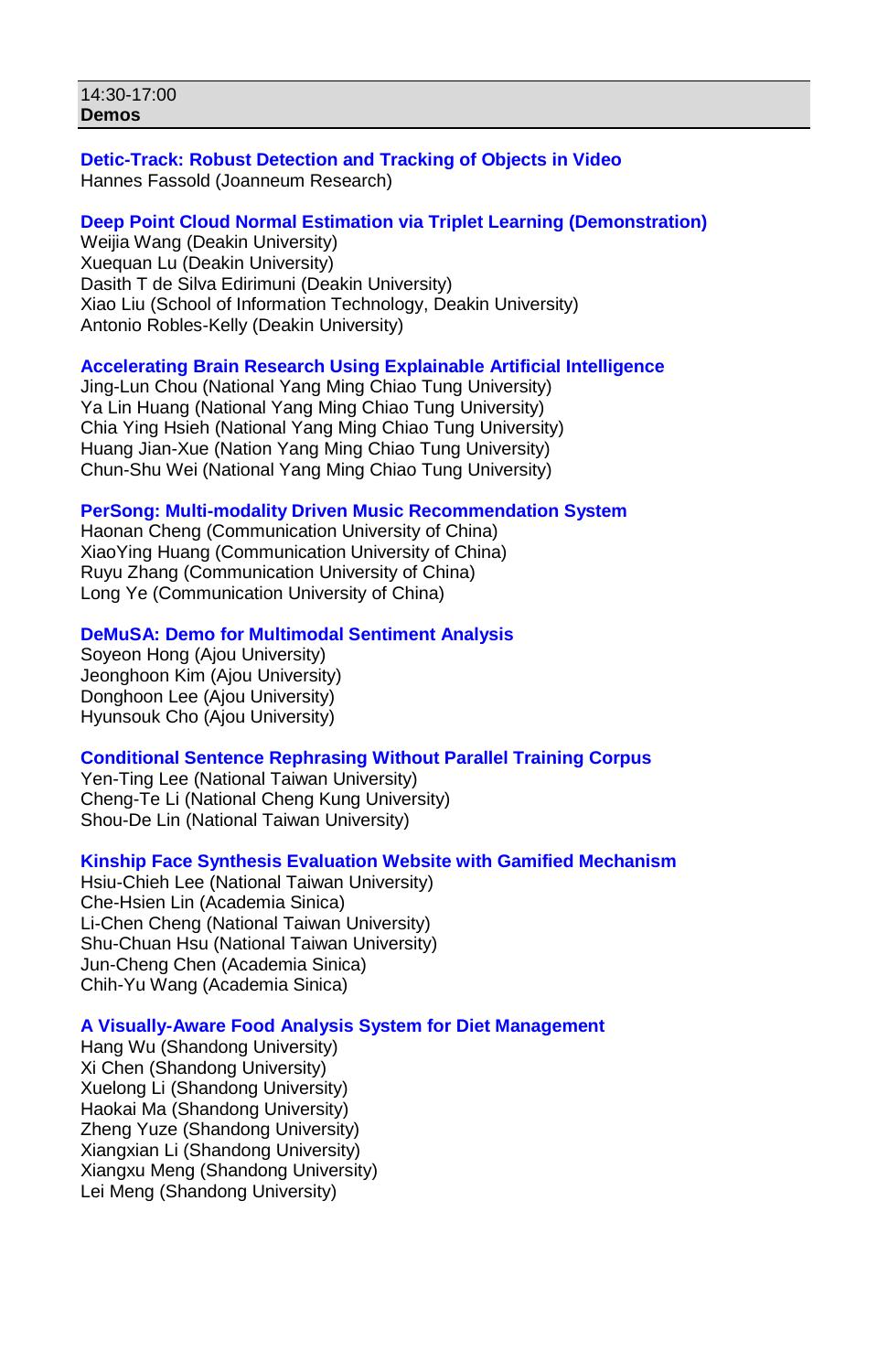### **PressyCube: An Embeddable Pressure Sensor with Softy Prop for Limb Rehabilitation in Immersive Virtual Reality**

Chain Yi Chu (National Taipei University of Technology) Ho Yin Ng (National Taipei University of Technology) Chia Hui Lin (National Taipei University of Technology) Ping Hsuan Han (National Taiwan University)

#### **Exploring Multisensory Feedback for Virtual Reality Relaxation**

Jing-Yuan Huang (National Taiwan University) Grace Theodore (National Taiwan University) You-Shin Tsai (National Taiwan University) Chin Han Jerry Goh (Ken Ichi Machine Co., Ltd.) Mu-Hang Lin (National Taiwan University) Kuan-Wei Tseng (National Taiwan University) Yi-Ping Hung (National Taiwan University)

#### **Decentralized Federated Learning with Enhanced Privacy Preservation**

Sheng-Po Tseng (National Tsing Hua University) Jan-Yue Lin (National Tsing Hua University) Wei-Chien Cheng (National Tsing Hua University) Lo-Yao Yeh (National Central University) Chih-Ya Shen (National Tsing Hua University)

#### **SmileVerse: A VR Experience**

Yi-Ping Hung (National Taiwan University) Chin Han Jerry Goh (Ken Ichi Machine Co., Ltd.) Yuan-An Chan (National Taiwan University) Hsiao-Yuan Chin (National Taiwan University) You-Shin Tsai (National Taiwan University) Chien-Hsin Ju (National Taiwan University)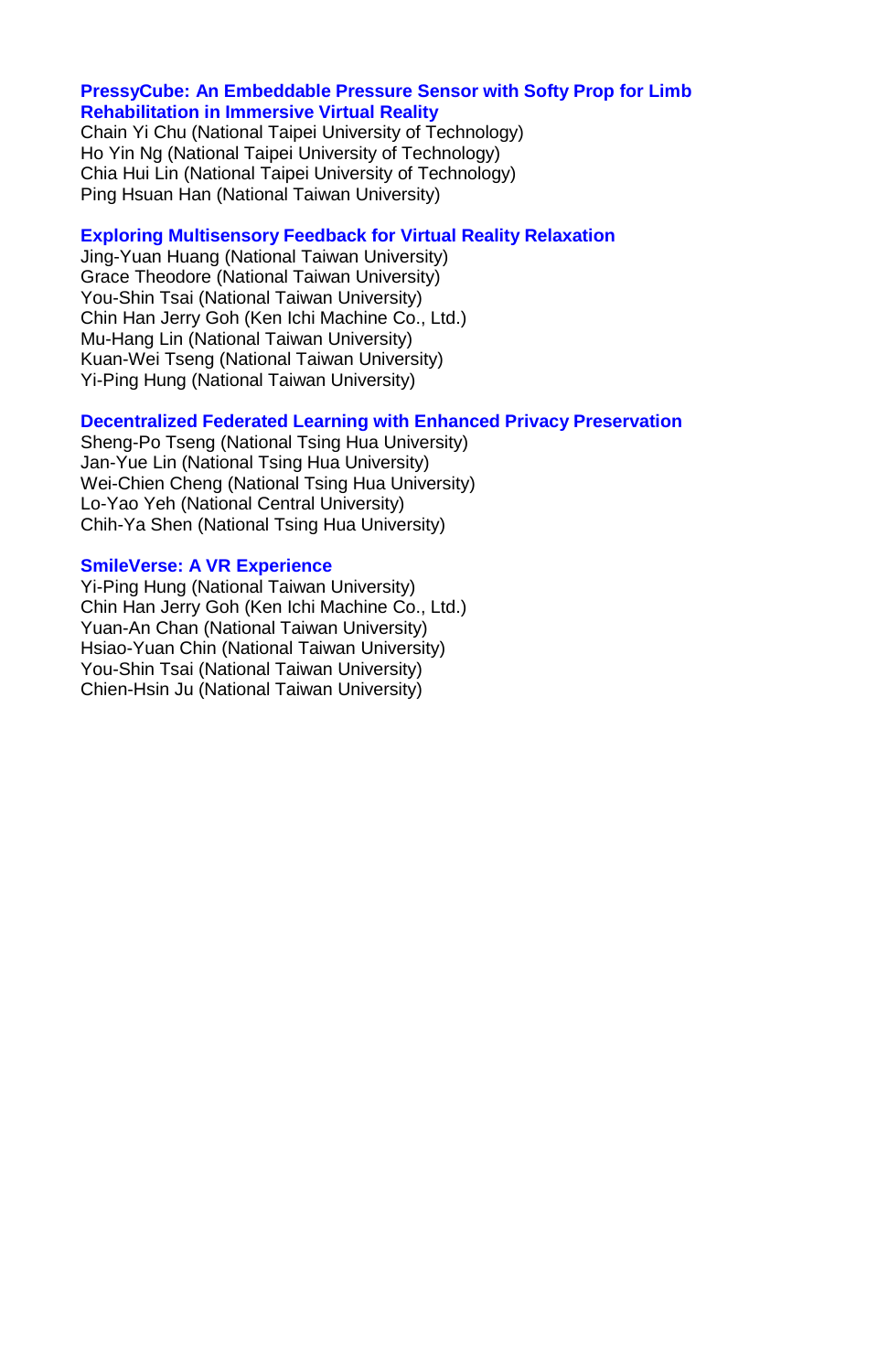10:00-11:00 **Oral Semantic Segmentation II**

#### **Cross U-net: Reconstructing Cardiac MR Image for Segmentation**

Hong Zheng (College of Computer Science, Sichuan Normal University) Lili Wang (Department of Cardiology, West China Hospital, Sichuan University) Yucheng Chen (West China Hospital, Sichuan University) Xiaoning Li (College of Computer Science, Sichuan Normal University)

#### **TC-Net: Transformer-Convolutional Networks for Road Segmentation**

Zhenyu Wu (Beijing University of Posts and Telecommunications) Chaohui Song (Beijing University of Posts and Telecommunications) Haibin Yan (Beijing University of Posts and Telecommunications)

#### **TransCoop: Cooperation of Transformers and CNNs for Camouflaged Object Segmentation**

Fucai Wu (Xiangtan University) Xuanya Li (Baidu) Yuan Zhang (Xiangtan University) Kai Hu (Xiangtan University)

#### **Synthetic-to-Real Generalization for Semantic Segmentation**

Xinhui Li (Tianjin University) Xiaojie Guo (Tianjin University) Liang Li (Tianjin University)

### **Boosting Video Object Segmentation Based on Scale Inconsistency**

Hengyi Wang (Queen Mary University of London) Changjae Oh (Queen Mary University of London)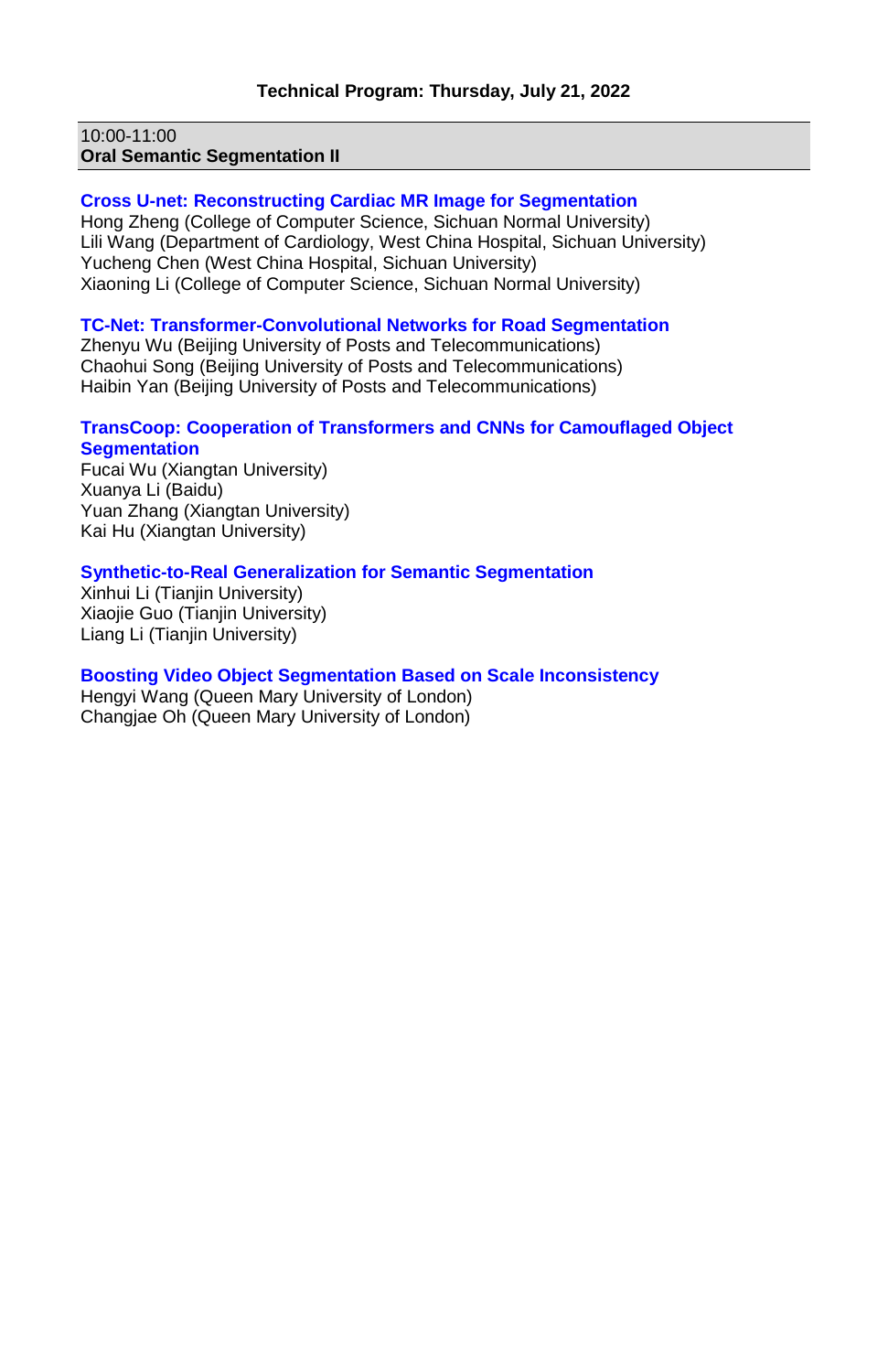#### 10:00-11:00 **Oral Point Cloud Analysis**

## **"Zero-Shot" Point Cloud Upsampling**

Kaiyue Zhou (Wayne State University) Ming Dong (Wayne State University) Suzan Arslanturk (Wayne State University)

### **Deep Geometry Post-Processing for Decompressed Point Clouds**

Xiaoqing Fan (Shenzhen Graduate School, Peking University) Ge Li (SECE, Shenzhen Graduate School, Peking University) Dingquan Li (Peng Cheng Laboratory) Yurui Ren (Shenzhen Graduate School, Peking University) Wei Gao (SECE, Shenzhen Graduate School, Peking University) Thomas H Li (Advanced Institute of Information Technology, Peking University)

## **HFF-Net: Hierarchical Feature Fusion Network for Point Cloud Generation with Point Transformers**

Ben Fei (Fudan University) Weidong Yang (Fudan University) Wenming Chen (Fudan University) Lipeng Ma (Fudan University) Xing Hu (University of Shanghai for Science and Technology)

### **Deep Point Cloud Normal Estimation via Triplet Learning**

Weijia Wang (Deakin University) Xuequan Lu (Deakin University) Dasith T de Silva Edirimuni (Deakin University) Xiao Liu (Deakin University) Antonio Robles-Kelly (Deakin University)

#### **Overlap-Guided Coarse-to-Fine Correspondence Prediction for Point Cloud Registration**

Guofeng Mei (University of Technology Sydney) Xiaoshui Huang (Shanghai AI Laboratory) Jian Zhang (University of Technology Sydney) Qiang Wu (University of Technology Sydney)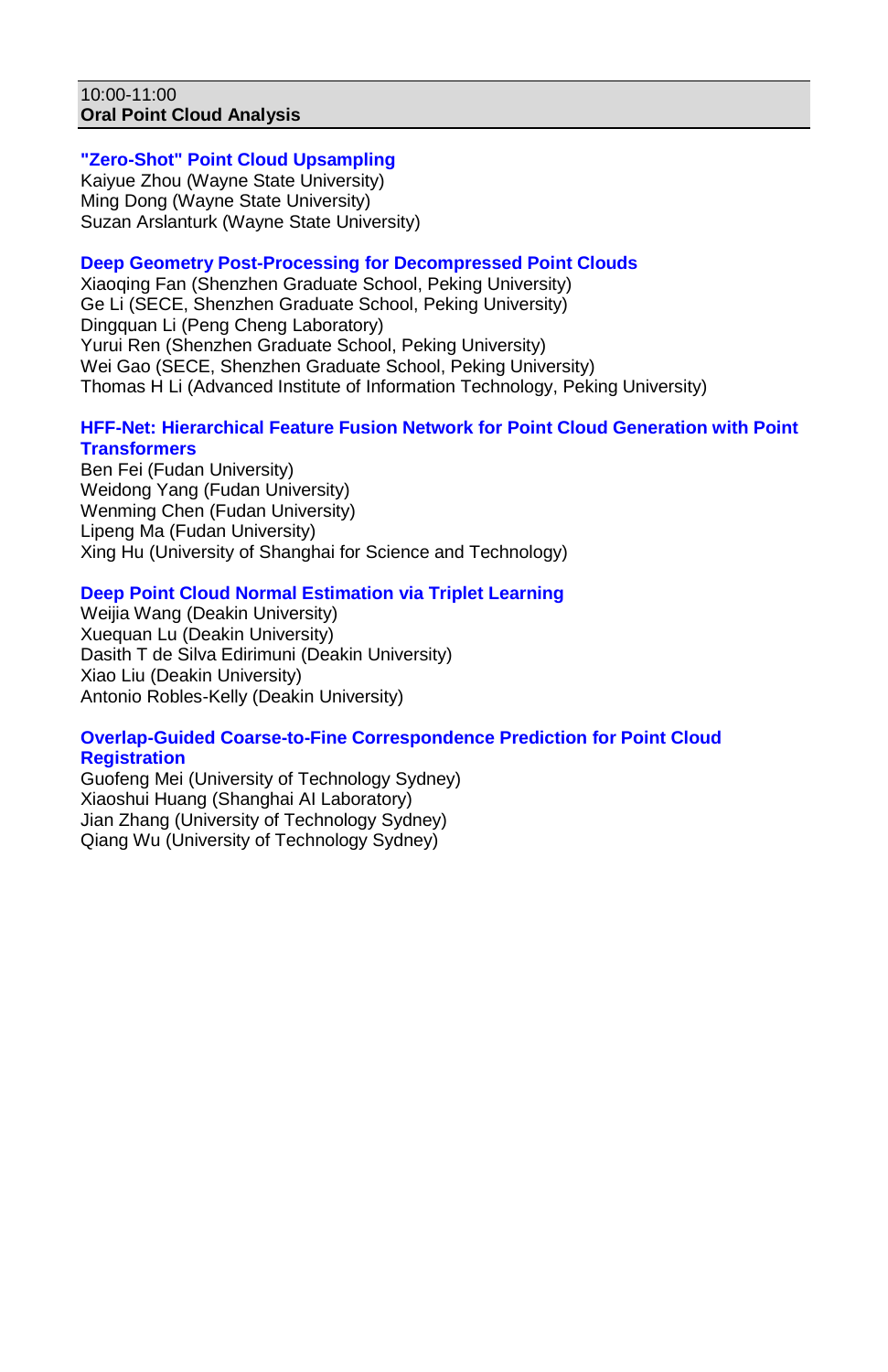#### 10:00-11:00 **Oral Weakly-Supervised or Unsupervised Learning**

### **Dual Reasoning Based Pairwise Representation Network for Document Level Relation Extraction**

Yile Li (Institute of Information Engineering, Chinese Academy of Sciences) Yijun Liu (Institute of Information Engineering, Chinese Academy of Sciences) Xiaoyan Gu (Institute of Information Engineering, Chinese Academy of Sciences) Yinliang Yue (Institute of Information Engineering, Chinese Academy of Sciences) Haihui Fan (Institute of Information Engineering, Chinese Academy of Sciences) Bo Li (Institute of Information Engineering, Chinese Academy of Sciences)

## **Unsupervised Domain Adaptation Image Dehazing with Contrastive Nearest-Farthest Subspace Distance**

Xiaozhe Meng (Sun Yat-sen University) Yuxin Feng (Sun Yat-sen University) Zhuo Su (Sun Yat-sen University) Fan Zhou (Sun Yat-sen university)

### **Self-Guided Network for Fine-Grained Object Localization Using Weakly Supervised Learning**

Xiangyu Qu (WuHan University) Zengmao Wang (Wuhan University)

#### **Locality-Aware Attention Network with Discriminative Dynamics Learning for Weakly Supervised Anomaly Detection**

Yujiang Pu (Communication University of China) Xiaoyu Wu (Communication University of China)

### **Multi-Scale Continuity-Aware Refinement Network for Weakly Supervised Video Anomaly Detection**

Yiling Gong (Ningbo University) Chong Wang (Ningbo University) Xinmiao Dai (Ningbo University) Shenghao Yu (NIngbo University) Lehong Xiang (Loctek Ergonomic Technology Corporation) Jiafei Wu (SenseTime Research)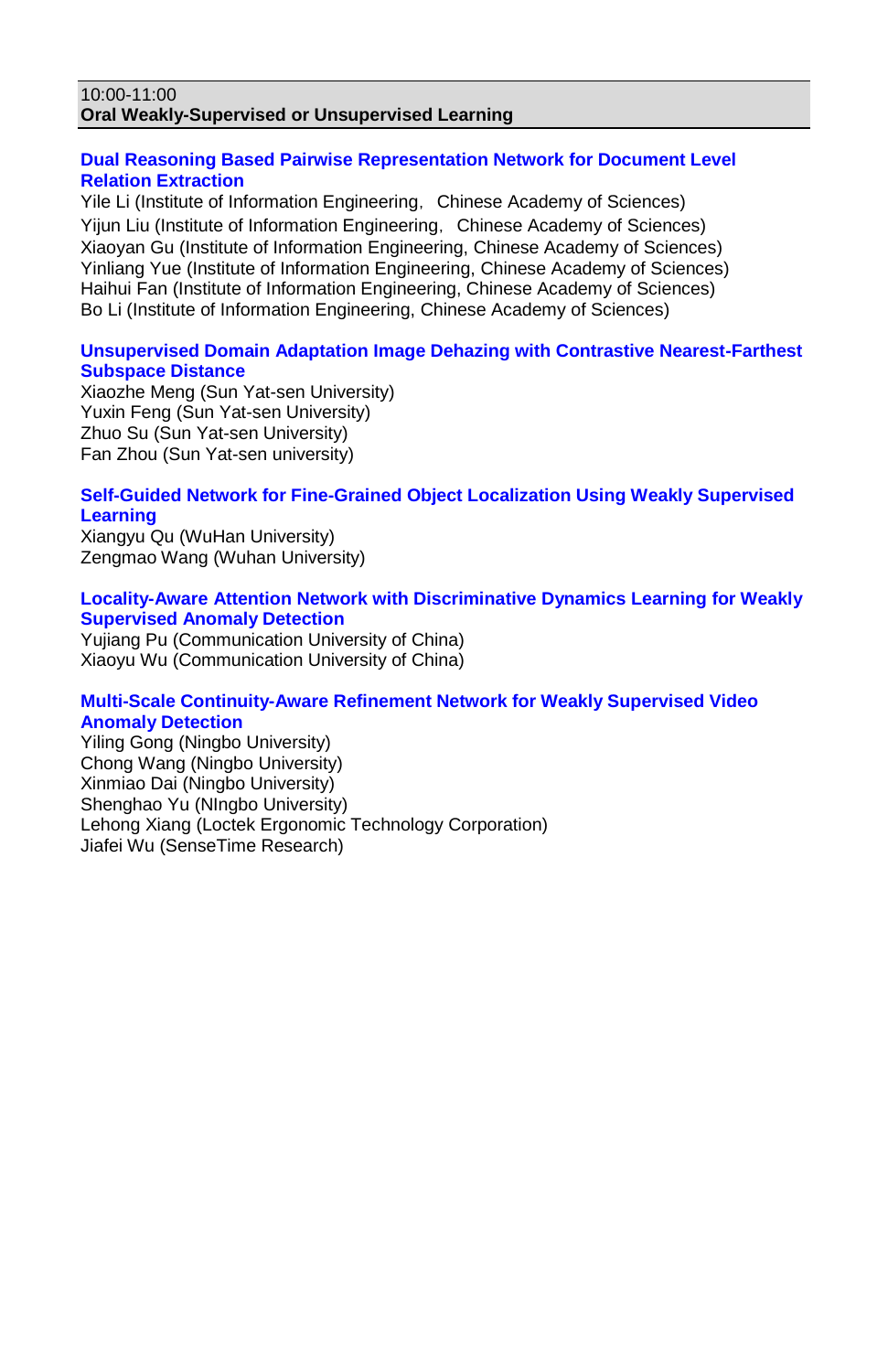#### 10:00-11:00 **Oral Transformer-Based Analysis I**

### **SimViT: Exploring a Simple Vision Transformer with Sliding Windows**

Gang Li (Institute of Software Chinese Academy of Sciences) Di Xu (Institute of Computing Technology Chinese Academy of Sciences) Xing Cheng (University of Chinese Academy of Sciences) Lingyu Si (Institute of Software Chinese Academy of Sciences) Changwen Zheng (Institute of Software, Chinese Academy of Sciences)

### **Dynamic Multi-scale for Dual-pixel Images Defocus Deblurring with Transformer**

Dafeng Zhang (Samsung Research China – Beijing (SRCB)) Xiaobing Wang (Samsung Research China-Beijing)

### **Visual Grounding with Transformers**

Ye Du (Beihang University) Zehua Fu (Beihang University) Qingjie Liu (Beihang University) Yunhong Wang (Beihang University)

## **Dynamic Transformer for Image Captioning**

Tiantao Xian (Guangxi Normal University) Zhixin Li (Guangxi Normal University) Tianyu Chen (Guangxi Normal University) Huifang Ma (Northwest Normal University)

## **GaitTransformer: Multiple-Temporal-Scale Transformer for Cross-View Gait Recognition**

Yufeng Cui (Beihang University) Yimei Kang (Beihang University)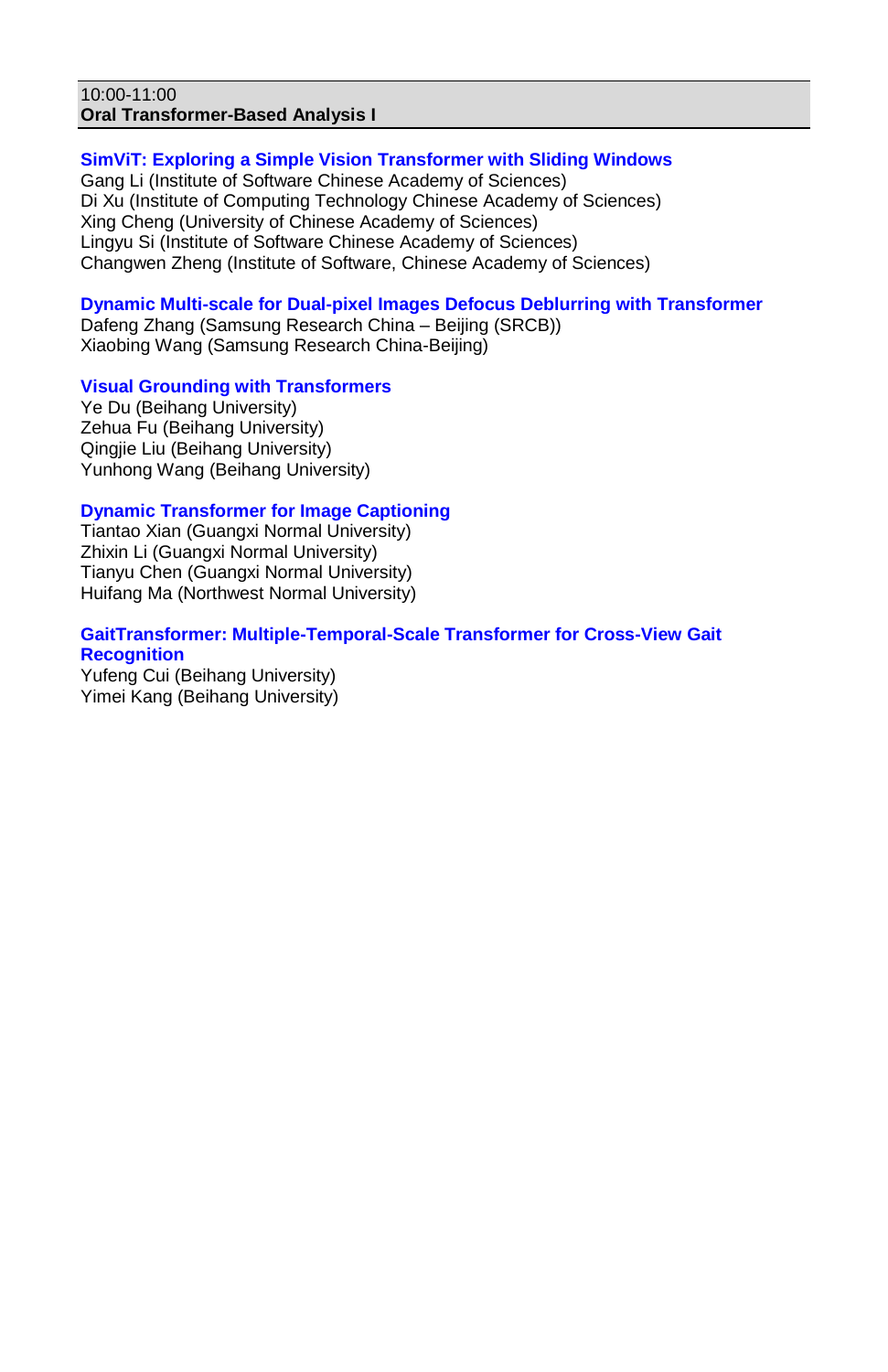#### 10:00-11:00 **Oral Multimodal Analysis II**

## **Building Trust for Postoperative Pain Estimation: Towards Explainable Machine-Learning Prediction Based on Multimodal Indicators**

Fuchang Han (Central South University) Jun Cheng (Central South University) Shenghui Liao (Central South University) Youwen Deng (Central South University)

## **Multimodal Crowd Counting with Mutual Attention Transformers**

Zhengtao Wu (Sun Yat-sen University) Lingbo Liu (Hong Kong Polytechnic University) Yang Zhang (Sun Yat-Sen University) Mingzhi Mao (Sun Yat-sen University) Liang Lin (Sun Yat-sen University) Guanbin Li (Sun Yat-sen University)

## **A Rolling Bearing Fault Diagnosis Method Using Multi-Sensor Data and Periodic Sampling**

Jianbo Zheng (Hunan university) Chao Yang (Hunan University) Fangrong Zheng (Hunan Institute of Engineering) Bin Jiang (Hunan University)

#### **Multi-Modal Adversarial Adaptive Network for Misinformation Detection on Social Media**

Lei Zhang (Institute of Information Engineering, Chinese Academy of Sciences) Peng Zhang (Institute of Information Engineering, Chinese Academy of Sciences) Xi Zhu (Institute of Information Engineering, Chinese Academy of Sciences, Beijing, China) Luchen Liu (Xiaomi AI Lab)

Hongbo Xu (Institute of Information Engineering, Chinese Academy of Sciences, Beijing, China)

### **Unified Multi-Modal Multi-Task Joint Learning for Language-Vision Relation Inference**

Wenjie Lu (Soochow University) Dong Zhang (Soochow University)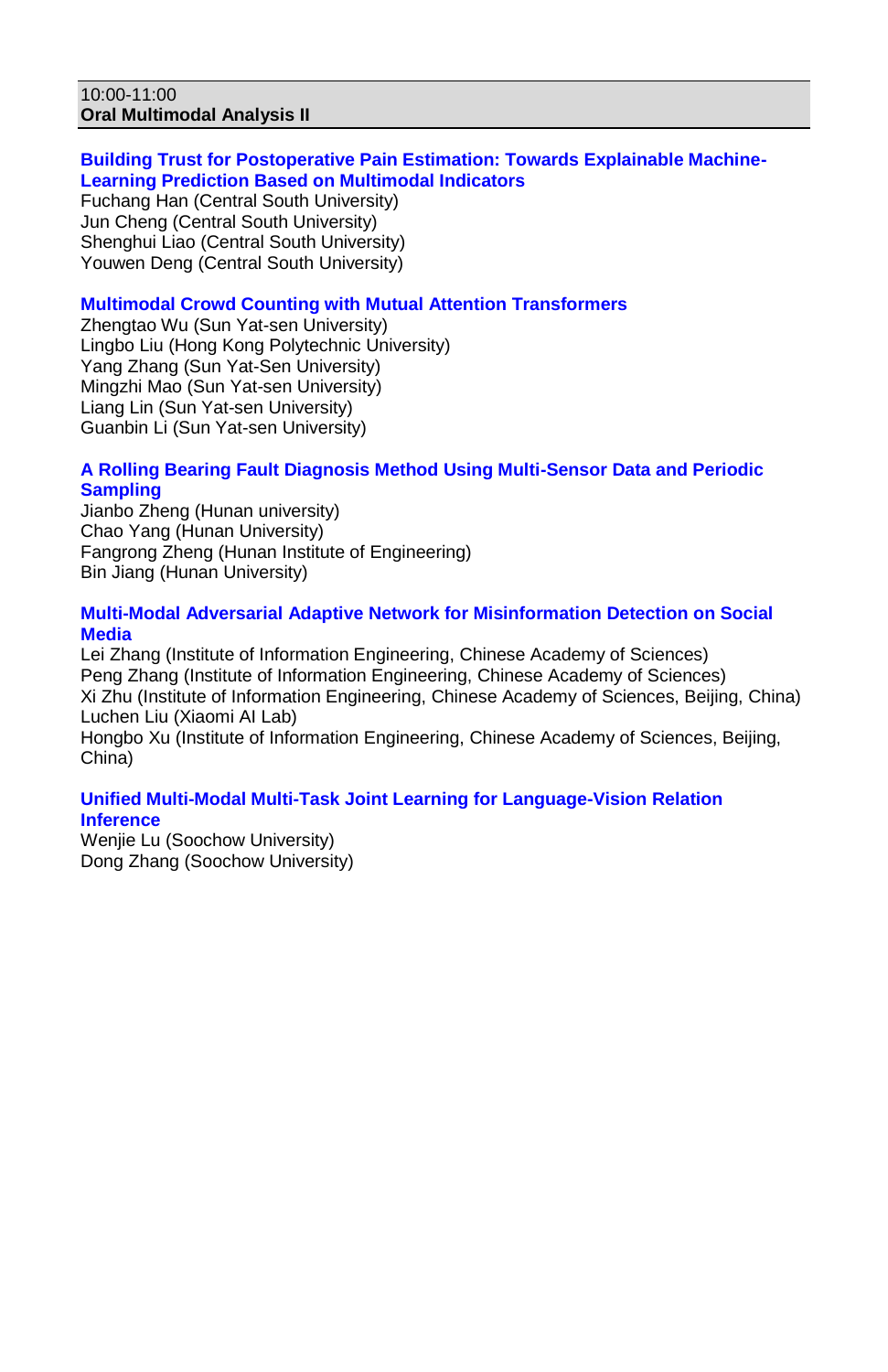#### 10:00-11:00 **Oral Attack and Protection II**

## **Wavelet-based CNN for Robust and High-Capacity Image Watermarking**

Junxiong Lu (Sun Yet-sen University) Jiangqun Ni (Sun Yet-sen University) Wenkang Su (Sun Yet-sen University) Hao Xie (Sun Yet-sen University)

### **Human vs. Automatic Detection of DeepFake Videos over Noisy Channels**

Swaroop Prasad (University of Stuttgart) Ofer Hadar (Ben Gurion Univeristy of the Negev) Ngoc Thang Vu (University of Stuttgart) Ilia Polian (University of Stuttgart)

## **Multi-Definition Video Deepfake Detection via Semantics Reduction and Cross-Domain Training**

Chutian Wang (Tongji University) Cairong Zhao (Tongji University) Guosheng Hu (Oosto)

### **Towards Intrinsic Common Discriminative Features Learning for Face Forgery Detection using Adversarial Learning**

Wanyi Zhuang (University of Science and Technology of China) Qi Chu (University of Science and Technology of China) Haojie Yuan (University of Science and Technology of China) Changtao Miao (University of Science and Technology of China) Bin Liu (University of Science and Technology of China) Nenghai Yu (University of Science and Technology of China)

### **Watermark-Preserving Keypoint Enhancement for Screen-Shooting Resilient Watermarking**

Li Dong (Ningbo University) Jiale Chen (Ningbo university) Chengbin Peng Yuanman Li (Shenzhen University) Weiwei Sun (Alibaba Group)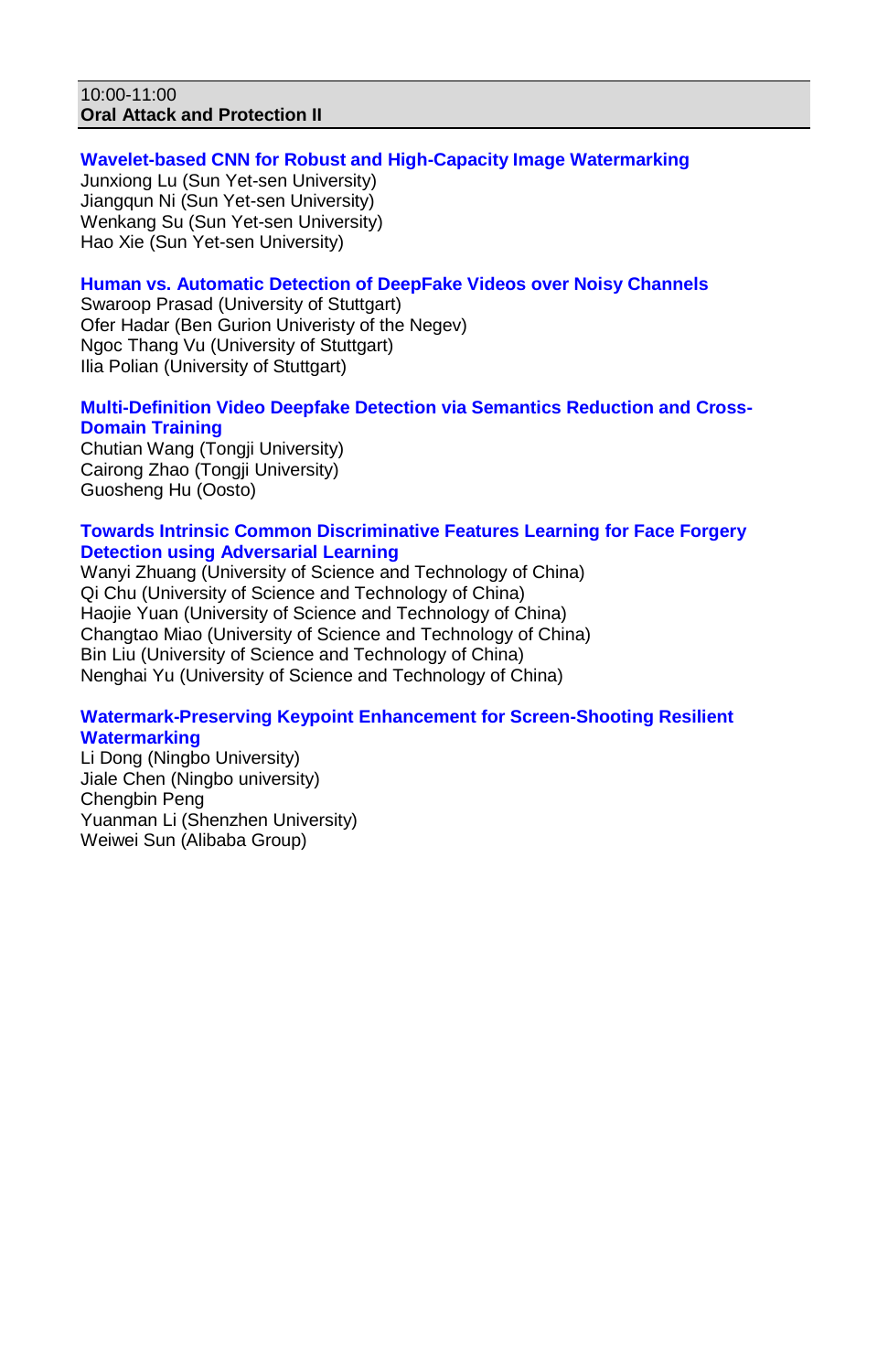#### 10:00-11:00 **Industry/Application**

### **Package Theft Detection from Smart Home Security Cameras**

Hung-Min Hsu (University of Washington) Xinyu Yuan (Wyze Labs) Baohua Zhu (University of Washington) Zhongwei Cheng (Wyze Labs) Lin Chen (Wyze Labs)

### **Watermarking Protocol for Deep Neural Network Ownership Regulation in Federated Learning**

Fangqi Li (Shanghai Jiaotong University) Shilin Wang (SEIEE, Shanghai Jiaotong University) Alan Liew (Griffith University)

### **High Performant AV1 for VOD Applications**

Yunqing Wang (Google Inc.) Chi Yo Tsai (Google Inc.) Jingning Han (Google Inc.) Yaowu Xu (Google Inc.)

#### **A Transformer-Based Approach for Metal 3D Printing Quality Recognition**

Weihao Zhang (Chongqing Institute of Green and Intelligent Technology, Chinese Academy of Sciences) Jiapeng Wang (Chongqing Institute of Green and Intelligent Technology, Chinese Academy of Sciences) Qi Zhang (Chongqing Institute of Green and Intelligent Technology, Chinese Academy of Sciences) Honglin Ma (Chongqing Institute of Green and Intelligent Technology, Chinese Academy of Sciences) Shuqian Fan (Chongqing Institute of Green and Intelligent Technology, Chinese Academy of Sciences)

#### **Diversity-Based Social Search**

Parham Aarabi (University of Toronto)

## **OPSE: Online Per-Scene Encoding for Adaptive HTTP Live Streaming**

Vignesh V Menon (Alpen-Adria-Universitat Klagenfurt) Hadi Amirpour (University of Klagenfurt) Christian Feldmann (Bitmovin) Mohammad Ghanbari (University of Essex) Christian Timmerer (Alpen-Adria-Universität Klagenfurt)

### **Non-Local Spatiotemporal Correlation Attention for Action Recognition**

Manh-Hung Ha (Phenikaa University) Oscal T.-C. Chen (National Chung Cheng University)

### **Fire and Gun Detection Based on Sematic Embeddings**

Yunbin Deng (STR) Ryan Campbell (STR)

#### **Pixel-Wise Frame Scoring and Automated Media Asset Generation for Movies/TV Shows**

Honey Gupta (Amazon) Prabhakar Gupta (Amazon)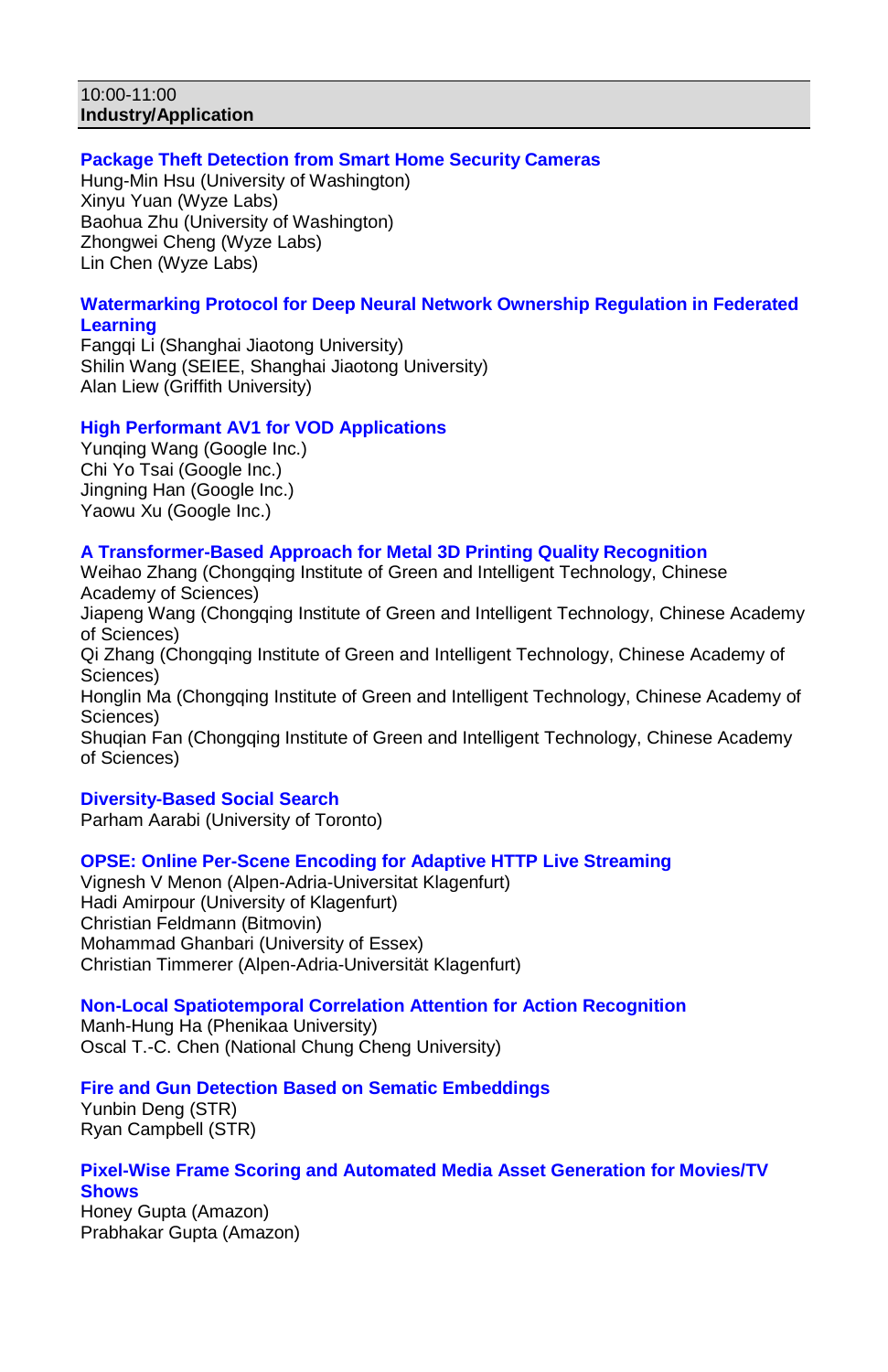#### **FAIVConf: Face Enhancement for AI-based Video Conference with Low Bit-Rate**

Zhengang Li (Northeastern University) Sheng Lin (Tencent) Shan Liu (Tencent) Songnan Li (Tencent) Xue Lin (Northeastern University) Wei Wang (Alibaba Group US) Wei Jiang (Alibaba Group)

### **A Unified Video Summarization for Video Anomalies Through Deep Learning**

Kahlil Muchtar (Syiah Kuala University) Muhammad Rizky Munggaran (Nodeflux, Indonesia) Adhiguna Mahendra (Faculty of Engineering and Information Technology, Swiss German University, Indonesia) Khairul Anwar (Universitas Syiah Kuala) Chih-Yang Lin (Yuan Ze University)

#### **Efficient Topology Coding and Payload Partitioning Techniques for Neural Network Compression (NNC) Standard**

Jaakko Laitinen (Tampere University) Alexandre MERCAT (Tampere University) Jarno Vanne (Tampere University) Hamed Rezazadegan Tavakoli (Nokia Technologies) Francesco Cricri (Nokia Technologies) Emre Aksu (Nokia Technologies) Miska Hannuksela (Nokia Technologies)

### **Multi-Augmentation for Efficient Self-Supervised Visual Representation Learning**

Tran Van Nhiem (Hon Hai Research Institute) Huang Chi-En (Hon Hai Research Institute) Liu Shen-Hsuan (Hon Hai Research Institute) Yang Kai-Lin (Hon Hai Research Institute) Ko Timothy (National Central University) Li Yung-Hui (Hon Hai Research Institute)

### **A Low-Cost Virtual 2D Spokes-Character Advertising Framework**

Jiarun Zhang (University of California San Diego) Zhao Li (Zheiiang University) Jialun Zhang (Zhejiang University) Zhiqiang Zhang (Zhejiang University)

### **Video Object Segmentation with Online Mask Refinement**

Tomoya Sawada (Mitsubishi Electric Corporation) Teng-Yok Lee (Mitsubishi Electric) Masahiro Mizuno (SBX inc.)

#### **Intelligent Warning System Monitoring Vehicle Surrounding and Driver's Behavior**

Tomoya Sawada (Mitsubishi Electric Corporation) Mitsuki Nakamura (Mitsubishi Electric Corporation)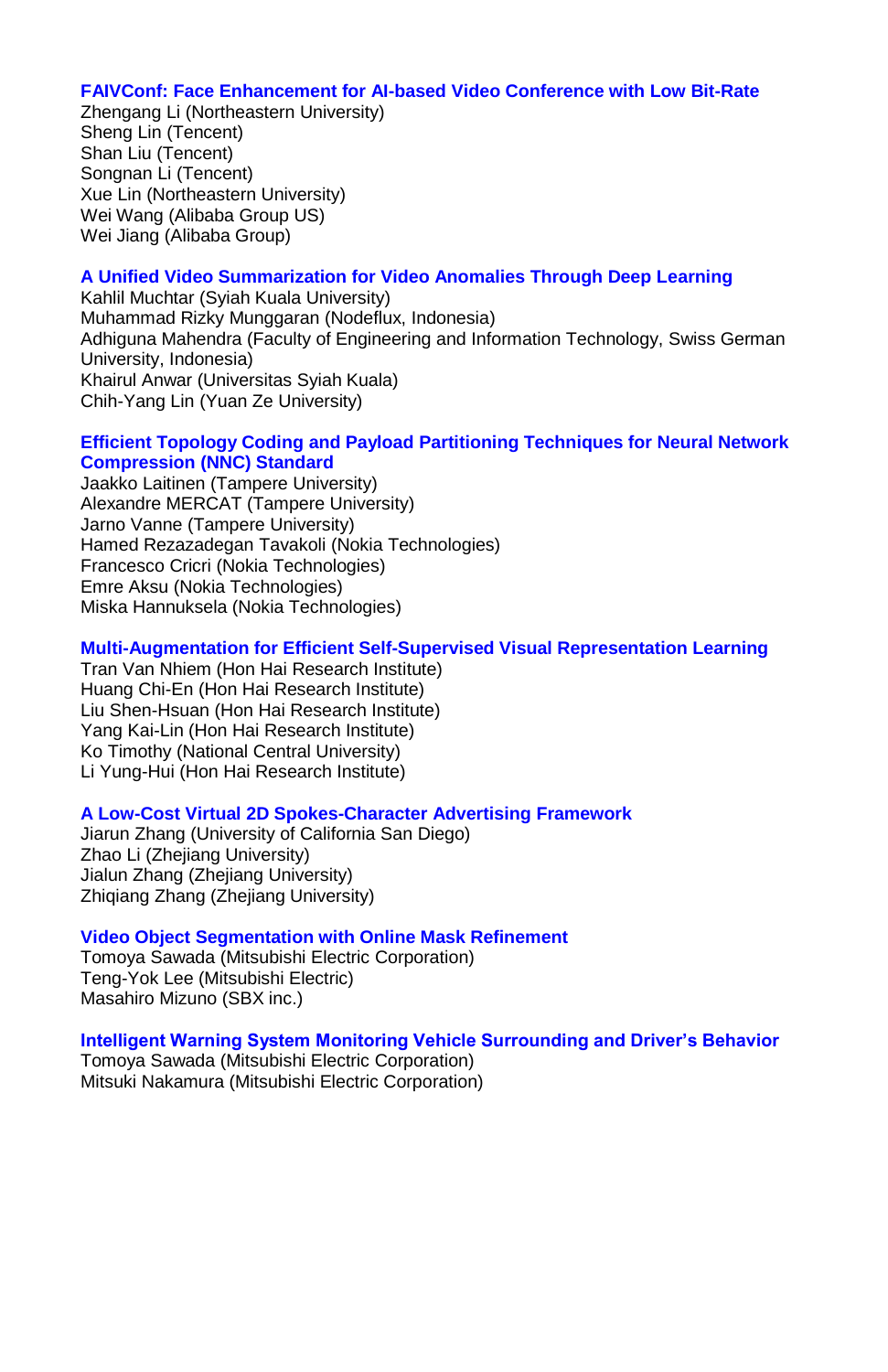#### 11:00-12:00 **Oral Semantic Segmentation III**

## **Relation-Aware Prototype Network for Few-Shot Semantic Segmentation**

Fangyu Wu (Zhejiang University) Dongming Lu (Zhejiang University) Chaoyi Pang (Zhejiang University (NIT)) Bailing Zhang (NingboTech University)

### **Enhanced Semantic Head for Cascade Instance Segmentation**

Xuerong Huang (University of Chinese Academy of Sciences) Li Su (University of Chinese Academy of Sciences) Guorong Li (University of Chinese Academy of Sciences) Xinfeng Zhang (University of Chinese Academy of Sciences) Laiyun Qing (University of Chinese Academy of Sciences) Qingming Huang (University of Chinese Academy of Sciences)

### **Tokenizing Features for Fast Video Object Segmentation**

Tianfang Meng (Fudan University) Wei Zhang (Fudan University) Wenqiang Zhang (Fudan University)

#### **Semi-Supervised 3D Medical Image Segmentation Using Shape-Guided Dual Consistency Learning**

Tao Lei (Shaanxi University of Science and Technology) Hulin Liu (Shaanxi University of science and technology) Qi Chen (Shannxi University of Science and Technology) Zexuan Wang (Shaanxi University of Science and Technology) Dong Zhang (Shaanxi University of Science and Technology) Xingwu Wang (Shaanxi University of Science and Technology) Xiaogang Du (Shaanxi University of Science and Technology) Bo Lu (Orca Data Technology (Xi'an) CO., LTD)

### **FMP-NET: Fractal Multi-Gate Mixture-Of-Experts Panoramic Segmentation for Point Cloud**

Chengzhe Yang (XiaMen University)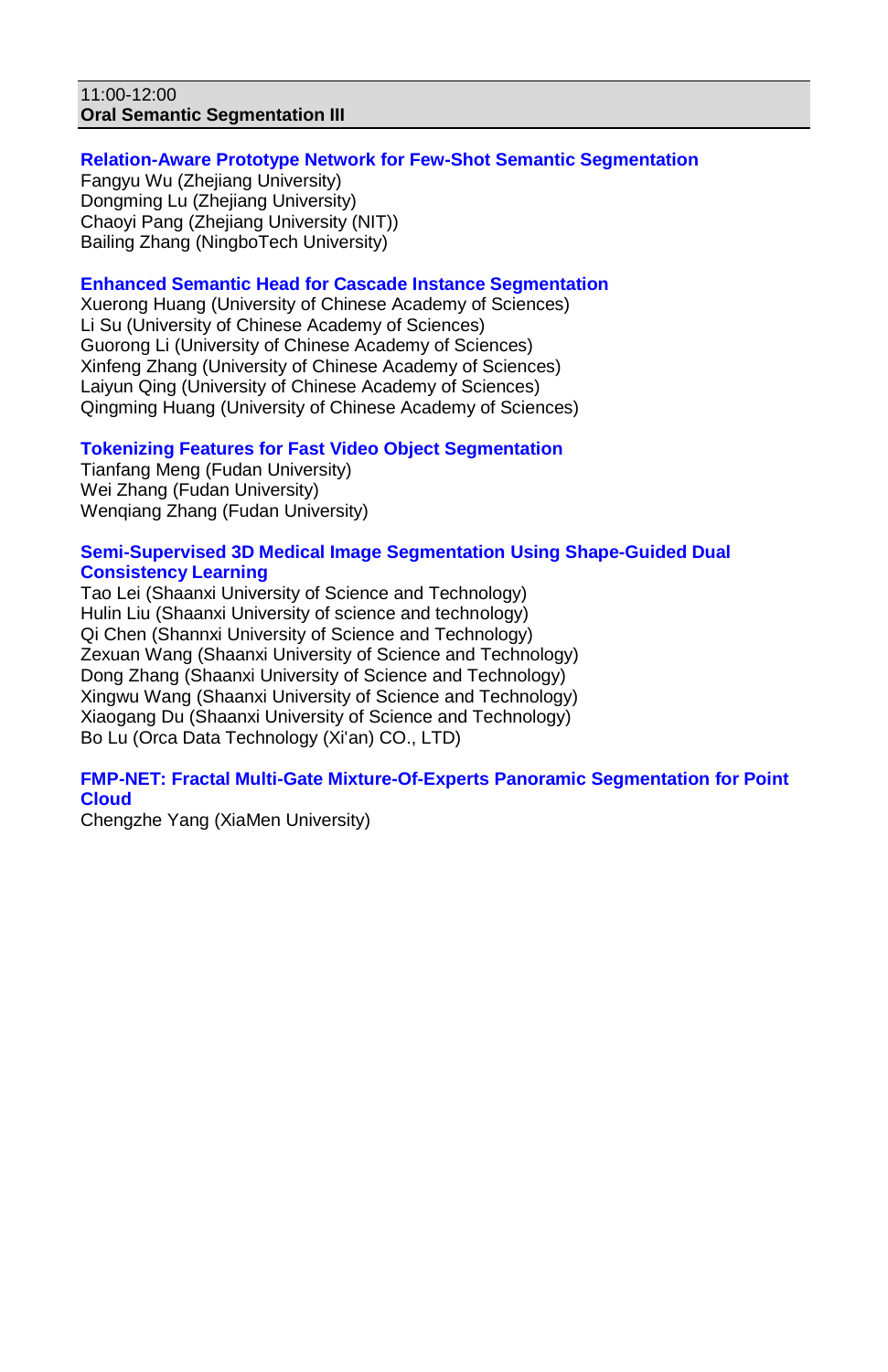#### 11:00-12:00 **Oral 25 3D Information Analysis**

### **PDP-Net: Patch-based Dual-Path Network for Point Cloud Completion**

Qifeng He (Center for Future Media, the Department of Computer Science and Engineering, University of Electronic Science and Technology of China) Ning Xie (Center for Future Media, the Department of Computer Science and Engineering, University of Electronic Science and Technology of China) Zhenjiang Du (Center for Future Media, the Department of Computer Science and Engineering, University of Electronic Science and Technology of China) Ke Ren (Center for Future Media, the Department of Information and Software Engineering, University of Electronic Science and Technology of China) Jiale Dou (Center for Future Media, the Department of Computer Science and Engineering, University of Electronic Science and Technology of China)

#### **Fine-Grained Correlation Representation for Graph-based Point Cloud Attribute Compression**

Fei Song (Peking University Shenzhen Graduate School) Ge Li (SECE, Shenzhen Graduate School, Peking University) Xiaodong Yang (Peking University Shenzhen Graduate School) Wei Gao (SECE, Shenzhen Graduate School, Peking University) Thomas H Li (Advanced Institute of Information Technology, Peking University)

### **TDRNet: Transformer-Based Dual-Branch Restoration Network for Geometry Based Point Cloud Compression Artifacts**

Xiaoyu Zhang (SECE, Shenzhen Graduate School, Peking University) Guibiao Liao (SECE, Shenzhen Graduate School, Peking University) Wei Gao (SECE, Shenzhen Graduate School, Peking University) Ge Li (Peking University)

#### **A Novel Stereo Matching Pipeline with Robustness and Unfixed Disparity Search Range**

Jiazhi Liu (Institute of Information Engineering, CAS) Feng Liu (Chinese Academy of Sciences)

### **Omni-NeRF: Neural Radiance Field from 360° Image Captures**

Kai Gu (INRIA) Thomas Maugey (INRIA) Sebastian Knorr (Ernst-Abbe University of Applied Sciences Jena) Christine Guillemot (INRIA)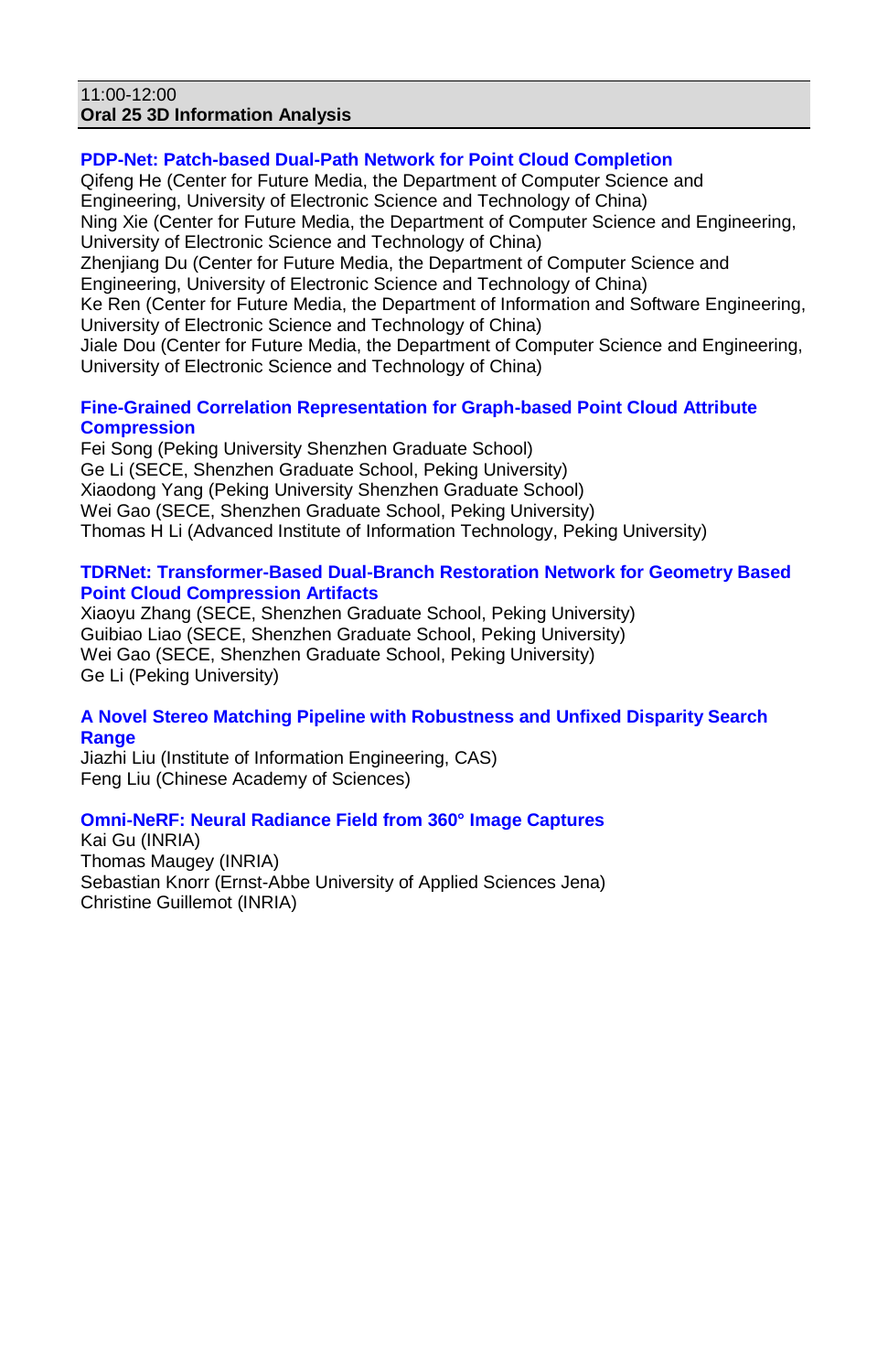#### 11:00-12:00 **Oral Multimodal or Multilabel Classification**

#### **MlTr: Multi-label Classification with Transformer** Xing Cheng (University of Chinese Academy of Sciences) Hezheng Lin (Beijing University of Posts and Telecommunications) Xiangyu Wu (Kuaishou) Dong Shen (Zhejiang University) Fan Yang (Kuaishou) Honglin Liu (Kuaishou) Nian Shi (Aerospace Information Research Institute, Chinese Academy of Sciences)

## **UFI: A Unified Feature Interaction Framework for Multi-Label Image Classification**

Zhuohua Li (1. Institute of Information Engineering,Chinese Academy of Sciences. 2. School of Cyber Security, University of Chinese Academy of Sciences) Weibo Zhang (1. Institute of Information Engineering,Chinese Academy of Sciences. 2. School of Cyber Security, University of Chinese Academy of Sciences) Ziang Yang (1. Institute of Information Engineering, Chinese Academy of Sciences; 2. School of Cyber Security, University of Chinese Academy of Sciences) Fuqing Zhu (1. Institute of Information Engineering,Chinese Academy of Sciences. 2. School of Cyber Security, University of Chinese Academy of Sciences) Jizhong Han (Institute of Information Engineering,Chinese Academy of Sciences) Songlin Hu (Institute of Information Engineering,Chinese Academy of Sciences)

## **HGLNet: A Generic Hierarchical Global-Local Feature Fusion Network for Multi-Modal Classification**

Jiesheng Wu (Nankai University) Junan Zhao (Nankai University) Jing Xu (Nankai University)

## **D2S: Dynamic Distribution Supervision Multi-Label Facial Expression Recognition**

Lijuan Wang (Nankai University) Xin Zhang (Nankai University) Ning Jiang (Mashang Consumer Finance Co., Ltd.) Haiying Wu (Mashang Consumer Finance Co., Ltd.) Jufeng Yang (Nankai University)

### **AGCN: Augmented Graph Convolutional Network for Lifelong Multi-Label Image Recognition**

Kaile Du (Suzhou University of Science and Technology) Fan Lyu (College of Intelligence and Computing, Tianjin University) Fuyuan Hu (Suzhou University of Science and Technology) Linyan Li (Suzhou Institute of Trade&Commerce) Wei Feng (College of Intelligence and Computing, Tianjin University, China) Fenglei Xu (Suzhou University of Science and Technology) Qiming Fu (School of Electronics and Information Engineering, Suzhou University of Science and Technology)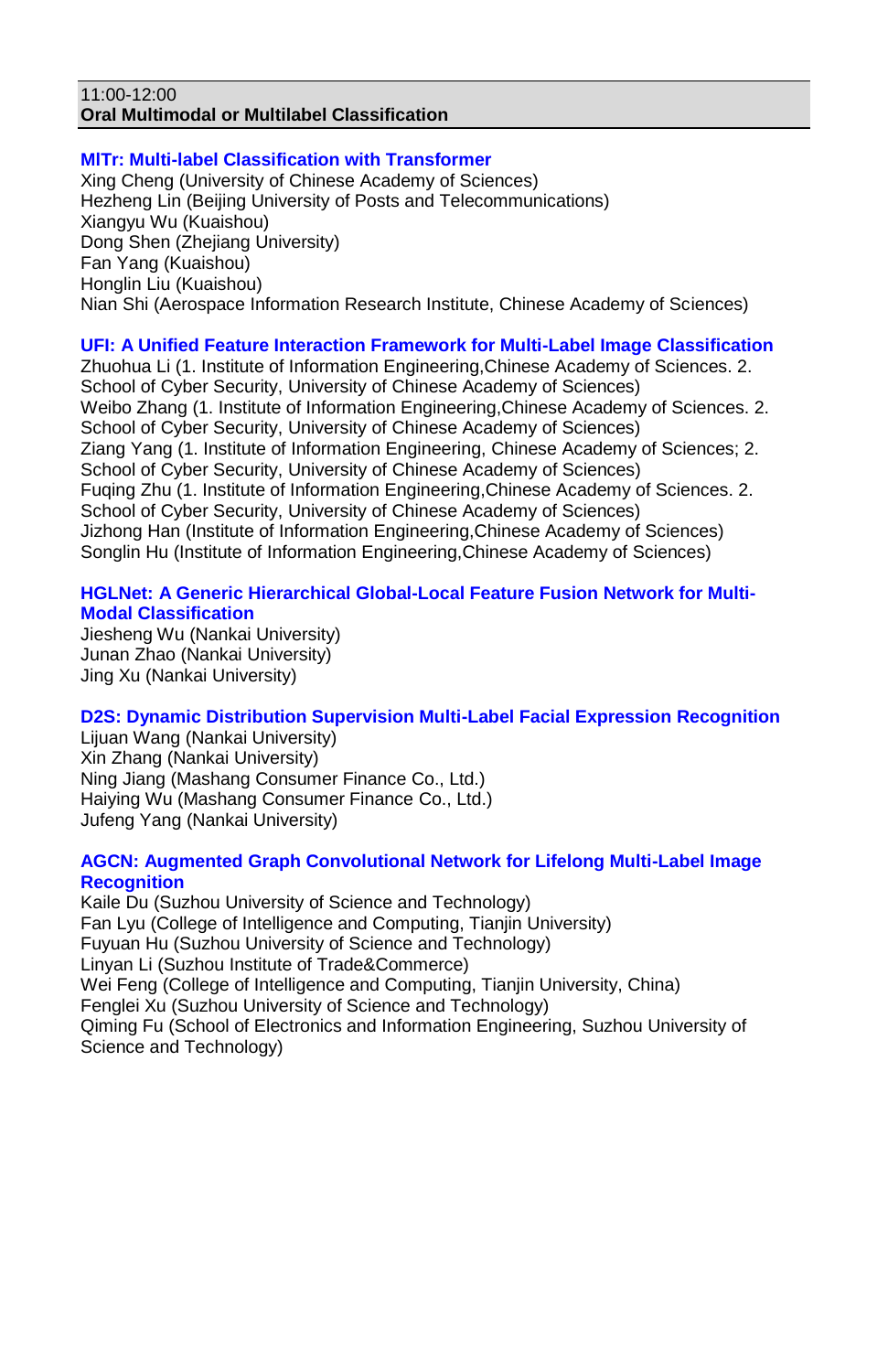## **Relational Graph Reasoning Transformer for Image Captioning**

Xinyu Xiao (Tencent) Zixun Sun (Tencent) Tingtian Li (Tencent) Yipeng Yu (Tencent)

### **Offline Signature Verification with Transformers**

Huan Li (Xi'an Jiaotong University) Ping Wei (Xi'an Jiaotong University) Zeyu Ma (Xi'an Jiaotong University) Changkai Li (Xi'an Jiaotong University) Nanning Zheng (Xi'an Jiaotong University)

#### **Diverse Instance Discovery: Vision-Transformer for Instance-Aware Multi-Label Image Recognition**

Yunqing Hu (Zhejiang University) Xuan Jin (Alibaba Group) Yin Zhang (Zhejiang University) Haiwen Hong (Zhejiang University) Jingfeng Zhang (Zhejiang University) Feihu Yan (Zhejiang University) Yuan He (Alibaba Group) Hui Xue (Alibaba Group)

### **High-Quality Image Generation from Scene Graphs with Transformer**

Xin Zhao (Shandong University) Lei Wu (Shandong University) Xu Chen (School of Software, Shandong University) Bin Gong (Shan Dong University)

#### **HOIG: End-to-End Human-Object Interactions Grounding with Transformers**

Zeyu Ma (Xi'an Jiaotong University) Ping Wei (Xi'an Jiaotong University) Huan Li (Xi'an Jiaotong University) Nanning Zheng (Xi'an Jiaotong University)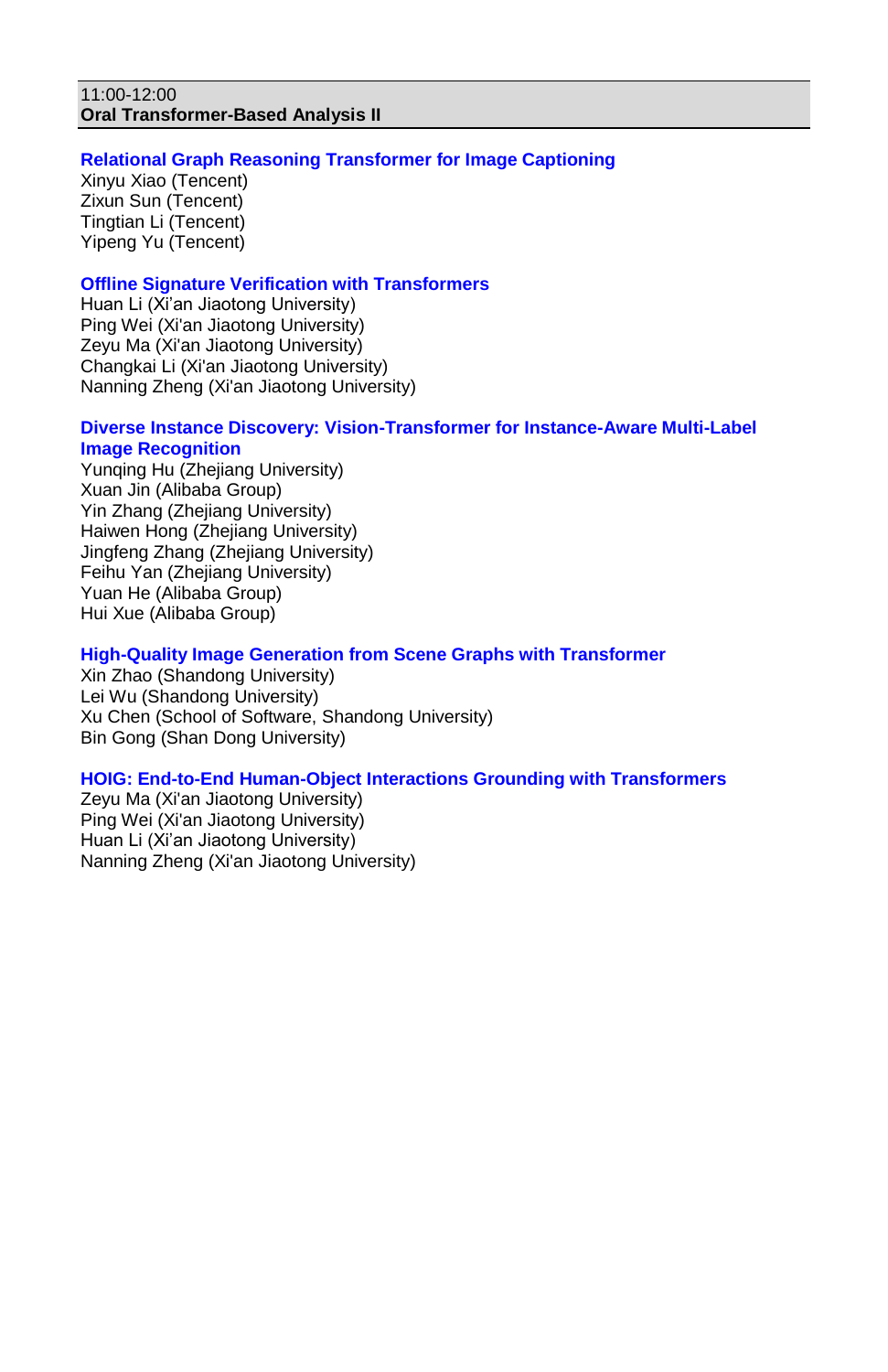#### 11:00-12:00 **Oral Attention I**

### **An Attention-Guided Two-Stream Convolutional Neural Network for Few-Shot Learning**

Hui Zhu (Institute of Computing Technology, Chinese Academy of Sciences) Xiaofang Zhao (Institute of Computing Technology, Chinese Academy of Sciences; Institute of Intelligent Computing Technology, Suzhou, CAS)

## **FPAR: Filter Pruning Via Attention and Rank Enhancement**

Yanming Chen (Anhui University) Mingrui Shuai (Anhui University, Xiamen Institute of Data Intelligence) Shubin Lou (Anhui University, Xiamen Institute of Data Intelligence) Zhulin An (Institute of Computing Technology, Chinese Academy of Sciences) Yiwen Zhang (Anhui University)

## **Salient Object Detection Via Bilateral Feature Fusion and Score Sorting Attention Mechanism**

Feng Qiu (Northeastern University) Shuying Zhao (Northeastern University) Yunzhou Zhang (Northeastern University) Rong Ma (Beijing Simulation Center) Yan Liu (Northeastern University) Zhenyu Wang (Northeastern University) Sonya Coleman (School of Computing and Intelligent Systems, University of Ulster)

## **Double Attention Network Based on Sparse Sampling**

ZhuBen Dong (Dalian University of Technology) Yunheng Li (Dalian University of Technology) Yiwei Sun (Dalian University of Technology) Conghui Hao (Dalian University of Technology) Kaiyuan Liu (Dalian University of Technology) Tao Sun (Dalian University of technology) Shenglan Liu (Dalian University of Technology)

### **Spatial Attention Guided Local Facial Attribute Editing**

Mingye Xie (Shanghai Jiao Tong University) Feng Wang (Shanghai Jiao Tong University) Suncheng Xiang (Shanghai Jiao Tong University) Ting Liu (Shanghai Jiao Tong University) Yuzhuo Fu (Shanghai Jiao Tong University)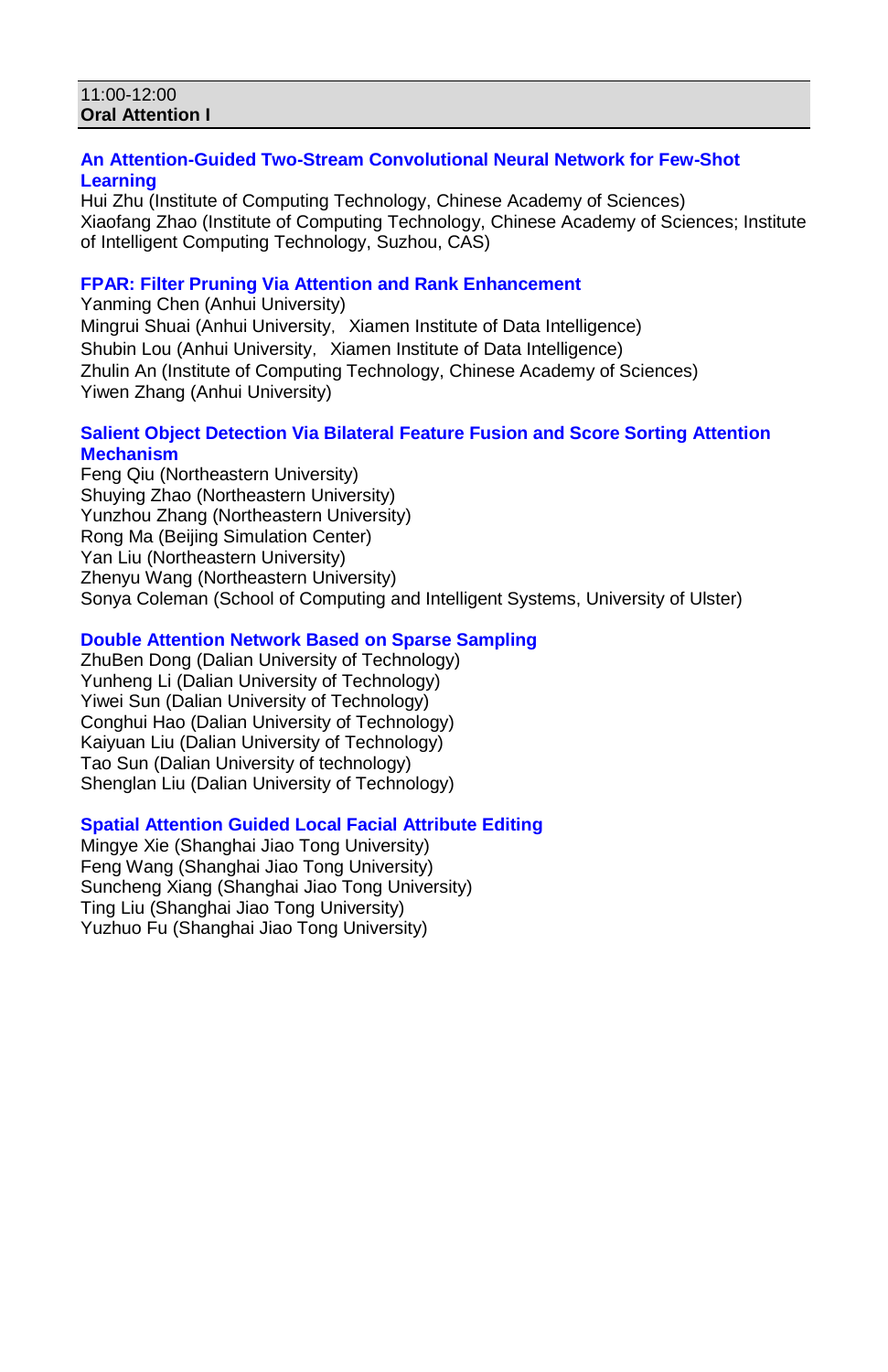#### 11:00-12:00 **Oral Visual Analysis I**

## **A Hybrid Alignment Loss for Temporal Moment Localization with Natural Language**

Chao Guo (Huazhong University of Science and Technology) Daizong Liu (Peking University) Pan Zhou (Huazhong University of Science and Technology)

### **A Pair-Metamorphosis-Decouple Synthetic Data Scheme for Color Fundus Image Registration**

Zailiang Chen (Central South University) Yuqi Liu (Central South University) Hailan Shen (Central South University) Tianhao Luo (Central South University) Rongchang Zhao (Central South University)

## **Arbitrary-Shaped Scene Text Detection with Scoring Mask Quality**

Xinyu Liu (Shandong University) Xiaoqian Liu (Shandong University) Bin Wang (Shandong University) Xin Luo (Shandong University) Xin-Shun Xu (Shandong University)

## **A Progressive and Multi-Prior-Guided Network for Image Inpainting**

Bo Peng (Fudan University) Yining Qiu (Fudan University) Dong Wu (Fudan University) Liren He (Fudan University) Mingmin Chi (Fudan University)

### **Adaptive Mean-Residue Loss for Robust Facial Age Estimation**

Ziyuan Zhao (Nanyang Technological University) Peisheng Qian (I2R, A\*STAR) Yubo Hou (Astar) Zeng Zeng (Institute for Infocomm Research, Agency for Science, Technology and Research (A\*STAR))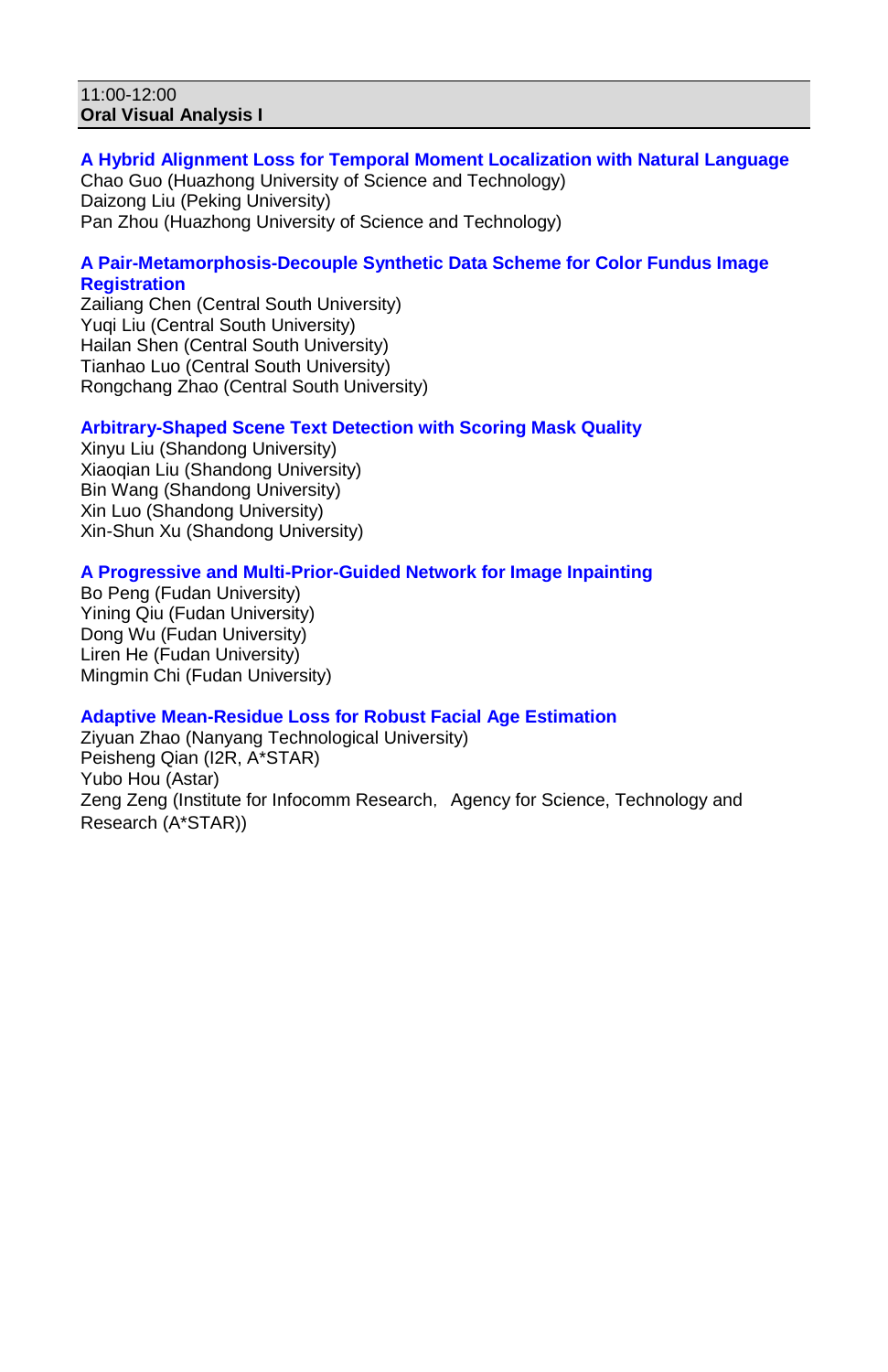#### 11:00-12:00 **Oral 15 Face III**

### **Generative Compression for Face Video: A Hybrid Scheme**

Anni Tang (Shanghai Jiao Tong University) Yan Huang (Shanghai Jiao Tong University) Jun Ling (Shanghai Jiao Tong University) Zhiyu Zhang (Shanghai Jiao Tong University) Yiwei Zhang (Shanghai Jiao Tong University) Rong Xie (Shanghai Jiao Tong University) Li Song (Shanghai Jiao Tong University)

### **Causal Intervention for Generalizable Face Anti-Spoofing**

Yuchen Liu (Shanghai Jiao Tong University) Yabo Chen (Shanghai Jiao Tong University) Wenrui Dai (Shanghai Jiao Tong University) Chenglin Li (Shanghai Jiao Tong University) Junni Zou (Shanghai Jiao Tong University) Hongkai Xiong (Shanghai Jiao Tong University)

### **Feature-Guided Blind Face Restoration with GAN Prior**

Zhengzhang Hou (Tianjin University) Xiaojie Guo (Tianjin University) Liang Li (Tianjin University)

### **Source-ID-Tracker: Source Face Identity Protection in Face Swapping**

Yuzhen Lin (Shenzhen University) Han Chen (Shenzhen University) Emanuele Maiorana (Roma Tre University) Patrizio Campisi (Universita degli Studi Roma TRE) Bin Li (Shenzhen University)

### **Federated Unsupervised Domain Adaptation for Face Recognition**

Weiming Zhuang (Nanyang Technological University) Xin Gan (Nanyang Technological University) Xuesen Zhang (SenseTime) Yonggang Wen (Nanyang Technological University) Shuai Zhang (SenseTime) Shuai Yi (SenseTime)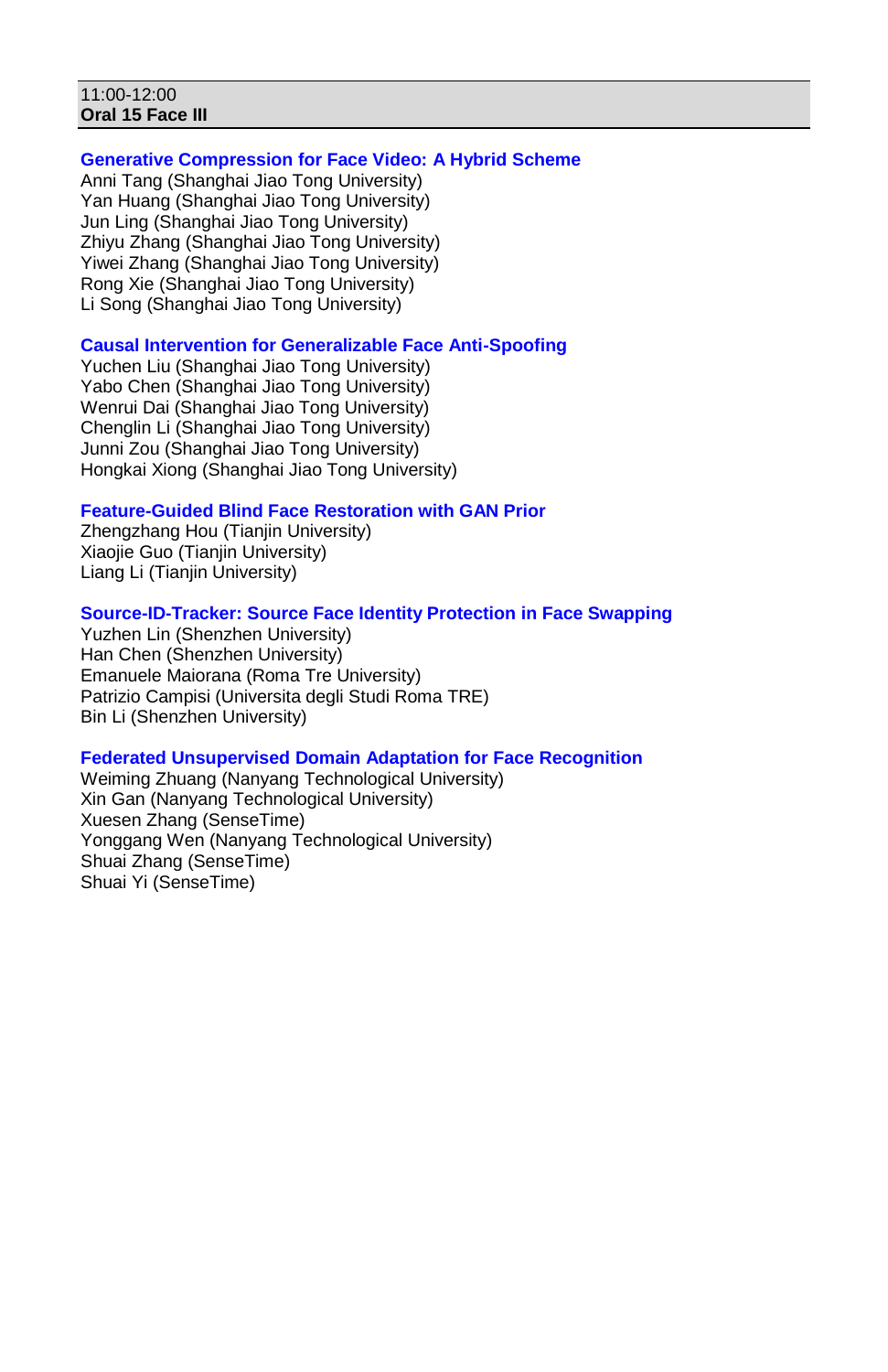#### 13:00-14:00 **Oral Video Streaming**

## **CoLive: An Edge-Assisted Online Learning Framework for Viewport Prediction in 360° Live Streaming**

Mu Wang (Tsinghua University) Shuai Peng (Beijing University of Posts and Telecommunications) Xingyan Chen (Southwestern University of Finance and Economics) Yu Zhao (Southwestern University of Finance and Economics) Mingwei Xu (Tsinghua University) Changqiao Xu (Beijing University of Posts and Telecommunications)

## **TS360: A Two-Stage Deep Reinforcement Learning System for 360-Degree Video Streaming**

Yongkai Huo (Shenzhen University) Hongye Kuang (Shenzhen University)

## **A Multi-User Oriented Live Free-Viewpoint Video Streaming System Based on View Interpolation**

Jingchuan Hu (Shanghai Jiao Tong University) Shuai Guo (Shanghai Jiao Tong University) Kai Zhou (Shanghai Jiao Tong University) Yu Dong (Shanghai Jiao Tong University) Jun Xu (Shanghai Jiao Tong University) Li Song (Shanghai Jiao Tong University)

## **Maxim: DRL-Based Cross-Camera Streaming Configuration for Real-Time Video Analytics**

Ruoyu Zhang (The Chinese University of Hong Kong, Shenzhen) Yutao Zhou (The Chinese University of Hong Kong, Shenzhen) Fangxin Wang (The Chinese University of Hong Kong, Shenzhen) Zhi Wang (Tsinghua University)

## **MFVP: Mobile-Friendly Viewport Prediction for Live 360-Degree Video Streaming**

Lei Zhang (Shenzhen University) Weizhen Xu (Shenzhen University) Donghuan Lu (Tencent) Laizhong Cui (Shenzhen University) Jiangchuan Liu (Simon Fraser University)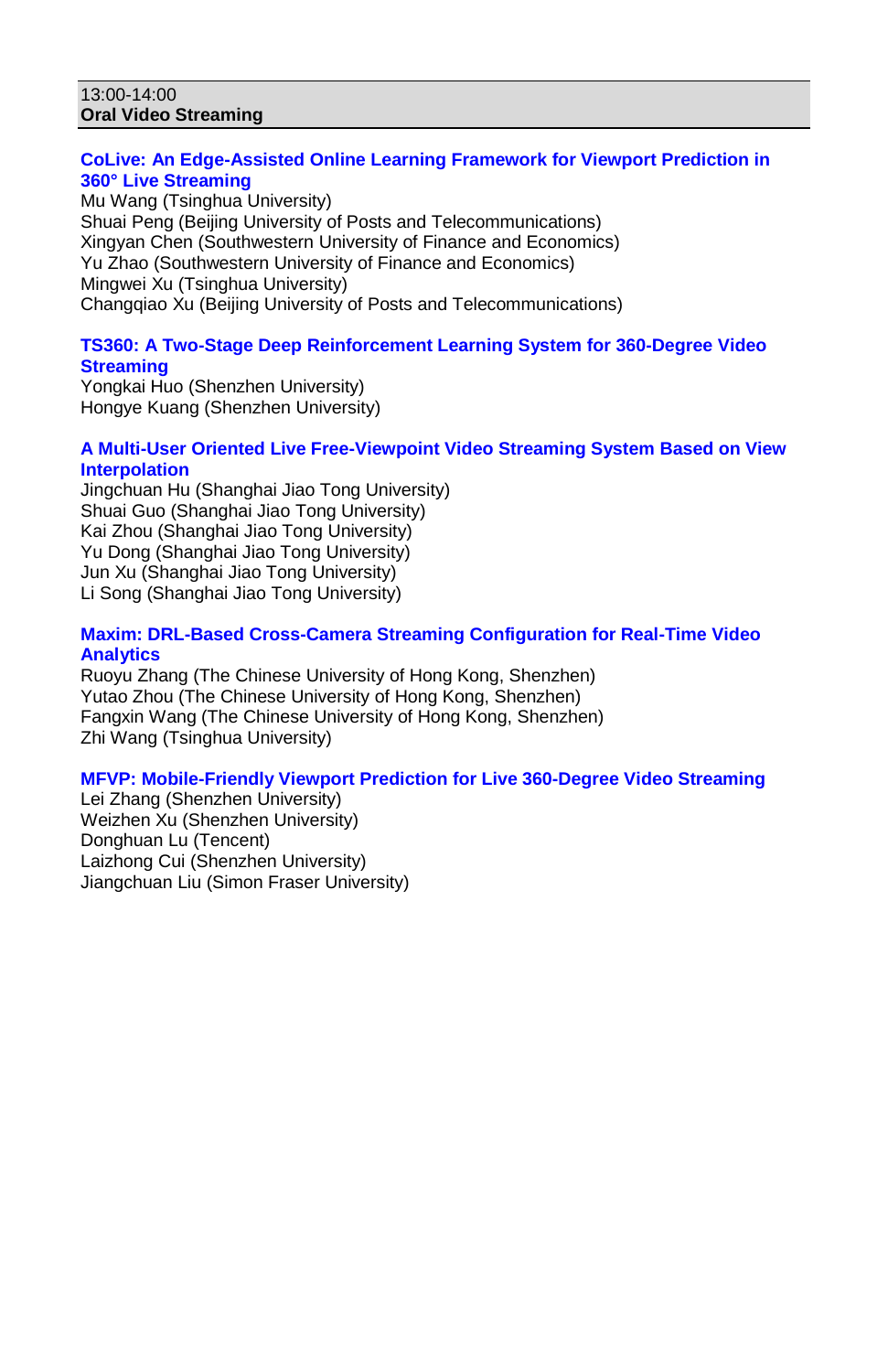#### 13:00-14:00 **Oral Visual Scene**

## **Multi-Scale Graph Attention Network for Scene Graph Generation**

Min Chen (University of Electronic Science and Technology of China) Xinyu Lyu (University of Electronic Science and Technology of China) Yuyu Guo (University of Electronic Science and Technology of China) Jingwei Liu (University of Electronic Science and Technology of China) Lianli Gao (The University of Electronic Science and Technology of China) Jingkuan Song (University of Electronic Science and Technology of China)

#### **DH-GCN: Saliency-Aware Complex Scene Graph Generation Using Dual-Hierarchy Graph Convolutional Network**

Jiale Lu (East China Normal University) Lianggangxu Chen (East China Normal University) Yiqing Cai (East China Normal University) Haoyue Guan (UC Davis) Changhong lu (East China Normal University) Changbo Wang (East China Normal University) Gaoqi He (East China Normal University)

#### **Location-Aware Feature Selection Network for Multi-Oriented Scene Text Detection**

Zengyuan Guo (Dalian University of Technology) Panliang Fang (Dalian University of Technology) Haojie Li (Dalian University of Technology) Zhihui Wang (Dalian University of Technology) Wen Gao (Peking University)

### **DBCAN: Dual-Branch Cross-Attention Network for Scene Text Recognition**

Xinjian Gao (University of Science and Technology of China) Ye Pang (Ping An Technology (Shenzhen) Co., Ltd) Yuyu Liu (Ping An Technology (Shenzhen) Co., Ltd) Jun Yu (University of Science and Technology of China) Maokun Han (Ping An Technology (Shenzhen) Co., Ltd) Kai Hou (University of Science and Technology of China) Wei Wang (Ping An Technology (Shenzhen) Co., Ltd)

### **Zero-Shot Scene Graph Generation with Knowledge Graph Completion**

Xiang Yu (Shanghai Jiao Tong University) Ruoxin Chen (Shanghai Jiao Tong University) Jie Li (Shanghai Jiao Tong University) Jiawei Sun (Shanghai Jiao Tong University) Shijing Yuan (Shanghai Jiao Tong University) Huxiao Ji (Shanghai Jiao Tong University) Xinyu Lu (Shanghai Jiao Tong University) Chentao Wu (Shanghai Jiao Tong University)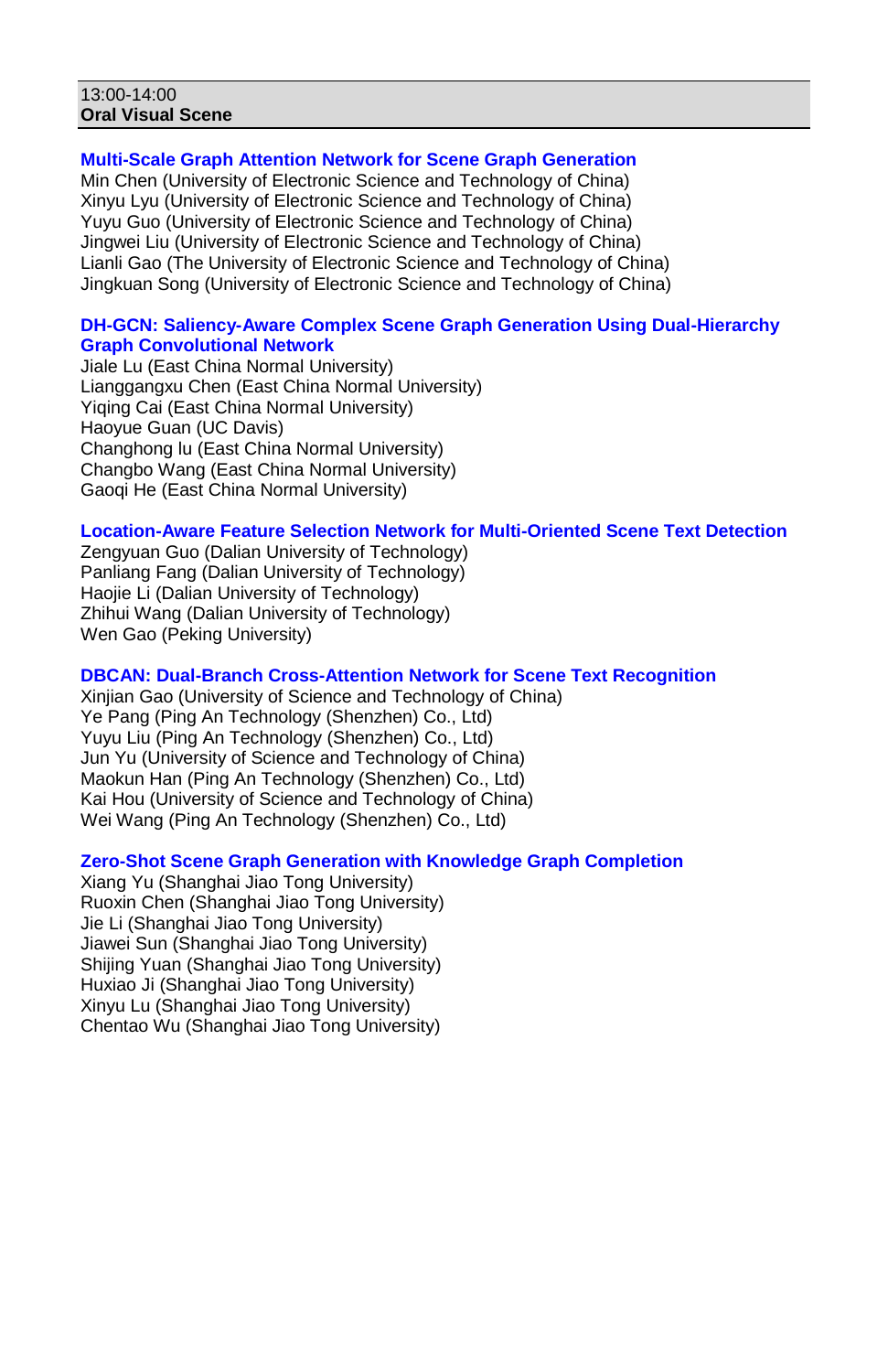#### 13:00-14:00 **Oral Feature Learning**

### **Towards Adversarial Robust Representation Through Adversarial Contrastive Decoupling**

Peilun Du (Beijing University of Posts and Telecommunications) Xiaolong Zheng (Beijing University of Posts and Telecommunications) Mengshi Qi (Beijing University of Posts and Telecommunications) Liang Liu (Beijing University of Posts and Telecommunications) Huadong Ma (Beijing University of Posts and Telecommunications)

### **Focus Your Distribution: Coarse-to-Fine Non-Contrastive Learning for Anomaly Detection and Localization**

Ye Zheng (Institute of Computing Technology, Chinese Academy of Sciences; University of Chinese Academy of Sciences) Xiang Wang (SenseTime Research); Rui Deng (University of California, Los Angeles) Tianpeng Bao (SenseTime Research) Rui Zhao (SenseTime Research) Liwei Wu (SenseTime Research)

### **A Unified Two-Stage Group Semantics Propagation and Contrastive Learning Network for Co-Saliency Detection**

Zhenshan Tan (Fudan University) Cheng Chen (Fudan University) Keyu Wen (Fudan University) Yuzhuo Qin (Fudan University) Xiaodong Gu (Fudan University)

## **Self-Supervised Video Representation Learning with Motion-Contrastive Perception**

Jinyu Liu (Fudan University) Ying Cheng (Fudan University) Yuejie Zhang (Fudan University) Rui-Wei Zhao (Fudan University) Rui Feng (Fudan University)

## **Learning Robust Convolutional Neural Networks with Relevant Feature Focusing via Explanations**

Kazuki Adachi (NTT) Shin'ya Yamaguchi (NTT)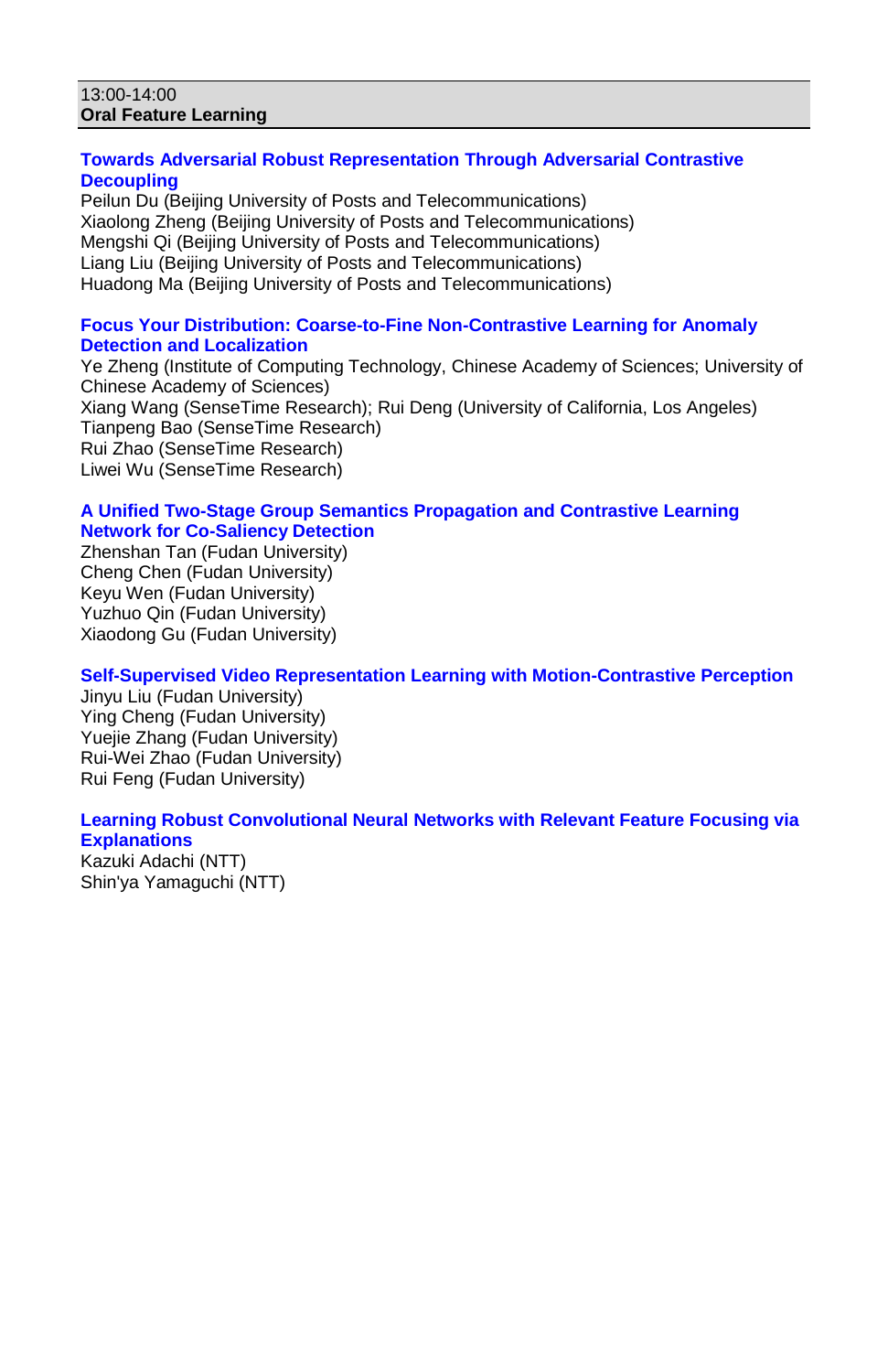#### 13:00-14:00 **Oral Model Compression**

### **Multi-Teacher Knowledge Distillation for Incremental Implicitly-Refined Classification**

Longhui Yu (Peking University) Zhenyu Weng (Peking University) Yuqing Wang (Peking University) Yuesheng Zhu (Peking University)

## **Online Deep Metric Learning via Mutual Distillation**

Gao-Dong Liu (Xiamen University) Wan-Lei Zhao (Xiamen University) Jie Zhao (Boden.ai)

## **FEDIC: Federated Learning on Non-IID and Long-Tailed Data via Calibrated Distillation**

Xinyi Shang (Xiamen University) Yang Lu (Xiamen University) Yiu-ming Cheung (Hong Kong Baptist University) Hanzi Wang (Xiamen University)

## **Mask-Guided Self-Distillation for Visual Tracking**

LuMing Li (Qingdao University) Xiaowei Zhang (Qingdao University) Chenglizhao Chen (China University of Petroleum (East China))

## **Pruning Dynamic Group Convolution with Static Substitute**

Jieyong Che (Ningbo University) Chong Wang (Ningbo University) Weiwei Chen (Ningbo University) Xinmiao Dai (Ningbo University) Jun Wang (China University of Mining and Technology) Jiafei Wu (SenseTime Research)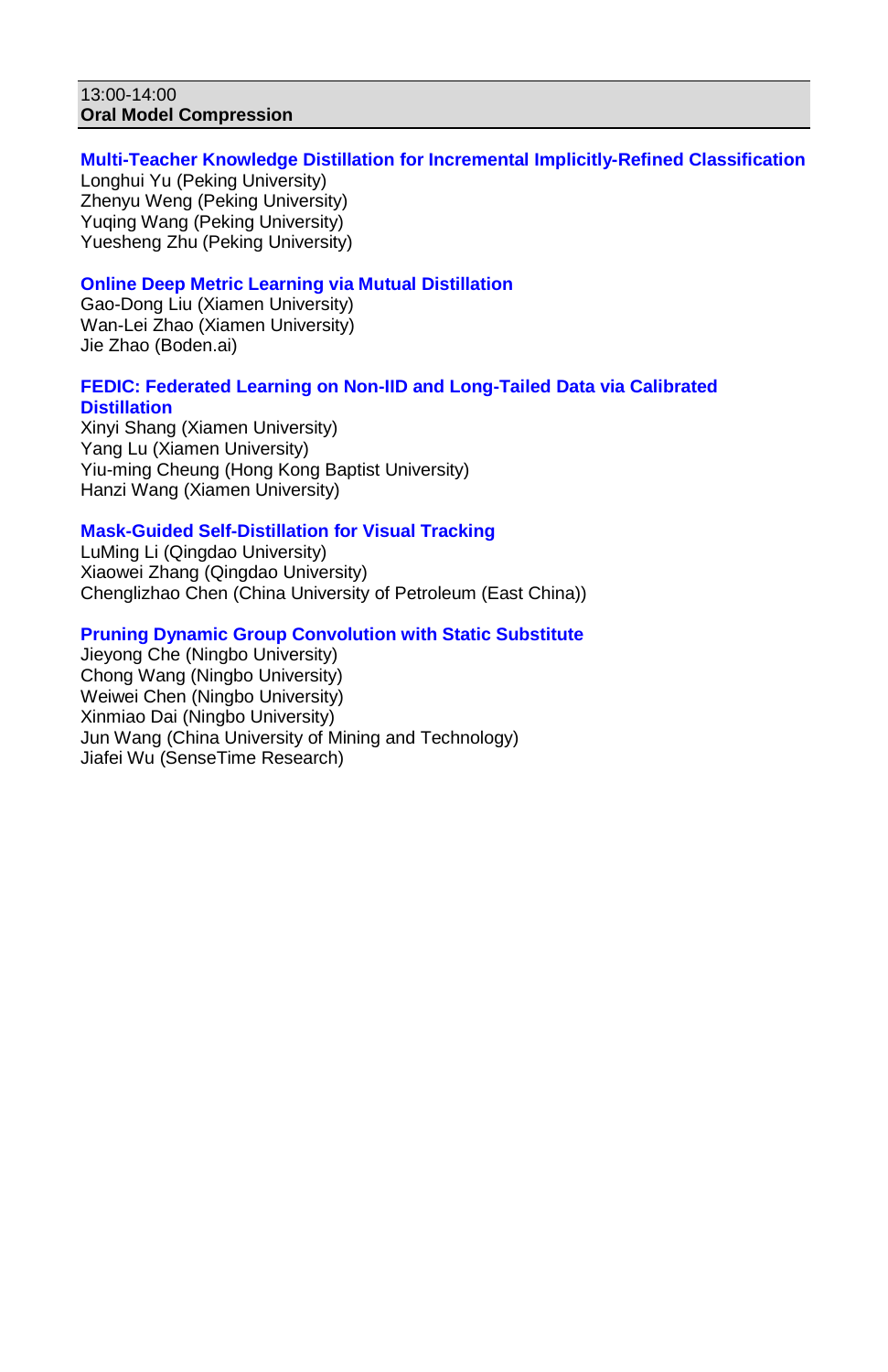#### 13:00-14:00 **Oral Image Transfer and Generation**

### **DunhuangGAN: A Generative Adversarial Network for Dunhuang Mural Art Style Transfer**

Weining Wang (South China University of Technology) Yifan Li (South China University of Technology) Huan Ye (Guangzhou Academy of Fine Arts) Fenghua Ye (Guangdong University of Technology) Xiangmin Xu (South China University of Technology)

## **Unpaired Motion Style Transfer with Motion-Oriented Projection Flow Network**

Yue Huang (Sun Yat-sen University) Haoran Mo (Sun Yat-sen University) Xiao Liang (Sun Yat-sen University) Chengying Gao (Sun Yat-sen University)

### **N2D-GAN: A Night-to-Day Image-to-Image Translator**

Xiaopeng Li (Tianjin University) Jiawan Zhang (Tianjin University) Xiaojie Guo (Tianjin University)

### **Discriminator Modification in GAN for Text-to-Image Generation**

Fei Fang (Wuhan University) Ziqing Li (Wuhan University) Fei Luo (Wuhan University) Chunxia Xiao (Wuhan University)

#### **PhraseGAN: Phrase-Boost Generative Adversarial Network for Text-to-Image Generation**

Fei Fang (Wuhan University) Ziqing Li (Wuhan University) Fei Luo (Wuhan University) Chengjiang Long (Meta Reality Labs) Shenghong Hu (Hubei University of Economics) Chunxia Xiao (Wuhan University)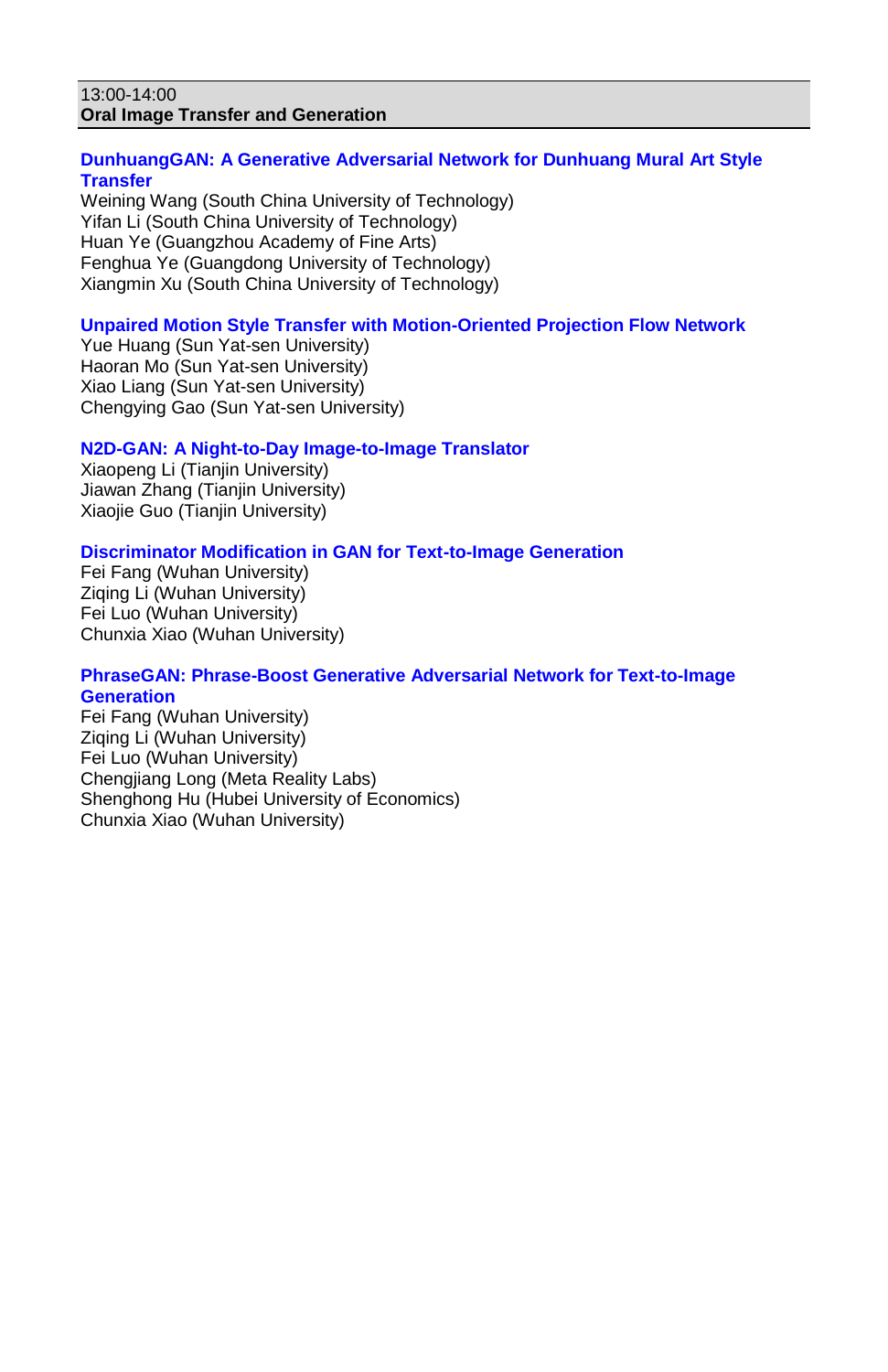#### 13:00-14:00 **Oral Network Design and Learning**

#### **Neural Network Based In-Loop Filter with Constrained Memory**

Liqiang Wang (Tencent) Xiaozhong Xu (Tencent) Shan Liu (Tencent)

## **Multi-Channel Adaptive Partitioning Network for Block-Based Image Compressive Sensing**

Chen Hui (Harbin Institute of Technology) Shaohui Liu (Harbin Institute of Technology) Feng Jiang (Harbin Institute of Technology) Debin Zhao (Harbin Institute of Technology)

### **Efficient CNN Architecture Design Guided by Visualization**

Liangqi Zhang (Huazhong University of Science and Technology) Haibo Shen (Huazhong University of Science and Technology) Yihao Luo (Huazhong University of Science and Technology) Xiang Cao (Huazhong University of Science and Technology) Leixilan Pan (Huazhong University of Science and Technology) Tianjiang Wang (Huazhong University of Science and Technology) Qi Feng (Huazhong University of Science and Technology)

### **Deep Dictionary Learning with an Intra-class Constraint**

Xia Yuan (Jiangsu University) Jianping Gou (Jiangsu University) Baosheng Yu (The University of Sydney) Jiali Yu (University of Electronic Science and Technology of China) Zhang Yi (Sichuan University)

### **Pruning Based Training-Free Neural Architecture Search**

Jiawang Zhou (Harbin Institute of Technology, Shenzhen) Fanglin Chen (Harbin Institute of Technology, Shenzhen) Guangming Lu (Harbin Institute of Technology, Shenzhen)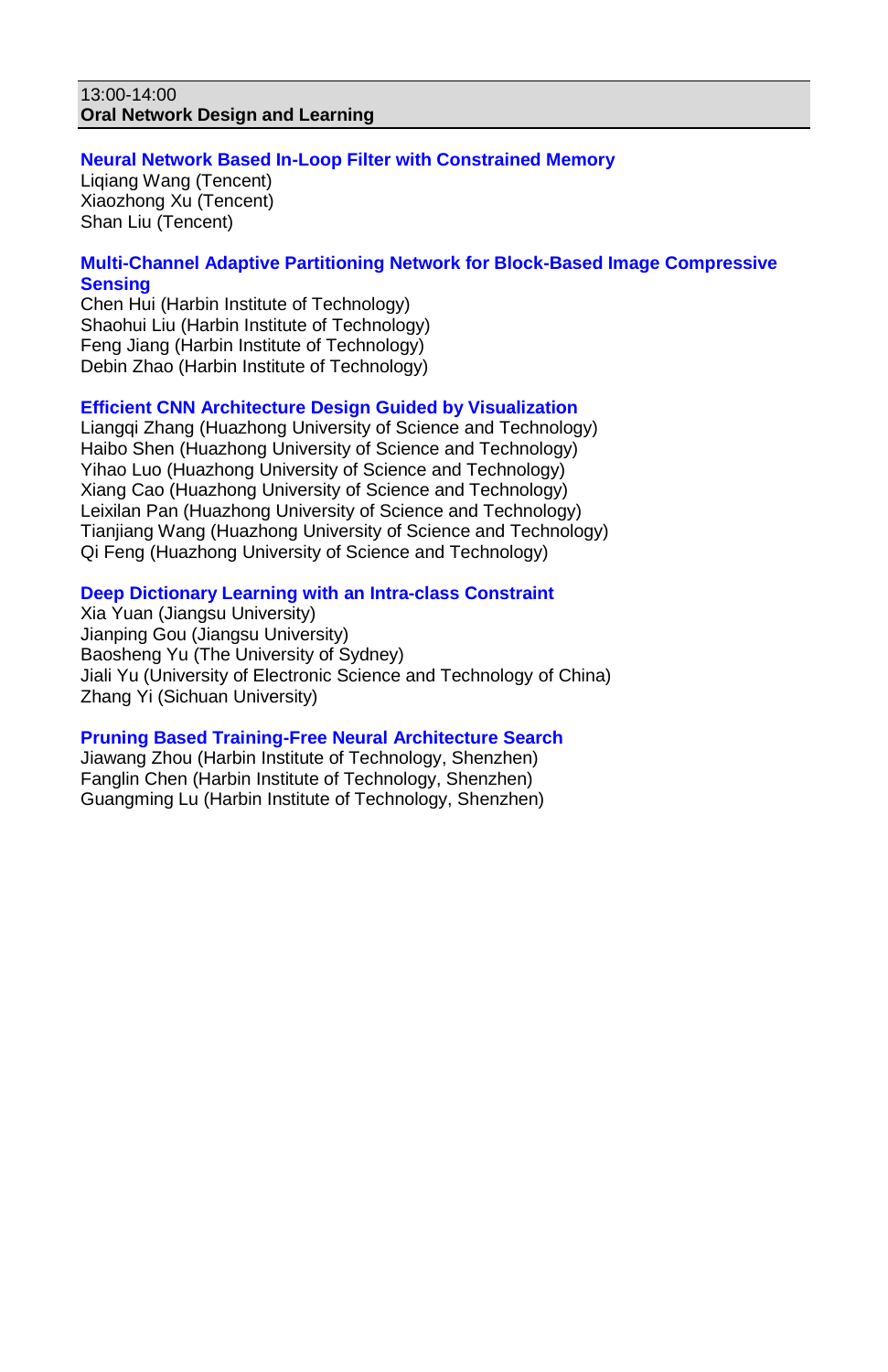#### 14:30-15:30 **Oral Visual Analysis**

# **Source Camera Identification with Multi-Scale Feature Fusion Network**

Chen Hui (Harbin Institute of Technology) Feng Jiang (Harbin Institute of Technology) Shaohui Liu (Harbin Institute of Technology) Debin Zhao (Harbin Institute of Technology)

# **Background Matting via Recursive Excitation**

Junjie Deng (South China University of Technology) Yangyang Xu (South China University of Technology) Zeyang Zhou (South China University of Technology) Shengfeng He (South China University of Technology)

# **Multi-Biometric Unified Network for Cloth-Changing Person Re-Identification**

Guoqing Zhang (Nanjing University of Information Science & Technology) Jie Liu (Nanjing University of Information Science and Technology) Yuhao Chen (Nanjing University of Information Science & Technology) Yuhui Zheng (Nanjing University of Information Science & Technology) Zhang Hongwei (Nanjing University of Information Science & Technology)

### **HSGM: A Hierarchical Similarity Graph Module for Object Re-Identification**

Fei Shen (Nanjing University of Science and Technology) XiaoXiao Peng (Zhejiang Dahua Technology Co., Ltd.) Lisheng Wang (Zhejiang Dahua Technology Co., Ltd.) Xingmeng Hao (Zhejiang Dahua Technology Co., Ltd.) Mei Shu (Zhejiang Dahua Technology Co., Ltd.) Yajun Wang (Zhejiang Dahua Technology Co., Ltd.)

# **Integrating Degradation Learning into Image Restoration**

Mingyu Ma (Tianjin University) Dongwei Ren (Harbin Institute of Technology) Yajun Yang (Tianjin University)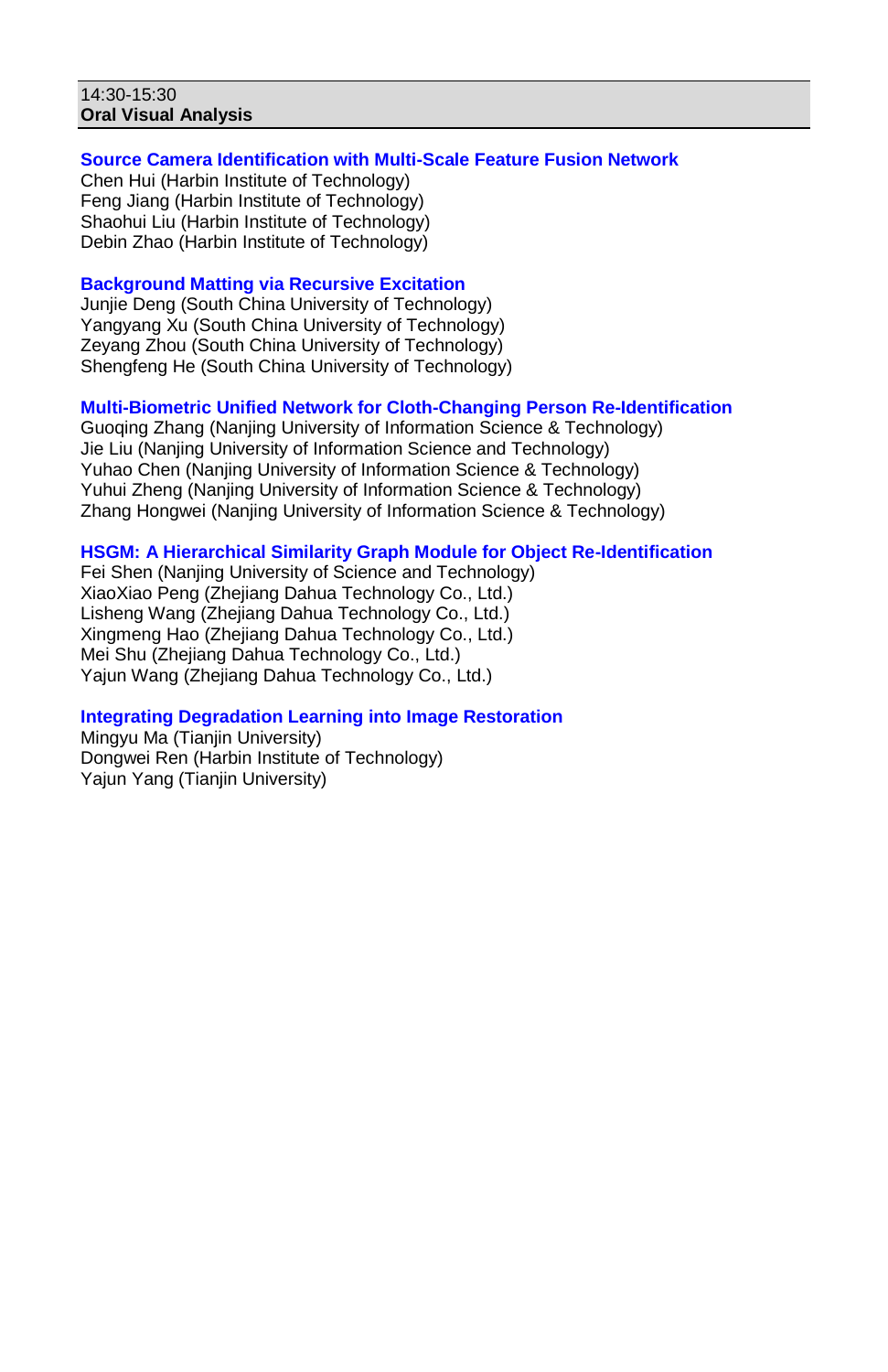#### 14:30-15:30 **Oral Machine Learning III**

# **Exploring Linear Feature Disentanglement for Neural Networks**

Tiantian He (Shandong University) Zhibin Li (CSIRO) Yongshun Gong (Shandong University) Yazhou Yao (Nanjing University of Science and Technology) Xiushan Nie (Shandong Jianzhu University) Yilong Yin (Shandong University)

# **Discovering Domain Disentanglement for Generalized Multi-Source Domain Adaptation**

Zixin Wang (University of Queensland) Yadan Luo (University of Queensland) Peng-Fei Zhang (University of Queensland) Sen Wang (The University of Queensland) Zi Helen Huang (University of Queensland)

# **Individual Property Inference Over Collaborative Learning in Deep Feature Space**

Haoxin Yang (Shenzhen University, DongGuan University of Technology) Yi Wang (Dongguan University of Technology) Bin Li (Shenzhen University)

# **Multi-View Clustering Through Hypergraphs Integration on Stiefel Manifold**

Yu Hu (South China University of Technology) Hongmin Cai (South China University of Technology)

# **CoNet: Co-Embedding by Reinforcing Graph Feature and Topology Information**

hui tang (Renmin University of China) Xun Liang (Renmin University of China) Yuhui Guo (Renmin University of China) Xiangping Zheng (Renmin University of China) Bo Wu (Renmin University of China)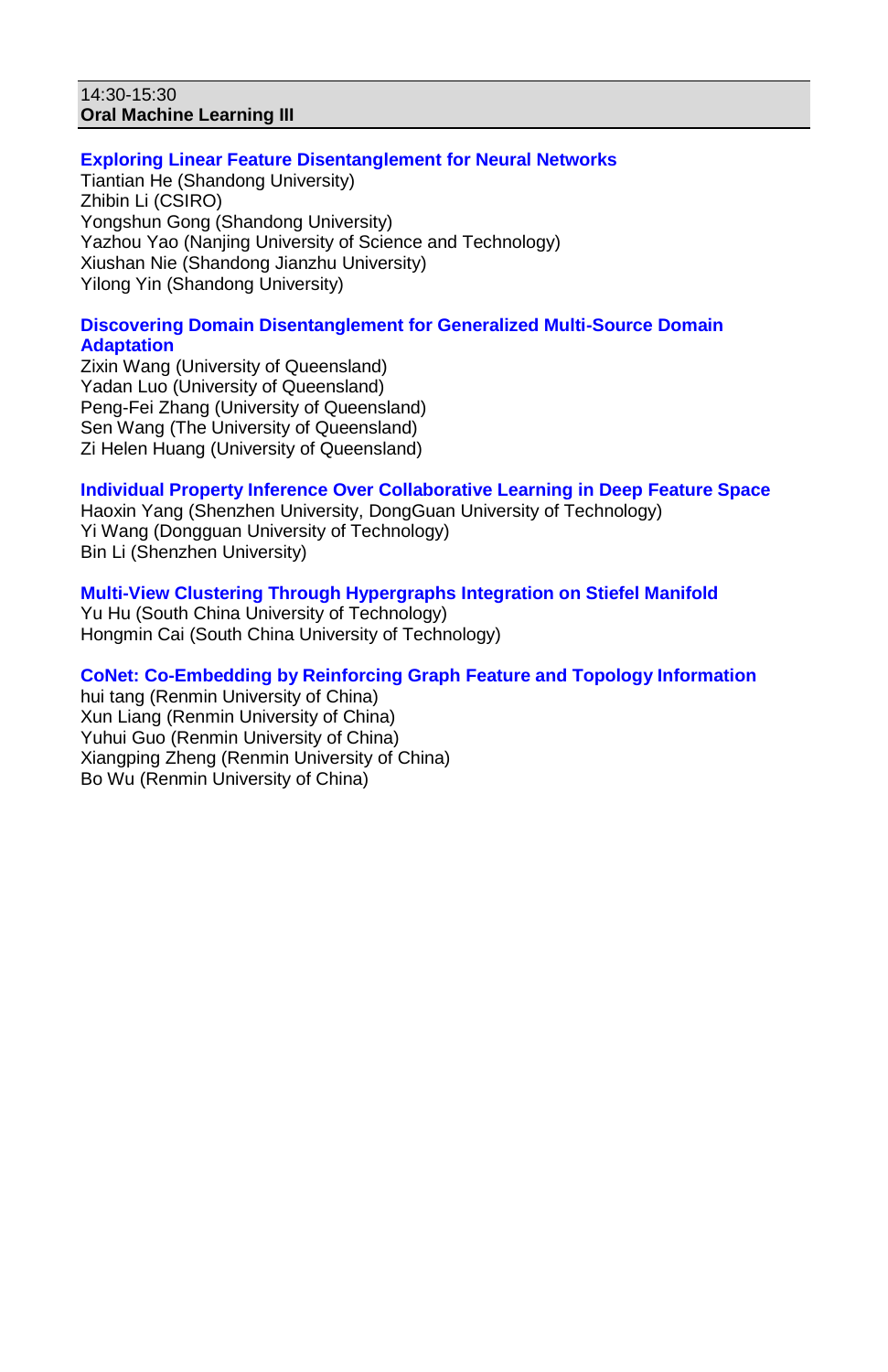#### 14:30-15:30 **Oral Image Processing and Analysis**

# **Efficient Shift Network in Denoising-Friendly Space for Real Noise Removal**

Lipeng Zhang (Hikvision Research Institute) Zheng Zhao (Hikvision Research Institute) Yuan Zhang (Hikvision Research Institute) Shuaitao Zhang (Hikvision Research Institute) Di Xie (Hikvision Research Institute) Shiliang Pu (Hikvision Research Institute) Hui Mao (Hikvision Research Institute)

### **Mixed Color Channels (MCC): A Universal Module for Mixed Sample Data Augmentation Methods**

Yang Wei (Xidian University) Jianfeng Ma (Xidian University) Zhongyuan Jiang (Xidian University) Bin Xiao (Chongqing University of Posts and Telecommunications)

# **Series Photo Selection via Multi-View Graph Learning**

Jin Huang (Shandong University) Lu Zhang (University of Queensland) Yongshun Gong (Shandong University) Jian Zhang (UTS) Xiushan Nie (Shandong Jianzhu University) Yilong Yin (Shandong University)

# **Discretized Gaussian Mixture Hyperprior for Learned Image Compression with Mask Module**

Shengkai Wang (Tongji University) Hanli Wang (Tongji University)

# **Evaluating the Effect of Cinematography on the Viewing Experience in Immersive Environment**

Feilin Han (Beijing Film Academy) Ying Zhong (Beijing Film Academy) Minxi Zhou (Beijing Film Academy)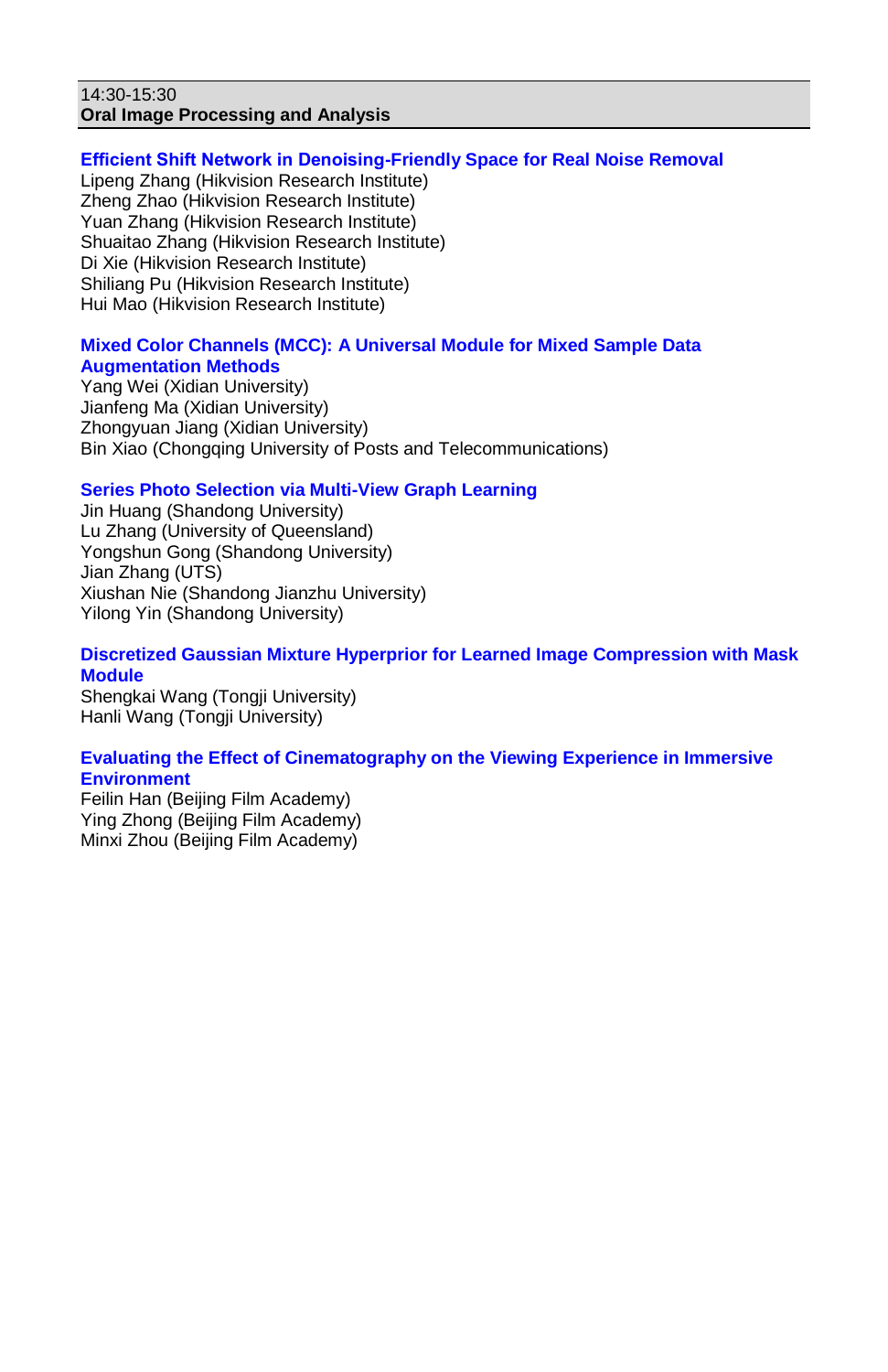#### 14:30-15:30 **Oral Attention II**

# **Multi-Scale Temporal-Frequency Attention for Music Source Separation**

Lianwu Chen (Beijing Kuaishou Technology Co., Ltd) Xiguang Zheng (Beijing Kuaishou Technology Co., Ltd) Chen Zhang (Beijing Kuaishou Technology Co., Ltd) Liang Guo (Beijing Kuaishou Technology Co., Ltd) Bing Yu (Beijing Kuaishou Technology Co., Ltd)

# **RMLANet: Random Multi-Level Attention Network for Shadow Detection**

Leiping Jie (Hong Kong Baptist University) Hui Zhang (UIC)

# **Object-Guided and Motion-Refined Attention Network for Video Anomaly Detection**

Wenhao Zhou (Zheijang University) Yingxuan Li (Zhejiang University) Chunhui Zhao (Zhejiang University)

# **End-to-End Image Compression via Attention-Guided Information-Preserving Module**

Wenhong Duan (Shanghai Jiao Tong University) Kai Lin (Peking University) Chuanmin Jia (Peking University) Xinfeng Zhang (University of Chinese Academy of Sciences) Siwei Ma (Peking University, China) Wen Gao (Peking University)

# **Focus by Prior: Deepfake Detection Based on Prior-Attention**

Cai Yu (1. Institute of Information Engineering,Chinese Academy of Sciences. 2. School of Cyber Security, University of Chinese Academy of Sciences) Peng Chen (1. Institute of Information Engineering,Chinese Academy of Sciences. 2. School of Cyber Security, University of Chinese Academy of Sciences) Jiao Dai (Institute of Information Engineering,Chinese Academy of Sciences) Xi Wang (Institute of Information Engineering, Chinese Academy of Sciences) Weibo Zhang (1. Institute of Information Engineering,Chinese Academy of Sciences. 2. School of Cyber Security, University of Chinese Academy of Sciences) Jin Liu (1. Institute of Information Engineering,Chinese Academy of Sciences. 2. School of Cyber Security, University of Chinese Academy of Sciences) Jizhong Han (Institute of Information Engineering,Chinese Academy of Sciences)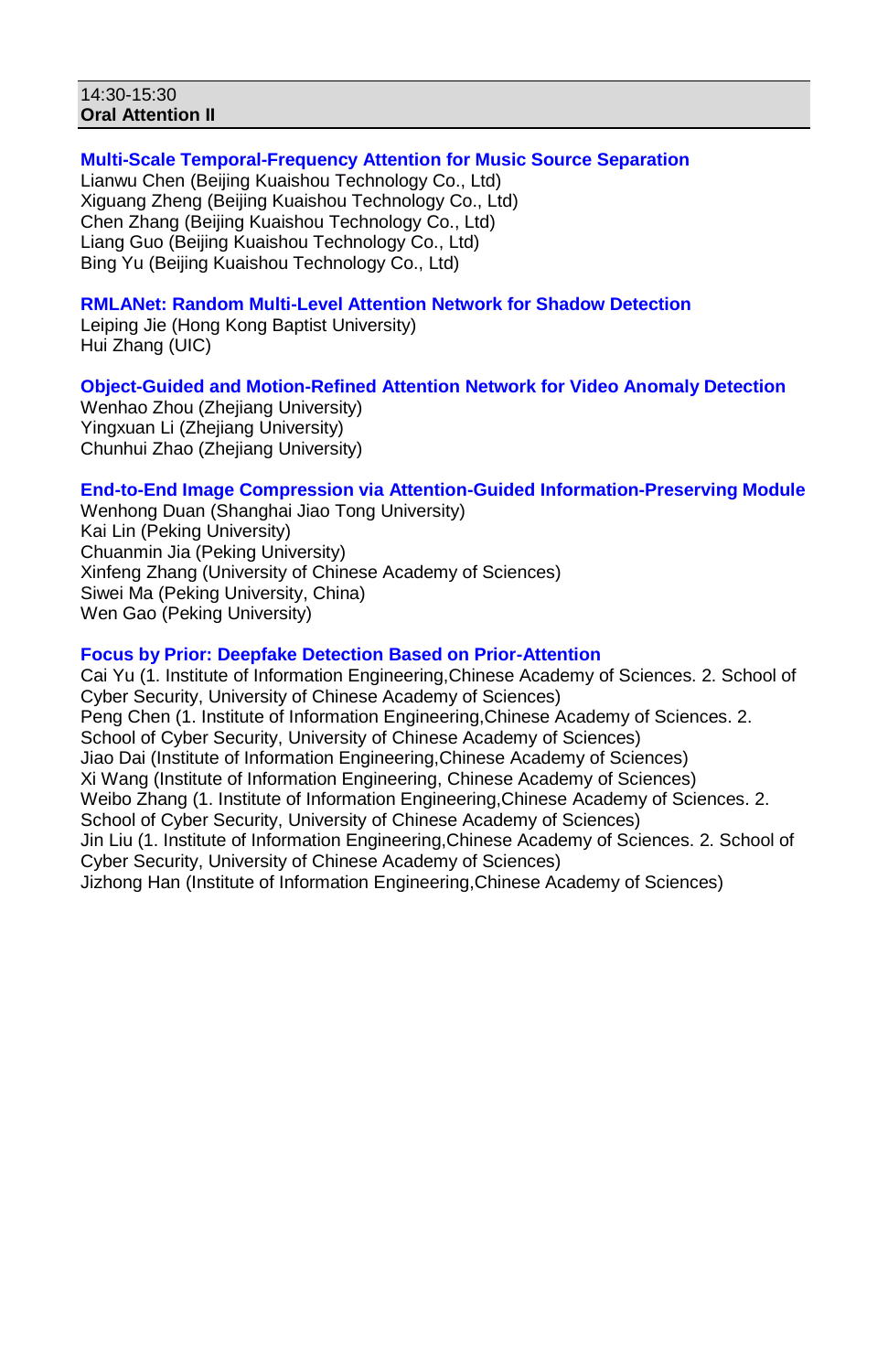#### 14:30-15:30 **Oral Audiovisual Enhancement**

# **Improving Robustness of Speech Anti-Spoofing System Using Resnext with Neighbor Filters**

Zhenyu Zhang (Institute of Information Engineering, Chinese Academy of Sciences) Xianfeng Zhao (Institute of Information Engineering, Chinese Academy of Sciences) Xiaowei Yi (State Key Laboratory of Information Security, Institute of Information Engineering, Chinese Academy of Sciences)

### **Improving Monaural Speech Enhancement with Dynamic Scene Perception Module**

Tian Lan (University of Electronic Science and Technology of China) Jiajia Li (University of Electronic Science and Technology of China) Wenxin Tai (University of Electronic Science and Technology of China) Cong Chen (University of Electronic Science and Technology of China) Jun Kang (University of Electronic Science and Technology of China) Qiao Liu (University of Electronic Science and Technology of China)

# **Improving Deep Image Matting Via Local Smoothness Assumption**

Rui Wang (Renmin University of China) Jun Xie (Lenovo Co) Jiacheng Han (Beijing Institute of Technology) Dezhen Qi (Xiamen University)

# **Temporal Up-Sampling for Asynchronous Events**

Xijie Xiang (Shanghai Jiao Tong University) Lin Zhu (Peking University) Jianing Li (Peking University) Yonghong Tian (Peking University) Tiejun Huang (Peking University)

### **DPGIR: Sift Recovery from A Hazy Image**

Shan Huang (Xidian University) Hao Chang (Xidian University) Wei Wu (Xidian University) Zhu Li (University of Missouri, Kansas City)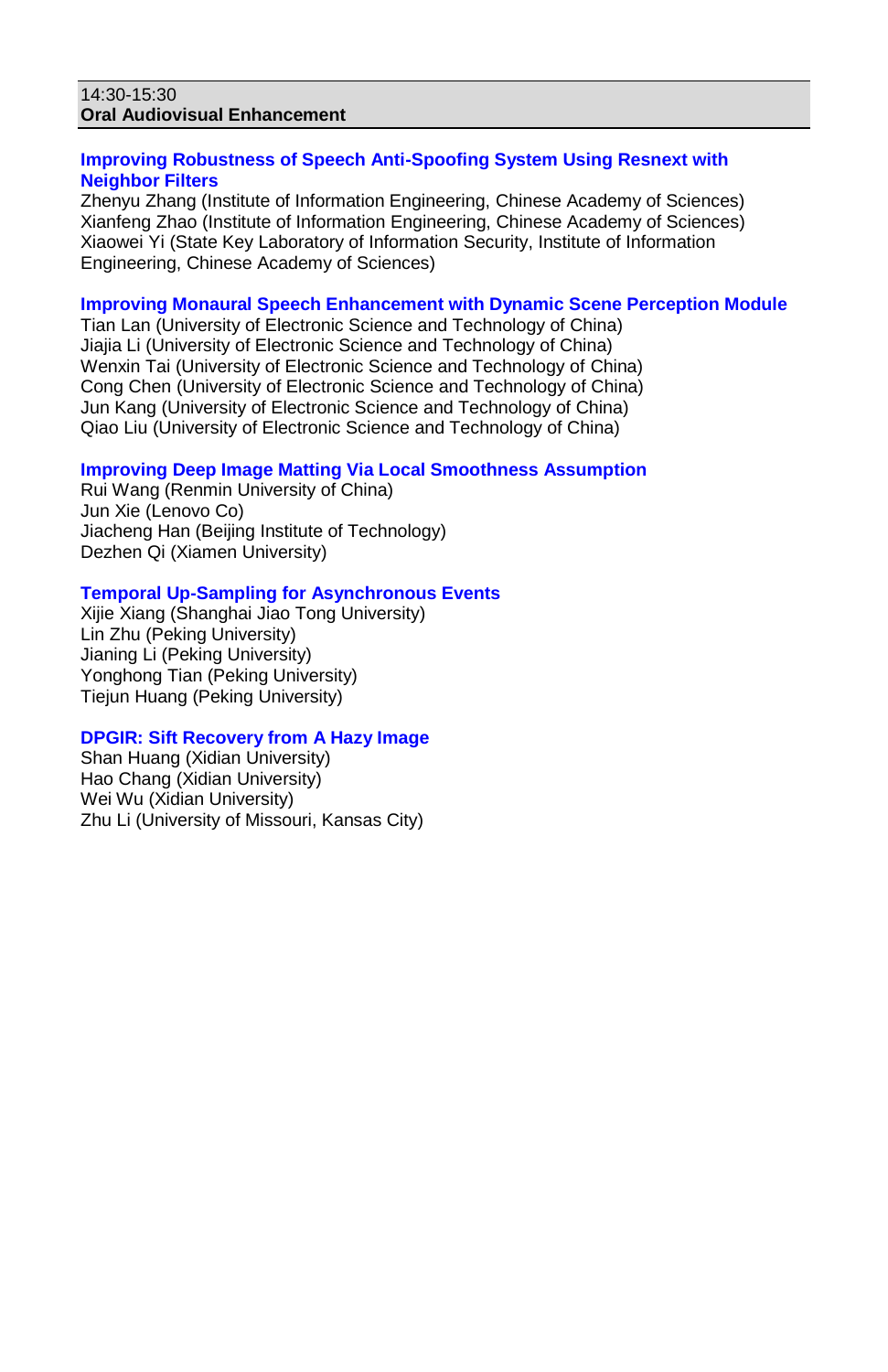#### 14:30-15:30 **Oral Visual Communications**

### **Alfie: Neural-Reinforced Adaptive Prefetching for Short Videos**

Jingzong Li (City University of Hong Kong) Hong Xu (City University of Hong Kong) Ming Ma (Beijing Kuaishou Technology Co., Ltd) Haopeng Yan (Tsinghua University) Chun Jason XUE (City University of Hong Kong)

# **PAR: Improving Video Bitrate Adaptation Via Payload-Aware Throughput Prediction**

Jialiang Pei (Beijing University of Posts and Telecommunications) Congkai An (BUPT) Anfu Zhou (Beijing University of Posts and Telecommunications) Liang Liu (Beijing University of Posts and Telecommunications) Huadong Ma (Beijing University of Posts and Telecommunications)

### **Towards Joint Loss and Bitrate Adaptation in Realtime Video Streaming**

Dayou Zhang (Chinese University of Hong Kong, Shenzhen) Kai Shen (Chinese University of Hong Kong, Shenzhen) Fangxin Wang (The Chinese University of Hong Kong, Shenzhen) Dan Wang (The Hong Kong Polytechnic University) Jiangchuan Liu (Simon Fraser University)

# **Video Feature Compression for Machine Tasks**

Kiran Misra (Sharp) Tianying Ji (Sharp) Andrew Segall (Sharp) Frank Bossen (Sharp)

### **Coverage Control for PTZ Camera Networks Using Scene Potential Map**

Liangliang Cai (Beihang University) Hanyuan Ma (Beihang University) Zhuocheng Liu (Beihang University) Zhaoxin Li (Institute of Computing Technology, Chinese Academy of Sciences) Zhong Zhou (Beihang University)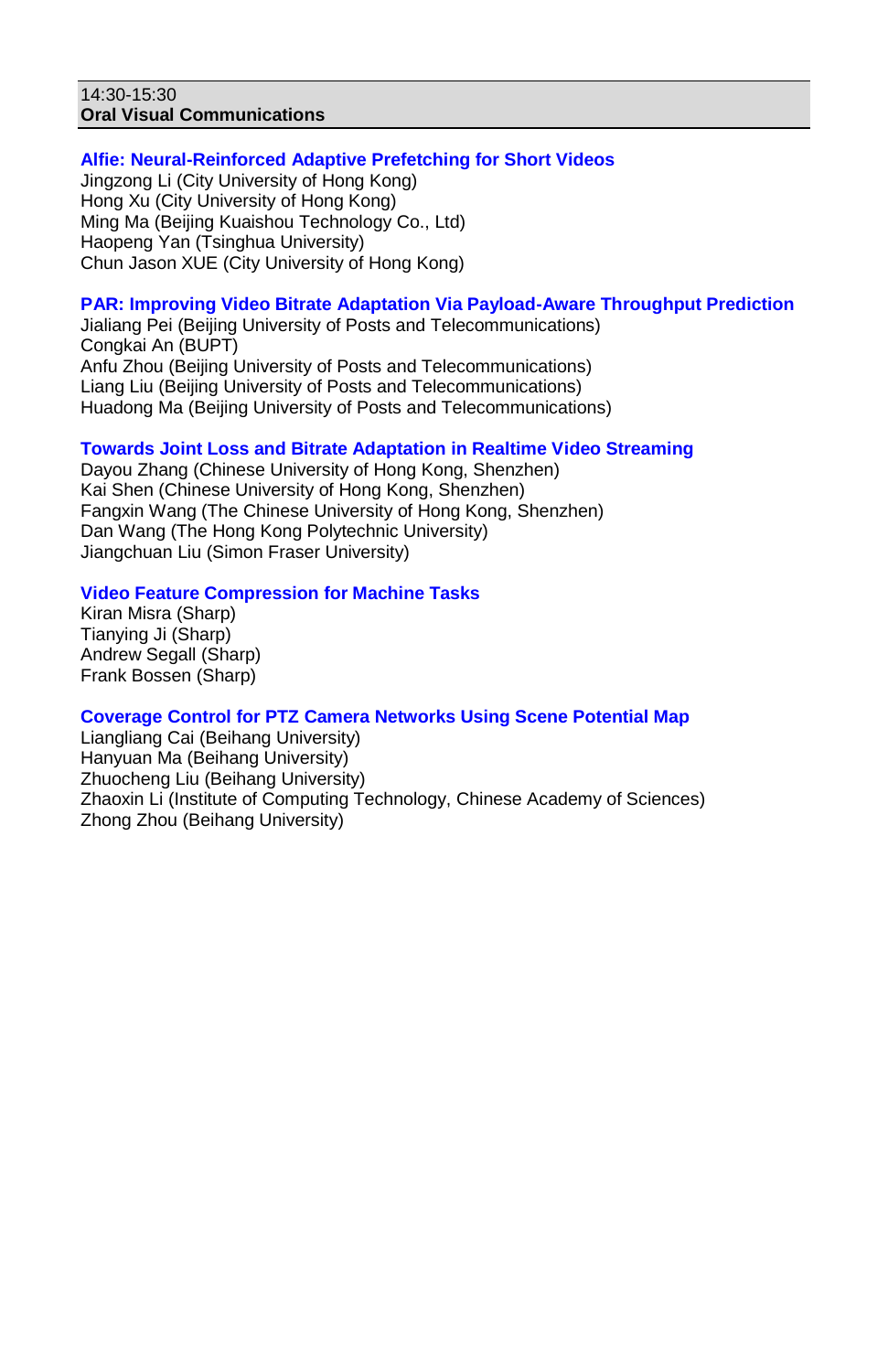#### 16:00-17:00 **Oral Recognition and Tracking**

### **MIRNET: A Robust RGBT Tracking Jointly with Multi-Modal Interaction and Refinement**

Ruichao Hou (Nanjing University) Tongwei Ren (Nanjing University) Gangshan Wu (Nanjing University)

# **Mining Valuable Source Domain Instances for Privacy-Preserving Domain Adaptive Object Detection**

Jian Liu (Tianjin University) Jianqiao An (Tianjin University) Yahong Han (Tianjin University)

### **Siamese Template Diffusion Networks for Robust Visual Tracking**

Yanjie Liang (Xiamen University; Peng Cheng Laboratory) Penghui Zhao (Xiamen University) Yifei Hao (Xiamen University) Hanzi Wang (Xiamen University)

#### **Structural Attention for Channel-Wise Adaptive Graph Convolution in Skeleton-Based Action Recognition**

Ruihao Qian (Tongji University) Jiewen Wang (Tongji University) Jianxiu Wang (Tongji University) Shuang Liang (Tongji University)

# **Rank-Based Filter Pruning for Real-Time UAV Tracking**

Xucheng Wang (Guilin University of Technology) Dan Zeng (Southern University of Science and Technology) Qijun Zhao (Sichuan University) Shuiwang Li (Guilin University of Technology)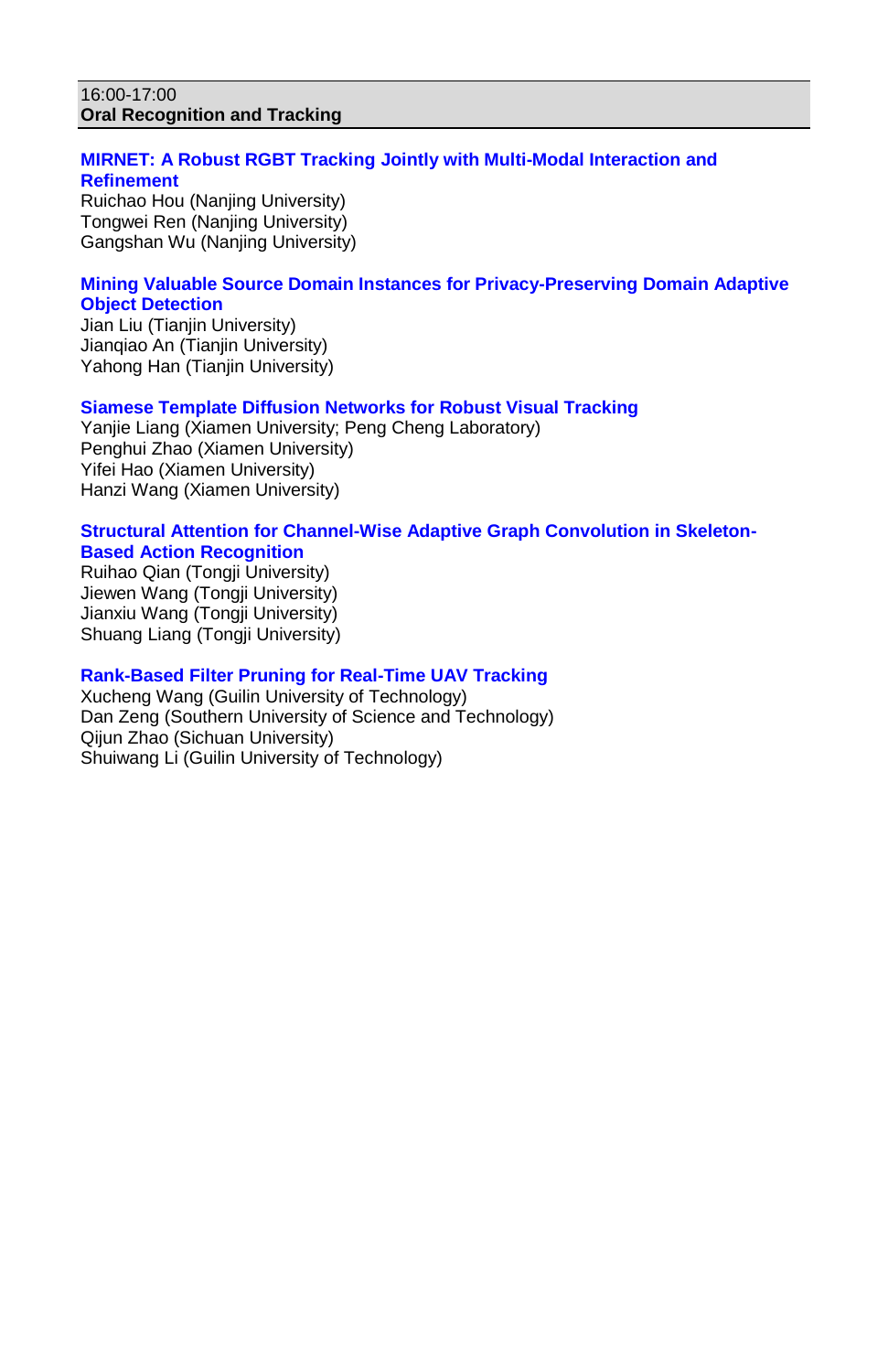#### 16:00-17:00 **Oral Visual Analysis**

# **DSE-NET: Artistic Font Image Synthesis Via Disentangled Style Encoding**

Xiang Li (Shandong University) Lei Wu (Shandong University) Xu Chen (Shandong University) Lei Meng (Shandong University) Xiangxu Meng (Shandong University)

# **Learning Appearance-motion Normality for Video Anomaly Detection**

Yang Liu (Fudan University) JIng Liu (Fudan University) Mengyang Zhao (Fudan University) Dingkang Yang (Fudan University) Xiaoguang Zhu (Shanghai Jiao Tong University) Liang Song (Fudan University)

# **Disentangled Visual Representations for Extreme Human Body Video Compression**

Ruofan Wang (Peking University) Qi Mao (Communication University of China) Shiqi Wang (City University of Hong Kong) Chuanmin Jia (Peking University) Ronggang Wang (Peking University) Siwei Ma (Peking University, China)

### **TC-ShadowGAN: A Target-Consistency Generative Adversarial Network for Unpaired Shadow Removal**

Chao Tan (Chongqing University of Technology) Xin Feng (Chongqing University of Technology) Bin Chen (Chongqing University of Technology) Jianwu Long (Chongqing University of Technology)

### **Text-Guided Image Manipulation Based on Sentence-Aware and Word-Aware Network**

Zhiqiang Zhang (Hosei University) Chen Fu (Hosei University) Man M. Ho (Hosei University) Jinjia Zhou (Hosei University) Ning Jiang (Southwest University of Science and Technology) Wenxin Yu (Southwest University of Science and Technology)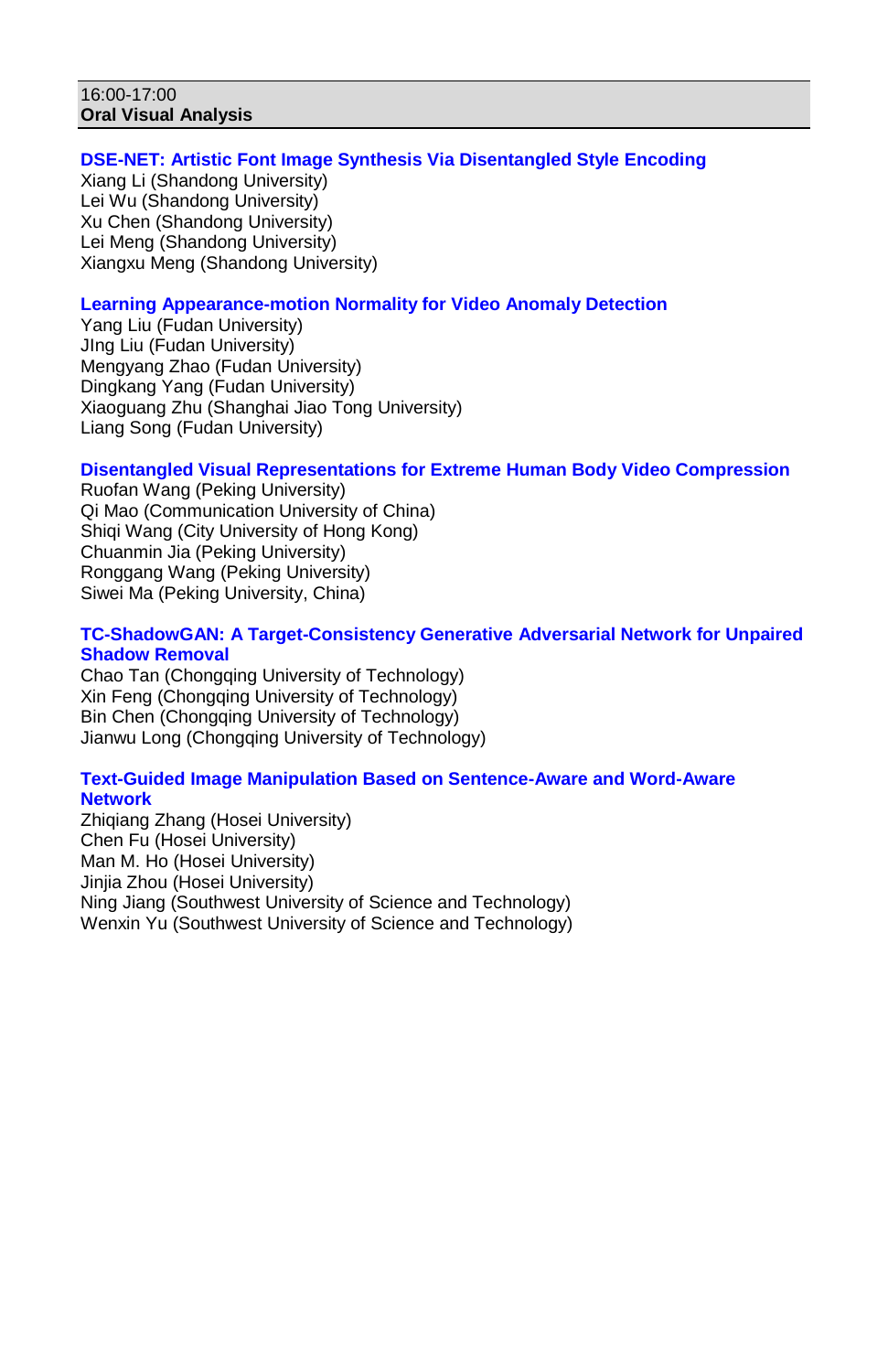#### 16:00-17:00 **Oral Visual Analysis II**

# **Diverse Image Colorization via Deep Color Prior and Triplet Latent Regularization**

Bin Jiang (Hunan University) Jiawu Dai (Hunan University) Weiyuan Zeng (Hunan University) Renjun Wang (Hunan University)

# **SEPL-Net: A Semantics-Enhanced Pseudo Labeling Network for Semi-Supervised Image Analysis**

Weniing Xiao (Huazhong University of Science and Technology) Kai Hwang (The Chinese University of Hong Kong, Shenzhen) Min Chen (Huazhong University of Science and Technology) Xianzhi Li (Huazhong University of Science and Technology)

# **Multi-Task Feature Decomposition Based Marginal Distribution for Person Search**

Yuanzhe Yang (State Key Laboratory of Virtual Reality Technology and Systems, Beihang University) Xin Zhang (State Key Laboratory of Virtual Reality Technology and Systems, Beihang University) Qichuan Geng (Capital Normal University) Chengxiang Chu (State Key Laboratory of Virtual Reality Technology and Systems, Beihang University) Zhong Zhou (State Key Laboratory of Virtual Reality Technology and Systems, School of Computer Science and Engineering, Beihang University)

# **CAT: Cross Attention in Vision Transformer**

Hezheng Lin (Beijing University of Posts and Telecommunications) Xing Cheng (University of Chinese Academy of Sciences) Xiangyu Wu (Kuaishou) Dong Shen (Zhejiang University)

### **Feature Decoupled Autoencoder: Semi-Supervised Learning for Image Dehazing**

JinDong Wang (University of Science and Technology of China) Fan Wang (University of Science and Technology of China) Dong Yin (University of Science and Technology of China)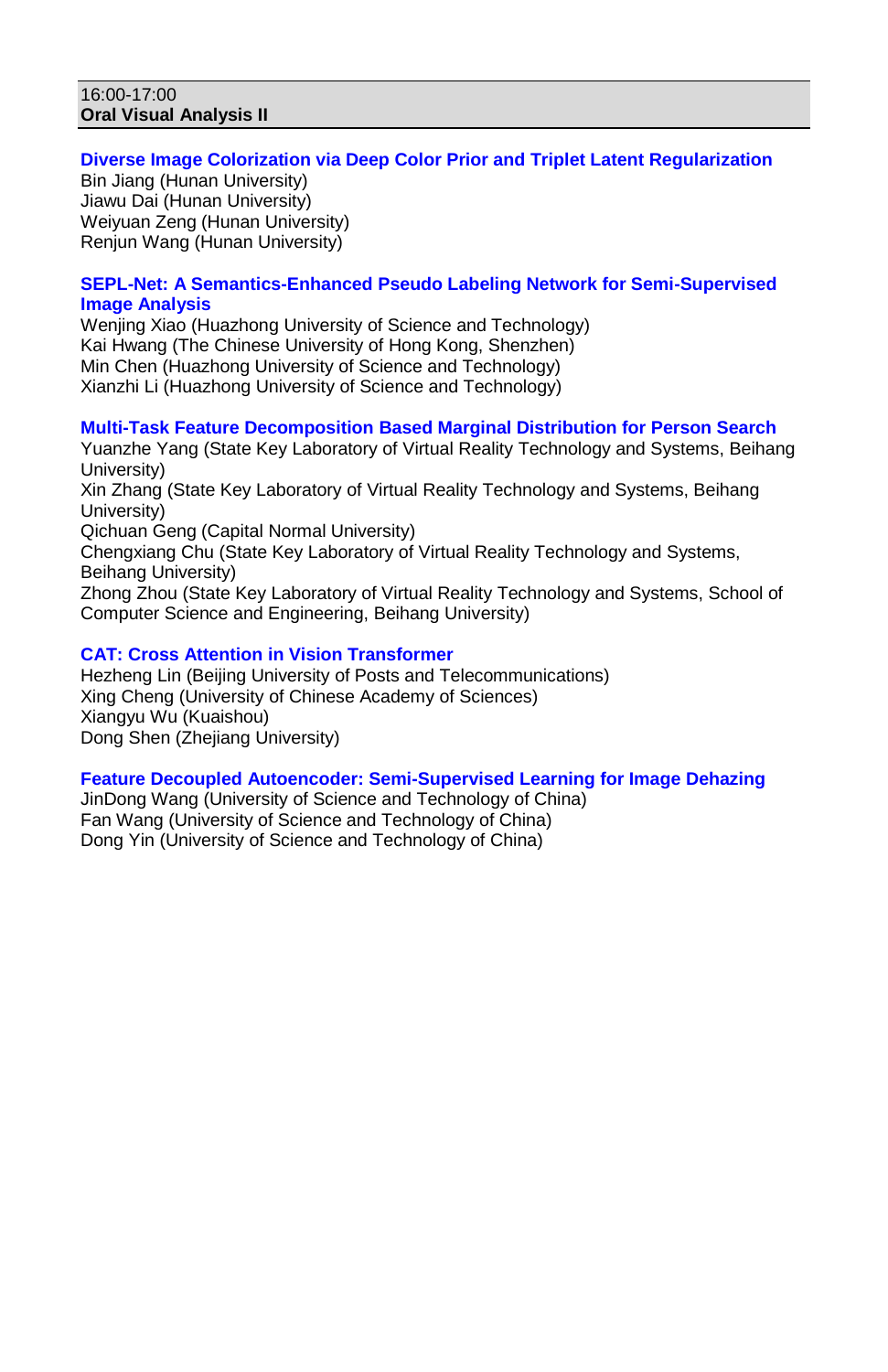### 16:00-17:00 **Oral Machine Learning IV**

# **Unlabeled Backdoor Poisoning in Semi-Supervised Learning**

Le Feng (Fudan University) Sheng Li (Fudan University) Zhenxing Qian (Fudan University) Xinpeng Zhang (Fudan University)

# **Generalizing Factorization of GANs by Characterizing Convolutional Layers**

Yuehui Wang (Sun Yat-sen University) Qing Wang (Sun Yat-Sen University) Dongyu Zhang (Sun Yat-sen University)

### **Learn Effective Representation for Deep Reinforcement Learning**

Yuan Zhan (Institute of Automation, Chinese Academy of Sciences) Zhiwei Xu (Institute of Automation, Chinese Academy of Sciences) Guoliang Fan (Institute of Automation, Chinese Academy of Sciences)

# **Semantic-Related Feature Generation for Generalized Zero-Shot Learning**

Peirong Ma (Fudan University) Wu Ran (Fudan University) Hong Lu (Fudan University)

# **Online Robust Specific and Consistent Hashing**

Haitao Lin (Guangdong University of Technology) Min Meng (Guangdong University of Technology) Jigang Wu (Guangdong University of Technology)